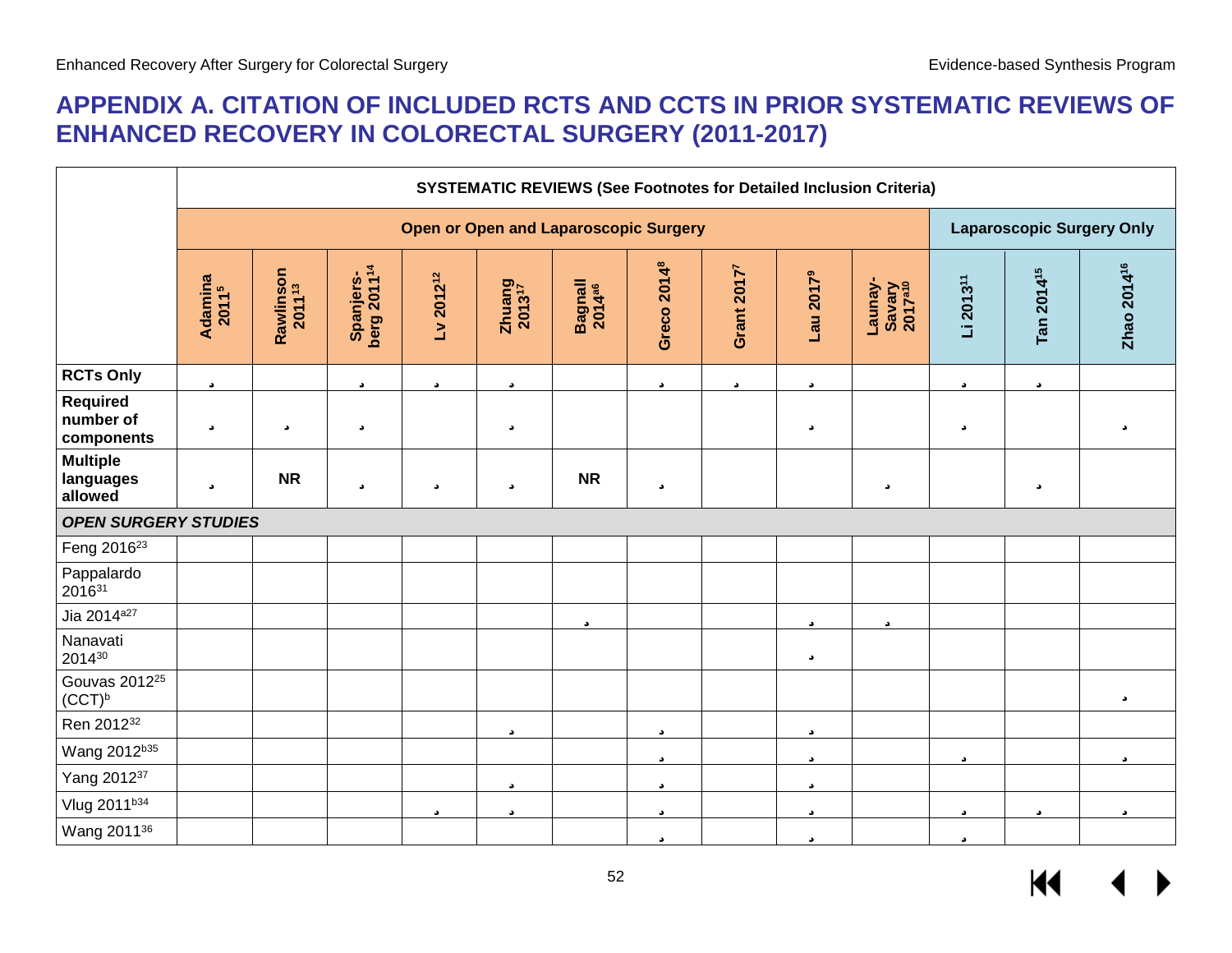|                                        |                                              | <b>SYSTEMATIC REVIEWS (See Footnotes for Detailed Inclusion Criteria)</b> |                                      |                       |                          |                               |                         |                         |                       |                                          |                       |                        |                         |
|----------------------------------------|----------------------------------------------|---------------------------------------------------------------------------|--------------------------------------|-----------------------|--------------------------|-------------------------------|-------------------------|-------------------------|-----------------------|------------------------------------------|-----------------------|------------------------|-------------------------|
|                                        | <b>Open or Open and Laparoscopic Surgery</b> |                                                                           |                                      |                       |                          |                               |                         |                         |                       | <b>Laparoscopic Surgery Only</b>         |                       |                        |                         |
|                                        | Adamina<br>2011 <sup>5</sup>                 | Rawlinson<br>2011 <sup>13</sup>                                           | Spanjers-<br>berg 2011 <sup>14</sup> | Lv 2012 <sup>12</sup> | $Z$ huang<br>$2013^{17}$ | Bagnall<br>2014 <sup>a6</sup> | Greco 2014 <sup>8</sup> | Grant 2017 <sup>7</sup> | Lau 2017 <sup>9</sup> | Launay-<br>Savary<br>2017 <sup>a10</sup> | Li 2013 <sup>11</sup> | Tan 2014 <sup>15</sup> | Zhao 2014 <sup>16</sup> |
| lonescu 2009 <sup>26</sup>             |                                              |                                                                           |                                      |                       | ü                        |                               | ü                       |                         | ü                     |                                          |                       |                        |                         |
| Muller 2009 <sup>29</sup>              | ü                                            | ü                                                                         | ü                                    | ü                     | ü                        |                               | ü                       |                         | ü                     |                                          |                       |                        |                         |
| Šerclová<br>200933                     | ü                                            | ü                                                                         | ü                                    | ü                     | ü                        |                               | ü                       |                         | ü                     |                                          |                       |                        |                         |
| Khoo 2007 <sup>28</sup>                | ü                                            | ü                                                                         | ü                                    | ü                     | ü                        |                               | ü                       |                         | ü                     |                                          |                       |                        |                         |
| Gatt 2005 <sup>24</sup>                | ü                                            | ü                                                                         | ü                                    | ü                     | ü                        |                               | ü                       |                         | ü                     |                                          |                       |                        |                         |
| Anderson<br>200322                     | ü                                            | ü                                                                         | ü                                    | ü                     | ü                        |                               | ü                       |                         | ü                     |                                          |                       |                        |                         |
| <b>LAPAROSCOPIC SURGERY STUDIES</b>    |                                              |                                                                           |                                      |                       |                          |                               |                         |                         |                       |                                          |                       |                        |                         |
| Ota 2017 <sup>42</sup><br>(CCT)        |                                              |                                                                           |                                      |                       |                          |                               |                         |                         |                       |                                          |                       |                        |                         |
| Scioscia 2017 <sup>43</sup>            |                                              |                                                                           |                                      |                       |                          |                               |                         |                         |                       |                                          |                       |                        |                         |
| Mari 201640                            |                                              |                                                                           |                                      |                       |                          |                               |                         |                         |                       |                                          |                       |                        |                         |
| Wang 201545<br>(CCT)                   |                                              |                                                                           |                                      |                       |                          |                               |                         |                         |                       |                                          |                       |                        |                         |
| Feng 201438                            |                                              |                                                                           |                                      |                       |                          |                               |                         |                         | ü                     |                                          |                       |                        | ü                       |
| Mari 201441                            |                                              |                                                                           |                                      |                       |                          |                               |                         |                         | ü                     |                                          |                       |                        |                         |
| Gouvas 2012 <sup>25</sup><br>$(CCT)^b$ |                                              |                                                                           |                                      |                       |                          |                               |                         |                         |                       |                                          |                       |                        | ü                       |
| Wang 2012b35                           |                                              |                                                                           |                                      |                       |                          |                               | ü                       |                         |                       |                                          | ü                     |                        | ü                       |
| Wang 201244                            |                                              |                                                                           |                                      |                       | ü                        |                               | ü                       |                         | ü                     |                                          |                       | ü                      |                         |
| Wang 2012 <sup>a46</sup>               |                                              |                                                                           |                                      |                       | ü                        | ü                             | ü                       |                         |                       | ü                                        | ü                     | ü                      | ü                       |
| Vlug 2011b34                           |                                              |                                                                           |                                      | ü                     | ü                        |                               | ü                       |                         |                       |                                          | ü                     | ü                      | ü                       |

 $M \rightarrow$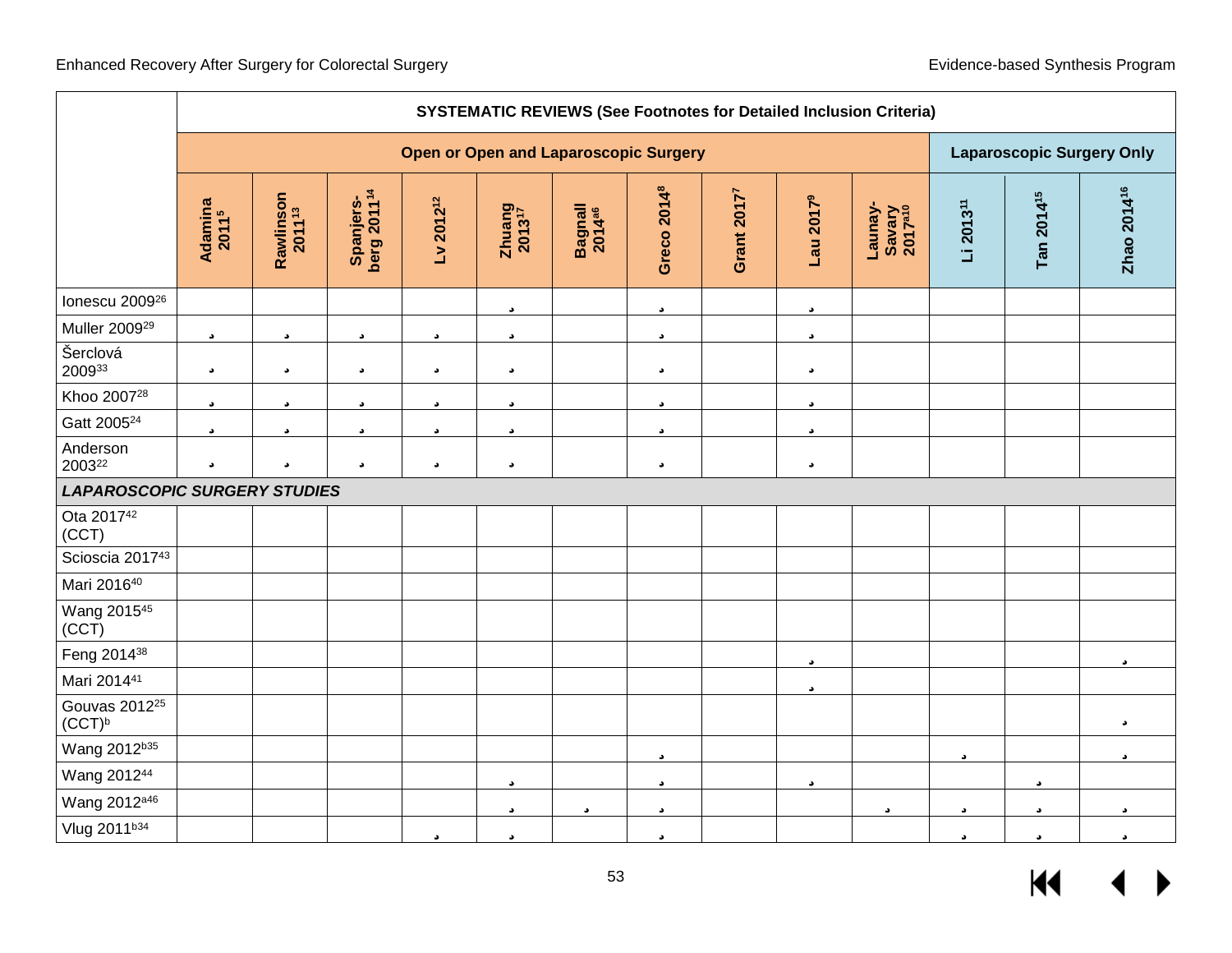|                                                    |                                              | <b>SYSTEMATIC REVIEWS (See Footnotes for Detailed Inclusion Criteria)</b> |                                                                       |        |                              |                       |                                   |                                  |              |                                                                  |        |                        |                       |
|----------------------------------------------------|----------------------------------------------|---------------------------------------------------------------------------|-----------------------------------------------------------------------|--------|------------------------------|-----------------------|-----------------------------------|----------------------------------|--------------|------------------------------------------------------------------|--------|------------------------|-----------------------|
|                                                    | <b>Open or Open and Laparoscopic Surgery</b> |                                                                           |                                                                       |        |                              |                       |                                   | <b>Laparoscopic Surgery Only</b> |              |                                                                  |        |                        |                       |
|                                                    | Adamina<br>5<br>$\circ$                      | Son<br><b>m</b><br>lin<br>c<br>์<br>Ra                                    | 4<br>w<br>njer<br>$\overline{\mathbf{S}}$<br><b>Spal</b><br>ರಾ<br>ber | 201212 | Zhuang<br>2013 <sup>17</sup> | 등<br>₹<br><b>Bagi</b> | <b>2014</b> <sup>8</sup><br>Greco | 2017<br>ant<br>ပ်                | Lau $2017^9$ | 5년<br>ceune.<br>$\overline{\mathbf{a}}$<br>အိ<br>$\overline{20}$ | 201311 | $4^{15}$<br>201<br>Tan | 4<br><u>ក្ខក</u><br>Ñ |
| <b>MIXED OPEN AND LAPAROSCOPIC SURGERY STUDIES</b> |                                              |                                                                           |                                                                       |        |                              |                       |                                   |                                  |              |                                                                  |        |                        |                       |
| Forsmo 2016 <sup>50</sup>                          |                                              |                                                                           |                                                                       |        |                              |                       |                                   |                                  |              |                                                                  |        |                        |                       |

CCT=controlled clinical trial; RCT=randomized controlled clinical trial

<sup>a</sup> Elderly ( $\geq 65$  years)

<sup>b</sup> 4-arm study: open surgery with enhanced recovery, open surgery with usual care, laparoscopic surgery with enhanced recovery, and laparoscopic surgery with usual care **Systematic Review Inclusion Criteria (Literature Search Dates)**

*Adamina 2011 (Search 1966 – June 2010):* RCT comparing ERP with traditional care (any indication for colorectal surgery); adult population; minimum 30 day follow-up; documented compliance to  $\geq 4$  of 5 key components a) patient information, b) preservation of gastrointestinal function, c) minimizing organ dysfunction; d) active pain control; e) promotion of patient's autonomy); publication in English, German, French, Spanish, or Danish

*Rawlinson 2011 (Search to February 2011):* RCT or CCT with prospective intervention group that compared enhanced recovery perioperative program with traditional care; open or laparoscopic elective colorectal surgery (any indication); adult population; documented protocol with at least 4 components of enhanced recovery covering pre-, intra-, and postoperative periods); reporting at least one outcome of interest (length of stay, complications, readmission rates, mortality); language limitation not reported

*Spanjersberg 2011 (Search 1990 – 2009):* RCT comparing any type of enhanced recovery strategy for resections in colorectal disease to conventional recovery strategies; open or laparoscopic surgery; at least 7 enhanced recovery items in the intervention group and no more than 2 enhanced recovery items in the conventional care group; any language *Lv 2012 (Search 1966 – April 2012):* RCTs comparing enhanced recovery with conventional perioperative care in major colorectal surgery (resection); minimum 30 day followup; any language

*Zhuang 2013 (1966 – July 2012):* RCTS comparing enhanced recovery with traditional care for elective colorectal surgery; open or laparoscopic surgery; malignant or benign disease; enhanced recovery program should include at least 7 of 20 components; adult population; reporting at least one outcome of interest (length of stay, readmission rates, complications, mortality); any language

*Bagnall 2014 (1947 – February 2014):* any study design; evaluating enhanced recovery program in elderly (65 years or older) population undergoing colorectal surgery (or with elderly cohort as a subgroup analysis); language limitation not reported

*Greco 2014 (Search to June 2012):* RCTs comparing enhanced recovery to standard treatment in colorectal surgery; no restriction on primary or secondary outcomes; any language

*Grant 2017 (Search to June 2015):* RCTs comparing enhanced recovery to standard care for perioperative care in adults undergoing general anesthesia for abdominal and pelvic surgery; reporting healthcare-associated infection; English language

*Lau 2017 (1966 – February 2016):* RCTs comparing enhanced recovery to standard care; age range not specified; any surgery (site or approach); enhanced recovery program included at least 4 components; reporting primary clinical outcomes (length of stay, 30-day readmission, 30-day mortality, total costs); English language abstract and/or full text *Launey-Savary 2017 (2000 – 2015):* any study design; comparing feasibility of enhanced recovery in elderly (65 years or older) to younger population or to traditional management; elective colorectal surgery; reporting main endpoints (feasibility, efficacy, compliance); English or French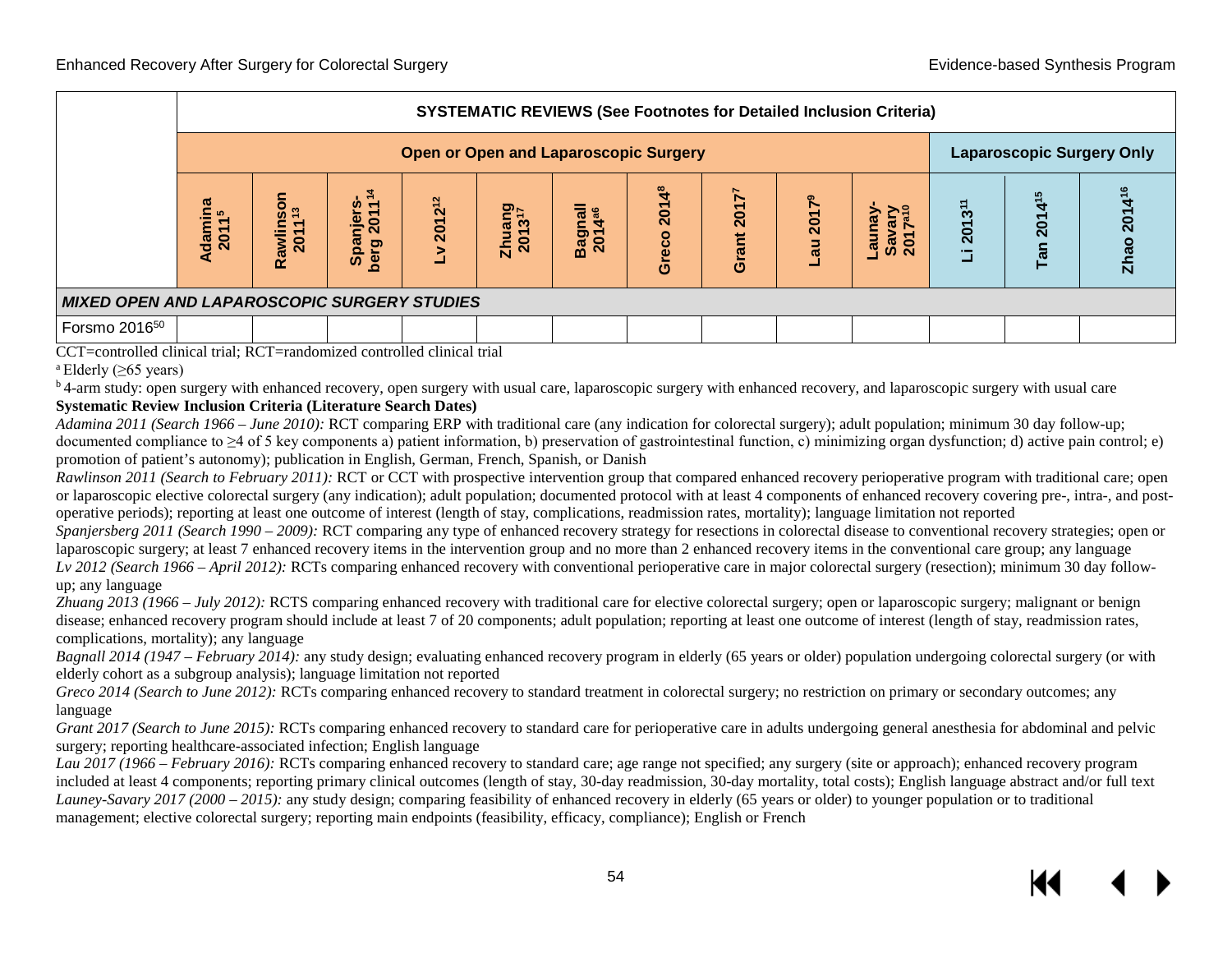*Li 2013 (Search to May 2013):* RCTs (including abstracts) comparing laparoscopic colorectal surgery with enhanced recovery to laparoscopic colorectal surgery with conventional care; adult population; at least 7 of 17 enhanced recovery components; one month follow-up for complications and readmissions; reported at least one outcome of interest; English language

*Tan 2014 (Search 1991 – February 2013):* RCTs comparing enhanced recovery to traditional care in elective laparoscopic colorectal surgery; any language

*Zhao 2014 (Search to April 2014):* RCTs or CCTs comparing enhanced recovery with conventional care in laparoscopic colorectal cancer surgery; clear description of enhanced recovery protocol; applied at least 6 enhanced recovery components; reporting at least one outcome of interest (length of stay, time to first flatus, time of first bowel movement, complications, readmissions, mortality); English language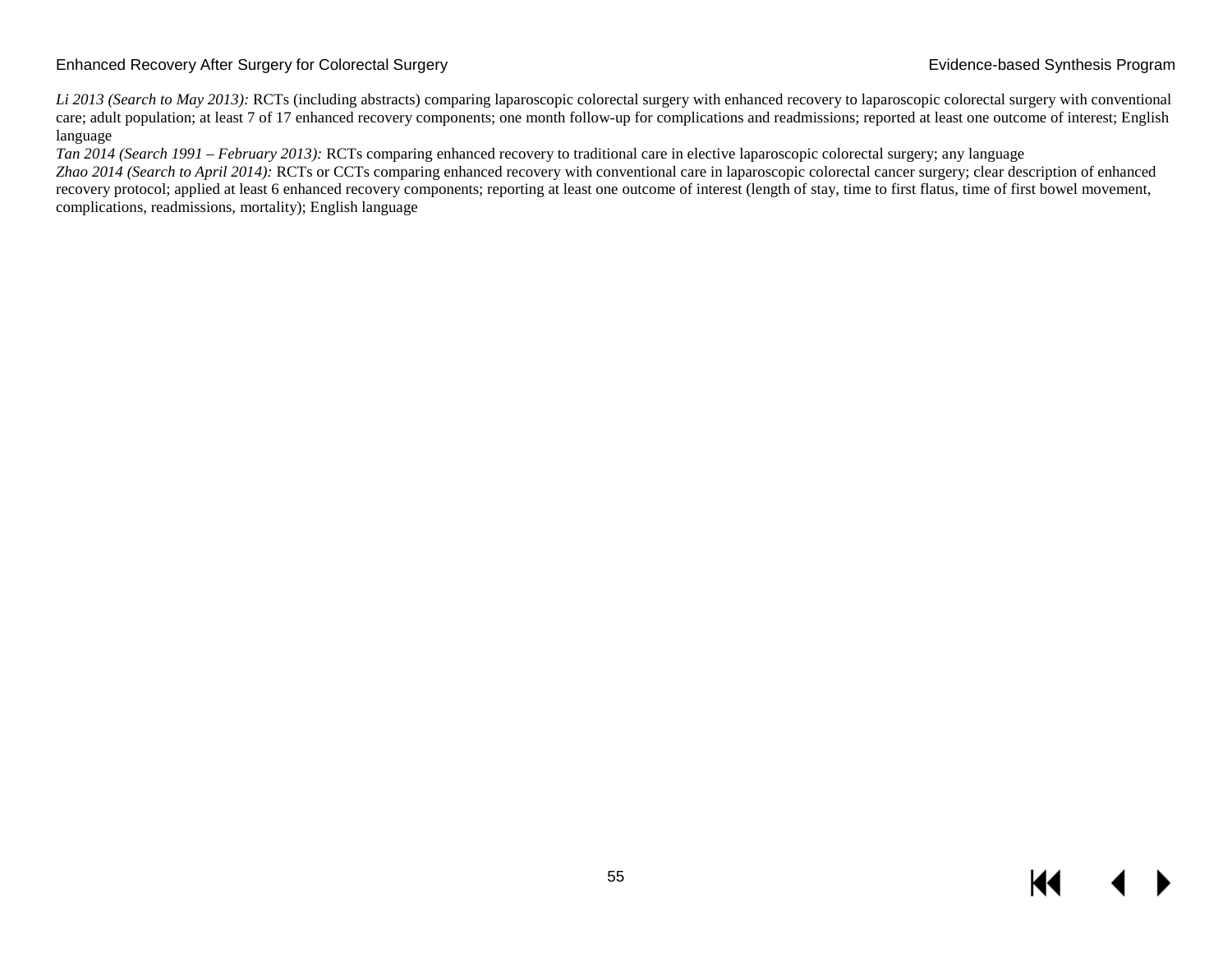KI I

# **APPENDIX B. SEARCH STRATEGIES**

#### **MEDLINE (Ovid)**

| $\mathbf 1$              | ((fast and track) or fast-track or ERAS or ERP).mp.                                                                                              |
|--------------------------|--------------------------------------------------------------------------------------------------------------------------------------------------|
| $\mathbf 2$              | (enhanced and recovery and surg\$).mp.                                                                                                           |
| 3                        | (enhanced and recovery and program\$).mp.                                                                                                        |
| $\overline{\mathcal{A}}$ | ((multimodal or enhanced or accelerated) and (optimization or management or rehabilitation or<br>protocol or package or program or pathway)).mp. |
| 5                        | 1 or 2 or 3 or 4                                                                                                                                 |
| $\,6$                    | (resection or surgical or surgically or surgery or laparo\$ or procedure).mp.                                                                    |
| $\overline{7}$           | exp Colon/                                                                                                                                       |
| 8                        | exp Rectum/                                                                                                                                      |
| $\boldsymbol{9}$         | exp Colon, Sigmoid/                                                                                                                              |
| 10                       | (bowel or rectal or colonic or colon or colorectal or rectum or sigmoid).mp.                                                                     |
| 11                       | 7 or 8 or 9 or 10                                                                                                                                |
| 12                       | 6 and 11                                                                                                                                         |
| 13                       | exp Colorectal Surgery/                                                                                                                          |
| 14                       | exp Rectum/su [Surgery]                                                                                                                          |
| 15                       | exp Colon/su [Surgery]                                                                                                                           |
| 16                       | 13 or 14 or 15                                                                                                                                   |
| 17                       | 5 and 12                                                                                                                                         |
| 18                       | 5 and 16                                                                                                                                         |
| 19                       | 17 or 18                                                                                                                                         |
| 20                       | limit 19 to (english language and yr="2011 -Current")                                                                                            |

#### **CINAHL**

| S <sub>1</sub> | TX (fast and track) OR fast-track OR ERAS OR ERP OR (enhanced AND recovery AND (surg*<br>OR program*)) OR ((multimodal OR enhanced OR accelerated) AND (optimization OR<br>management OR rehabilitation OR protocol OR program OR pathway)) |
|----------------|---------------------------------------------------------------------------------------------------------------------------------------------------------------------------------------------------------------------------------------------|
| S <sub>2</sub> | TX (resection OR surg* OR laparo* OR procedure)                                                                                                                                                                                             |
| S <sub>3</sub> | TX (bowel OR rectal OR colonic OR colon OR colorectal OR rectum OR sigmoid)                                                                                                                                                                 |
| S4             | S3 AND S3                                                                                                                                                                                                                                   |
| S <sub>5</sub> | S1 AND S4                                                                                                                                                                                                                                   |
| S <sub>6</sub> | S1 AND S4 (Published Date: 20110101-20161231)                                                                                                                                                                                               |
| <b>S7</b>      | S6 (English language)                                                                                                                                                                                                                       |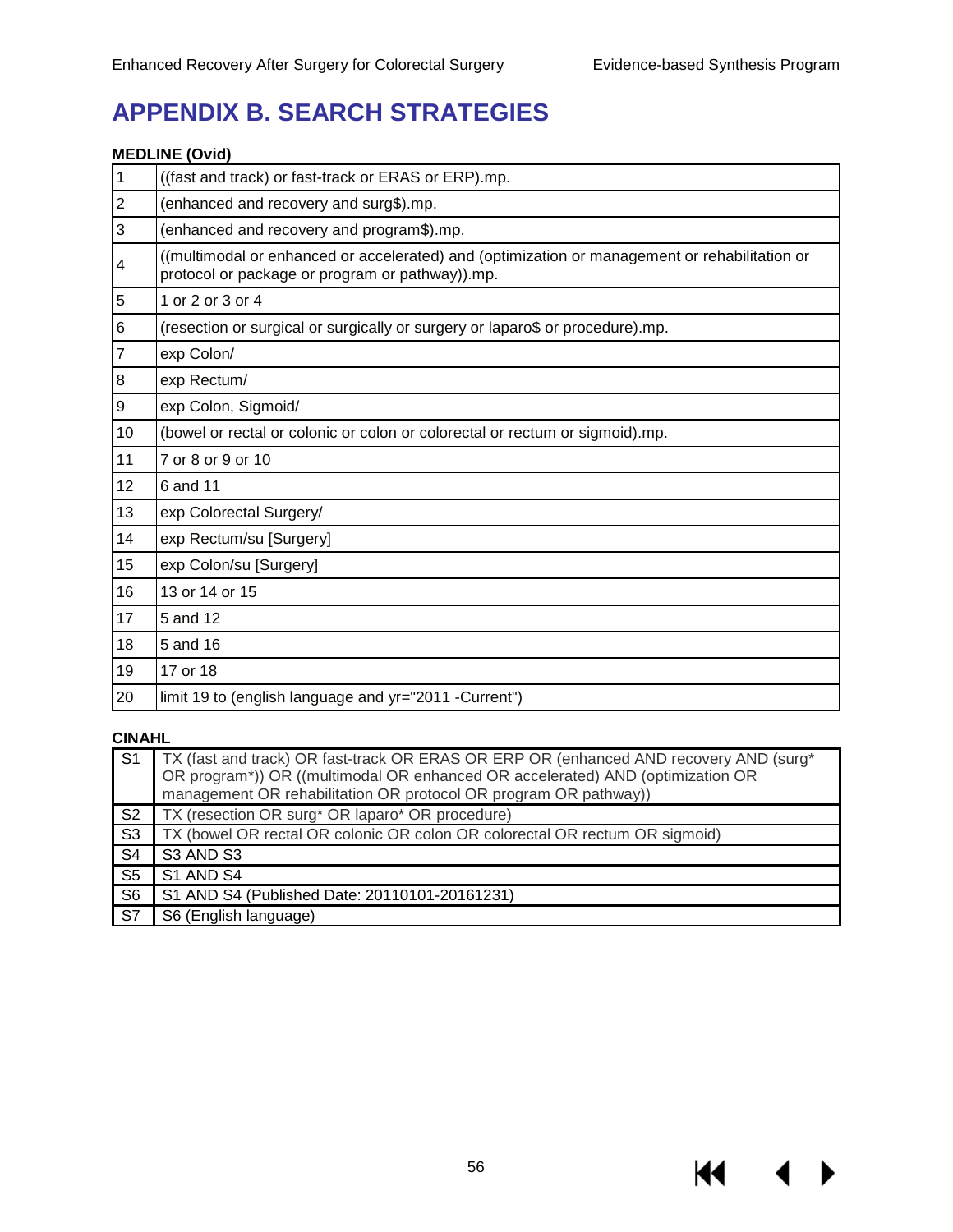### Enhanced Recovery After Surgery for Colorectal Surgery Evidence-based Synthesis Program **APPENDIX C. PEER REVIEW COMMENTS/AUTHOR RESPONSES**

| Question                                                                                                                                | <b>Reviewer's Response</b>                                                                                                                                                                                                                                                                                                                                                                                                                                                                                                                  | <b>Author's Responses</b>                                                                                                                                                 |
|-----------------------------------------------------------------------------------------------------------------------------------------|---------------------------------------------------------------------------------------------------------------------------------------------------------------------------------------------------------------------------------------------------------------------------------------------------------------------------------------------------------------------------------------------------------------------------------------------------------------------------------------------------------------------------------------------|---------------------------------------------------------------------------------------------------------------------------------------------------------------------------|
| Are the                                                                                                                                 | Yes                                                                                                                                                                                                                                                                                                                                                                                                                                                                                                                                         | Thank you                                                                                                                                                                 |
| objectives,                                                                                                                             | Yes                                                                                                                                                                                                                                                                                                                                                                                                                                                                                                                                         |                                                                                                                                                                           |
| scope, and<br>methods for                                                                                                               | Yes                                                                                                                                                                                                                                                                                                                                                                                                                                                                                                                                         |                                                                                                                                                                           |
| this review                                                                                                                             | Yes                                                                                                                                                                                                                                                                                                                                                                                                                                                                                                                                         |                                                                                                                                                                           |
| clearly                                                                                                                                 | Yes                                                                                                                                                                                                                                                                                                                                                                                                                                                                                                                                         |                                                                                                                                                                           |
| described?                                                                                                                              | Yes                                                                                                                                                                                                                                                                                                                                                                                                                                                                                                                                         |                                                                                                                                                                           |
| Is there any                                                                                                                            | <b>No</b>                                                                                                                                                                                                                                                                                                                                                                                                                                                                                                                                   | Thank you                                                                                                                                                                 |
| indication of                                                                                                                           | <b>No</b>                                                                                                                                                                                                                                                                                                                                                                                                                                                                                                                                   |                                                                                                                                                                           |
| bias in our                                                                                                                             | <b>No</b>                                                                                                                                                                                                                                                                                                                                                                                                                                                                                                                                   |                                                                                                                                                                           |
| synthesis of the<br>evidence?                                                                                                           | No                                                                                                                                                                                                                                                                                                                                                                                                                                                                                                                                          |                                                                                                                                                                           |
|                                                                                                                                         | No                                                                                                                                                                                                                                                                                                                                                                                                                                                                                                                                          |                                                                                                                                                                           |
|                                                                                                                                         | <b>No</b>                                                                                                                                                                                                                                                                                                                                                                                                                                                                                                                                   |                                                                                                                                                                           |
| Are there any<br>published or                                                                                                           | <b>No</b>                                                                                                                                                                                                                                                                                                                                                                                                                                                                                                                                   | Thank you                                                                                                                                                                 |
|                                                                                                                                         | No                                                                                                                                                                                                                                                                                                                                                                                                                                                                                                                                          |                                                                                                                                                                           |
| unpublished                                                                                                                             | <b>No</b>                                                                                                                                                                                                                                                                                                                                                                                                                                                                                                                                   |                                                                                                                                                                           |
| studies that we<br>may have                                                                                                             | <b>No</b>                                                                                                                                                                                                                                                                                                                                                                                                                                                                                                                                   |                                                                                                                                                                           |
| overlooked?                                                                                                                             | <b>No</b>                                                                                                                                                                                                                                                                                                                                                                                                                                                                                                                                   |                                                                                                                                                                           |
|                                                                                                                                         | <b>No</b>                                                                                                                                                                                                                                                                                                                                                                                                                                                                                                                                   |                                                                                                                                                                           |
| Additional                                                                                                                              | None                                                                                                                                                                                                                                                                                                                                                                                                                                                                                                                                        | Thank you                                                                                                                                                                 |
| suggestions or                                                                                                                          | Spelling: should read Morbidity on page 32 line 4                                                                                                                                                                                                                                                                                                                                                                                                                                                                                           | This has been corrected.                                                                                                                                                  |
| comments can<br>be provided<br>below. If<br>applicable,<br>please indicate<br>the page and<br>line numbers<br>from the draft<br>report. | This is a well done systematic review of ERAS and colorectal surgery. Unfortunately most<br>of the studies were of poor quality so the conclusions are weak. One element that is<br>important to consider is the idea of 'bundling' and standardization and the benefit that this<br>component of ERAS may have -- it was included in the HICPAC guidelines.                                                                                                                                                                                | Thank you. We agree with the reviewer's<br>comment about the quality of the studies.<br>We added the concept of "bundling" to the<br>"Implications for Practice" section. |
|                                                                                                                                         | This might not be appropriate for the purpose of this paper:<br>My only suggestion would be that the VA could exploit the advantages of being a large<br>system and come up with templated preadmission educational materials, CPRS<br>notes/order sets and ways to facilitate obtaining CHO drinks preop for patients to facilitate<br>adoption of this. These are items that I am currently working on-- could be adopted and<br>edited by facilities as needed, but would help overcome a lot of the time barriers that we<br>encounter. | Thank you for the suggestion. As the reviewer<br>suspected, specific strategies for<br>implementation are outside the scope of the<br>review.                             |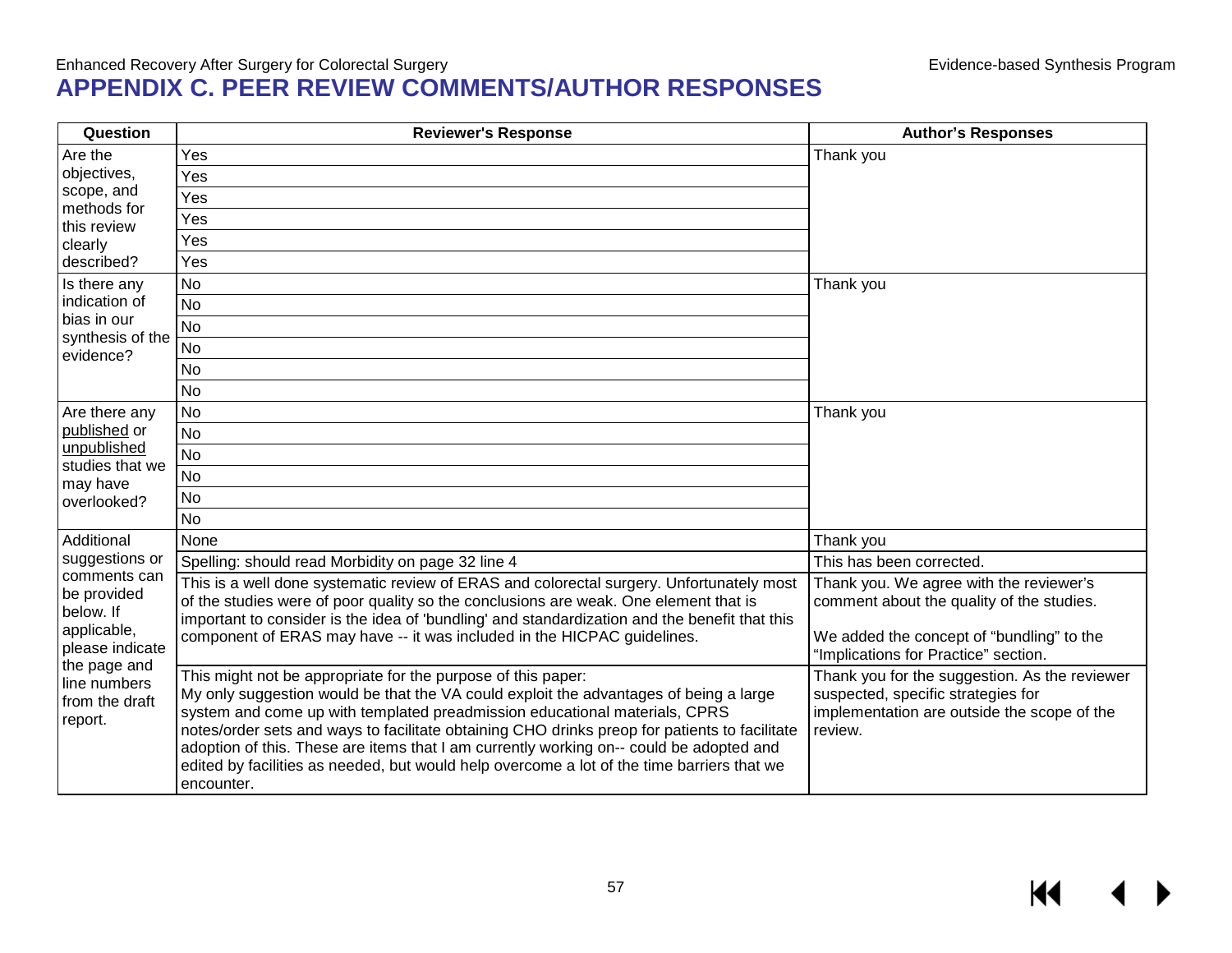# **APPENDIX D. EVIDENCE TABLES**

### **Table 1. Study Characteristics**

| Author, year<br>Country<br><b>Funding Source</b>          | <b>Inclusion/Exclusion Criteria</b>                                                                                                                                                                                                                                                                                                                                                                                                                                                                                                                                                                                                                                                                             | Intervention (n)<br>Control (n)<br>Follow-up                                                                                  | Demographics                                                                                                                                                                                                               | <b>Risk of Bias</b>                                                                                                                                                                                                                                                                                                                                                                   |
|-----------------------------------------------------------|-----------------------------------------------------------------------------------------------------------------------------------------------------------------------------------------------------------------------------------------------------------------------------------------------------------------------------------------------------------------------------------------------------------------------------------------------------------------------------------------------------------------------------------------------------------------------------------------------------------------------------------------------------------------------------------------------------------------|-------------------------------------------------------------------------------------------------------------------------------|----------------------------------------------------------------------------------------------------------------------------------------------------------------------------------------------------------------------------|---------------------------------------------------------------------------------------------------------------------------------------------------------------------------------------------------------------------------------------------------------------------------------------------------------------------------------------------------------------------------------------|
| <b>Open Surgery Studies</b>                               |                                                                                                                                                                                                                                                                                                                                                                                                                                                                                                                                                                                                                                                                                                                 |                                                                                                                               |                                                                                                                                                                                                                            |                                                                                                                                                                                                                                                                                                                                                                                       |
| Feng 2016 <sup>23</sup><br>China<br>Government<br>funding | Inclusion: age 18-70 years; histological<br>diagnosis of colorectal cancer; no<br>radiotherapy or chemotherapy treatment;<br>no severe diarrhea, liver and kidney<br>function failure, or cardiopulmonary<br>insufficiency; ASA I-III; BMI 18.5-30;<br>abdominal CT with no obvious lymph node<br>or distant metastasis<br>Exclusion: history of abdominal surgery;<br>endocrine or immune system dysfunction<br>(eg, diabetes, thyroid disease, multiple<br>sclerosis, rheumatoid arthritis); recent<br>blood transfusions; preoperative treatment<br>with opioids, hormones, non-steroidal anti-<br>inflammatory drugs, or other<br>immunomodulatory substances;<br>contraindications for epidural anesthesia | Intervention: fast-track<br>surgery (n=121)<br>Control: traditional care<br>$(n=120)$<br>Follow-up: 30 days<br>Compliance: NR | N=241 (data for 230)<br>Colorectal conditions (%): 44<br>colon, 56 rectum<br>Procedures (%): NR<br>Age (mean): 58<br>Gender (% male): 56<br><b>BMI: 24</b><br>Comorbidity status: ASA I (27),<br>ASA II (50), ASA III (23) | Sequence generation: NR<br>Allocation concealment:<br>unclear<br>Blinding: unclear; treatment<br>team and patient/family not<br>blinded; data collectors were<br>not involved in patient<br>management<br>Incomplete outcome data:<br>adequate (5% excluded from<br>analysis due to non-<br>compliance, ostomy surgery)<br>Selective outcome reporting:<br>no<br>Risk of bias: medium |
| Pappalardo<br>201631<br>Italy<br>No funding<br>indicated  | Inclusion: extraperitoneal tumor location<br>(within 12 cm above anal verge); cT2-T4<br>tumors with or without positive lymph<br>nodes, elective procedure; neoadjuvant<br>therapy where indicated<br>Exclusion: tumor >12 cm above anal<br>verge, cT1 or M1, urgent procedure, ASA<br>>3, operated on with abdominoperineal<br>resection or Hartmann's procedure,<br>refusing neoadjuvant therapy where<br>indicated, refusing or unable to follow fast-                                                                                                                                                                                                                                                       | Intervention: fast-track<br>protocol (n=25)<br>Control: traditional care<br>$(n=25)$<br>Follow-up: 30 days<br>Compliance: NR  | $N=50$<br>Colorectal conditions (%):<br>100% rectal cancer<br>Procedures (%): anterior<br>resection (62), ultra-low anterior<br>resection (36) Castrini<br>technique (4)<br>Age (mean): 67<br>Gender (% male): 52          | Sequence generation: NR<br>Allocation concealment: NR<br>Blinding: adequate (outcome<br>assessors)<br>Incomplete outcome data: yes<br>(mean data not reported)<br>Selective outcome reporting:<br>yes (data not reported at time<br>points identified in methods)                                                                                                                     |

 $M$ ▶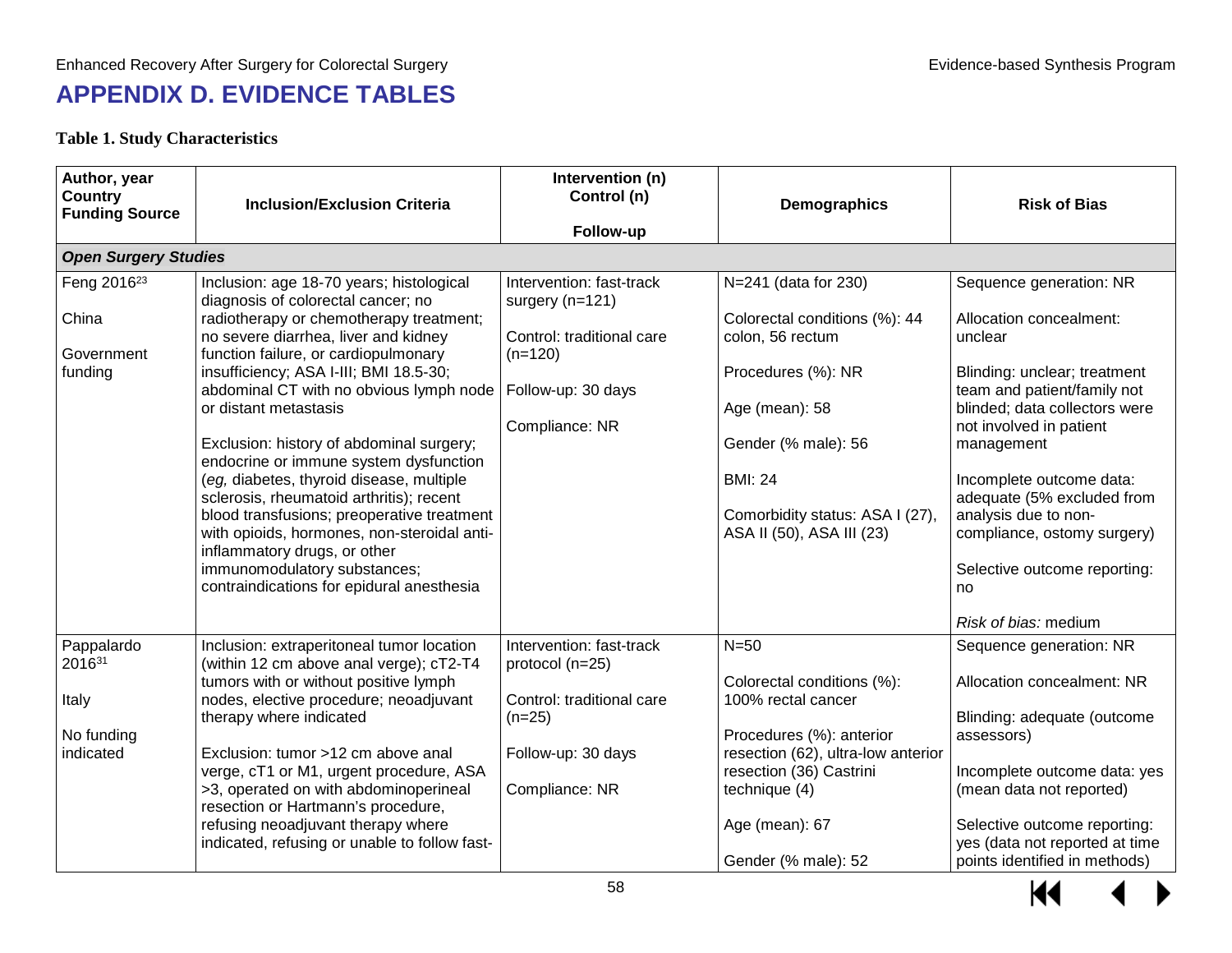| Author, year<br><b>Country</b><br><b>Funding Source</b>    | <b>Inclusion/Exclusion Criteria</b>                                                                                                                                                                                                                                                                          | Intervention (n)<br>Control (n)                                                                                                                      | Demographics                                                                                                                                                                                                                                                                  | <b>Risk of Bias</b>                                                                                                                                                                                                                                  |
|------------------------------------------------------------|--------------------------------------------------------------------------------------------------------------------------------------------------------------------------------------------------------------------------------------------------------------------------------------------------------------|------------------------------------------------------------------------------------------------------------------------------------------------------|-------------------------------------------------------------------------------------------------------------------------------------------------------------------------------------------------------------------------------------------------------------------------------|------------------------------------------------------------------------------------------------------------------------------------------------------------------------------------------------------------------------------------------------------|
|                                                            | track protocol, coagulation disorder<br>contraindicating epidural catheter insertion<br>NOTE: 56% of fast-track and 52% of<br>traditional care groups received<br>neoadjuvant therapy                                                                                                                        | Follow-up                                                                                                                                            | BMI: 38% < 25; 20% > 30<br>Comorbidity status: ASA I (10),<br>ASA II (42), ASA III (48)                                                                                                                                                                                       | Risk of bias: high                                                                                                                                                                                                                                   |
| Jia 2014 <sup>27</sup><br>China<br>No funding<br>indicated | Inclusion: elderly patients with colorectal<br>carcinoma admitted for open curative<br>resection<br>Exclusion: history of dementia,<br>Parkinson's disease, alcohol intake of<br>≥250 g/day, long-term use of sleeping pills<br>or anxiolytics, and those who received<br>anesthesia within the past 30 days | Intervention: fast-track<br>surgery (n=120)<br>Control: traditional care<br>$(n=120)$<br>Follow-up: NR, perioperative<br>period<br>Compliance: NR    | N=240 (all elderly, ages 70-88)<br>(data for 233)<br>Colorectal conditions (%):<br>colon cancer (49); rectal cancer<br>(51)<br>Procedures (%): colectomy<br>(45); Dixon (32), Miles (23)<br>Age (mean): 75<br>Gender (% male): 63<br><b>BMI: NR</b><br>Comorbidity status: NR | Sequence generation:<br>adequate<br>Allocation concealment: NR<br><b>Blinding: NR</b><br>Incomplete outcome data: 3%<br>(n=7, including 3 who went to<br>ICU) not included in analyses<br>Selective outcome reporting:<br>no<br>Risk of bias: medium |
| Nanavati 201430<br>India<br>No funding<br>indicated        | Inclusion: age 16-66 years, undergoing<br>anastomosis anywhere distal to the ileum<br>Exclusion: uncontrolled comorbid<br>conditions (eg, diabetes mellitus,<br>hypertension) and emergency bowel<br>surgeries                                                                                               | Intervention: fast-track peri-<br>operative care (n=30)<br>Control: traditional<br>perioperative care (n=30)<br>Follow-up: 30 days<br>Compliance: NR | $N = 60$<br>Colorectal conditions (%):<br>ileostomy closure 42<br>colostomy closure 28<br>abdominal pain 13<br>ileocolostomy closure 8<br>other 9<br>Age (mean): 34<br>Gender (% male): 53<br><b>BMI: NR</b><br>Comorbidity status: NR                                        | Sequence generation: NR<br>Allocation concealment:<br>unclear<br><b>Blinding: NR</b><br>Incomplete outcome data: no<br>loss to follow-up<br>Selective outcome reporting:<br>no<br>Risk of bias: unclear                                              |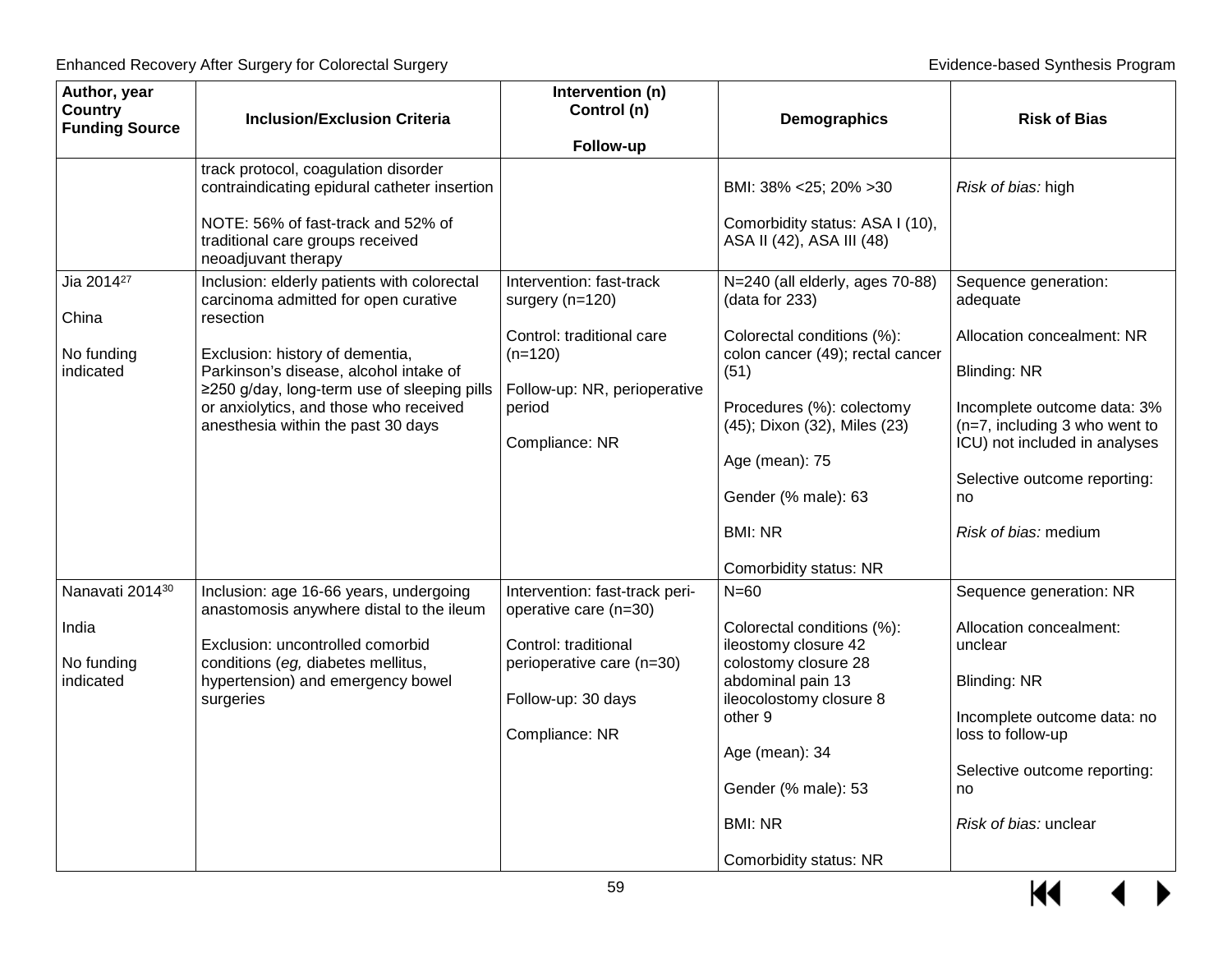| Author, year<br><b>Country</b>       | <b>Inclusion/Exclusion Criteria</b>                                                 | Intervention (n)<br>Control (n)                        | Demographics                                                                            | <b>Risk of Bias</b>                                                                                     |
|--------------------------------------|-------------------------------------------------------------------------------------|--------------------------------------------------------|-----------------------------------------------------------------------------------------|---------------------------------------------------------------------------------------------------------|
| <b>Funding Source</b>                |                                                                                     | Follow-up                                              |                                                                                         |                                                                                                         |
| Gouvas 2012 <sup>25</sup>            | Inclusion: diagnosed with adenocarcinoma<br>of lower 2/3 of rectum                  | Intervention: open surgery<br>combined with fast track | $N = 81$                                                                                | Sequence generation: NA<br>(CCT)                                                                        |
| CCT<br>Greece                        | Exclusion: emergency cases, tumor other<br>than adenocarcinoma, distant metastases, | $(n=36)$<br>Control: open surgery usual                | Colorectal conditions (%):<br>rectal cancer (100)                                       | Allocation concealment: NA,<br>grouped according to                                                     |
| No funding                           | neuromuscular disability, unsuitable for<br>epidural anesthesia; ASA IV, refusal to | care $(n=45)$                                          | Age (mean): 64                                                                          | surgeon's preference                                                                                    |
| indicated                            | consent to fast-track care or laparoscopy,<br>different operation performed than    | Follow-up: 30 days                                     | Gender (% male): 67 (fast track<br>53% vs 78% usual care, P=.001                        | Blinding: NR                                                                                            |
| 2 X 2 study (open<br>vs laparoscopic | originally scheduled                                                                | Compliance: NR                                         | across groups)                                                                          | Incomplete outcome data: no                                                                             |
| and fast track vs<br>usual care)     |                                                                                     |                                                        | <b>BMI: 28</b>                                                                          | Selective outcome reporting:<br>no                                                                      |
|                                      |                                                                                     |                                                        | Comorbidity status (%): ASA I<br>(42); ASA II (46), ASA III (12)                        | Risk of bias: high                                                                                      |
| Ren 201132                           | Inclusion: age 20-80 years, single<br>colorectal lesion, medically eligible for     | Intervention: ERAS group<br>$(n=299)$                  | N= 676 (Data for 597)                                                                   | Sequence generation:<br>adequate                                                                        |
| China<br>Government                  | radical colorectal surgery<br>Exclusion: emergency surgery,                         | Control: usual care (n=298)                            | Procedures (%): right<br>hemicolectomy (28), left<br>hemicolectomy (6), low anterior    | Allocation concealment: NR                                                                              |
| funding                              | synchronous resection of other organs,<br>past abdominopelvic surgical history,     | Follow-up: 30 days                                     | resection (44),<br>abdominoperineal resection                                           | Blinding: adequate (outcomes<br>assessment)                                                             |
|                                      | affliction with a disease that would affect<br>recovery                             | Compliance: NR                                         | $(13)$ , other $(9)$<br>Age (median): 59 (ERAS), 61<br>(control)<br>Gender (% male): 62 | Incomplete outcome data: 0%<br>(79 were randomized but then<br>found to not meet inclusion<br>criteria) |
|                                      |                                                                                     |                                                        | BMI (median): 22.5                                                                      | Selective outcome reporting:<br>no                                                                      |
|                                      |                                                                                     |                                                        | Comorbidity status: ASA<br>(mean)<br>Control 1.4 (0.4)<br>ERAS 1.4 (0.3)                | Risk of bias: low                                                                                       |
| Wang 2012 <sup>35</sup>              | Inclusion: no disease of immune system,<br>no pre-operative radiotherapy or         | Intervention: open surgery<br>combined with fast track | N=86 (data for 83)                                                                      | Sequence generation: NR                                                                                 |
| China                                | chemotherapy, no history of operation on<br>abdominal and distant metastases, ASA   | $(n=42)$                                               | Colorectal conditions (%):<br>colon cancer 100                                          | Allocation concealment:<br>adequate                                                                     |

 $\overline{\mathbf{M}}$ ▶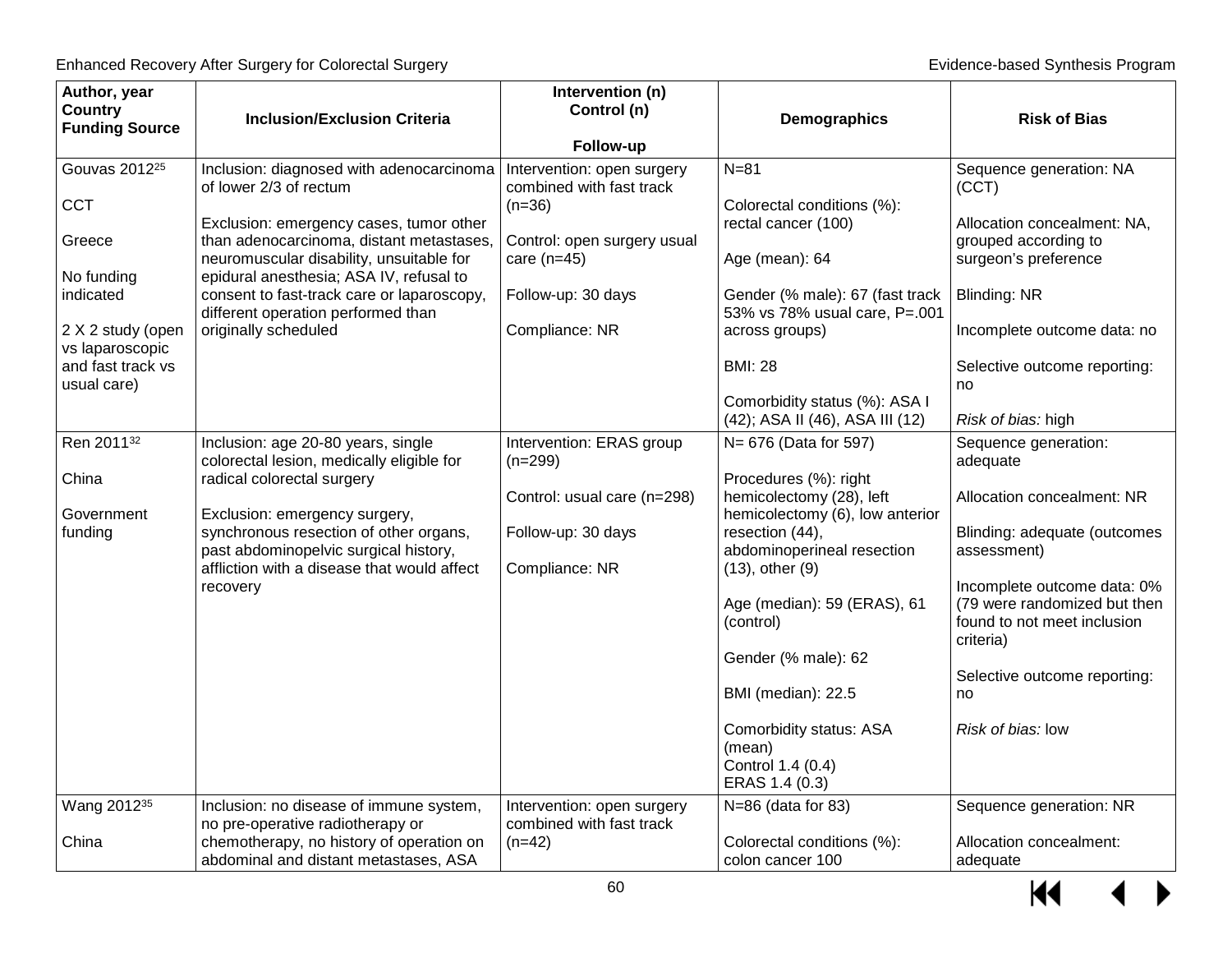| Author, year<br>Country<br><b>Funding Source</b>          | <b>Inclusion/Exclusion Criteria</b>                                                                                               | Intervention (n)<br>Control (n)<br>Follow-up                               | Demographics                                                            | <b>Risk of Bias</b>                                         |
|-----------------------------------------------------------|-----------------------------------------------------------------------------------------------------------------------------------|----------------------------------------------------------------------------|-------------------------------------------------------------------------|-------------------------------------------------------------|
| No funding<br>indicated                                   | score I-III, and self-care function prior to<br>hospitalization                                                                   | Control: open surgery usual<br>care $(n=44)$                               | Age (median): 55 (fast track),<br>57 (usual care)                       | <b>Blinding: NR</b>                                         |
| 2 X 2 study (open<br>vs laparoscopic<br>and fast track vs | Exclusion: association with other organ<br>resection, conversion from laparoscopic<br>operation to laparotomy, inability to place | Follow-up: 30 days<br>Compliance: NR                                       | Gender (% male): 59                                                     | Incomplete outcome data: 3%<br>(n=3) excluded from analyses |
| usual care)                                               | an epidural catheter, inability to infuse<br>drugs, need for a stoma, and emergency                                               |                                                                            | BMI: 22.5                                                               | Selective outcome reporting:<br>no                          |
|                                                           | operation                                                                                                                         |                                                                            | Comorbidity status (%): ASA I<br>(40), ASA II (46), ASA III (14)        | Risk of bias: unclear                                       |
| Yang 201237                                               | Inclusion: age 18-80, diagnosed with<br>colorectal carcinoma, no preoperative                                                     | Intervention: fast-track group<br>$(n=35)$                                 | $N = 70$ (data for 62)                                                  | Sequence generation:<br>adequate                            |
| China<br>No funding                                       | chemotherapy or radiotherapy, ASA score<br>I-II, BMI 17.5-27.5, preoperative serum<br>albumin ≥30g/L, elective open colorectal    | Control: conventional care<br>$(n=35)$                                     | Procedures (%): right<br>hemicolectomy (21), left<br>hemicolectomy (8); | Allocation concealment:<br>adequate                         |
| indicated                                                 | resection with tracheal intubation and<br>general anesthesia                                                                      | Follow-up: 30 days                                                         | sigmoidectomy (21), Dixon<br>operation (50)                             | Blinding: adequate (outcome<br>assessment)                  |
|                                                           | Exclusion: immune-related disease,<br>primary diabetes mellitus or impaired<br>glucose tolerance, hiatus hernia,                  | Compliance: Use of<br>checklists to maintain<br>compliance. Did not report | Age (median): 57 (fast track),<br>60 (usual care)                       | Incomplete outcome data:<br>11% (n=8) not included in       |
|                                                           | gastroesophageal reflux disease (GERD),<br>pregnancy, bowel obstruction, difficult                                                | results of checklists                                                      | Gender (% male): 68                                                     | analysis                                                    |
|                                                           | airway access, drug intake that may affect<br>bowel movement and function, failure of                                             |                                                                            | BMI (median): 22                                                        | Selective outcome reporting:<br>no                          |
|                                                           | thoracic epidural catheter insertion,<br>intraoperative blood transfusion, stoma<br>requirement, unresectable carcinoma           |                                                                            | Comorbidity status: NR                                                  | Risk of bias: low                                           |
| Vlug 201134<br>LAFA-study                                 | Inclusion: ages 40-80 years; ASA I, II, or<br>III; elective segmental colectomy for                                               | Intervention: open surgery<br>combined with fast track                     | N=211 (data for 191)                                                    | Sequence generation: NR                                     |
| The Netherlands                                           | histologically confirmed adenocarcinoma<br>or adenoma; without evidence of                                                        | $(n=103)$                                                                  | Colorectal conditions (%):<br>colon cancer and benign                   | Allocation concealment:<br>adequate                         |
| (multisite)                                               | metastatic disease                                                                                                                | Control: open surgery usual<br>care $(n=108)$                              | disease 100                                                             | Blinding: patients and medical                              |
| Industry                                                  | Exclusion: prior midline laparotomy,<br>unavailability of a laparoscopic surgeon,                                                 | Follow-up: 30 days                                                         | Procedures (%): right<br>colectomy (45), left colectomy                 | staff blinded for surgical<br>approach (laparoscopic vs     |
| 2 X 2 study (open<br>vs laparoscopic                      | emergency surgery, or a planned stoma                                                                                             | Compliance: 15 components<br>monitored for compliance,                     | (55)<br>Age (mean): 66                                                  | open) until day of discharge                                |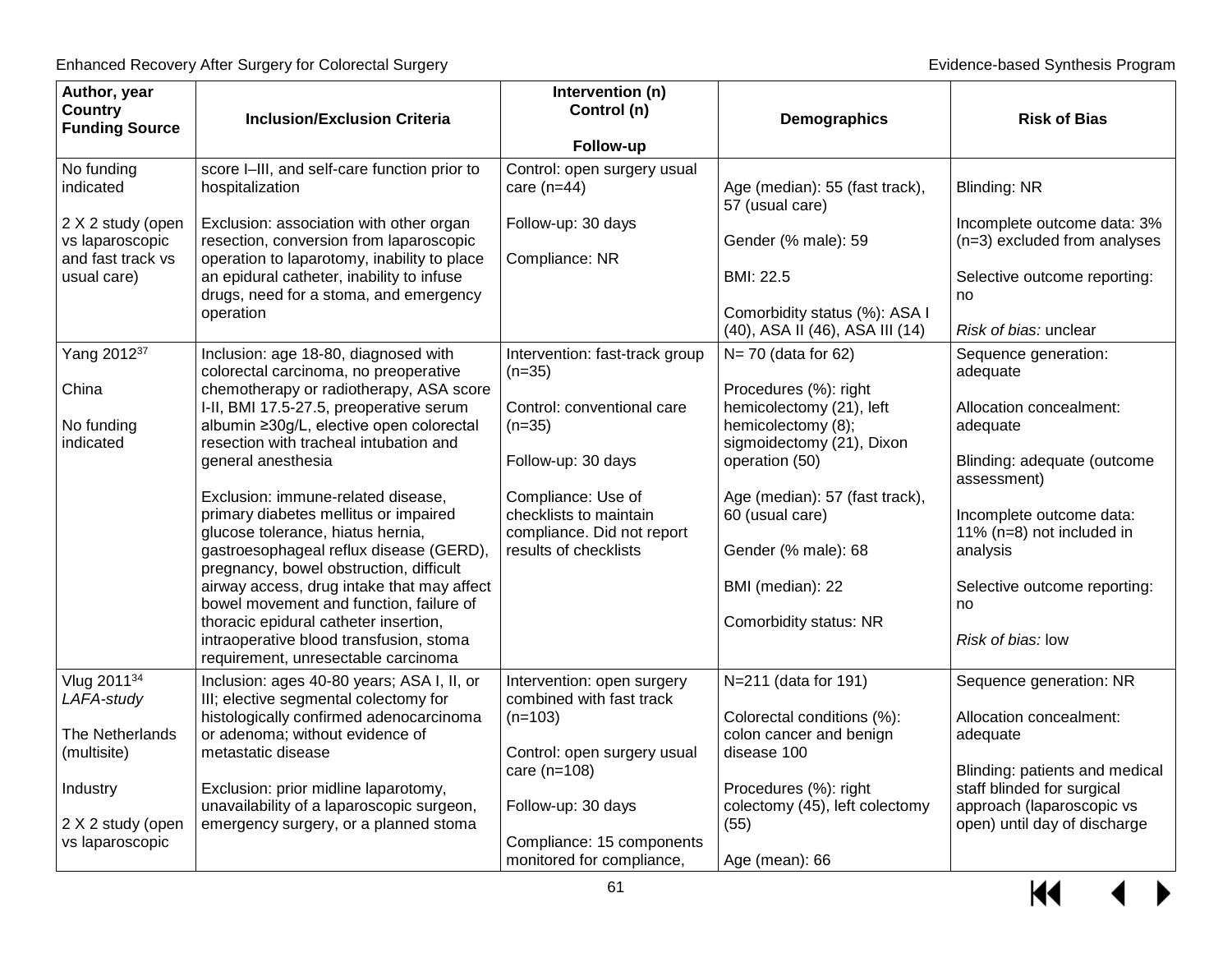| Author, year<br><b>Country</b><br><b>Funding Source</b>           | <b>Inclusion/Exclusion Criteria</b>                                                                                                                                                                                                                                                       | Intervention (n)<br>Control (n)<br>Follow-up                                                                                                                                 | Demographics                                                                                                                                                                                                                                                                                                                                                                               | <b>Risk of Bias</b>                                                                                                                                                          |
|-------------------------------------------------------------------|-------------------------------------------------------------------------------------------------------------------------------------------------------------------------------------------------------------------------------------------------------------------------------------------|------------------------------------------------------------------------------------------------------------------------------------------------------------------------------|--------------------------------------------------------------------------------------------------------------------------------------------------------------------------------------------------------------------------------------------------------------------------------------------------------------------------------------------------------------------------------------------|------------------------------------------------------------------------------------------------------------------------------------------------------------------------------|
| and fast track vs<br>usual care)                                  |                                                                                                                                                                                                                                                                                           | 11.1 of 15 components<br>successfully applied per<br>patient in fast-track group; 5.8<br>components of fast track<br>successfully applied per<br>patient in usual care group | Gender (% male): 59<br><b>BMI: 26</b><br>Comorbidity status (%): ASA I<br>or II (79), III (21)                                                                                                                                                                                                                                                                                             | Incomplete outcome data:<br>10% (n=20) were excluded<br>from analyses $(9$ of 20 $[45\%]$<br>withdrew consent)<br>Selective outcome reporting:<br>no<br>Risk of bias: medium |
| Wang 2011 <sup>36</sup><br>China<br>Social<br>Development<br>Fund | Inclusion: NR<br>Exclusion: non-selective admission,<br>preoperative distant metastases, stoma,<br>emergency situation, scheduled total<br>colectomy or abdominoperineal resection,<br>contraindications for epidural anesthesia<br>or early ambulation                                   | Intervention: fast-track<br>rehabilitation (n=106)<br>Control: conventional care<br>$(n=104)$<br>Follow-up: 30 days<br>Compliance: NR                                        | N=230 (data for 210)<br>Colorectal condition (s)(%):<br>colon (65), rectum (35)<br>Procedures (%): right<br>hemicolectomy (26), left<br>hemicolectomy (20), sigmoid<br>colectomy (29), anterior<br>resection (25)<br>Age (median): 57 (fast track),<br>55 (conventional care)<br>Gender (% male): 60<br><b>BMI: NR</b><br>Comorbidity status (%): ASA I<br>(28), ASA II (55), ASA III (17) | Sequence generation: NR<br>Allocation concealment: NR<br>Blinding: NR<br>Incomplete outcome data: 0%<br>Selective outcome reporting:<br>no<br>Risk of bias: unclear          |
| lonescu 2009 <sup>26</sup><br>Romania<br>No funding<br>indicated  | Inclusion: ASA score I-III, admitted to<br>hospital for elective open colorectal<br>surgery for neoplasm<br>Exclusion: previous abdominal surgery,<br>extensive neoplasm, severe malnutrition,<br>surgery for complications (bowel<br>obstruction), and palliative surgical<br>procedures | Intervention: fast-track<br>protocol (n=48)<br>Control: conventional care<br>program (n=48)<br>Follow-up: NR (perioperative;<br>patients asked to mention                    | $N=96$ (Data for $N=96$ )<br>Colorectal conditions (%):<br>rectosigmoid (58); colon (42)<br>Procedures: right<br>hemicolectomy (29). left<br>hemicolectomy (11), segmental                                                                                                                                                                                                                 | Sequence generation:<br>adequate<br>Allocation concealment:<br>adequate<br><b>Blinding: NR</b><br>Incomplete outcome data: 0%                                                |

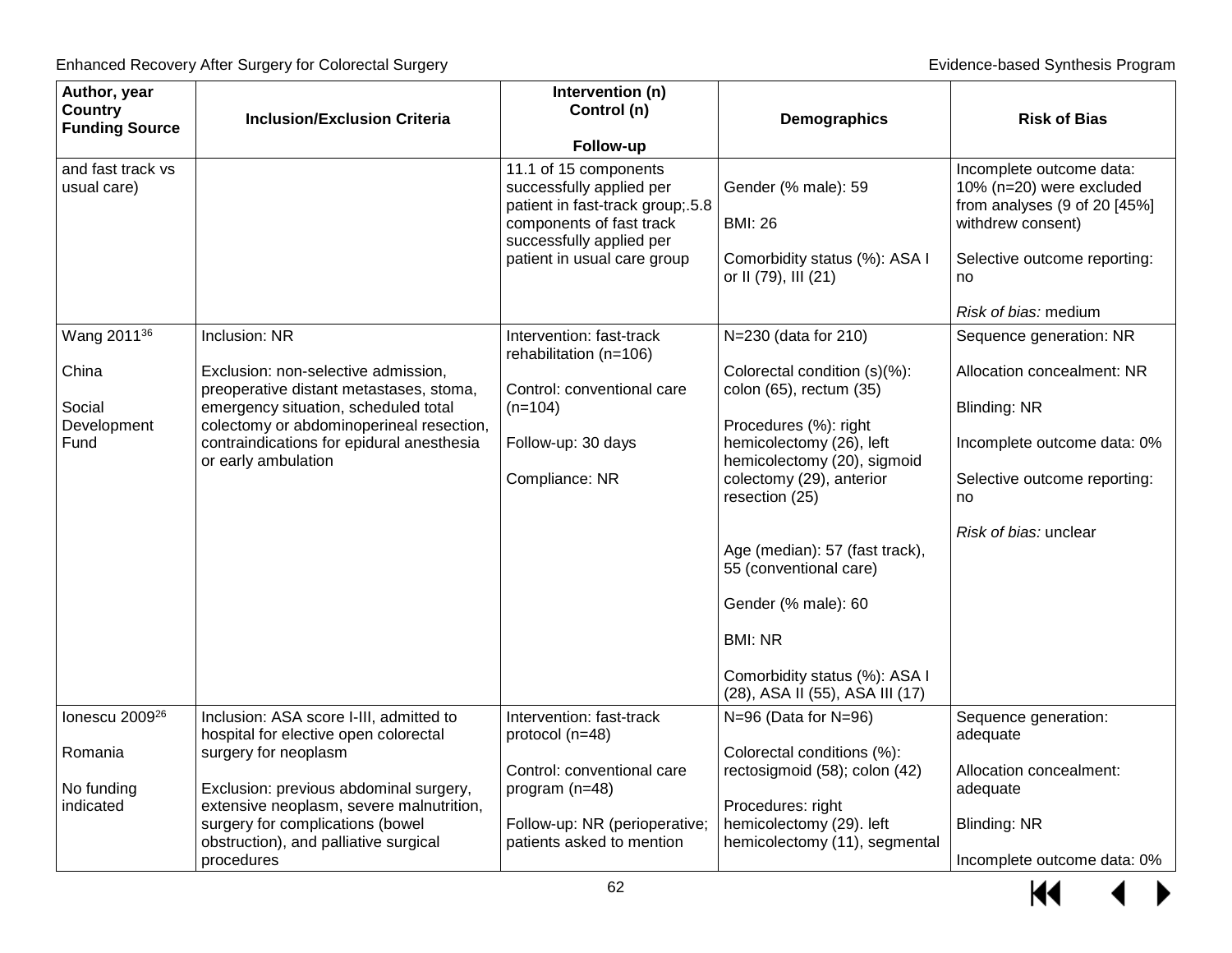| Author, year<br><b>Country</b>    | <b>Inclusion/Exclusion Criteria</b>                                                                                   | Intervention (n)<br>Control (n)                                                                                                                          | Demographics                                                                            | <b>Risk of Bias</b>                                                                                                       |
|-----------------------------------|-----------------------------------------------------------------------------------------------------------------------|----------------------------------------------------------------------------------------------------------------------------------------------------------|-----------------------------------------------------------------------------------------|---------------------------------------------------------------------------------------------------------------------------|
| <b>Funding Source</b>             |                                                                                                                       | Follow-up                                                                                                                                                |                                                                                         |                                                                                                                           |
|                                   |                                                                                                                       | inclusion in study in case of<br>readmission)                                                                                                            | colonic resection (1),<br>rectosigmoidian resection (58)                                | Selective outcome reporting:<br>no                                                                                        |
|                                   |                                                                                                                       | Compliance: NR                                                                                                                                           | Age (mean): 62<br>Gender (% male): 64                                                   | Risk of bias: low                                                                                                         |
|                                   |                                                                                                                       |                                                                                                                                                          | <b>BMI: NR</b>                                                                          |                                                                                                                           |
|                                   |                                                                                                                       |                                                                                                                                                          | Comorbidity status (%):<br>ASA I (52), ASA II (45), ASA III<br>(3)                      |                                                                                                                           |
|                                   |                                                                                                                       |                                                                                                                                                          | Subgroups noted a: None                                                                 |                                                                                                                           |
| Muller 2009 <sup>29</sup>         | Inclusion: age >18, elective open colonic<br>resection with a primary anastomosis                                     | Intervention: fast-track<br>program (n=76)                                                                                                               | N= 156 (data for 151)                                                                   | Sequence generation: NR                                                                                                   |
| Switzerland                       | Exclusion: emergency situations,                                                                                      | Control: standard care (n=75)                                                                                                                            | Procedures (%): sigmoid<br>resection or left hemicolectomy                              | Allocation concealment:<br>unclear                                                                                        |
| No funding<br>indicated           | contraindication to epidural anesthesia,<br>scheduled total colectomy or rectum<br>resection, preoperatively immobile | Follow-up: 30 days                                                                                                                                       | (67), resection of transverse<br>colon (1), right hemicolectomy<br>(32)                 | Blinding: no                                                                                                              |
|                                   |                                                                                                                       | Compliance: adherence<br>reported for intraoperative<br>intravenous intake, first 24-                                                                    | Age (median): 62 (fast track),<br>59 (standard care) (P=.04)                            | Incomplete outcome data: 3%<br>(n=5) not included in analysis                                                             |
|                                   |                                                                                                                       | hour intravenous intake,<br>effective epidural analgesia,<br>mobilization time day 1, and<br>oral nutrition day 1 and day 4                              | Gender (% male): 51<br>BMI (median): 24 (fast track),                                   | Selective outcome reporting:<br>did not report data from BADL<br>(need for personal care) nor<br>IADL (ability to perform |
|                                   |                                                                                                                       | NOTE: study stopped<br>prematurely after reaching<br>significant difference for<br>primary endpoint (total<br>complications to 30 days after<br>surgery) | 26 (standard care)<br>Comorbidity status (%): ASA I<br>(3), ASA II (69); ASA III (28)   | physical activities)<br>Risk of bias: high                                                                                |
| Šerclová 200933<br>Czech Republic | Inclusion: age 18-70 years, ASA score<br>between I or II, open intestinal resection                                   | Intervention: fast-track group<br>$(n=53)$                                                                                                               | N= 105 (data for 103)<br>Colorectal conditions (%):<br>Crohn's disease (78), ulcerative | Sequence generation:<br>adequate                                                                                          |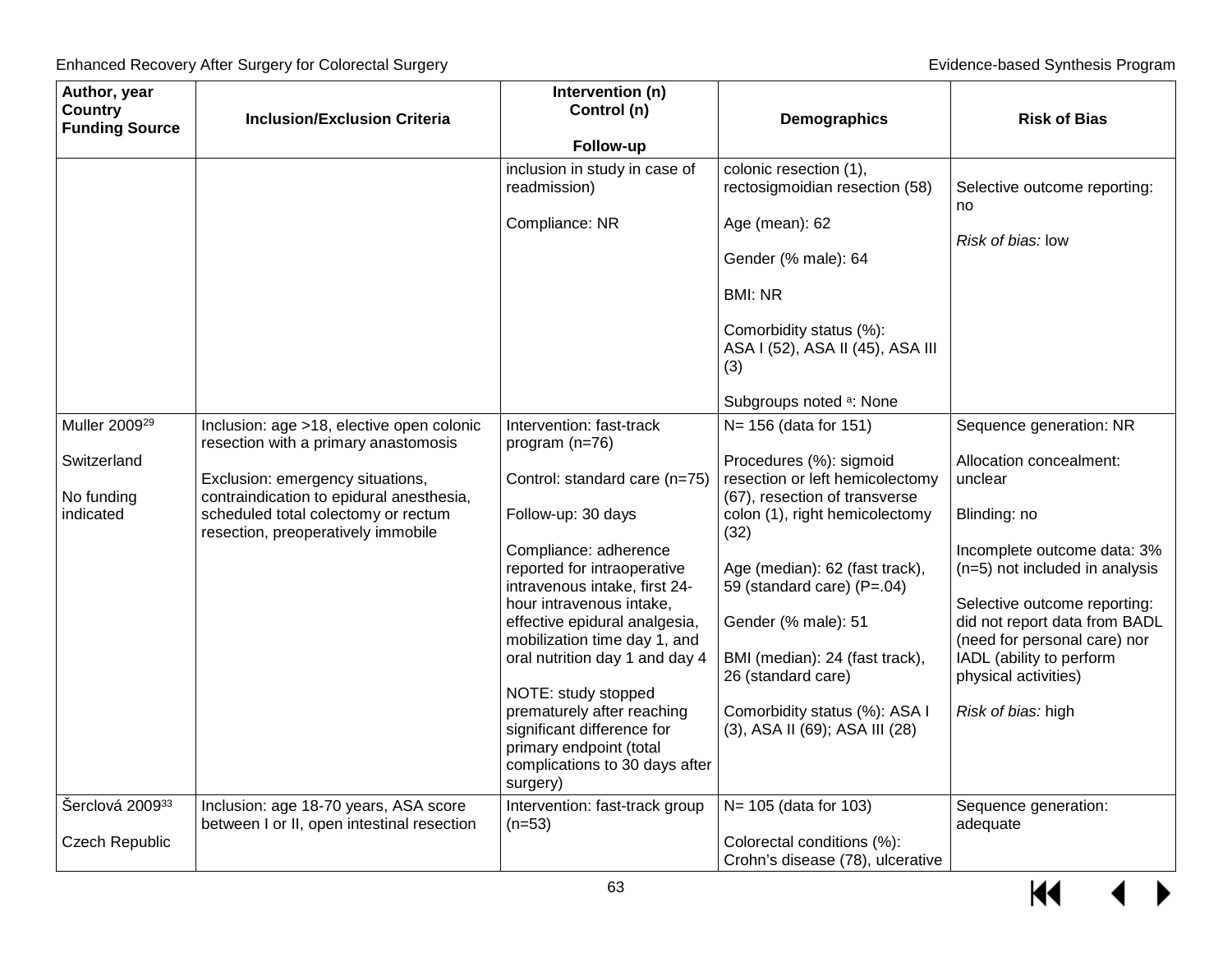| Author, year<br><b>Country</b><br><b>Funding Source</b>                | <b>Inclusion/Exclusion Criteria</b>                                                                                                                                                                                                                                                                                                                                                               | Intervention (n)<br>Control (n)<br>Follow-up                                                                                                                                                                                                             | Demographics                                                                                                                                                                                                                                                                                                                                                                                                                                                                                                                                | <b>Risk of Bias</b>                                                                                                                                                                                                                                                                                                                                                                                                                           |
|------------------------------------------------------------------------|---------------------------------------------------------------------------------------------------------------------------------------------------------------------------------------------------------------------------------------------------------------------------------------------------------------------------------------------------------------------------------------------------|----------------------------------------------------------------------------------------------------------------------------------------------------------------------------------------------------------------------------------------------------------|---------------------------------------------------------------------------------------------------------------------------------------------------------------------------------------------------------------------------------------------------------------------------------------------------------------------------------------------------------------------------------------------------------------------------------------------------------------------------------------------------------------------------------------------|-----------------------------------------------------------------------------------------------------------------------------------------------------------------------------------------------------------------------------------------------------------------------------------------------------------------------------------------------------------------------------------------------------------------------------------------------|
| Government<br>Khoo 2007 <sup>28</sup><br>UK<br>No funding<br>indicated | Exclusion: pelvic radiation, multi-organ<br>resections, cancer, pregnant women<br>Inclusion: elective surgery for colorectal<br>cancer.<br>Exclusion: unable to mobilize<br>independently over 100 meters at<br>preoperative assessment,<br>contraindications to thoracic epidurals,<br>preexisting clinical depression, palliation,<br>a joint operation involving another surgical<br>specialty | Control: conventional care<br>$(n=52)$<br>Follow-up: 30 days<br>Compliance: NR<br>Intervention: multimodal<br>package (n=35)<br>Control: usual care (n=35)<br>Follow-up: 10-14 days<br>Compliance: Both arms were<br>protocol-driven, with<br>checklists | colitis (9), familial adenomatous<br>polyposis (5), carcinoma (7),<br>other $(2)$<br>Procedures (%): simple bowel<br>resection (54), multiple (25),<br>resection and stomy (20)<br>Age (mean): 36<br>Gender (% male): 50<br>BMI (median): NR<br>Comorbidity status (%): NR<br>$N=81$ (data for 70)<br>Colorectal conditions (%): colon<br>cancer (67), rectal cancer (33)<br>Age (median): 69 (multimodal),<br>73 (usual care)<br>Gender (% male): 39<br><b>BMI: NR</b><br>Comorbidity status (%): ASA I<br>(11), ASA II (74), ASA III (14) | Allocation concealment:<br>adequate<br><b>Blinding: NR</b><br>Incomplete outcome data: 2%<br>(n=2) not included in analysis<br>Selective outcome reporting:<br>no<br>Risk of bias: low<br>Sequence generation:<br>adequate<br>Allocation concealment:<br>adequate (telephone)<br>Blinding: NR<br>Incomplete outcome data:<br>14% (n=11 withdrawn, 7 due<br>to metastatic disease 3<br>withdrew consent)<br>Selective outcome reporting:<br>no |
| Gatt 2005 <sup>24</sup><br>UK<br>No funding<br>indicated               | Inclusion: requiring elective colorectal<br>surgery, living independently at home<br>Exclusion: age<18 years, pregnancy,<br>intolerance to probiotics and/or<br>preantibiotics, contraindication to one or                                                                                                                                                                                        | Intervention: multimodal<br>optimization (n=19)<br>Control: usual care (n=20)<br>Follow-up: 30 days                                                                                                                                                      | $N = 39$<br>Colorectal conditions (%):<br>malignant disease (69)<br>Procedures (%): right                                                                                                                                                                                                                                                                                                                                                                                                                                                   | Risk of bias: medium<br>Sequence generation: unclear<br>Allocation concealment:<br>unclear<br>Blinding: no                                                                                                                                                                                                                                                                                                                                    |
|                                                                        | more optimization strategy,                                                                                                                                                                                                                                                                                                                                                                       |                                                                                                                                                                                                                                                          | hemicolectomy (28), left                                                                                                                                                                                                                                                                                                                                                                                                                                                                                                                    |                                                                                                                                                                                                                                                                                                                                                                                                                                               |

 $M$  $\leftrightarrow$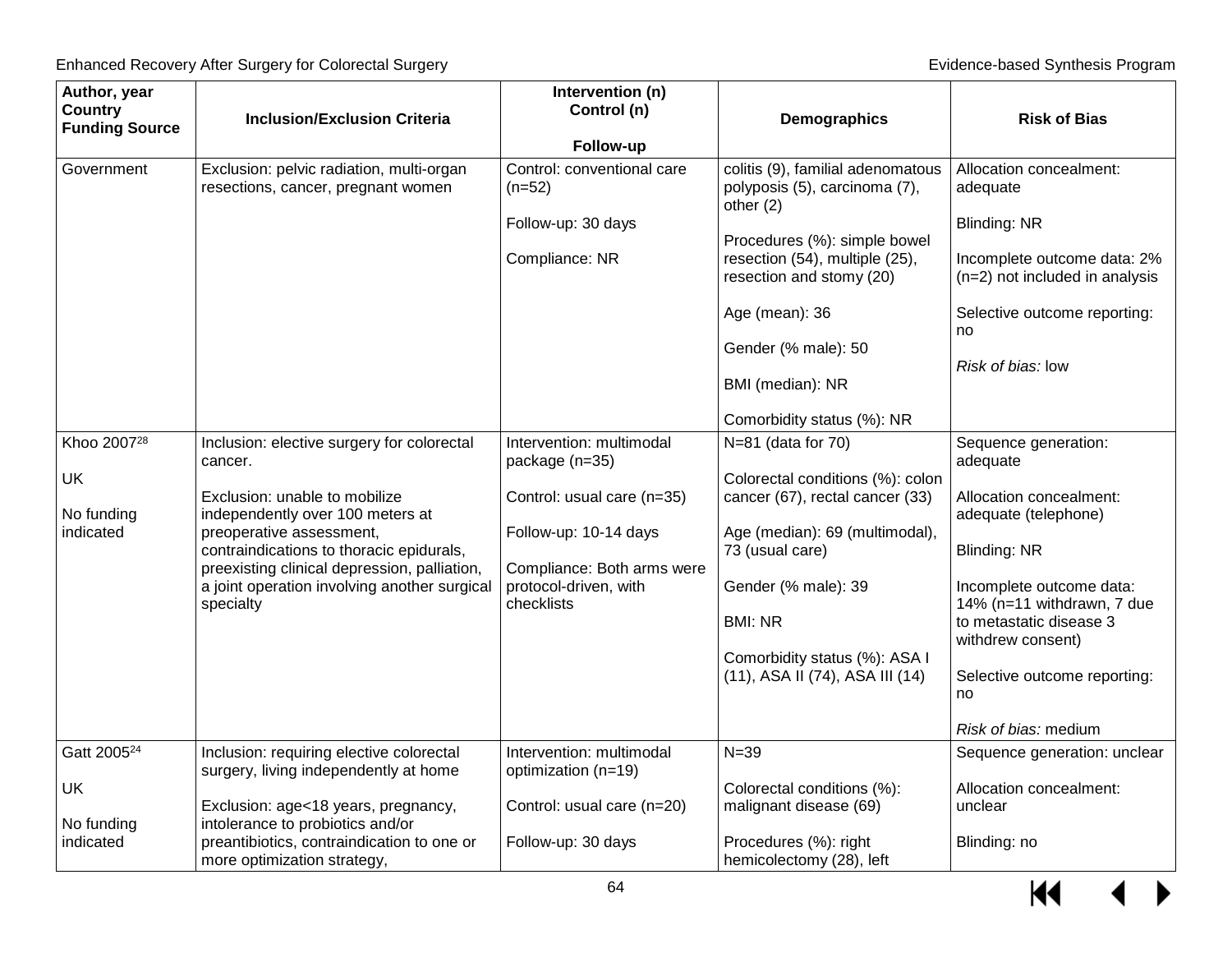| Author, year<br>Country<br><b>Funding Source</b>             | <b>Inclusion/Exclusion Criteria</b>                                                                                                                                                                                                                                                             | Intervention (n)<br>Control (n)<br>Follow-up                                                                          | <b>Demographics</b>                                                                                                                                                                                                                                                                                                                                                                       | <b>Risk of Bias</b>                                                                                                                                                         |
|--------------------------------------------------------------|-------------------------------------------------------------------------------------------------------------------------------------------------------------------------------------------------------------------------------------------------------------------------------------------------|-----------------------------------------------------------------------------------------------------------------------|-------------------------------------------------------------------------------------------------------------------------------------------------------------------------------------------------------------------------------------------------------------------------------------------------------------------------------------------------------------------------------------------|-----------------------------------------------------------------------------------------------------------------------------------------------------------------------------|
|                                                              | contraindications to early postoperative<br>discharge, prescribed medications that<br>may independently prolong hospital stay<br>(eg, anticoagulants), advanced<br>malignancy on preoperative assessment,<br>palliative or emergency surgery, failure to<br>perform colonic or rectal resection | Compliance: NR                                                                                                        | hemicolectomy (5), anterior<br>resection (38), sigmoid<br>colectomy (5), subtotal<br>colectomy (8),<br>abdominoperineal resection (5),<br>other $(11)$<br>Age (median): 67 (both groups)<br>Gender (% male): 59<br>BMI: medians 24 (multimodal),<br>27 (usual care)<br>Comorbidity status: POSSUM<br>score (medians) 28<br>(multimodal), 32 (usual care);<br>ASA (median)=2 (both groups) | Incomplete outcome data: all<br>included in the analyses<br>Selective outcome reporting:<br>no<br>Risk of bias: unclear                                                     |
| Anderson 2003 <sup>22</sup><br>UK<br>No funding<br>indicated | Inclusion: lived independently at home<br>and required left or right hemicolectomy<br><b>Exclusion: NR</b>                                                                                                                                                                                      | Intervention: multimodal<br>optimization (n=14)<br>Control: usual care (n=11)<br>Follow-up: 30 days<br>Compliance: NR | $N=25$<br>Colorectal conditions (%):<br>malignant disease 72%<br>Age (medians): 64<br>(multimodal), 67 (usual care)<br>Gender (% male): 44<br>BMI: medians 24 (multimodal),<br>26 (usual care)<br>Comorbidity status: POSSUM<br>score (median) 26 (both<br>groups); ASA I/II 92%, III 8%                                                                                                  | Sequence generation: NR<br>Allocation concealment:<br>unclear<br>Blinding: no<br>Incomplete outcome data: no<br>Selective outcome reporting:<br>no<br>Risk of bias: unclear |
| <b>Laparoscopic Studies</b>                                  |                                                                                                                                                                                                                                                                                                 |                                                                                                                       |                                                                                                                                                                                                                                                                                                                                                                                           |                                                                                                                                                                             |
| Ota 2017 <sup>42</sup><br>Japan                              | Inclusion: ASA grade I or II, elective<br>surgery for colonic or rectosigmoid cancer<br>in 1 of 6 hospitals, white blood cell count                                                                                                                                                             | Intervention: enhanced<br>recovery after surgery<br>$(n=159)$                                                         | $N = 320$                                                                                                                                                                                                                                                                                                                                                                                 | Sequence generation: NA, not<br>randomized                                                                                                                                  |
|                                                              |                                                                                                                                                                                                                                                                                                 | 65                                                                                                                    |                                                                                                                                                                                                                                                                                                                                                                                           | KK                                                                                                                                                                          |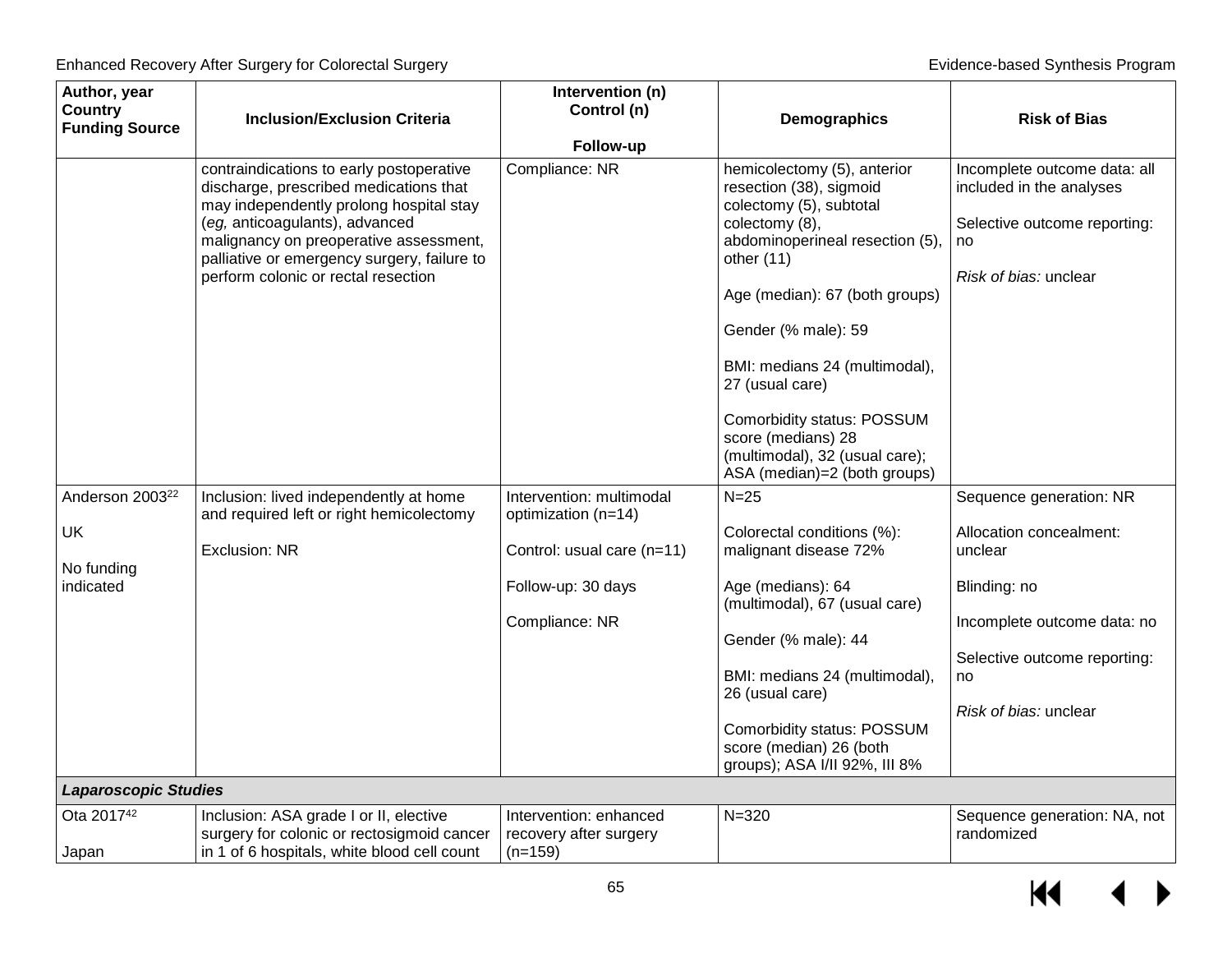| Author, year<br><b>Country</b><br><b>Funding Source</b> | <b>Inclusion/Exclusion Criteria</b>                                                                                                                                                                                                                                                                                                                                                                                                                      | Intervention (n)<br>Control (n)<br>Follow-up                                                                                                                                                                                                                                                             | <b>Demographics</b>                                                                                                                                                                                                                                                                   | <b>Risk of Bias</b>                                                                                                                                                                                         |
|---------------------------------------------------------|----------------------------------------------------------------------------------------------------------------------------------------------------------------------------------------------------------------------------------------------------------------------------------------------------------------------------------------------------------------------------------------------------------------------------------------------------------|----------------------------------------------------------------------------------------------------------------------------------------------------------------------------------------------------------------------------------------------------------------------------------------------------------|---------------------------------------------------------------------------------------------------------------------------------------------------------------------------------------------------------------------------------------------------------------------------------------|-------------------------------------------------------------------------------------------------------------------------------------------------------------------------------------------------------------|
| <b>CCT</b><br>No funding<br>indicated                   | ≥3000/µL, platelet count ≥100,000/µL,<br>serum aspartate aminotransferase or<br>alamine aminotransferase level<br>≤100IU/µL, total bilirubin ≤2mg/dl, serum<br>creatinine $\leq 1.5$ mg/dl<br>Exclusion: emergency surgery, bowel<br>obstruction preoperatively, routine use of<br>steroids, history of cancer treatment using<br>irradiation or chemotherapy, previous<br>laparotomy other than for appendectomy,<br>oophorectomy, or caesarean section | Control: conventional<br>perioperative care (n=161)<br>Follow-up: 30 days<br>Compliance: average rate of<br>compliance with each ERAS<br>intervention in ERAS group<br>was 85%; over 50% of ERAS<br>components were<br>implemented in conventional<br>care group; improved<br>adherence to ERAS protocol | Colorectal locations (%): cecum<br>(16), ascending (29), transverse<br>(12), descending (7), sigmoid<br>(29), rectosigmoid (14)<br>Age (medians): 69 (ERAS), 68<br>(conventional care)<br>Gender (% male): 50<br><b>BMI: NR</b><br>Comorbidity status (%): ASA I<br>(37), ASA II (63) | Allocation concealment: NA,<br>grouped according to hospital<br>where operation was<br>performed<br>Blinding: NR<br>Incomplete outcome data: no<br>Selective outcome reporting:<br>no<br>Risk of bias: high |
|                                                         |                                                                                                                                                                                                                                                                                                                                                                                                                                                          | significantly associated with<br>reduced length of stay<br>(P=.01) but not overall<br>complications (P=.29)                                                                                                                                                                                              |                                                                                                                                                                                                                                                                                       |                                                                                                                                                                                                             |
| Scioscia 201743<br>Italy<br>No funding<br>indicated     | Inclusion: age >18 years, preoperative<br>evidence of bowel endometriosis (imaging<br>or other), primary laparoscopic approach<br>Exclusion: surgery for reasons other than<br>endometriosis, laparotomy or vaginal<br>approach, endometriosis without bowel                                                                                                                                                                                             | Intervention: fast-track care<br>$(n=62)$<br>Control: conventional care<br>$(n=165)$<br>NOTE: 1:3 ratio for<br>randomization                                                                                                                                                                             | $N = 227$<br>Colorectal conditions (%):<br>bowel endometriosis (100)<br>Procedure (%): bowel<br>segmental resection (86)                                                                                                                                                              | Sequence generation: unclear;<br>based on scheduled day of<br>surgery<br>Allocation concealment:<br>unclear; day of surgery<br>assigned by secretary blind to                                               |
|                                                         | involvement, did not consent to intestinal<br>surgery                                                                                                                                                                                                                                                                                                                                                                                                    | Follow-up: 30 days<br>Compliance: NR                                                                                                                                                                                                                                                                     | Age (mean): 35<br>Gender (% male): 0<br><b>BMI: 22</b><br>Comorbidity status: Barthel<br>index (median) 100 for both<br>groups (complete<br>independence)                                                                                                                             | study<br>Blinding: surgeons and<br>anesthetists blinded to the<br>group assigned to them<br>Incomplete outcome data:<br>adequate (no loss to follow-up)<br>Selective outcome reporting:<br>no               |
|                                                         |                                                                                                                                                                                                                                                                                                                                                                                                                                                          |                                                                                                                                                                                                                                                                                                          |                                                                                                                                                                                                                                                                                       | Risk of bias: medium                                                                                                                                                                                        |

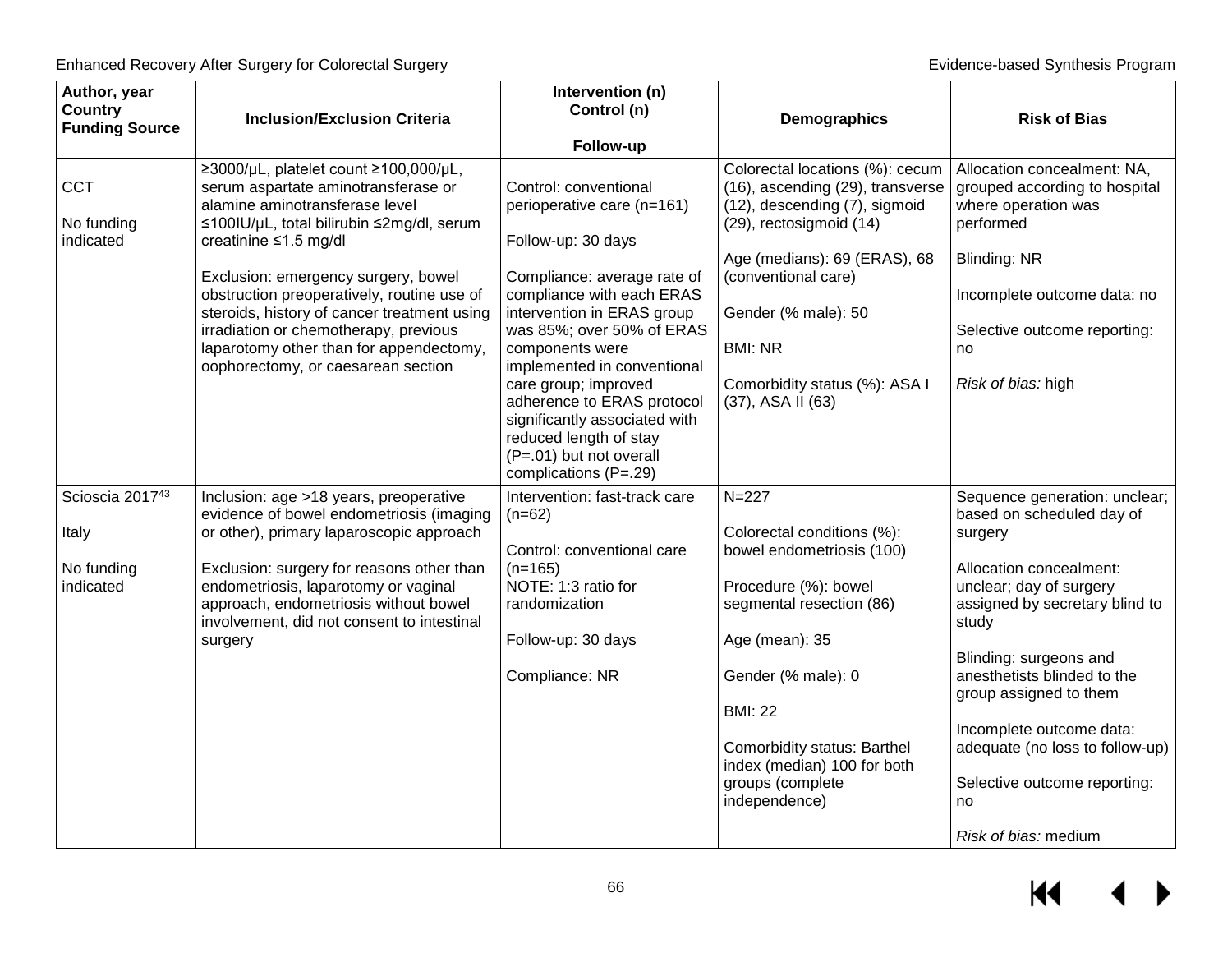| Author, year<br><b>Country</b><br><b>Funding Source</b>                                  | <b>Inclusion/Exclusion Criteria</b>                                                                                                                                                                                    | Intervention (n)<br>Control (n)                                                                                                          | Demographics                                                                                                                                                                                                                                     | <b>Risk of Bias</b>                                                                                                                                                                                                                                                    |
|------------------------------------------------------------------------------------------|------------------------------------------------------------------------------------------------------------------------------------------------------------------------------------------------------------------------|------------------------------------------------------------------------------------------------------------------------------------------|--------------------------------------------------------------------------------------------------------------------------------------------------------------------------------------------------------------------------------------------------|------------------------------------------------------------------------------------------------------------------------------------------------------------------------------------------------------------------------------------------------------------------------|
|                                                                                          |                                                                                                                                                                                                                        | Follow-up                                                                                                                                |                                                                                                                                                                                                                                                  |                                                                                                                                                                                                                                                                        |
| Mari 201640<br>Italy<br>No funding<br>indicated                                          | Inclusion: indication for major colorectal<br>surgery, age 18-80 years, ASA I to III,<br>autonomous for mobilization and walking,<br>eligible for laparoscopic technique<br>Exclusion: no additional criteria reported | Intervention: ERAS (n=70)<br>Control: standard care (n=70)<br>Follow-up: 5 days<br>Compliance: 90%<br>accordance with ERAS<br>guidelines | $N = 140$<br>Colorectal conditions (%):<br>diverticulitis (25),<br>adenocarcinoma (75) (left 43%,<br>right 31%, rectal 26%)<br>Age (mean): 66<br>Gender (% male): 53                                                                             | Sequence generation:<br>adequate<br>Allocation concealment:<br>unclear<br>Blinding: unclear<br>Incomplete outcome data:<br>adequate; ITT analysis, 4%                                                                                                                  |
|                                                                                          |                                                                                                                                                                                                                        |                                                                                                                                          | <b>BMI: 27</b><br>Comorbidity status (%): ASA I<br>(23), ASA II (64), ASA III (14)                                                                                                                                                               | (n=5) from ERAS group<br>discharged before day 5 blood<br>sample<br>Selective outcome reporting:<br>no<br>Risk of bias: medium                                                                                                                                         |
| Wang 2015 <sup>45</sup><br>China<br><b>CCT</b><br>No funding<br>indicated<br>Feng 201438 | Inclusion: underwent colonic surgery<br>(radical resection of colonic cancer) by<br>one surgical group (July 2012-Oct 2013)<br><b>Exclusion: NR</b><br>Inclusion: age 18-75 years; diagnosed                           | Intervention: ERAS program<br>$(n=57)$<br>Control: usual care (n=60)<br>Follow-up: 28 days<br>Compliance: NR<br>Intervention: fast-track | $N = 117$<br>Colorectal conditions (%):<br>cancer 100 (right side 79%, left<br>side 21%)<br>Age (mean): 59<br>Gender (% male): 47<br><b>BMI: 24</b><br>Comorbidity status: ASA<br>score=1 72%, ASA score=2<br>28%<br>$N=120$ (data for $n=116$ ) | Sequence generation: NA<br>(CCT)<br>Allocation concealment: NA<br>(CCT)<br>Blinding: self-administered<br>questionnaire<br>Incomplete outcome data:<br>96% response rate overall<br>Selective outcome reporting:<br>no<br>Risk of bias: medium<br>Sequence generation: |
| China                                                                                    | with rectal cancer based on clinical<br>symptoms, imaging, and pathological<br>evidence, with no findings of tumor<br>invasion to adjacent organs, local, or distal                                                    | surgery (n=60)<br>Control: usual care (n=60)                                                                                             | Colorectal condition (s): rectal<br>cancer                                                                                                                                                                                                       | adequate<br>Allocation concealment:<br>adequate                                                                                                                                                                                                                        |

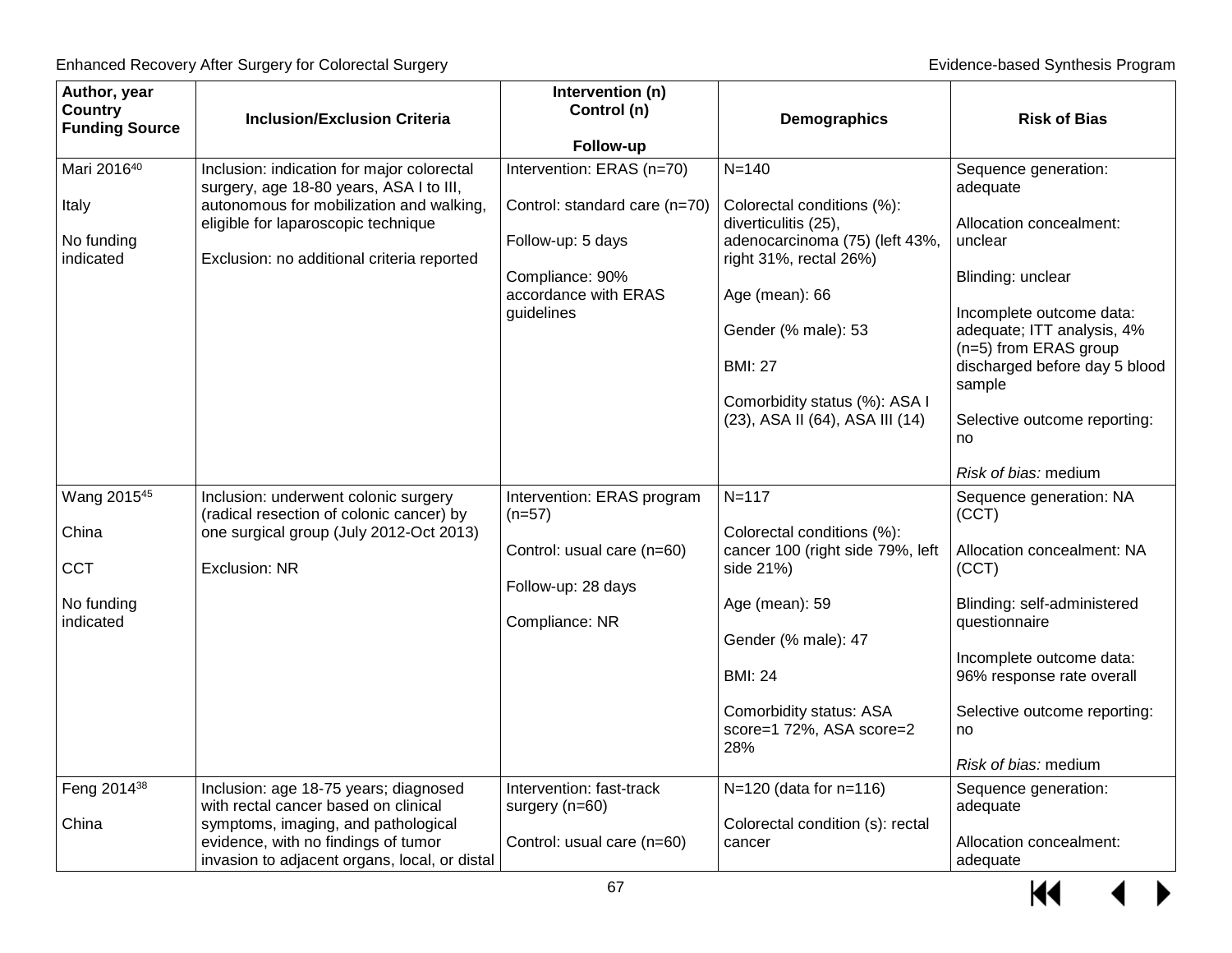| Author, year<br><b>Country</b><br><b>Funding Source</b>                                                              | <b>Inclusion/Exclusion Criteria</b>                                                                                                                                                                                                                                                                                                                                                                                                                                                                                                                            | Intervention (n)<br>Control (n)<br>Follow-up                                                                                           | Demographics                                                                                                                                                                                                                                      | <b>Risk of Bias</b>                                                                                                                                                                                                                        |
|----------------------------------------------------------------------------------------------------------------------|----------------------------------------------------------------------------------------------------------------------------------------------------------------------------------------------------------------------------------------------------------------------------------------------------------------------------------------------------------------------------------------------------------------------------------------------------------------------------------------------------------------------------------------------------------------|----------------------------------------------------------------------------------------------------------------------------------------|---------------------------------------------------------------------------------------------------------------------------------------------------------------------------------------------------------------------------------------------------|--------------------------------------------------------------------------------------------------------------------------------------------------------------------------------------------------------------------------------------------|
| <b>National Natural</b><br>Scientific<br>Foundation of<br>China<br>Laparoscopic<br>(94%)                             | metastasis; no preoperative radiotherapy<br>or chemotherapy; ASA physical status I or<br>Ш<br>Exclusion: pregnant or lactating women;<br>primary diabetes; complete bowel<br>obstruction; severe cardiopulmonary or<br>immune related diseases; human<br>immunodeficiency virus infection or<br>acquired immunodeficiency syndrome<br>related diseases; palliative or emergency<br>operation; combined resection of spleen<br>or pancreas; severe adverse events (eg,<br>cerebrovascular accident or massive<br>hemorrhage); history of radio-<br>chemotherapy | Follow-up: 4 weeks<br>Compliance: NR                                                                                                   | Procedure: radial anterior<br>resection with TME<br>Age (mean): 55<br>Gender (% male): 66<br><b>BMI: 22</b><br>Comorbidity status (%): ASA I<br>$(4)$ , ASA II $(96)$                                                                             | Blinding: adequate (outcomes<br>assessment)<br>Incomplete outcome data: 3%<br>(n=4, unresectable tumor and<br>withdrawal of consent) not<br>included in analyses<br>Selective outcome reporting:<br>no<br>Risk of bias: low                |
| Mari 201441<br>Italy<br>No funding<br>indicated                                                                      | Inclusion: age 18-85 years, total<br>laparoscopic high anterior resection, ASA<br>score I-III, BMI <30, no intestinal diversion<br><b>Exclusion: NR</b>                                                                                                                                                                                                                                                                                                                                                                                                        | Intervention: fast-track<br>program (n=26)<br>Control: usual care (n=26)<br>Follow-up: 30 days<br>Compliance: NR                       | $N=52$ (data for 50)<br>Colorectal condition (s) (%):<br>colon cancer (69), diverticular<br>disease (31)<br>Age (median): 66 (29-83)<br>Gender (% male): 48<br><b>BMI: 25</b><br>Comorbidity status (%): ASA, I<br>(67), ASA II (29), ASA III (2) | Sequence generation: NR<br>Allocation concealment:<br>unclear<br><b>Blinding: NR</b><br>Incomplete outcome data: 4%<br>(n=2) not included in analyses<br>Selective outcome reporting:<br><b>BADL</b> not reported<br>Risk of bias: unclear |
| Gouvas 2012 <sup>25</sup><br><b>CCT</b><br>Greece<br>No funding<br>indicated<br>2 X 2 study (open<br>vs laparoscopic | Inclusion: diagnosed with adenocarcinoma<br>of lower 2/3 of rectum<br>Exclusion: emergency cases, tumor other<br>than adenocarcinoma, distant metastases<br>neuromuscular disability, unsuitable for<br>epidural anesthesia; ASA IV, refusal to<br>consent to fast-track care or laparoscopy,                                                                                                                                                                                                                                                                  | Intervention: laparoscopy<br>combined with fast track<br>$(n=42)$<br>Control: laparoscopy usual<br>care $(n=33)$<br>Follow-up: 30 days | $N = 75$<br>Colorectal conditions (%): rectal<br>cancer (100)<br>Age (mean): 66                                                                                                                                                                   | Sequence generation: NA, not<br>randomized<br>Allocation concealment: NA,<br>grouped according to<br>surgeon's preference<br><b>Blinding: NR</b>                                                                                           |

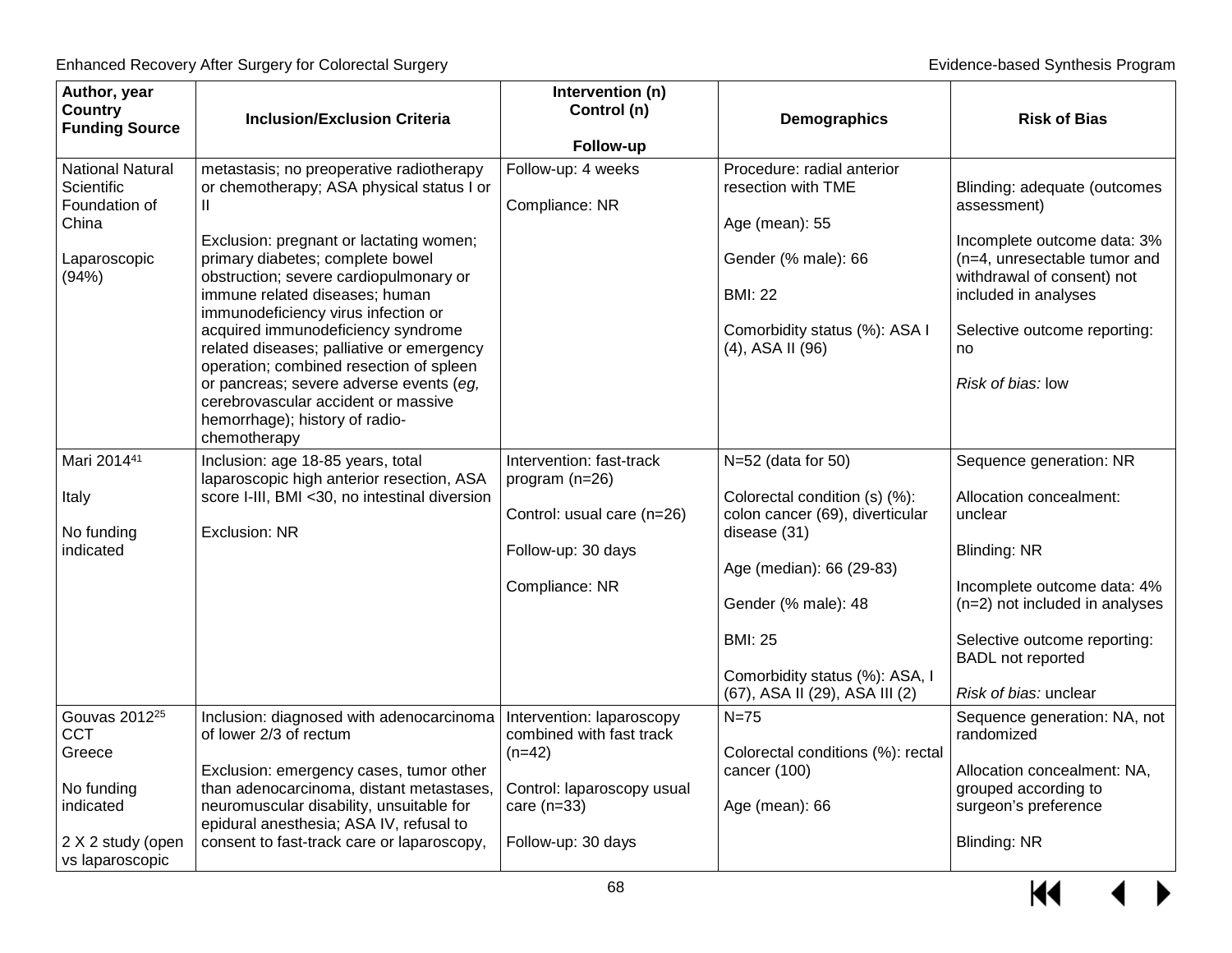| Author, year<br><b>Country</b><br><b>Funding Source</b>                                                                                 | <b>Inclusion/Exclusion Criteria</b>                                                                                                                                                                                                                                                                                                                                                                                                                                          | Intervention (n)<br>Control (n)<br>Follow-up                                                                                                                                                                      | Demographics                                                                                                                                                                                                                                                                                                          | <b>Risk of Bias</b>                                                                                                                                                                                                                                                       |
|-----------------------------------------------------------------------------------------------------------------------------------------|------------------------------------------------------------------------------------------------------------------------------------------------------------------------------------------------------------------------------------------------------------------------------------------------------------------------------------------------------------------------------------------------------------------------------------------------------------------------------|-------------------------------------------------------------------------------------------------------------------------------------------------------------------------------------------------------------------|-----------------------------------------------------------------------------------------------------------------------------------------------------------------------------------------------------------------------------------------------------------------------------------------------------------------------|---------------------------------------------------------------------------------------------------------------------------------------------------------------------------------------------------------------------------------------------------------------------------|
| and fast track vs<br>usual care)                                                                                                        | different operation performed than<br>originally scheduled                                                                                                                                                                                                                                                                                                                                                                                                                   | Compliance: NR                                                                                                                                                                                                    | Gender (% male): 44 (fast track<br>52% vs 33% usual care, P=.001<br>across groups)<br><b>BMI: 28</b><br>Comorbidity status (%): ASA I<br>(52), ASA II (36), ASA III (12)                                                                                                                                              | Incomplete outcome data: no<br>Selective outcome reporting:<br>no<br>Risk of bias: high                                                                                                                                                                                   |
| Wang 2012 <sup>35</sup><br>China<br>No funding<br>indicated<br>2 X 2 study (open<br>vs laparoscopic<br>and fast track vs<br>usual care) | Inclusion: no disease of immune system,<br>no pre-operative radiotherapy or<br>chemotherapy, no history of operation on<br>abdominal and distant metastases; ASA<br>score I-III, and self-care function prior to<br>hospitalization<br>Exclusion: association with other organ<br>resection, conversion from laparoscopic<br>operation to laparotomy, inability to place<br>an epidural catheter, inability to infuse<br>drugs, need for a stoma, and emergency<br>operation | Intervention: laparoscopy<br>combined with fast track<br>$(n=42)$<br>Control: laparoscopy usual<br>care $(n=42)$<br>Follow-up: 30 days<br>Compliance: NR                                                          | N=84, data for 80<br>Colorectal conditions (%):<br>colon cancer 100<br>Procedures (%): right<br>hemicolectomy (39), left<br>hemicolectomy (34), sigmoid<br>colectomy (28)<br>Age (median): 56 (both groups)<br>Gender (% male): 66<br><b>BMI: 22</b><br>Comorbidity status (%): ASA I<br>(39), ASA II (48), ASA3 (14) | Sequence generation: NR<br>Allocation concealment:<br>adequate<br>Blinding: NR<br>Incomplete outcome data: 5%<br>(n=4) excluded from analyses<br>Selective outcome reporting:<br>no<br>Risk of bias: unclear                                                              |
| Wang 201244<br>China<br>Social<br>Development<br>Fund                                                                                   | Inclusion: no previous abdominal surgery,<br>no preoperative chemotherapy or<br>radiotherapy, absence of distant<br>metastases, ASA physical status I=III<br>Exclusion: age < 18 years, cannot take<br>care of themselves at home, undergone<br>conversion to laparotomy, epidural<br>catheter could not be inserted or did not<br>work, anastomosis performed below 12cm<br>from the anus, or patients receiving a<br>stoma                                                 | Intervention: fast-track<br>rehabilitation (n=54)<br>Control: usual care (n=54)<br>Follow-up: 30 days<br>Compliance: study team<br>made rounds 3 times daily to<br>direct care but no compliance<br>data reported | N=107 (data for 99)<br>Colorectal condition (s):<br>adenocarcinoma of colon<br>Procedures (%):right<br>hemicolectomy (34), left<br>hemicolectomy (26), sigmoid<br>colectomy (39)<br>Age (median): 54 (fast track),<br>53 (usual care)                                                                                 | Sequence generation: unclear<br>Allocation concealment:<br>unclear<br>Blinding: no; groups separated<br>into different wards; outcomes<br>observed by all members of<br>study team and consensus<br>reached<br>Incomplete outcome data: 7%<br>(n=8, unavailable PCA pump, |

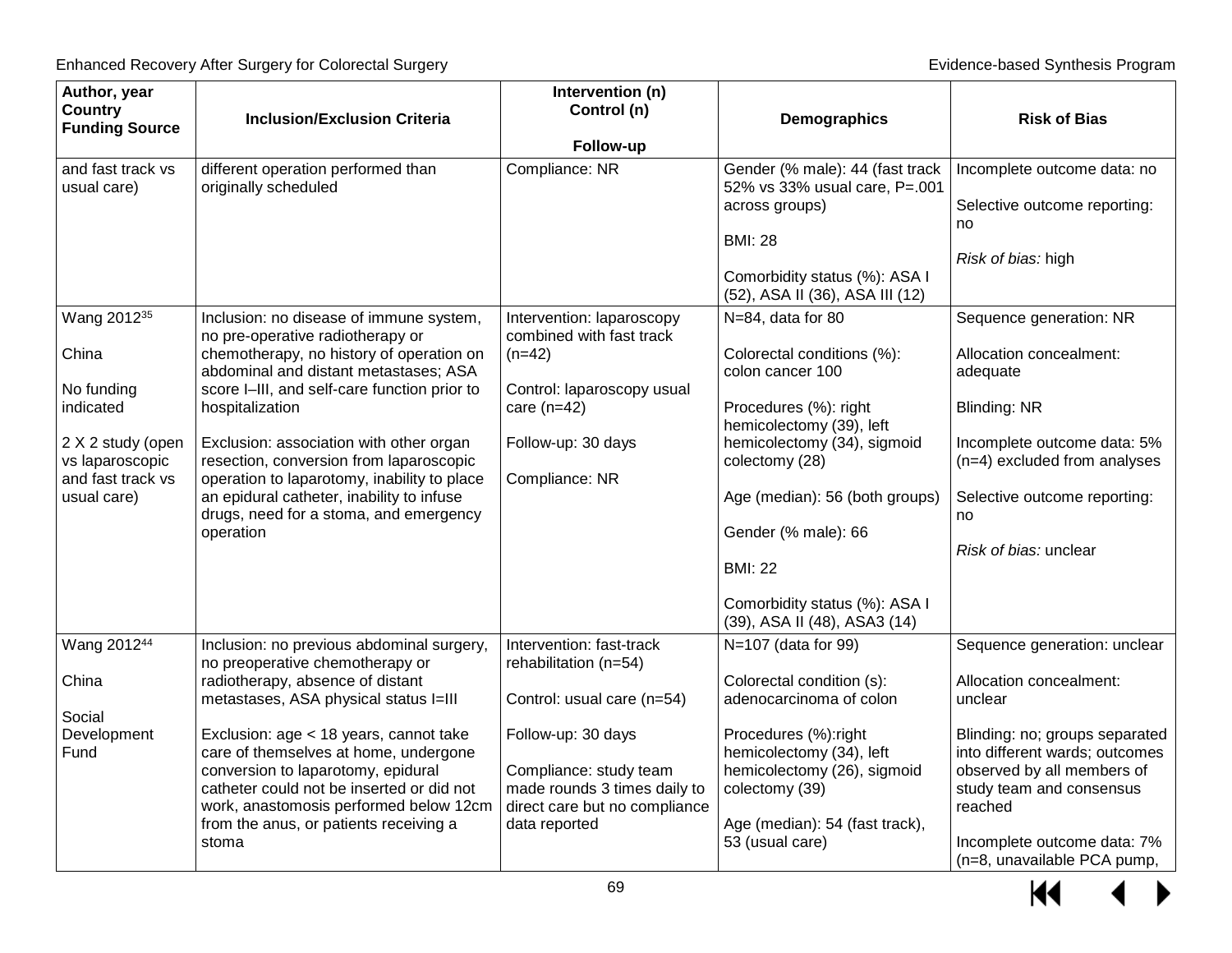| Author, year<br><b>Country</b> | <b>Inclusion/Exclusion Criteria</b>                                                 | Intervention (n)<br>Control (n)                       | Demographics                                                             | <b>Risk of Bias</b>                                      |
|--------------------------------|-------------------------------------------------------------------------------------|-------------------------------------------------------|--------------------------------------------------------------------------|----------------------------------------------------------|
| <b>Funding Source</b>          |                                                                                     | Follow-up                                             |                                                                          |                                                          |
|                                |                                                                                     |                                                       | Gender (% male): 60                                                      | conversion to laparotomy,<br>stoma, metaptosis to pelvic |
|                                |                                                                                     |                                                       | BMI: median 22 (both groups)                                             | floor); not included in analyses                         |
|                                |                                                                                     |                                                       | Comorbidity status (%): ASA I<br>(28), ASA II (52), ASA III (20)         | Selective outcome reporting:<br>no                       |
|                                |                                                                                     |                                                       |                                                                          | Risk of bias: unclear                                    |
| Wang 201246<br>China           | Inclusion: age > 65 years, diagnoses of<br>colorectal cancer, undergoing            | Intervention: fast-track<br>rehabilitation (n=40)     | $N=78$                                                                   | Sequence generation:<br>adequate                         |
| No funding                     | laparoscopic colorectal resection<br>Exclusion: distant metastasis involving        | Control: usual care (n=38)                            | Colorectal conditions (%): colon<br>cancer (68), rectal cancer (32)      | Allocation concealment:<br>unclear                       |
| indicated                      | pelvic invasion, the urethra, or iliac<br>vessels; or were unable to undergo        | Follow-up: 3-44 months                                | Procedures (%): right<br>hemicolectomy (17), left                        | <b>Blinding: NR</b>                                      |
|                                | surgery because of poor cardiopulmonary<br>function                                 | Compliance: NR                                        | hemicolectomy (4), sigmoid<br>colectomy (29), anterior<br>resection (25) | Incomplete outcome data: no                              |
|                                |                                                                                     |                                                       |                                                                          | Selective outcome reporting:                             |
|                                |                                                                                     |                                                       | Age (median): 71 (fast track),<br>72 (usual care)                        | no                                                       |
|                                |                                                                                     |                                                       | Gender (% male): 54                                                      | Risk of bias: medium                                     |
|                                |                                                                                     |                                                       | <b>BMI: NR</b>                                                           |                                                          |
|                                |                                                                                     |                                                       | Comorbidity status (%): ASA I<br>(28), ASA II (55), ASA III (17)         |                                                          |
| Vlug 201134<br>LAFA-study      | Inclusion: ages 40-80 years; ASA I, II, or<br>III; elective segmental colectomy for | Intervention: laparoscopy<br>combined with fast track | N=216 (data for 209)                                                     | Sequence generation: NR                                  |
| The Netherlands                | histologically confirmed adenocarcinoma<br>or adenoma; without evidence of          | $(n=106)$                                             | Colorectal conditions (%):<br>colon cancer and benign                    | Allocation concealment:<br>adequate                      |
| (multisite)                    | metastatic disease                                                                  | Control: laparoscopy usual<br>care $(n=110)$          | disease 100                                                              | Blinding: patients and medical                           |
| Industry                       | Exclusion: prior midline laparotomy,<br>unavailability of a laparoscopic surgeon,   | Follow-up: 30 days                                    | Procedures (%): right<br>colectomy (47), left colectomy                  | staff blinded for surgical<br>approach until day of      |
| 2 X 2 study (open              | emergency surgery, or a planned stoma                                               |                                                       | (53)                                                                     | discharge)                                               |
| vs laparoscopic                |                                                                                     | Compliance: 11.2 of the 15<br>components successfully | Age (mean): 67                                                           |                                                          |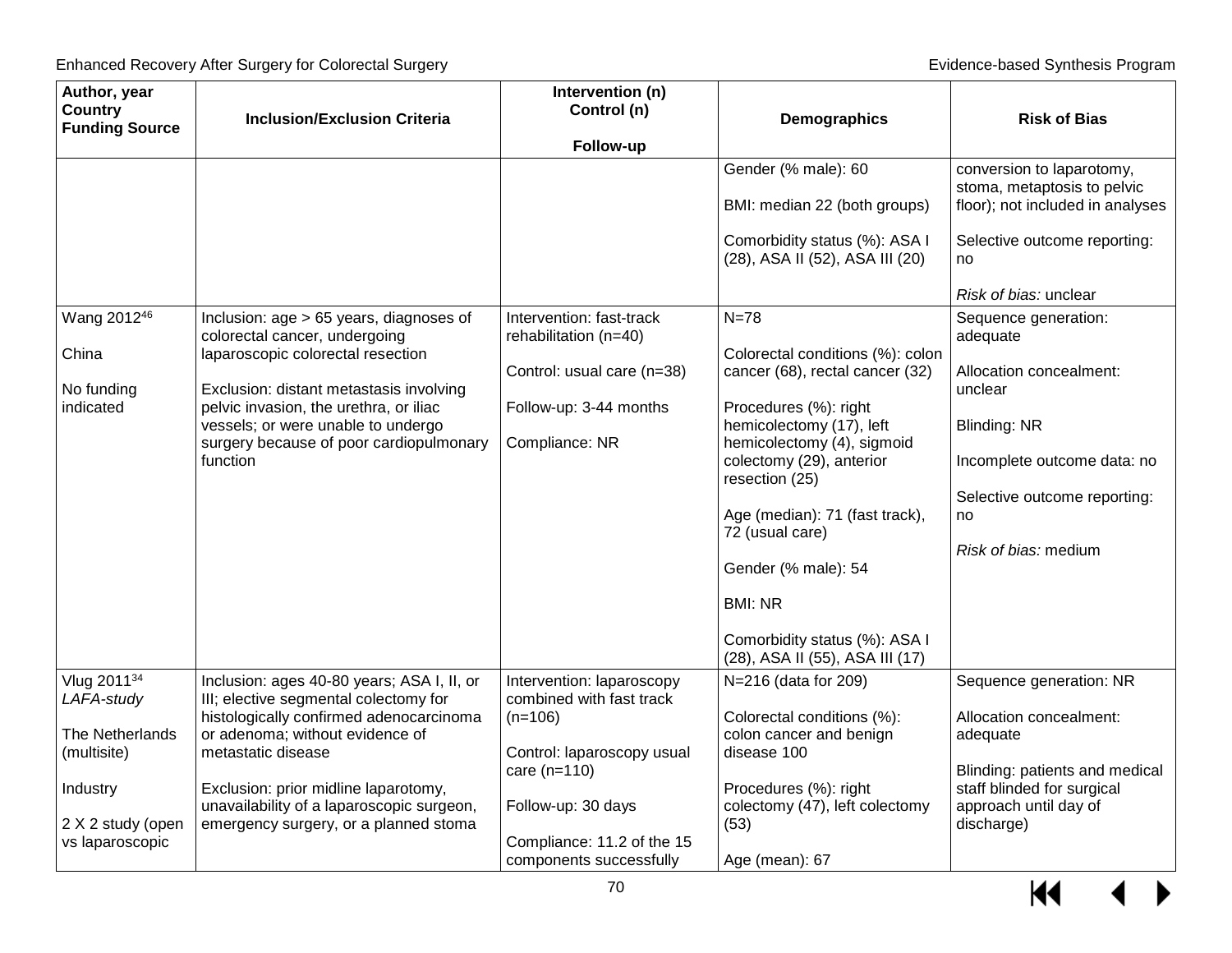| Author, year<br><b>Country</b><br><b>Funding Source</b>                              | <b>Inclusion/Exclusion Criteria</b>                                                                                                                                                                                                                                                                                                                                                                                                                                     | Intervention (n)<br>Control (n)<br>Follow-up                                                                                                                                                                                                                                                                                                                                                                                                                                                                                                                                                                                                                     | Demographics                                                                                                                                                                                                                                                                                                                                                                                                  | <b>Risk of Bias</b>                                                                                                                                                                                                                                                                     |
|--------------------------------------------------------------------------------------|-------------------------------------------------------------------------------------------------------------------------------------------------------------------------------------------------------------------------------------------------------------------------------------------------------------------------------------------------------------------------------------------------------------------------------------------------------------------------|------------------------------------------------------------------------------------------------------------------------------------------------------------------------------------------------------------------------------------------------------------------------------------------------------------------------------------------------------------------------------------------------------------------------------------------------------------------------------------------------------------------------------------------------------------------------------------------------------------------------------------------------------------------|---------------------------------------------------------------------------------------------------------------------------------------------------------------------------------------------------------------------------------------------------------------------------------------------------------------------------------------------------------------------------------------------------------------|-----------------------------------------------------------------------------------------------------------------------------------------------------------------------------------------------------------------------------------------------------------------------------------------|
| and fast track vs<br>usual care)                                                     |                                                                                                                                                                                                                                                                                                                                                                                                                                                                         | applied per patient; 6.0<br>components of fast track<br>were successfully applied per<br>patient in the usual care<br>group                                                                                                                                                                                                                                                                                                                                                                                                                                                                                                                                      | Gender (% male): 58<br><b>BMI: 26</b><br>Comorbidity status (%) ASA I/II                                                                                                                                                                                                                                                                                                                                      | Incomplete outcome data: 3%<br>(n=7) excluded from analyses<br>(3 protocol violation, 2<br>withdrew consent)<br>Selective outcome reporting:                                                                                                                                            |
|                                                                                      |                                                                                                                                                                                                                                                                                                                                                                                                                                                                         |                                                                                                                                                                                                                                                                                                                                                                                                                                                                                                                                                                                                                                                                  | (81), III (19) Comorbidity (%): 69                                                                                                                                                                                                                                                                                                                                                                            | no<br>Risk of bias: medium                                                                                                                                                                                                                                                              |
|                                                                                      | <b>Mixed Open and Laparoscopic Surgery Studies</b>                                                                                                                                                                                                                                                                                                                                                                                                                      |                                                                                                                                                                                                                                                                                                                                                                                                                                                                                                                                                                                                                                                                  |                                                                                                                                                                                                                                                                                                                                                                                                               |                                                                                                                                                                                                                                                                                         |
| Forsmo 2016 <sup>50</sup><br>Norway<br>Funding: Internal<br>(University<br>Hospital) | Inclusion: age >18 years, scheduled for<br>elective open or laparoscopic colorectal<br>surgery for malignant or benign disease;<br>also included rectal cancer patients who<br>had pelvic radiation<br>Exclusion: multivisceral resection planned,<br>ASA IV, pregnancy, emergency operation,<br>impaired mental capacity making consent<br>difficult, inability to adapt to ERAS criteria<br>NOTE: operating surgeon decided which<br>surgical approach should be used | Intervention: enhanced<br>recovery after surgery<br>$(n=162)$<br>Control: standard care<br>$(n=162)$<br>Follow-up: 30 days<br>Compliance: significant<br>differences between groups<br>for a) preoperative counseling<br>(ERAS 100%),<br>b) carbohydrate drink (night<br>before and 2 hr before<br>surgery (ERAS 100%),<br>c) laxative (ERAS 100%),<br>d) intravenous anesthesia<br>(ERAS 99%),<br>e) earlier and increased oral<br>intake and decreased<br>intravenous fluid (ERAS<br>group),<br>f) earlier and increased<br>mobilization (ERAS group),<br>g) laxative POD1 (ERAS<br>80%, standard 3%),<br>h) post-op oral opiates<br>(ERAS 40%, standard 54%), | N=324 (data for 307)<br>Colorectal conditions (%): colon<br>(46), rectal (54) (overall 79%<br>malignant)<br>Procedures (%): right (25), left<br>or sigmoid (21), low anterior<br>resection (30),<br>abdominoperineal (20),<br>proctocolectomy (5)<br>Age (median): 65 (ERAS), 66<br>(usual care)<br>Gender (% male): 54<br><b>BMI: NR</b><br>Comorbidity status (%): ASA I<br>(21), ASA II (63), ASA III (15) | Sequence generation:<br>adequate<br>Allocation concealment:<br>adequate<br>Blinding: none<br>Incomplete outcome data: 5%<br>excluded after randomization<br>(protocol violation, emergency<br>procedure, different hospital)<br>Selective outcome reporting:<br>no<br>Risk of bias: low |

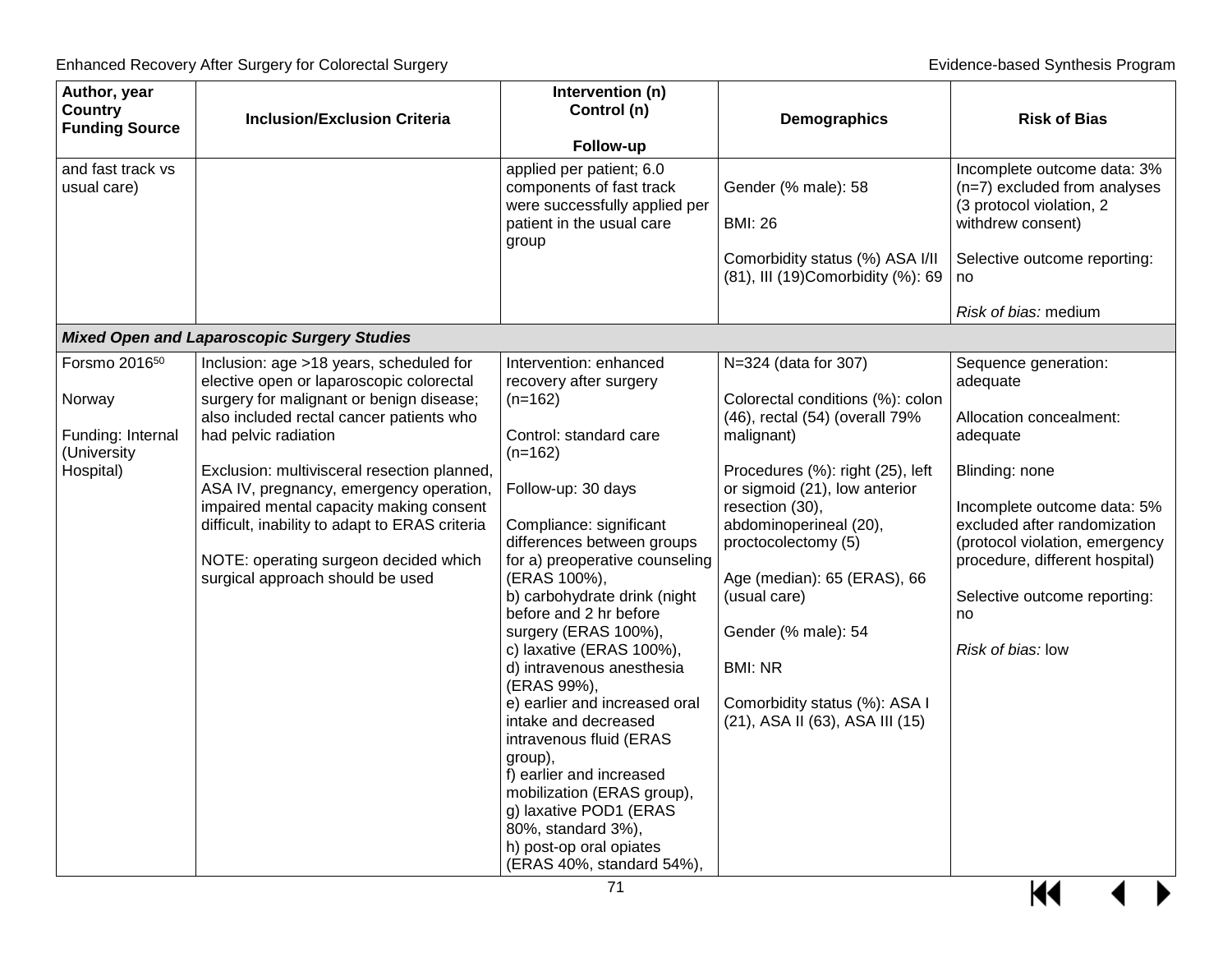| Author, year<br><b>Country</b><br><b>Funding Source</b> | <b>Inclusion/Exclusion Criteria</b> | Intervention (n)<br>Control (n)<br>Follow-up                                                                                                                                                              | <b>Demographics</b> | <b>Risk of Bias</b> |
|---------------------------------------------------------|-------------------------------------|-----------------------------------------------------------------------------------------------------------------------------------------------------------------------------------------------------------|---------------------|---------------------|
|                                                         |                                     | i) post-op nasogastric tube<br>(ERAS 3%, standard 12%),<br>i) urine catheter removal<br>(medians: ERAS POD2,<br>standard POD4),<br>k) thoracic epidural removal<br>(medians: ERAS POD2,<br>standard POD4) |                     |                     |

ASA=American Society of Anesthesiologists score; BMI= body mass index; ERAS=enhanced recovery after surgery; NR=not reported; POSSUM=Physiological and Operative Severity Score for the enUmeration of Mortality and morbidity; POD=post-operative day; TME=total mesorectal excision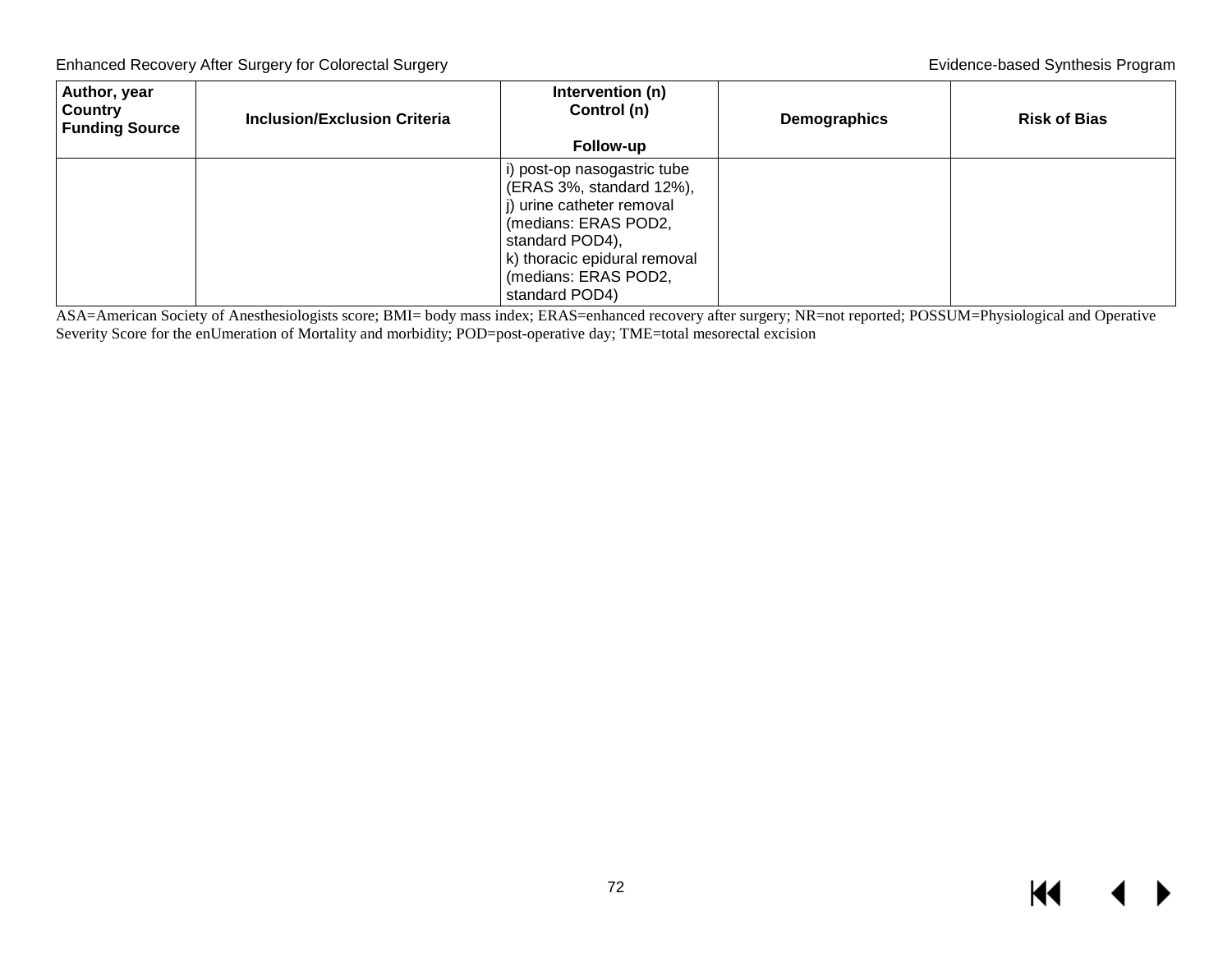### **Table 2. Final Health Outcomes, Part A**

| <b>Author Year</b><br><b>Population</b>                    | Length of stay, days<br>mean (SD)                                                                                                                    |                                                                                                                                                                  | Length of stay (total <sup>a</sup> ), mean<br>(SD) |                          | <b>Overall morbidity</b><br>% (n/N)                                               |                                                                     | <b>Overall mortality</b><br>(note timepoint)<br>% (n/N) |                           |
|------------------------------------------------------------|------------------------------------------------------------------------------------------------------------------------------------------------------|------------------------------------------------------------------------------------------------------------------------------------------------------------------|----------------------------------------------------|--------------------------|-----------------------------------------------------------------------------------|---------------------------------------------------------------------|---------------------------------------------------------|---------------------------|
|                                                            | <b>ERAS</b>                                                                                                                                          | <b>Control</b>                                                                                                                                                   | <b>ERAS</b>                                        | <b>Control</b>           | <b>ERAS</b>                                                                       | <b>Control</b>                                                      | <b>ERAS</b>                                             | <b>Control</b>            |
| <b>Open Surgery Studies</b>                                |                                                                                                                                                      |                                                                                                                                                                  |                                                    |                          |                                                                                   |                                                                     |                                                         |                           |
| Feng 2016 <sup>23</sup><br>Colorectal cancer               | Post-operative<br>7.5(2.2)<br>$(n=116)$<br>$P = .001b$                                                                                               | Post-operative<br>8.6(2.8)<br>$(n=114)$                                                                                                                          | <b>NR</b>                                          | <b>NR</b>                | Surgical<br>complications<br>6(7/116)<br>$P = .03$                                | Surgical<br>complications<br>15 (17/114)                            | <b>NR</b>                                               | <b>NR</b>                 |
| Pappalardo 201631<br>Rectal cancer                         | Dischargeable <sup>c</sup><br>POD <sub>4</sub><br>68% (17/25)<br>POD <sub>5</sub><br>20% (5/25)<br>POD <sub>6</sub><br>12% (3/25)<br>P<.05 (overall) | Dischargeable <sup>c</sup><br>POD <sub>4</sub><br>16% (4/25)<br>POD <sub>5</sub><br>20% (5/25)<br>POD <sub>6</sub><br>32% (8/25)<br>POD7 or longer<br>28% (7/25) | <b>NR</b>                                          | <b>NR</b>                | <b>NR</b>                                                                         | <b>NR</b>                                                           | 0(0/25)                                                 | 0(0/25)                   |
| Jia 2014 <sup>27</sup><br>Colorectal cancer<br>(elderly)   | 9.0(1.8)<br>$(n=117)$<br>P < .001                                                                                                                    | 13.2(1.3)<br>$(n=116)$                                                                                                                                           | <b>NR</b>                                          | <b>NR</b>                | <b>NR</b>                                                                         | <b>NR</b>                                                           | Perioperative<br>0(0/117)                               | Perioperative<br>0(0/116) |
| Nanavati 201430<br>Gastrointestinal<br>surgery (3% cancer) | 4.7(1.3)<br>$(n=30)$<br>$P = 000$                                                                                                                    | 7.3(1.4)<br>$(n=30)$                                                                                                                                             | <b>NR</b>                                          | <b>NR</b>                | <b>NR</b>                                                                         | <b>NR</b>                                                           | 30 day<br>0(0/30)                                       | 30 day<br>0(0/30)         |
| Gouvas 2012 <sup>25</sup><br><b>CCT</b><br>Rectal cancer   | Median<br>7 (range 4-13)<br>$P = 001$                                                                                                                | Median<br>8 (range 7-23)                                                                                                                                         | Median<br>7 (range 4-25)<br>$P = 104$              | Median<br>8 (range 7-25) | Overall<br>morbidity<br>(related to<br>complications)<br>39 (14/36)<br>$P = .18b$ | Overall<br>morbidity<br>(related to<br>complications)<br>56 (25/45) | 30 day<br>3(1/36)<br>$P=NS$                             | 30 day<br>0(0/45)         |
| Ren 201132<br>Colorectal cancer                            | 5.7(1.6)<br>$(n=299)$<br>P < .001                                                                                                                    | 6.6(2.4)<br>$(n=298)$                                                                                                                                            | <b>NR</b>                                          | <b>NR</b>                | Post-op<br>complications<br>9.7 (29/299)<br>$P = .90$                             | Post-op<br>complications<br>9.4 (28/298)                            | 30 day<br>0(0/299)                                      | 30 day<br>0(0/298)        |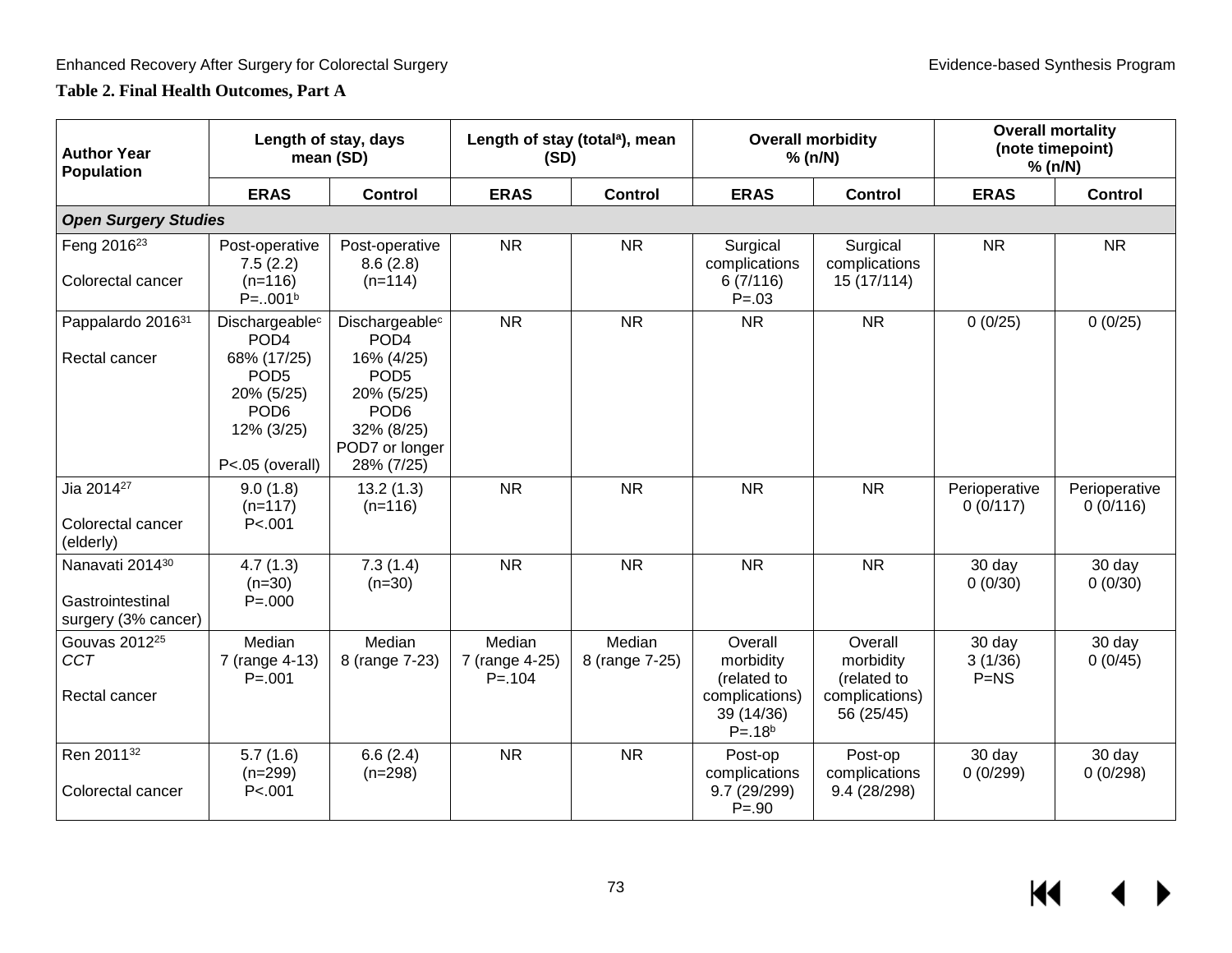| <b>Author Year</b><br><b>Population</b>                                                      | Length of stay, days<br>mean (SD)                        |                                            | Length of stay (total <sup>a</sup> ), mean<br>(SD) |                                         | <b>Overall morbidity</b><br>% (n/N)                                                                                                         |                                                                                                                 | <b>Overall mortality</b><br>(note timepoint)<br>% (n/N) |                   |
|----------------------------------------------------------------------------------------------|----------------------------------------------------------|--------------------------------------------|----------------------------------------------------|-----------------------------------------|---------------------------------------------------------------------------------------------------------------------------------------------|-----------------------------------------------------------------------------------------------------------------|---------------------------------------------------------|-------------------|
|                                                                                              | <b>ERAS</b>                                              | <b>Control</b>                             | <b>ERAS</b>                                        | <b>Control</b>                          | <b>ERAS</b>                                                                                                                                 | <b>Control</b>                                                                                                  | <b>ERAS</b>                                             | <b>Control</b>    |
| Wang 2012 <sup>35</sup><br>Colon cancer                                                      | <b>NR</b>                                                | <b>NR</b>                                  | Post-operative<br>6.5(4.1)<br>$(n=41)$<br>P < .05  | Post-operative<br>7.4(4.2)<br>$(n=42)$  | Overall<br>complications<br>17(7/41)<br>$P=NS$                                                                                              | Overall<br>complications<br>24 (10/42)                                                                          | 30 day<br>0(0/41)<br>$P=NS$                             | 30 day<br>2(1/42) |
| Yang 201237<br>Colorectal cancer                                                             | 6.0(1.0)<br>$(n=32)$<br>P < .05                          | 11.7(3.8)<br>$(n=30)$                      | <b>NR</b>                                          | <b>NR</b>                               | <b>Total infectious</b><br>complications<br>6(2/32)<br>Total non-<br>infectious<br>complications<br>13 (4/32)<br>Overall P=.09 <sup>b</sup> | <b>Total infectious</b><br>complications<br>27 (8/30)<br>Total non-<br>infectious<br>complications<br>13 (4/30) | <b>NR</b>                                               | <b>NR</b>         |
| Vlug 201134<br>Colon cancer and<br>benign disease                                            | Postoperative<br>Median<br>6 (IQR 4.5-10)<br>$P = 0.032$ | Postoperative<br>Median<br>7 (IQR 6-10.5)  | Postoperative<br>Median<br>7 (IQR 5-11)<br>$P=NS$  | Postoperative<br>Median<br>7 (IQR 6-13) | Overall<br>morbidity<br>(related to<br>complications)<br>46 (43/93)<br>$P=NS$                                                               | Overall<br>morbidity<br>(related to<br>complications)<br>41 (41/98)                                             | 30 day<br>4(4/93)<br>$P=NS$                             | 30 day<br>2(2/98) |
| Wang 2011 <sup>36</sup><br>Colorectal cancer                                                 | Postoperative<br>5.1(3.1)<br>$(n=106)$<br>$P = .001$     | Postoperative<br>7.6(4.8)<br>$(n=104)$     | <b>NR</b>                                          | <b>NR</b>                               | Patients with<br>complications<br>19 (20/106)<br>$P = 0.02$                                                                                 | Patients with<br>complications<br>38 (39/104)                                                                   | 2(2/106)<br>$P = 57$                                    | 1(1/104)          |
| lonescu 2009 <sup>26</sup><br>Rectosigmoid (58%)<br>or colon (42%)<br>cancer                 | 6.4(3.4)<br>$(n=48)$<br>$P = 001$                        | 9.2(2.7)<br>$(n=48)$                       | <b>NR</b>                                          | <b>NR</b>                               | <b>NR</b>                                                                                                                                   | <b>NR</b>                                                                                                       | <b>NR</b>                                               | <b>NR</b>         |
| Muller 2009 <sup>29</sup><br>Colon surgery (87%<br>malignant) with<br>primary<br>anastomosis | <b>Median LOS</b><br>$5(2-30)$<br>$(n=76)$<br>P < 0001   | <b>Median LOS</b><br>$9(6-30)$<br>$(n=75)$ | <b>NR</b>                                          | <b>NR</b>                               | Total<br>complications<br>21 (16/76)<br>$P = 001$                                                                                           | Total<br>complications<br>49 (37/75)                                                                            | <b>NR</b>                                               | <b>NR</b>         |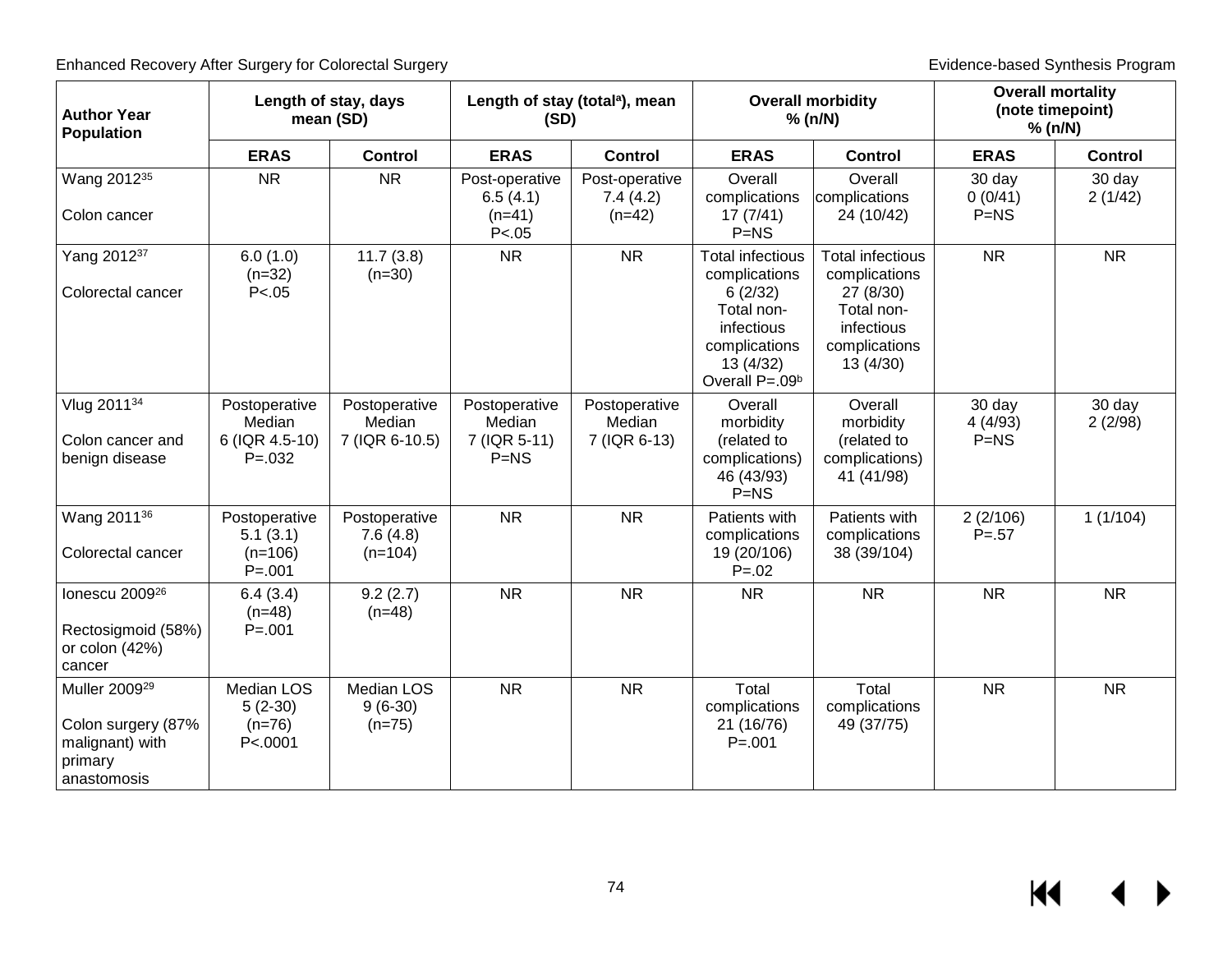| <b>Author Year</b><br><b>Population</b>                                              | Length of stay, days<br>mean (SD)                                                                 |                                                                                       | Length of stay (total <sup>a</sup> ), mean<br>(SD) |                          | <b>Overall morbidity</b><br>% (n/N)                             |                                                    | <b>Overall mortality</b><br>(note timepoint)<br>% (n/N) |                      |
|--------------------------------------------------------------------------------------|---------------------------------------------------------------------------------------------------|---------------------------------------------------------------------------------------|----------------------------------------------------|--------------------------|-----------------------------------------------------------------|----------------------------------------------------|---------------------------------------------------------|----------------------|
|                                                                                      | <b>ERAS</b>                                                                                       | <b>Control</b>                                                                        | <b>ERAS</b>                                        | <b>Control</b>           | <b>ERAS</b>                                                     | <b>Control</b>                                     | <b>ERAS</b>                                             | <b>Control</b>       |
| Šerclová 200933<br>Intestinal resection<br>(78% Crohn's<br>disease, 7% cancer)       | 7.4(1.3)<br>$(n=51)$<br>P < 001                                                                   | 10.4(3.1)<br>$(n=52)$                                                                 | <b>NR</b>                                          | <b>NR</b>                | Total<br>complications<br>22 (11/51)<br>$P = 0.003$             | Total<br>complications<br>48 (25/52)               | 0(0/51)                                                 | 0(0/52)              |
| Khoo 2007 <sup>28</sup><br>Colon (67%) or<br>rectal (33%) cancer                     | Median<br>5 (range 3-37)<br>P < .001<br>Rectal cancer<br>$5.5(4-37)$<br>Colon cancer<br>$4(3-13)$ | Median<br>7 (range 4-63)<br>Rectal cancer<br>$8.5(4-63)$<br>Colon cancer<br>$7(5-35)$ | Median<br>5 (range 3-37)<br>P < .001               | Median<br>7 (range 4-63) | <b>NR</b>                                                       | <b>NR</b>                                          | At day 14<br>0(0/35)                                    | At day 14<br>6(2/35) |
| Gatt 2005 <sup>24</sup><br>Colon surgery (69%<br>malignant)                          | Median<br>5 (IQR 4-9)<br>$P = 0.03$                                                               | Median<br>7.5 (IQR 6-10)                                                              | <b>NR</b>                                          | <b>NR</b>                | Total<br>complications<br>of surgery<br>47 (9/19)<br>$P = 0.08$ | Total<br>complications<br>of surgery<br>75 (15/20) | At day 30<br>5(1/19)<br>$P = .49b$                      | At day 30<br>0(0/20) |
| Anderson 2003 <sup>22</sup><br>Colon surgery (72%<br>malignant)                      | 4.0(1.8)<br>$(n=14)$<br>Median<br>3 (IQR 2-7)<br>$P = 002$ for both                               | 7.0(2.1)<br>$(n=11)$<br>Median<br>7 (IQR 4-10)                                        | <b>NR</b>                                          | <b>NR</b>                | <b>NR</b>                                                       | <b>NR</b>                                          | At day 30<br>0(0/14)<br>$P=NS$                          | At day 30<br>9(1/11) |
| <b>Laparoscopic Studies</b>                                                          |                                                                                                   |                                                                                       |                                                    |                          |                                                                 |                                                    |                                                         |                      |
| Ota 2017 <sup>42</sup><br><b>CCT</b><br>Colorectal cancer<br><b>NOTE: 97% (ERAS)</b> | Postoperative<br>Median<br>$8.5(5-41)$<br>P < .001<br>Met discharge                               | Postoperative<br>Median<br>$14(7-46)$<br>Met discharge                                | <b>NR</b>                                          | <b>NR</b>                | <b>NR</b>                                                       | <b>NR</b>                                          | 0(0/159)                                                | 0(0/161)             |
| and 91% (control)<br>had laparoscopic<br>surgery                                     | criteria<br>POD3 (1-39)<br>P < 001                                                                | criteria<br>POD10 (7-56)<br>P < .001                                                  |                                                    |                          |                                                                 |                                                    |                                                         |                      |
| Scioscia 2017 <sup>43</sup><br><b>Bowel</b><br>endometriosis                         | Median<br>$3(3-12)$<br>P < .001                                                                   | Median<br>$7(4-33)$                                                                   | <b>NR</b>                                          | <b>NR</b>                | <b>NR</b>                                                       | <b>NR</b>                                          | <b>NR</b>                                               | <b>NR</b>            |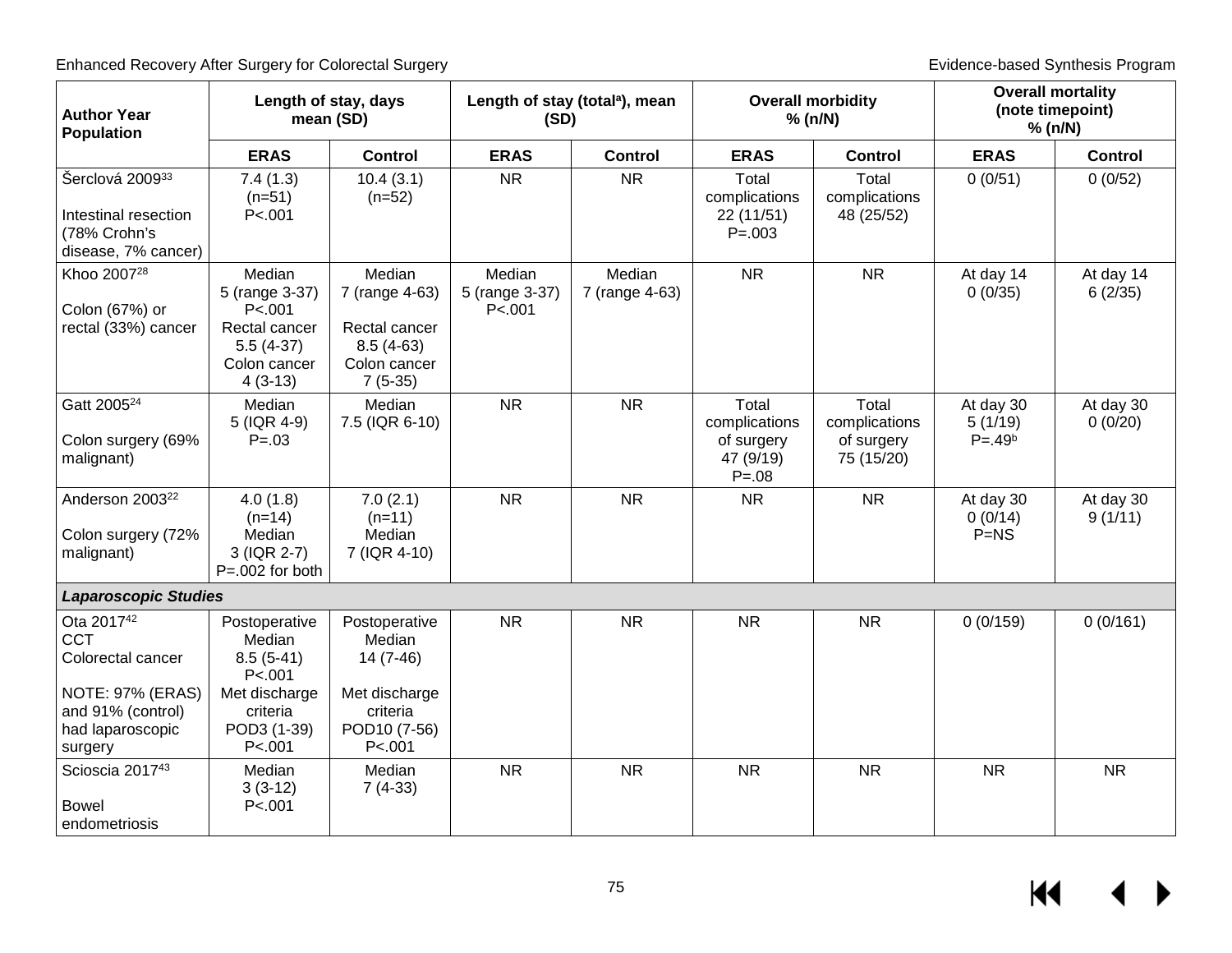| <b>Author Year</b><br><b>Population</b>                                    | Length of stay, days                                    | mean (SD)                                   | (SD)                                              | Length of stay (total <sup>a</sup> ), mean         |                                                                                   | <b>Overall morbidity</b><br>% (n/N)                                 | <b>Overall mortality</b><br>(note timepoint)<br>% (n/N) |                      |
|----------------------------------------------------------------------------|---------------------------------------------------------|---------------------------------------------|---------------------------------------------------|----------------------------------------------------|-----------------------------------------------------------------------------------|---------------------------------------------------------------------|---------------------------------------------------------|----------------------|
|                                                                            | <b>ERAS</b>                                             | <b>Control</b>                              | <b>ERAS</b>                                       | <b>Control</b>                                     | <b>ERAS</b>                                                                       | <b>Control</b>                                                      | <b>ERAS</b>                                             | <b>Control</b>       |
| Mari 201640<br>Colorectal cancer<br>(75%) or diverticular<br>disease (25%) | Day of<br>discharge<br>5.0(2.6)<br>P < .05              | Day of<br>discharge<br>7.2(3.0)             | <b>NR</b>                                         | <b>NR</b>                                          | Patients with<br>complications<br>17 (12/70)<br>$P=NS$                            | Patients with<br>complications<br>21 (15/70)                        | 0(0/70)                                                 | 0(0/70)              |
| Wang 2015 <sup>45</sup><br><b>CCT</b><br>Colon cancer                      | Postoperative<br>6.1(1.7)<br>P < 001                    | Postoperative<br>8.7(2.8)                   | <b>NR</b>                                         | <b>NR</b>                                          | <b>Total morbidity</b><br>17.5% (10/57)<br>$P = 0.24$                             | <b>Total morbidity</b><br>26.7% (16/60)                             | 0(0/57)                                                 | 0(0/60)              |
| Feng 2014 <sup>38</sup><br>Rectal cancer                                   | Postoperative<br>5.1(1.4)<br>$(n=57)$<br>P < .001       | Postoperative<br>7.0(2.3)<br>$(n=59)$       |                                                   | All patients admitted 2-3 days<br>before operation | Total<br>complications<br>3(2/59)<br>$P = 0.03$                                   | Total<br>complications<br>17 (10/57)                                | 0(0/57)                                                 | 0(0/59)              |
| Mari 201441<br>Colon cancer (69%)<br>or diverticular<br>disease (31%)      | Day of<br>discharge<br>4.7(2.4)<br>$(n=25)$<br>P < .005 | Day of<br>discharge<br>7.7(2.4)<br>$(n=25)$ | <b>NR</b>                                         | <b>NR</b>                                          |                                                                                   | No major complications in either<br>group                           | 0(0/25)                                                 | 0(0/25)              |
| Gouvas 2012 <sup>25</sup><br>CCT<br>Rectal cancer                          | Median<br>4 (range 3-12)<br>P < .001                    | Median<br>8 (range 3-18)                    | Median<br>4 (range 3-31)<br>P < .001              | Median<br>9 (range 3-22)                           | Overall<br>morbidity<br>(related to<br>complications)<br>21(9/42)<br>$P = .008 b$ | Overall<br>morbidity<br>(related to<br>complications)<br>52 (17/33) | At day 30<br>2(1/42)<br>$P=NS$                          | At day 30<br>0(0/33) |
| Wang 2012 <sup>35</sup><br>Colon cancer                                    | <b>NR</b>                                               | <b>NR</b>                                   | Postoperative<br>5.2(3.9)<br>$(n=40)$<br>P < 0.05 | Postoperative<br>6.3(4.7)<br>$(n=40)$              | Complications,<br>overall<br>8(3/40)<br>$P = .48b$                                | Complications,<br>overall<br>15(6/40)                               | At day 30<br>3(1/40)<br>$P=NS$                          | At day 30<br>0(0/40) |
| Wang 201244<br>Adenocarcinoma of<br>the colon                              | <b>NR</b>                                               | <b>NR</b>                                   | Postoperative,<br>median<br>$4(2-12)$<br>P < 01   | Postoperative,<br>median<br>$5(3-48)$              | Patients with 1<br>or more<br>complications<br>12 (6/49)<br>$P = .30$             | Patients with 1<br>or more<br>complications<br>20 (10/50)           | $2(1/49)$ on<br>POD <sub>3</sub><br>$P = 31$            | 0(0/50)              |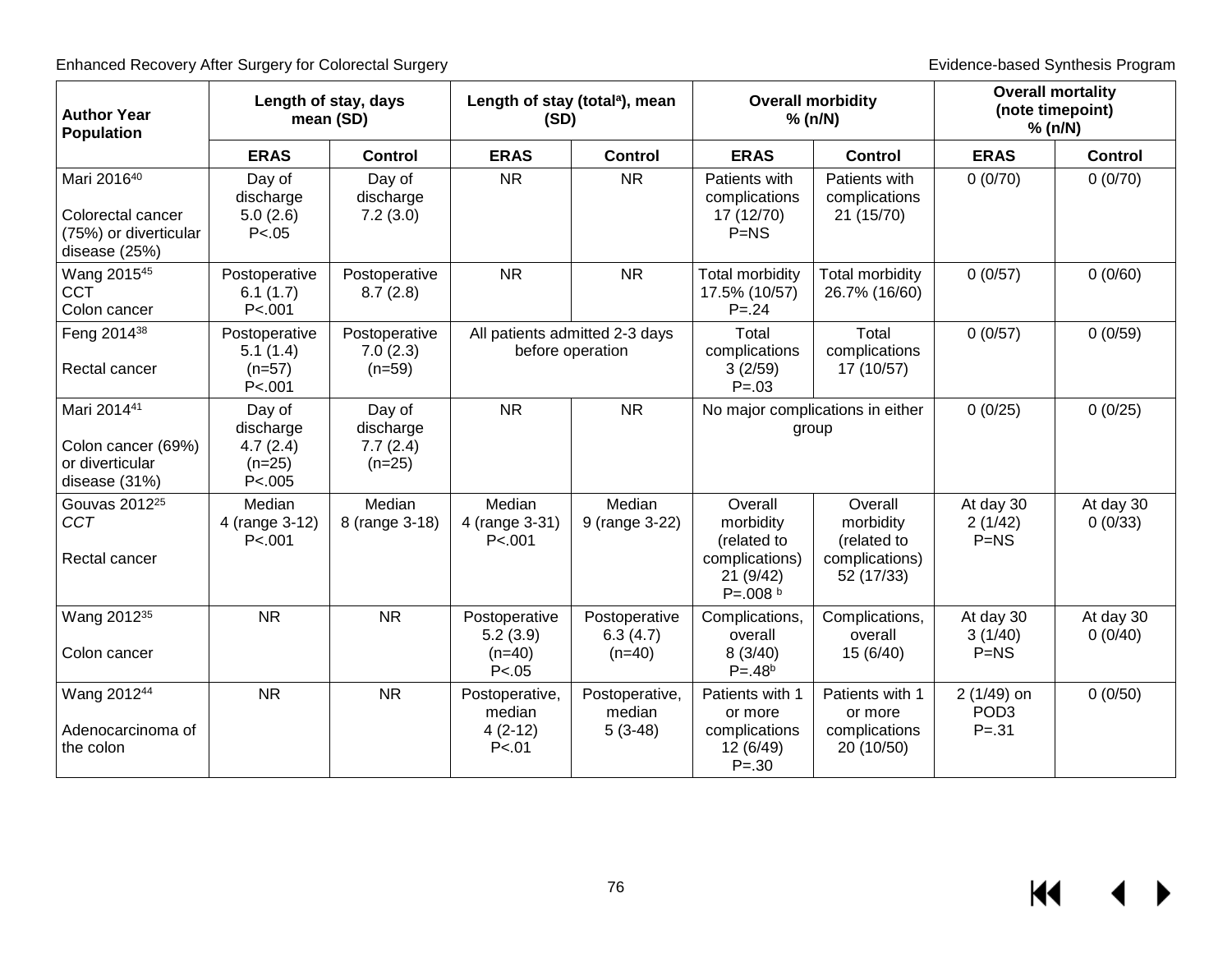| <b>Author Year</b><br><b>Population</b>                              | Length of stay, days<br>mean (SD)                     |                                          | Length of stay (total <sup>a</sup> ), mean<br>(SD)     |                                            | <b>Overall morbidity</b><br>% (n/N)                                                                                              |                                                                                                       | <b>Overall mortality</b><br>(note timepoint)<br>% (n/N) |                                                                                                                                                                             |
|----------------------------------------------------------------------|-------------------------------------------------------|------------------------------------------|--------------------------------------------------------|--------------------------------------------|----------------------------------------------------------------------------------------------------------------------------------|-------------------------------------------------------------------------------------------------------|---------------------------------------------------------|-----------------------------------------------------------------------------------------------------------------------------------------------------------------------------|
|                                                                      | <b>ERAS</b>                                           | <b>Control</b>                           | <b>ERAS</b>                                            | Control                                    | <b>ERAS</b>                                                                                                                      | <b>Control</b>                                                                                        | <b>ERAS</b>                                             | <b>Control</b>                                                                                                                                                              |
| Wang 201246<br>Colorectal cancer<br>(elderly)                        | $5.5(5-6)$<br>P < 001<br>$(n=40)$                     | $7.0(6-8)$<br>$(n=38)$                   | <b>NR</b>                                              | <b>NR</b>                                  | Overall<br>complications<br>5(2/40)<br>$P = 0.045$                                                                               | Overall<br>complications<br>21(8/38)                                                                  |                                                         | 1 death from hepatic metastasis<br>after right hemicolectomy; 2<br>deaths from myocardial infarction<br>Groups not reported; no<br>significant difference between<br>groups |
| Vlug 201134<br>Colon cancer and<br>benign disease                    | Postoperative<br>Median<br>5 (IQR 4-7)<br>$P = 0.020$ | Postoperative<br>Median<br>6 (IQR 4-8.5) | Postoperative<br>Median<br>5 (IQR 4-8)<br>$P = 0.026*$ | Postoperative<br>Median<br>6 (IQR 4.5-9.5) | Overall<br>morbidity<br>(related to<br>complications)<br>34 (34/100)<br>$P=NS$                                                   | Overall<br>morbidity<br>(related to<br>complications)<br>34 (37/109)                                  | At day 30<br>2(2/100)<br>$P=NS$                         | At day 30<br>2(2/109)                                                                                                                                                       |
| <b>Mixed Open and Laparoscopic Surgery Studies</b>                   |                                                       |                                          |                                                        |                                            |                                                                                                                                  |                                                                                                       |                                                         |                                                                                                                                                                             |
| Forsmo 2016 <sup>50</sup><br>Colorectal cancer<br>and benign disease | Postoperative<br>Median<br>5 (IQR 2-50)<br>P < .001   | Postoperative<br>Median<br>7 (IQR 2-48)  | Postoperative<br>Median<br>5 (IQR 2-50)<br>$P = 0.001$ | Postoperative<br>Median<br>8 (IQR 2-48)    | Overall<br>morbidity<br>42 (65/154)<br>$P = .69$<br>Patients with 1<br>or more major<br>complications<br>11 (17/154)<br>$P = 33$ | Overall<br>morbidity<br>44 (68/153)<br>Patients with 1<br>or more major<br>complications<br>8(12/153) | $<$ 30 days<br>2(3/154)<br>$P = 08$                     | $<$ 30 days<br>0(0/153)                                                                                                                                                     |

ASA= American Society of Anesthesiologists Index; IQR= interquartile range; NR=not reported; NS=not statistically significant; POD=Postoperative day

a Initial and readmission

b Calculated (t-test or Fisher's exact test)

c Defined as meeting discharge criteria: normal oral feeding, complete canalization, abdominal drain and vesical catheter removed, no fever, no need for intravenous therapy; NOTE: one patient in traditional care group not accounted for by study authors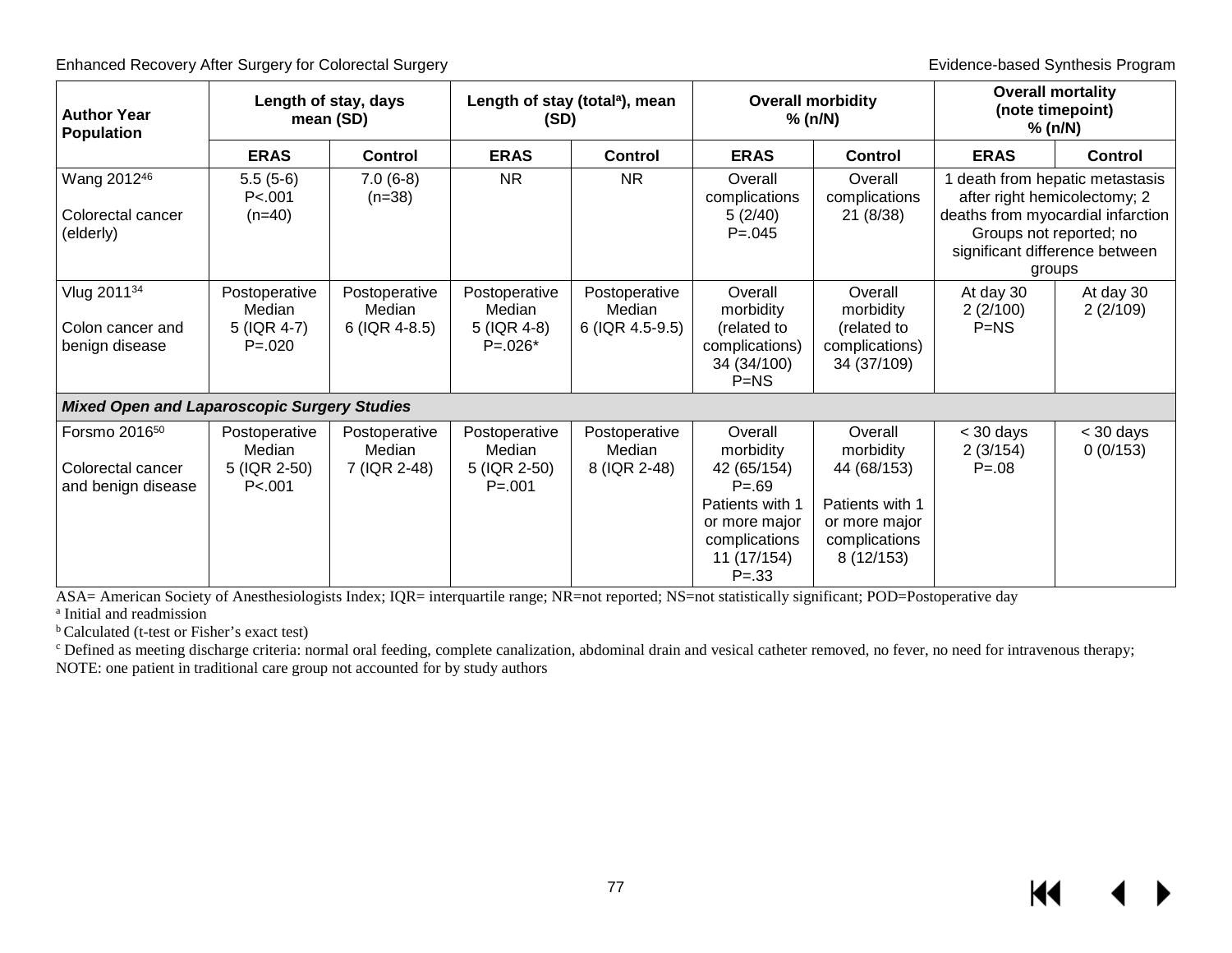### **Table 3. Final Health Outcomes, Part B**

| <b>Author Year</b><br>Population                                       |                               | <b>Readmission rate</b><br>% (n/N)                                                |                                                                                     | Ileus % (n/N)                                                                       |             | Pain score,<br><b>Clinically meaningful change</b><br>(note score and define) |             | <b>Quality of life,</b><br><b>Clinically meaningful change</b><br>(note score and define) |
|------------------------------------------------------------------------|-------------------------------|-----------------------------------------------------------------------------------|-------------------------------------------------------------------------------------|-------------------------------------------------------------------------------------|-------------|-------------------------------------------------------------------------------|-------------|-------------------------------------------------------------------------------------------|
|                                                                        | <b>ERAS</b>                   | <b>Control</b>                                                                    | <b>ERAS</b>                                                                         | <b>Control</b>                                                                      | <b>ERAS</b> | <b>Control</b>                                                                | <b>ERAS</b> | <b>Control</b>                                                                            |
| <b>Open Surgery Studies</b>                                            |                               |                                                                                   |                                                                                     |                                                                                     |             |                                                                               |             |                                                                                           |
| Feng 2016 <sup>23</sup><br>Colorectal cancer                           | <b>NR</b>                     | <b>NR</b>                                                                         | 1(1/116)<br>$P = 62$                                                                | 2(2/114)                                                                            | <b>NR</b>   | <b>NR</b>                                                                     | <b>NR</b>   | <b>NR</b>                                                                                 |
| Pappalardo 201631<br>Rectal cancer                                     | <b>NR</b>                     | <b>NR</b>                                                                         | <b>NR</b>                                                                           | <b>NR</b>                                                                           | <b>NR</b>   | <b>NR</b>                                                                     | <b>NR</b>   | <b>NR</b>                                                                                 |
| Jia 2014 <sup>27</sup><br>Colorectal cancer<br>(elderly)               | <b>NR</b>                     | <b>NR</b>                                                                         | <b>NR</b>                                                                           | <b>NR</b>                                                                           | <b>NR</b>   | <b>NR</b>                                                                     | <b>NR</b>   | <b>NR</b>                                                                                 |
| Nanavati 2014 <sup>30</sup><br>Gastrointestinal<br>surgery (3% cancer) | 3(1/30)<br>for leak<br>$P=NS$ | 3(1/30)<br>for leak                                                               | 3(1/30)<br>$P=NS$                                                                   | 10(3/30)                                                                            | <b>NR</b>   | <b>NR</b>                                                                     | <b>NR</b>   | <b>NR</b>                                                                                 |
| Gouvas 2012 <sup>25</sup><br><b>CCT</b><br>Rectal cancer               |                               | Not reported by group, rates<br>ranged from 9.5 to 15%<br>P=NS between all groups | 8(3/36)<br>$P = 0.045a$                                                             | 27 (12/45)                                                                          | <b>NR</b>   | <b>NR</b>                                                                     | <b>NR</b>   | <b>NR</b>                                                                                 |
| Ren 201132<br>Colorectal cancer                                        | <b>NR</b>                     | <b>NR</b>                                                                         | <b>NR</b>                                                                           | <b>NR</b>                                                                           | <b>NR</b>   | <b>NR</b>                                                                     | <b>NR</b>   | <b>NR</b>                                                                                 |
| Wang 2012 <sup>35</sup><br>Colon cancer                                | 7(3/41)<br>$P=NS$             | 5(2/42)                                                                           | <b>NR</b>                                                                           | <b>NR</b>                                                                           | <b>NR</b>   | <b>NR</b>                                                                     | <b>NR</b>   | <b>NR</b>                                                                                 |
| Yang 201237<br>Colorectal cancer                                       | 0(0/32)                       | 0(0/30)                                                                           | <b>NR</b>                                                                           | <b>NR</b>                                                                           | <b>NR</b>   | <b>NR</b>                                                                     | <b>NR</b>   | <b>NR</b>                                                                                 |
| Vlug 201134<br>Colon cancer and<br>benign disease                      | 8(7/93)<br>$P=NS$             | 7(7/98)                                                                           | Mechanical<br>ileus requiring<br>reoperation<br>$n=2$<br>Prolonged<br>postoperative | Mechanical<br>ileus requiring<br>reoperation<br>$n=5$<br>Prolonged<br>postoperative | <b>NR</b>   | <b>NR</b>                                                                     | <b>NR</b>   | <b>NR</b>                                                                                 |

 $\overline{M}$   $\rightarrow$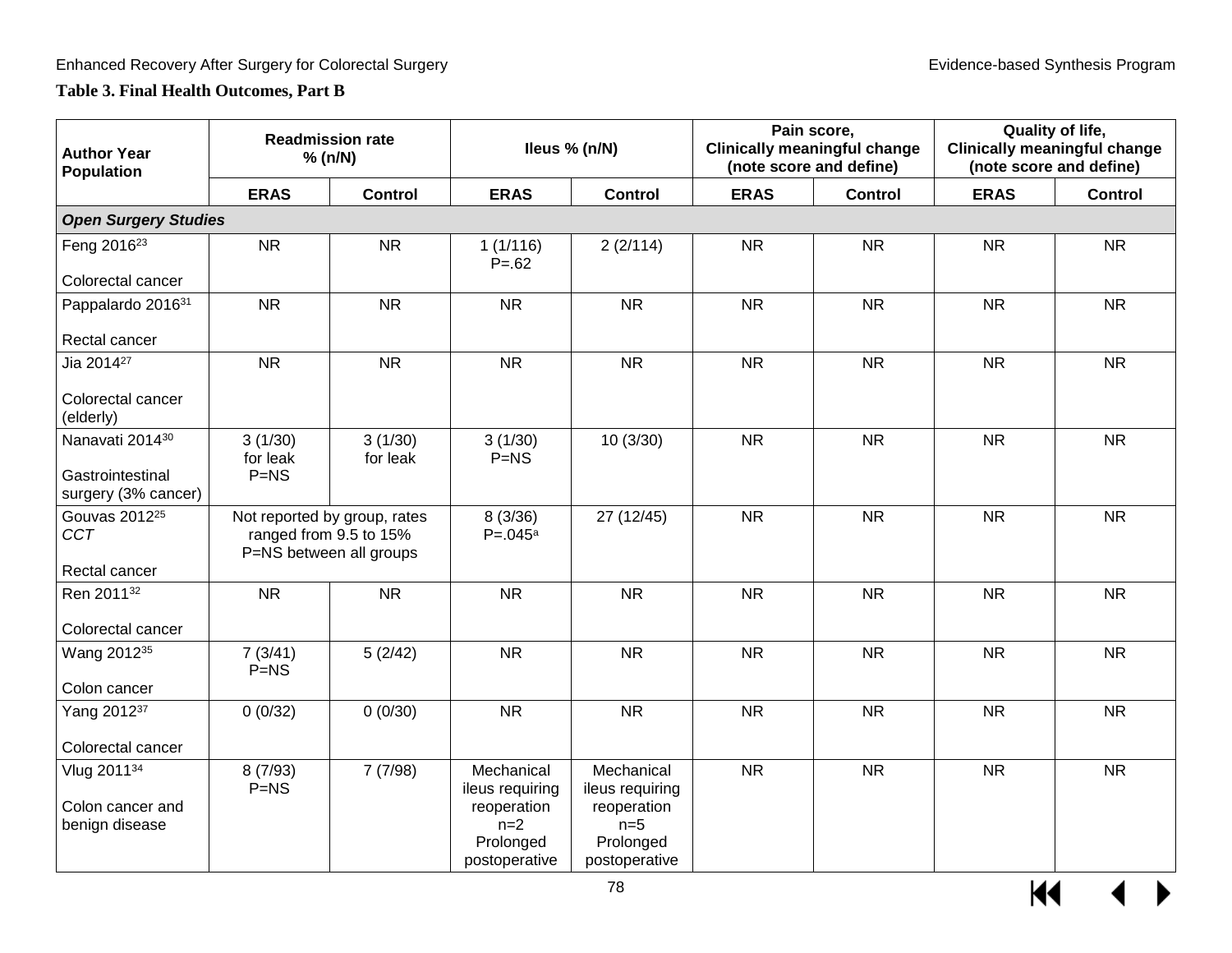| <b>Author Year</b><br><b>Population</b>                                                      |                       | <b>Readmission rate</b><br>% (n/N) |                                                        | lleus % (n/N)                            | Pain score,<br><b>Clinically meaningful change</b><br>(note score and define) |                                                                                                                                                                                                                        | <b>Quality of life,</b><br><b>Clinically meaningful change</b><br>(note score and define) |                |
|----------------------------------------------------------------------------------------------|-----------------------|------------------------------------|--------------------------------------------------------|------------------------------------------|-------------------------------------------------------------------------------|------------------------------------------------------------------------------------------------------------------------------------------------------------------------------------------------------------------------|-------------------------------------------------------------------------------------------|----------------|
|                                                                                              | <b>ERAS</b>           | <b>Control</b>                     | <b>ERAS</b>                                            | <b>Control</b>                           | <b>ERAS</b>                                                                   | <b>Control</b>                                                                                                                                                                                                         | <b>ERAS</b>                                                                               | <b>Control</b> |
|                                                                                              |                       |                                    | (5 days) ileus<br>$n=5$                                | (5 days) ileus<br>$n=5$                  |                                                                               |                                                                                                                                                                                                                        |                                                                                           |                |
| Wang 2011 <sup>36</sup><br>Colorectal cancer                                                 | 4(4/106)<br>$P=NS$    | 9(9/110)                           | <b>NR</b>                                              | <b>NR</b>                                | <b>NR</b>                                                                     | <b>NR</b>                                                                                                                                                                                                              | <b>NR</b>                                                                                 | <b>NR</b>      |
| lonescu 2009 <sup>26</sup>                                                                   | 0(0/48)               | 0(0/48)                            | <b>NR</b>                                              | <b>NR</b>                                | <b>NR</b>                                                                     | <b>NR</b>                                                                                                                                                                                                              | <b>NR</b>                                                                                 | <b>NR</b>      |
| Rectosigmoid (58%)<br>or colon (42%)<br>cancer                                               |                       |                                    |                                                        |                                          |                                                                               |                                                                                                                                                                                                                        |                                                                                           |                |
| Muller 2009 <sup>29</sup><br>Colon surgery (87%<br>malignant) with<br>primary<br>anastomosis | 4(3/76)<br>$P=NSa$    | 3(2/75)                            | Postoperative<br><b>Ileus</b><br>4(3/76)<br>$P = .72a$ | Postoperative<br><b>Ileus</b><br>5(4/75) | <b>NR</b>                                                                     | <b>NR</b>                                                                                                                                                                                                              | <b>NR</b>                                                                                 | <b>NR</b>      |
| Šerclová 200933<br>Intestinal resection<br>(78% Crohn's<br>disease, 7% cancer)               | 0(0/51)               | 0(0/52)                            | <b>NR</b>                                              | <b>NR</b>                                |                                                                               | VAS pain score (0-10)<br>Clinically important difference in<br>pain defined as 1 (standard<br>deviation 0.5 to 1.5)<br>Clinically significant lower pain<br>for FT group vs non-FT group for<br>postoperative days 0-5 | <b>NR</b>                                                                                 | <b>NR</b>      |
| Khoo 2007 <sup>28</sup><br>Colon (67%) or<br>rectal (33%) cancer                             | 9(3/35)<br>$P = .61a$ | 3(1/35)                            | <b>NR</b>                                              | <b>NR</b>                                | <b>NR</b>                                                                     | <b>NR</b>                                                                                                                                                                                                              | <b>NR</b>                                                                                 | <b>NR</b>      |
| Gatt 2005 <sup>24</sup><br>Colon surgery (69%<br>malignant)                                  | 5(1/19)<br>$P = 17$   | 20 (4/20)                          | 16(3/19)<br>$P=NSa$                                    | 15(3/20)                                 | <b>NR</b>                                                                     | <b>NR</b>                                                                                                                                                                                                              | <b>NR</b>                                                                                 | <b>NR</b>      |
| Anderson 2003 <sup>22</sup><br>Colon surgery (72%<br>malignant)                              | 0(0/19)               | 0(0/20)                            | 7(1/14)<br>$P=NS$                                      | 9(1/11)                                  | <b>NR</b>                                                                     | <b>NR</b>                                                                                                                                                                                                              | <b>NR</b>                                                                                 | <b>NR</b>      |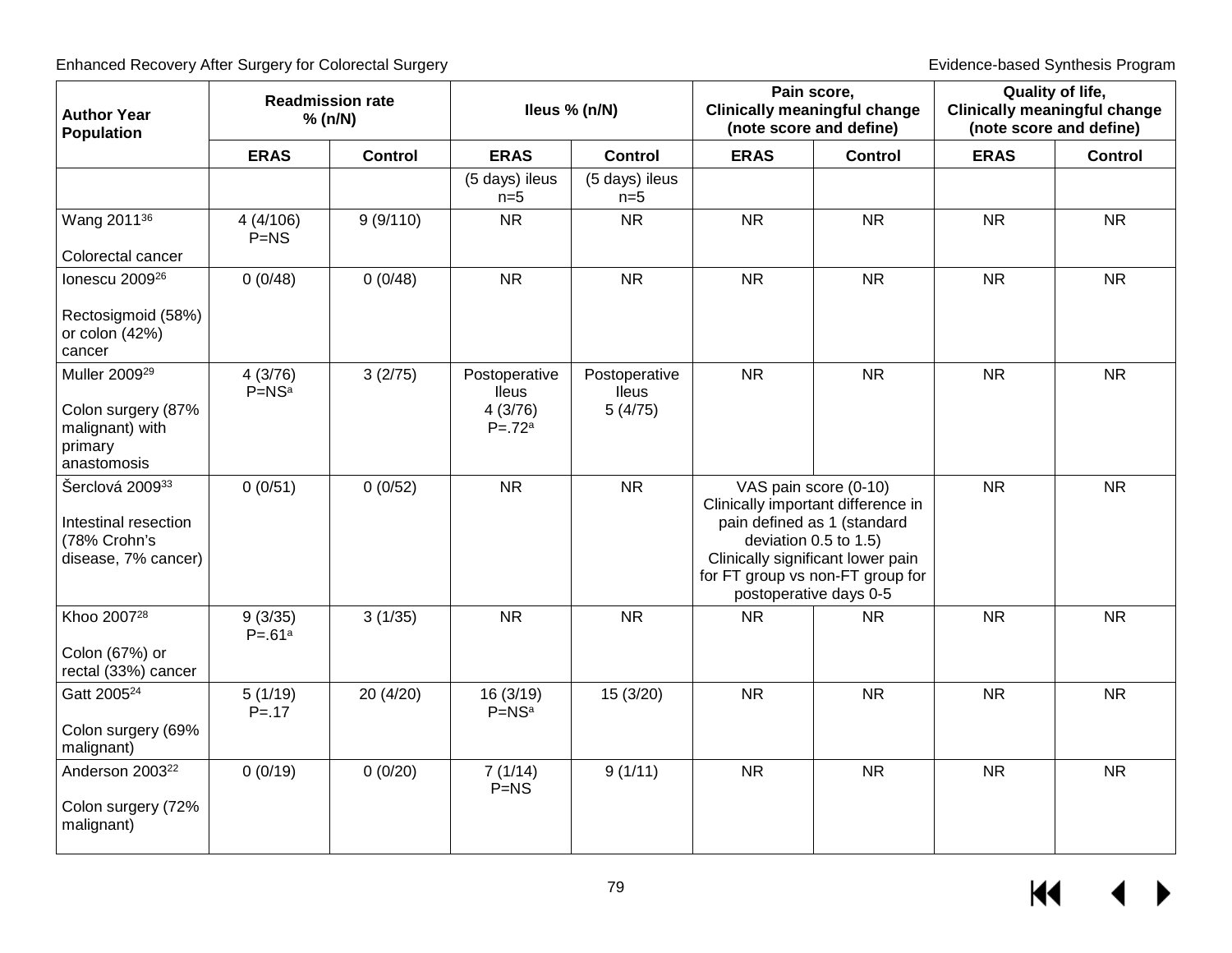| <b>Author Year</b><br><b>Population</b>                                     |                         | <b>Readmission rate</b><br>% (n/N)                     |                       | lleus % (n/N)  | Pain score,<br><b>Clinically meaningful change</b><br>(note score and define)                             |                                                                                   |                                                                                                                                          | <b>Quality of life,</b><br><b>Clinically meaningful change</b><br>(note score and define)                                      |
|-----------------------------------------------------------------------------|-------------------------|--------------------------------------------------------|-----------------------|----------------|-----------------------------------------------------------------------------------------------------------|-----------------------------------------------------------------------------------|------------------------------------------------------------------------------------------------------------------------------------------|--------------------------------------------------------------------------------------------------------------------------------|
|                                                                             | <b>ERAS</b>             | <b>Control</b>                                         | <b>ERAS</b>           | <b>Control</b> | <b>ERAS</b>                                                                                               | <b>Control</b>                                                                    | <b>ERAS</b>                                                                                                                              | <b>Control</b>                                                                                                                 |
| <b>Laparoscopic Studies</b>                                                 |                         |                                                        |                       |                |                                                                                                           |                                                                                   |                                                                                                                                          |                                                                                                                                |
| Ota 2017 <sup>42</sup><br><b>CCT</b><br>Colorectal cancer                   | 1(2/159)<br>$P = 16$    | 0(0/161)                                               | 6(10/159)<br>$P = 79$ | 6(9/161)       | <b>NR</b>                                                                                                 | <b>NR</b>                                                                         | <b>NR</b>                                                                                                                                | <b>NR</b>                                                                                                                      |
| <b>NOTE: 97% (ERAS)</b><br>and 91% (control)<br>had laparoscopic<br>surgery |                         |                                                        |                       |                |                                                                                                           |                                                                                   |                                                                                                                                          |                                                                                                                                |
| Scioscia 201743<br><b>Bowel</b>                                             | 18 (11/62)<br>$P = .69$ | 16 (26/162)                                            | <b>NR</b>             | <b>NR</b>      | <b>NR</b>                                                                                                 | <b>NR</b>                                                                         | <b>NR</b>                                                                                                                                | <b>NR</b>                                                                                                                      |
| endometriosis                                                               |                         |                                                        |                       |                |                                                                                                           |                                                                                   |                                                                                                                                          |                                                                                                                                |
| Mari 201640                                                                 | <b>NR</b>               | <b>NR</b>                                              | 3(2/70)<br>$P=NS$     | 6(4/70)        | <b>NR</b>                                                                                                 | <b>NR</b>                                                                         | <b>NR</b>                                                                                                                                | <b>NR</b>                                                                                                                      |
| Colorectal cancer<br>(75%) or diverticular<br>disease (25%)                 |                         |                                                        |                       |                |                                                                                                           |                                                                                   |                                                                                                                                          |                                                                                                                                |
| Wang 2015 <sup>45</sup><br>CCT<br>Colon cancer                              | <b>NR</b>               | <b>NR</b>                                              | 5.2(3/57)<br>$P=NS$   | 8.3(5/60)      | Pain Scale<br>QLQ-C30b,c<br>Change from<br>pre-op to<br>POD3: 24.6<br>$P = 82$<br>POD28: 7.9<br>$P = .05$ | Pain Scale<br>QLQ-C30b,c<br>Change from<br>pre-op to<br>POD3: 22.2<br>POD28: 11.1 | <b>Global Quality</b><br>of Life (QLQ-<br>$C30)^{b,c}$<br>Change from<br>pre-op to<br>POD3: -10.9<br>$P = 000$<br>POD28: 0.5<br>$P = 11$ | <b>Global Quality</b><br>of Life (QLQ-<br>$C30)^{b,c}$<br>Change <sup>s</sup> from<br>pre-op to<br>POD3: - 18.7<br>POD28: -1.8 |
| Feng 201438<br>Rectal cancer                                                | 0(0/57)<br>$P=NS$       | 1.7 (1/59) for<br>rectovaginal<br>fistula              | 0(0/57)<br>$P=NS$     | 1.7(1/59)      | <b>NR</b>                                                                                                 | <b>NR</b>                                                                         | <b>NR</b>                                                                                                                                | <b>NR</b>                                                                                                                      |
| Mari 201441                                                                 | 0(0/25)                 | 0(0/25)                                                | <b>NR</b>             | <b>NR</b>      | <b>NR</b>                                                                                                 | <b>NR</b>                                                                         | <b>NR</b>                                                                                                                                | <b>NR</b>                                                                                                                      |
| Colon cancer (69%)<br>or diverticular<br>disease (31%)                      |                         |                                                        |                       |                |                                                                                                           |                                                                                   |                                                                                                                                          |                                                                                                                                |
| Gouvas 2012 <sup>25</sup><br><b>CCT</b>                                     |                         | Not reported by group, rates<br>ranged from 9.5 to 15% | 7(3/42)<br>$P = .17a$ | 18 (6/33)      | <b>NR</b>                                                                                                 | <b>NR</b>                                                                         | <b>NR</b>                                                                                                                                | <b>NR</b>                                                                                                                      |
|                                                                             | 80<br>K                 |                                                        |                       |                |                                                                                                           |                                                                                   |                                                                                                                                          |                                                                                                                                |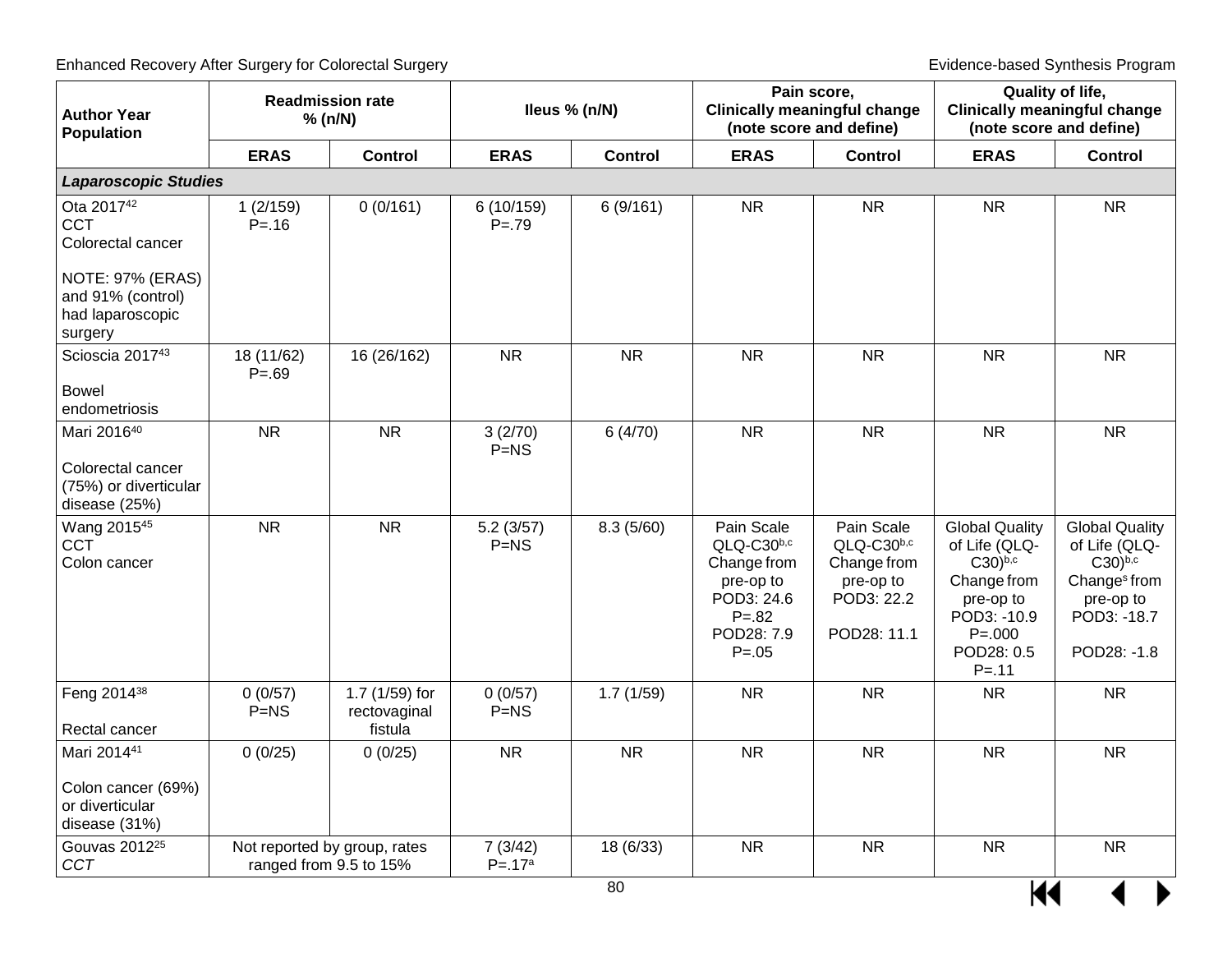| <b>Author Year</b><br><b>Population</b>                              |                         | <b>Readmission rate</b><br>% (n/N) |                                                                                                                        | lleus % (n/N)                                                                                 | Pain score,<br><b>Clinically meaningful change</b><br>(note score and define) |                |             | Quality of life,<br><b>Clinically meaningful change</b><br>(note score and define) |
|----------------------------------------------------------------------|-------------------------|------------------------------------|------------------------------------------------------------------------------------------------------------------------|-----------------------------------------------------------------------------------------------|-------------------------------------------------------------------------------|----------------|-------------|------------------------------------------------------------------------------------|
|                                                                      | <b>ERAS</b>             | <b>Control</b>                     | <b>ERAS</b>                                                                                                            | <b>Control</b>                                                                                | <b>ERAS</b>                                                                   | <b>Control</b> | <b>ERAS</b> | <b>Control</b>                                                                     |
| Rectal cancer                                                        |                         | P=NS between all groups            |                                                                                                                        |                                                                                               |                                                                               |                |             |                                                                                    |
| Wang 2012 <sup>35</sup><br>Colon cancer                              | 3(1/40)<br>$P=NS$       | 8(3/40)                            | <b>NR</b>                                                                                                              | <b>NR</b>                                                                                     | <b>NR</b>                                                                     | <b>NR</b>      | <b>NR</b>   | <b>NR</b>                                                                          |
| Wang 201244<br>Adenocarcinoma of<br>the colon                        | 4(2/49)<br>$P = 66$     | 6(3/50)                            | <b>NR</b>                                                                                                              | <b>NR</b>                                                                                     | <b>NR</b>                                                                     | <b>NR</b>      | <b>NR</b>   | <b>NR</b>                                                                          |
| Wang 201246<br>Colorectal cancer<br>(elderly)                        | <b>NR</b>               | <b>NR</b>                          | <b>NR</b>                                                                                                              | <b>NR</b>                                                                                     | <b>NR</b>                                                                     | <b>NR</b>      | <b>NR</b>   | <b>NR</b>                                                                          |
| Vlug 201134<br>Colon cancer and<br>benign disease                    | 6(6/100)<br>$P = NSa$   | 6(7/109)                           | Mechanical<br>ileus requiring<br>reoperation n=3<br>Prolonged<br>postoperative<br>ileus n=7                            | Mechanical<br>ileus requiring<br>reoperation n=0<br>Prolonged<br>postoperative<br>ileus n=8   | <b>NR</b>                                                                     | <b>NR</b>      | <b>NR</b>   | <b>NR</b>                                                                          |
| <b>Mixed Open and Laparoscopic Surgery Studies</b>                   |                         |                                    |                                                                                                                        |                                                                                               |                                                                               |                |             |                                                                                    |
| Forsmo 2016 <sup>50</sup><br>Colorectal cancer<br>and benign disease | 19 (29/154)<br>$P = 23$ | 13 (21/153)                        | Mechanical,<br>requiring<br>reoperation<br>0(0/154)<br>$P = 32$<br>Prolonged<br>postoperative<br>3(4/154)<br>$P = .35$ | Mechanical,<br>requiring<br>reoperation<br>1(1/153)<br>Prolonged<br>postoperative<br>5(7/153) | <b>NR</b>                                                                     | <b>NR</b>      | <b>NR</b>   | <b>NR</b>                                                                          |

NR=not reported; NS=not statistically significant; POD=post-operative day

a Calculated (Fisher's exact test)

<sup>b</sup> QLQ-C30=European Organization for Research and Treatment of Cancer Quality of Life tool (cancer-specific); QLQ-CR29=colonic cancer specific module; higher scores for function and quality of life indicate higher function and higher quality of life

<sup>c</sup> Change of 5-10 points (on 0-100 scale) denotes clinically significant change of "little better (or worse)"; change of 10-20 points denotes "moderate better (or worse)"; change of >20 points denotes "very much better (or worse)"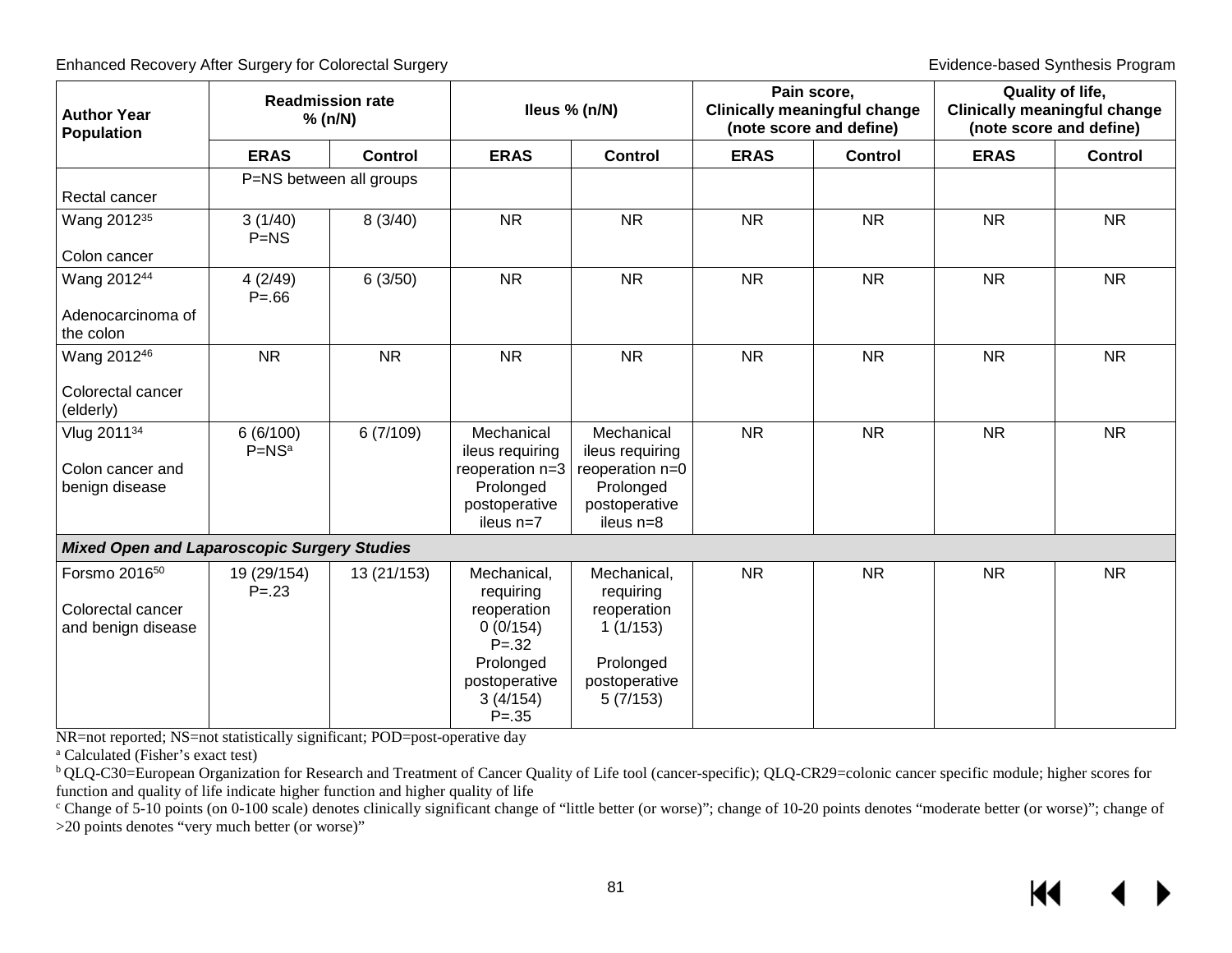### **Table 4. Intermediate Outcomes**

| <b>Author Year</b><br><b>Population</b>                    |                                                                                                                             | <b>Gastrointestinal function</b><br>(define), days<br>Mean (SD)                   |             | <b>IV fluid administration</b> | <b>Mobilization, days</b><br>Mean (SD)                                                         |                                                                                                                             | Pain scale score (define)<br>% (n/N) |                |
|------------------------------------------------------------|-----------------------------------------------------------------------------------------------------------------------------|-----------------------------------------------------------------------------------|-------------|--------------------------------|------------------------------------------------------------------------------------------------|-----------------------------------------------------------------------------------------------------------------------------|--------------------------------------|----------------|
|                                                            | <b>ERAS</b>                                                                                                                 | <b>Control</b>                                                                    | <b>ERAS</b> | <b>Control</b>                 | <b>ERAS</b>                                                                                    | <b>Control</b>                                                                                                              | <b>ERAS</b>                          | <b>Control</b> |
| <b>Open Surgery Studies</b>                                |                                                                                                                             |                                                                                   |             |                                |                                                                                                |                                                                                                                             |                                      |                |
| Feng 2016 <sup>23</sup><br>Colorectal cancer               | <b>Flatus</b><br>3.7(1.1)<br>$P = 0.049$<br>Stool passage<br>4.8(1.6)<br>$P = 0.04$<br>Oral intake<br>3.3(1.3)<br>$P = .03$ | <b>Flatus</b><br>4.3(1.5)<br>Stool passage<br>5.8(2.1)<br>Oral intake<br>5.3(1.6) | <b>NR</b>   | <b>NR</b>                      | First<br>ambulation<br>3.7(1.7)<br>$P = 0.02$                                                  | First<br>ambulation<br>5.4(2.1)                                                                                             | <b>NR</b>                            | <b>NR</b>      |
| Pappalardo 201631<br>Rectal cancer                         | <b>Bowel</b><br>movement<br>52 hours<br>P < .05                                                                             | <b>Bowel</b><br>movement<br>19 to 33 hours<br>later than<br>ERAS group            | <b>NR</b>   | <b>NR</b>                      | Mobilization<br>POD <sub>1</sub><br>100 (25/25)<br>Ambulate<br>POD <sub>2</sub><br>100 (25/25) | Mobilization<br>POD <sub>2</sub><br>68% (17/25)<br>POD <sub>3</sub><br>32% (8/25)<br>Ambulate<br>subsequent<br>day for 100% | <b>NR</b>                            | <b>NR</b>      |
| Jia 2014 <sup>27</sup><br>Colorectal cancer<br>(elderly)   | Flatus, hours<br>48.5 (9.6)<br>$(n=117)$<br>P < .001                                                                        | Flatus, hours<br>77.7(7.2)<br>$(n=116)$                                           | <b>NR</b>   | <b>NR</b>                      | <b>NR</b>                                                                                      | <b>NR</b>                                                                                                                   | <b>NR</b>                            | <b>NR</b>      |
| Nanavati 201430<br>Gastrointestinal<br>surgery (3% cancer) | <b>Flatus</b><br>2.8<br>$(n=30)$<br>Stool passage<br>4.0<br>P<.05 for both                                                  | <b>Flatus</b><br>4.0<br>$(n=30)$<br>Stool passage<br>6.2                          | <b>NR</b>   | <b>NR</b>                      | <b>NR</b>                                                                                      | <b>NR</b>                                                                                                                   | <b>NR</b>                            | <b>NR</b>      |
| Gouvas 2012 <sup>25</sup><br><b>CCT</b><br>Rectal cancer   | First bowel<br>movement<br>Median<br>4 (range 1-7)<br>P < .001                                                              | First bowel<br>movement<br>Median<br>6 (range 1-12)                               | <b>NR</b>   | <b>NR</b>                      | <b>NR</b>                                                                                      | <b>NR</b>                                                                                                                   | <b>NR</b>                            | <b>NR</b>      |
| Ren 2011 <sup>32</sup>                                     | Flatus, hours<br>53.7(17.1)                                                                                                 | Flatus, hours<br>63.1 (20.0)                                                      | <b>NR</b>   | <b>NR</b>                      | <b>NR</b>                                                                                      | <b>NR</b>                                                                                                                   | <b>NR</b>                            | <b>NR</b>      |

 $\overline{M}$   $\rightarrow$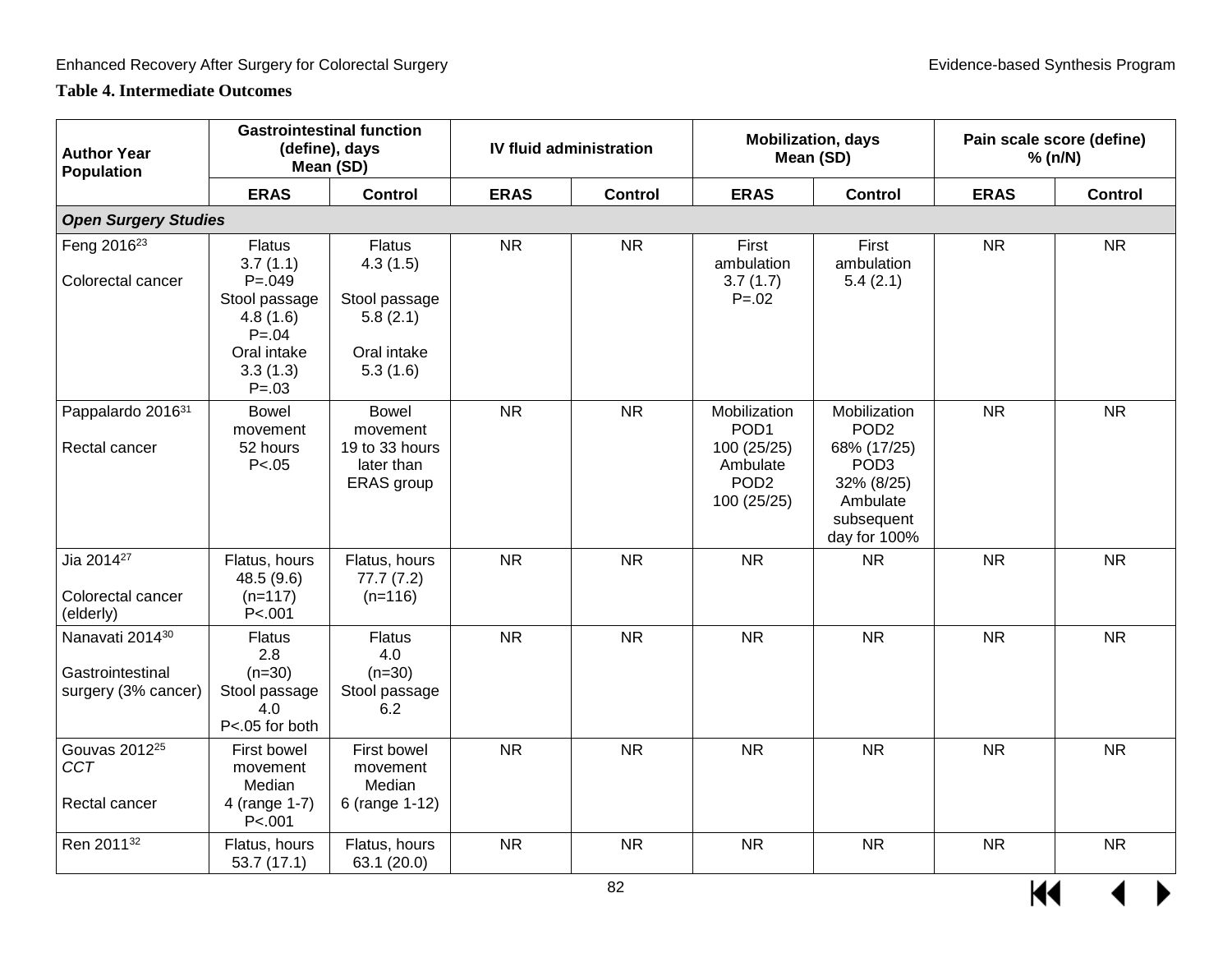| <b>Author Year</b><br>Population                  | <b>Gastrointestinal function</b><br>(define), days<br>Mean (SD)                                                                                                                                                                                                                                                |                                                                                                                              |             | <b>IV fluid administration</b> |                                                                                                                                  | <b>Mobilization, days</b><br>Mean (SD)                                                                                        |             | Pain scale score (define)<br>% (n/N)                                                                           |  |
|---------------------------------------------------|----------------------------------------------------------------------------------------------------------------------------------------------------------------------------------------------------------------------------------------------------------------------------------------------------------------|------------------------------------------------------------------------------------------------------------------------------|-------------|--------------------------------|----------------------------------------------------------------------------------------------------------------------------------|-------------------------------------------------------------------------------------------------------------------------------|-------------|----------------------------------------------------------------------------------------------------------------|--|
|                                                   | <b>ERAS</b>                                                                                                                                                                                                                                                                                                    | <b>Control</b>                                                                                                               | <b>ERAS</b> | Control                        | <b>ERAS</b>                                                                                                                      | <b>Control</b>                                                                                                                | <b>ERAS</b> | <b>Control</b>                                                                                                 |  |
| Colorectal cancer                                 | $(n=299)$<br><b>Bowel</b><br>movement,<br>hours<br>73.7 (23.7)<br>P<.001 for both                                                                                                                                                                                                                              | $(n=298)$<br><b>Bowel</b><br>movement,<br>hours<br>88.8 (29.5)                                                               |             |                                |                                                                                                                                  |                                                                                                                               |             |                                                                                                                |  |
| Wang 2012 <sup>35</sup>                           | <b>NR</b>                                                                                                                                                                                                                                                                                                      | <b>NR</b>                                                                                                                    | <b>NR</b>   | <b>NR</b>                      | <b>NR</b>                                                                                                                        | <b>NR</b>                                                                                                                     | <b>NR</b>   | <b>NR</b>                                                                                                      |  |
| Colon cancer                                      |                                                                                                                                                                                                                                                                                                                |                                                                                                                              |             |                                |                                                                                                                                  |                                                                                                                               |             |                                                                                                                |  |
| Yang 201237<br>Colorectal cancer                  | <b>Flatus</b><br>2(1)<br>$(n=32)$<br>Defecation<br>3.8(1.6)<br>Soft Diet<br>4.0(2.0)<br>P<.05 for all                                                                                                                                                                                                          | <b>Flatus</b><br>4(2)<br>$(n=30)$<br>Defecation<br>6.4(2.5)<br>Soft Diet<br>8.2(2.2)                                         | <b>NR</b>   | <b>NR</b>                      | <b>NR</b>                                                                                                                        | <b>NR</b>                                                                                                                     | <b>NR</b>   | <b>NR</b>                                                                                                      |  |
| Vlug 201134<br>Colon cancer and<br>benign disease | <b>Medians</b><br>Tolerate solid<br>food<br>$1$ (IQR $1-3$ )<br><b>Flatus</b><br>$1$ (IQR $1-3$ )<br>Stool passage<br>$3$ (IQR 2-4)<br>Overall dis-<br>charge criteria<br>(including<br>components<br>above and<br>mobilization)<br>achieved<br>significantly<br>earlier in ERAS<br>group versus<br>usual care | <b>Medians</b><br>Tolerate solid<br>food<br>3 (IQR 2-5)<br><b>Flatus</b><br>$2$ (IQR 1-3)<br>Stool passage<br>4 ( $IQR$ 3-6) | <b>NR</b>   | <b>NR</b>                      | Mobilization,<br>median<br>minutes<br>POD1 120 (60-<br>215)<br>Mobilization as<br>pre-operative,<br>median days<br>$4$ (IQR 3-7) | Mobilization,<br>median<br>minutes<br>POD1 20 (0-<br>60)<br>Mobilization as<br>pre-operative,<br>median days<br>$6$ (IQR 5-8) |             | SF-36 Bodily Pain score returned<br>to baseline at 4 weeks with no<br>significant differences across<br>groups |  |
| Wang 2011 <sup>36</sup>                           | <b>Flatus</b><br>2.1(2.0)                                                                                                                                                                                                                                                                                      | Flatus<br>3.2(2.5)                                                                                                           | <b>NR</b>   | <b>NR</b>                      | Walk on<br>surgery day                                                                                                           | Walk on<br>surgery day                                                                                                        | <b>NR</b>   | <b>NR</b>                                                                                                      |  |

 $\frac{1}{100}$   $\leftarrow$   $\leftarrow$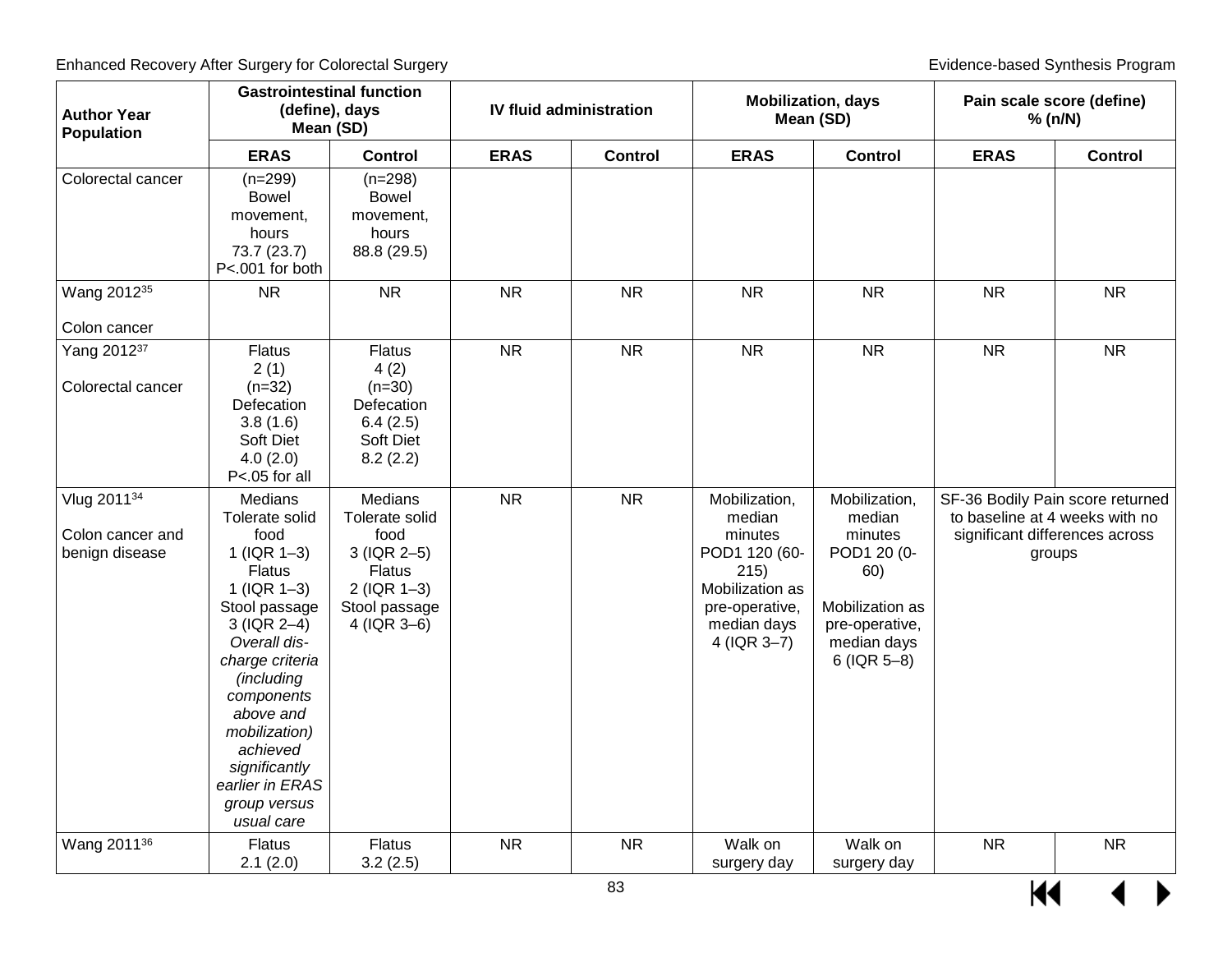| <b>Author Year</b><br><b>Population</b>                                                      |                                                                                                                                                                                   | <b>Gastrointestinal function</b><br>(define), days<br>Mean (SD)                                                                             |             | <b>IV fluid administration</b> | <b>Mobilization, days</b><br>Mean (SD)                                                                                        |                                                                                                                              | Pain scale score (define)<br>% (n/N)                                                 |                                                                                          |
|----------------------------------------------------------------------------------------------|-----------------------------------------------------------------------------------------------------------------------------------------------------------------------------------|---------------------------------------------------------------------------------------------------------------------------------------------|-------------|--------------------------------|-------------------------------------------------------------------------------------------------------------------------------|------------------------------------------------------------------------------------------------------------------------------|--------------------------------------------------------------------------------------|------------------------------------------------------------------------------------------|
|                                                                                              | <b>ERAS</b>                                                                                                                                                                       | <b>Control</b>                                                                                                                              | <b>ERAS</b> | <b>Control</b>                 | <b>ERAS</b>                                                                                                                   | <b>Control</b>                                                                                                               | <b>ERAS</b>                                                                          | <b>Control</b>                                                                           |
| Colorectal cancer                                                                            | $(n=106)$<br>$P = 001$                                                                                                                                                            | $(n=104)$                                                                                                                                   |             |                                | 35% (11/106)<br>$P = 001$<br>Walk on day 1<br>53% (56/106)<br>$P = 000$<br>Walk on day 2<br>85% (90/106)<br>$P = 001$         | 0% (0/104)<br>Walk on day 1<br>23% (24/104)<br>Walk on day 2<br>59% (61/104)                                                 |                                                                                      |                                                                                          |
| lonescu 2009 <sup>26</sup><br>Rectosigmoid (58%)<br>or colon (42%)<br>cancer                 | Bowel function,<br>hours<br>43.7 (14.9)<br>$(n=48)$<br>$P = 0.042$<br>Solid Food<br>intake, hours<br>42.2 (12.7)<br>$P = 01$<br>Fluid intake,<br>hours<br>10.9(8.1)<br>$P = .001$ | Bowel function,<br>hours<br>52.02 (23.7)<br>$(n=48)$<br>Solid Food<br>intake, hours<br>64.3 (23.3)<br>Fluid intake,<br>hours<br>23.5 (16.9) | <b>NR</b>   | <b>NR</b>                      | Complete<br>Mobilization,<br>hours<br>19.6(8.6)<br>$P = 001$                                                                  | Complete<br>Mobilization,<br>hours<br>37.1(23.9)                                                                             | <b>NR</b>                                                                            | <b>NR</b>                                                                                |
| Muller 2009 <sup>29</sup><br>Colon surgery (87%<br>malignant) with<br>primary<br>anastomosis | <b>NR</b>                                                                                                                                                                         | <b>NR</b>                                                                                                                                   | <b>NR</b>   | <b>NR</b>                      | <b>NR</b>                                                                                                                     | <b>NR</b>                                                                                                                    | <b>NR</b>                                                                            | <b>NR</b>                                                                                |
| Šerclová 200933<br>Intestinal resection<br>(78% Crohn's<br>disease, 7% cancer)               | <b>Bowel</b><br>Movement<br>1.3(0.8)<br>$(n=51)$<br>Stool<br>2.1(1.1)<br>P<.001 for both<br>Semi-solid and<br>solid diet on<br>Day 5<br>100 (51/51)                               | <b>Bowel</b><br>Movement<br>3.1(1.0)<br>$(n=52)$<br>Stool<br>3.9(1.1)<br>Semi-solid and<br>solid diet on<br>Day 5<br>20 (10/52)             | <b>NR</b>   | <b>NR</b>                      | Day 0<br>64% could walk<br>Day 1<br>54% walked<br>44% used<br>treadmill<br>2%<br>rehabilitated in<br>sitting position<br>only | Day 0<br>0% could walk<br>Day 1<br>14% walked<br>2% used<br>treadmill<br>68%<br>rehabilitated in<br>sitting position<br>only | Mean daily<br>VAS values<br>(post-op day 0<br>to $5)$<br>1.6, 1.0, 0.6,<br>0.3, 0, 0 | Mean daily<br>VAS values<br>(post-op day 0<br>to $5)$<br>3.2, 2.4, 1.8,<br>1.6, 1.2, 0.8 |

 $M$  $\leftrightarrow$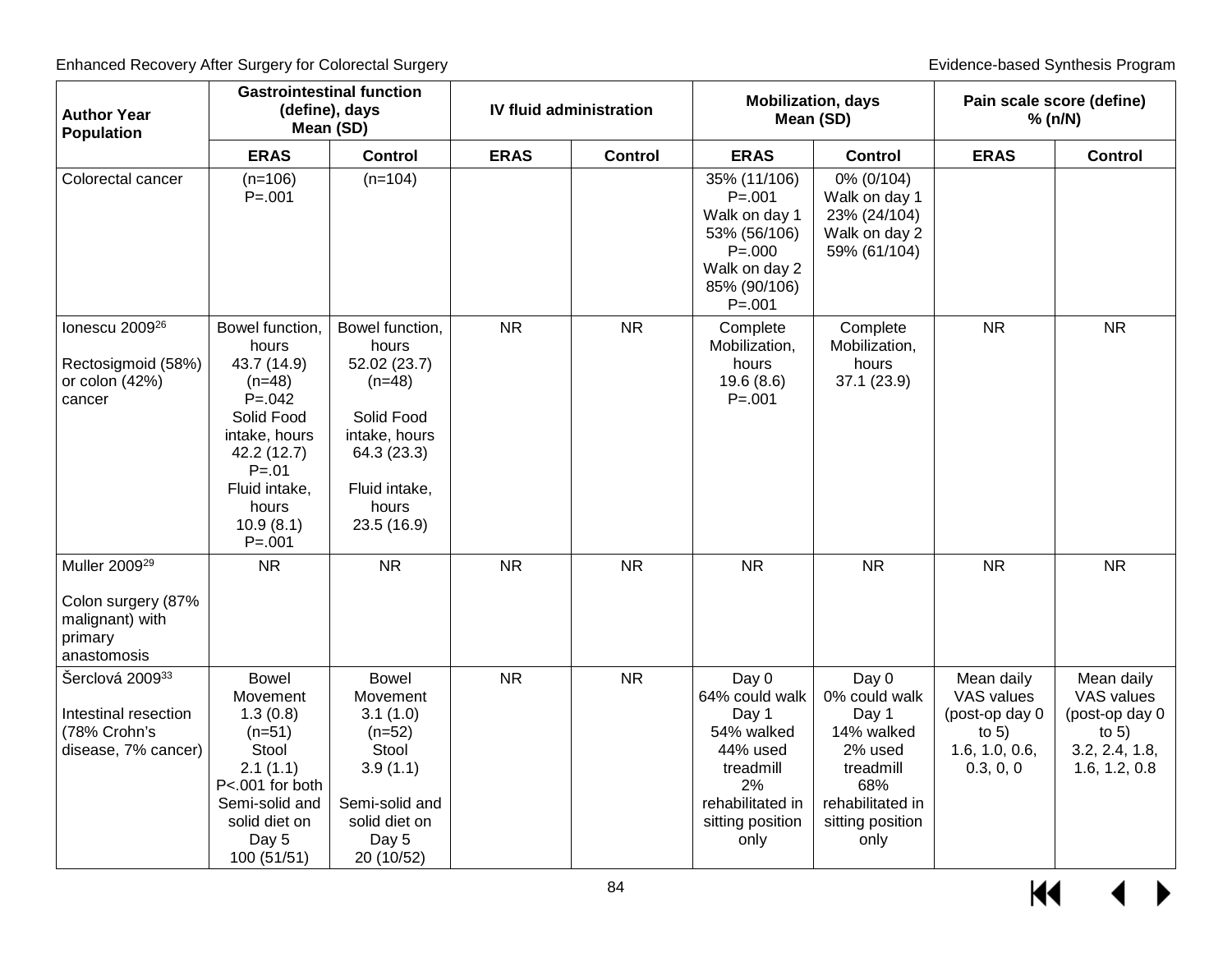| <b>Author Year</b><br>Population                                                                                                  | Mean (SD)                                                                                                                          | <b>Gastrointestinal function</b><br>(define), days                                                            |                                                                                                                | <b>IV fluid administration</b>                                                                         | <b>Mobilization, days</b><br>Pain scale score (define)<br>Mean (SD)<br>% (n/N) |                                                                   |                                                     |                                                                                                                                                                                                                     |
|-----------------------------------------------------------------------------------------------------------------------------------|------------------------------------------------------------------------------------------------------------------------------------|---------------------------------------------------------------------------------------------------------------|----------------------------------------------------------------------------------------------------------------|--------------------------------------------------------------------------------------------------------|--------------------------------------------------------------------------------|-------------------------------------------------------------------|-----------------------------------------------------|---------------------------------------------------------------------------------------------------------------------------------------------------------------------------------------------------------------------|
|                                                                                                                                   | <b>ERAS</b>                                                                                                                        | <b>Control</b>                                                                                                | <b>ERAS</b>                                                                                                    | <b>Control</b>                                                                                         | <b>ERAS</b>                                                                    | <b>Control</b>                                                    | <b>ERAS</b>                                         | <b>Control</b>                                                                                                                                                                                                      |
|                                                                                                                                   | P < .001                                                                                                                           |                                                                                                               |                                                                                                                |                                                                                                        |                                                                                | 16%<br>rehabilitated in<br>bed                                    |                                                     |                                                                                                                                                                                                                     |
| Khoo 2007 <sup>28</sup><br>Colon (67%) or<br>rectal (33%) cancer                                                                  | Tolerate solid<br>diet<br>Median<br>1 (range $0-6$ )<br>Stool passage/<br>stoma<br>functioning<br>3 (range 1-5)<br>P<.001 for both | Tolerate solid<br>diet<br>Median<br>4 (range 2-9)<br>Stool passage/<br>stoma<br>functioning<br>5 (range 0-23) | Median over 47<br>hours peri-<br>operatively<br>3000 mL                                                        | Median over 47<br>hours peri-<br>operatively<br>6263 mL                                                | Median<br>2 (range 1-10)<br>P < 001                                            | Median<br>4 (range 2-32)                                          | <b>NR</b>                                           | <b>NR</b>                                                                                                                                                                                                           |
| Gatt 2005 <sup>24</sup><br>Colon surgery (69%<br>malignant)                                                                       | Ability to<br>tolerate diet of<br>3 light meals a<br>day<br>Median, hours<br>approx. 50<br>$P = 0.04$                              | Ability to<br>tolerate diet of<br>3 light meals a<br>day<br>Median, hours<br>approx. 90                       | Duration of<br>intravenous<br>fluids from the<br>time of surgery<br>Median, hours<br>approx. 35<br>$P = 0.007$ | Duration of<br>intravenous<br>fluids from the<br>time of surgery<br>Median, hours<br>approx. 68        | to toilet unaided $(P=.79)$                                                    | No differences between the<br>groups in time to be able to walk   | No differences between the<br>groups in pain scores |                                                                                                                                                                                                                     |
| Anderson 2003 <sup>22</sup><br>Colon surgery (72%<br>malignant)                                                                   | Ability to<br>tolerate diet of<br>3 light meals a<br>day<br>Median, hours<br>48 (IQR 33-55)<br>P < 001                             | Ability to<br>tolerate diet of<br>3 light meals a<br>day<br>Median, hours<br>76 (IQR 70-<br>110)              | Discontinuation<br>of<br>supplemental<br>intravenous<br>fluids<br>Median, hours<br>26 (IQR 24-37)<br>P < .001  | Discontinuation<br>0f<br>supplemental<br>intravenous<br>fluids<br>Median, hours<br>57 (IQR 42-<br>105) | Walk to toilet<br>unaided<br>Median, hours<br>46 (IQR 37-54)<br>$P = 0.04$     | Walk to toilet<br>unaided<br>Median, hours<br>69 (IQR 44-<br>121) | group versus intervention group                     | Post-op day 1<br>median pain scores at rest, on<br>movement, and on coughing all<br>significantly higher in usual care<br>Post-op day 7<br>pain on coughing remained<br>significantly higher in usual care<br>group |
| <b>Laparoscopic Studies</b>                                                                                                       |                                                                                                                                    |                                                                                                               |                                                                                                                |                                                                                                        |                                                                                |                                                                   |                                                     |                                                                                                                                                                                                                     |
| Ota 2017 <sup>42</sup><br>CCT<br>Colorectal cancer<br><b>NOTE: 97% (ERAS)</b><br>and 91% (control)<br>had laparoscopic<br>surgery | <b>Flatus</b><br>Median<br>$1(1-5)$<br>P < .001<br><b>Bowel</b><br>movement<br>$2(1-6)$<br>P < .001                                | <b>Flatus</b><br>Median<br>$2(1-5)$<br><b>Bowel</b><br>movement<br>$3(1-7)$                                   | IV fluid until<br><b>POD</b><br>Median<br>$1(1-11)$<br>P < .001                                                | IV fluid until<br><b>POD</b><br>Median<br>$5(3-35)$                                                    | <b>NR</b>                                                                      | <b>NR</b>                                                         | <b>NR</b>                                           | <b>NR</b>                                                                                                                                                                                                           |

 $\frac{1}{100}$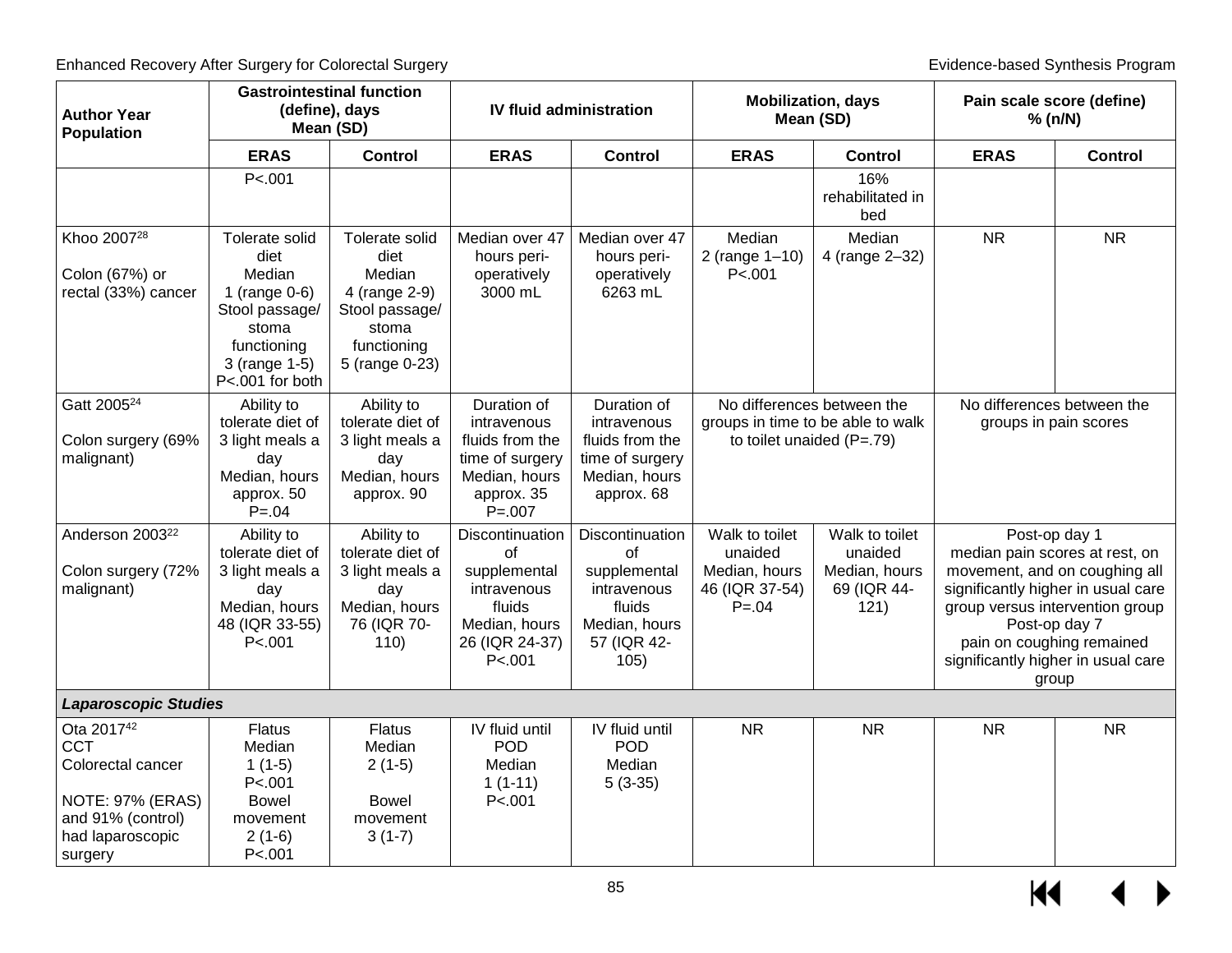| <b>Author Year</b><br><b>Population</b>                                    | <b>Gastrointestinal function</b>                                                                                             | (define), days<br>Mean (SD)                                                                  |             | <b>IV fluid administration</b> |                                                           | <b>Mobilization, days</b><br>Mean (SD)         | Pain scale score (define)<br>% (n/N)                                                                     |                                                                                               |
|----------------------------------------------------------------------------|------------------------------------------------------------------------------------------------------------------------------|----------------------------------------------------------------------------------------------|-------------|--------------------------------|-----------------------------------------------------------|------------------------------------------------|----------------------------------------------------------------------------------------------------------|-----------------------------------------------------------------------------------------------|
|                                                                            | <b>ERAS</b>                                                                                                                  | <b>Control</b>                                                                               | <b>ERAS</b> | Control                        | <b>ERAS</b>                                               | <b>Control</b>                                 | <b>ERAS</b>                                                                                              | <b>Control</b>                                                                                |
|                                                                            | Oral food<br>$1(1-31)$<br>P < .001                                                                                           | Oral food<br>$3(1-9)$                                                                        |             |                                |                                                           |                                                |                                                                                                          |                                                                                               |
| Scioscia 201743                                                            | <b>NR</b>                                                                                                                    | <b>NR</b>                                                                                    | <b>NR</b>   | <b>NR</b>                      | <b>NR</b>                                                 | <b>NR</b>                                      | <b>NR</b>                                                                                                | <b>NR</b>                                                                                     |
| <b>Bowel</b><br>endometriosis                                              |                                                                                                                              |                                                                                              |             |                                |                                                           |                                                |                                                                                                          |                                                                                               |
| Mari 201640<br>Colorectal cancer<br>(75%) or diverticular<br>disease (25%) | <b>Flatus</b><br>1.6(0.7)<br>P < .05<br><b>Bowel</b><br>movement<br>$P=NS$<br>(data NR)<br>Solid diet<br>1.5(0.9)<br>P < .05 | <b>Flatus</b><br>2.1(0.8)<br><b>Bowel</b><br>movement<br>(data NR)<br>Solid diet<br>3.0(0.5) | <b>NR</b>   | <b>NR</b>                      | Walk $\geq 100$ m<br>1.5(0.7)<br>P < 0.05                 | Walk $\geq 100$ m<br>2.6(0.9)                  | <b>NR</b>                                                                                                | <b>NR</b>                                                                                     |
| Wang 2015 <sup>45</sup><br><b>CCT</b><br>Colon cancer                      | Flatus, hours<br>60.9(11.1)<br>$P = 000$<br><b>Bowel</b><br>movement,<br>hours<br>75.1 (14.9)<br>$P = 0.002$                 | Flatus, hours<br>74.2 (16.3)<br><b>Bowel</b><br>movement,<br>hours<br>85.5 (19.4)            | <b>NR</b>   | <b>NR</b>                      | First time out of<br>bed, hours<br>15.3(3.6)<br>$P = 000$ | First time out of<br>bed, hours<br>42.5 (14.7) | <b>NR</b>                                                                                                | <b>NR</b>                                                                                     |
| Feng 2014 <sup>38</sup><br>Rectal cancer                                   | Flatus, hours<br>53.4 (23.6)<br>$P = 0.001$<br>First<br>defecation,<br>hours<br>65.2 (22.2)<br>$P = 0.000$<br>All (n=57)     | Flatus, hours<br>67.9 (20.1)<br>First<br>defecation,<br>hours<br>87.0 (24.9)<br>All $(n=59)$ | <b>NR</b>   | <b>NR</b>                      | <b>NR</b>                                                 | <b>NR</b>                                      | Pain (VAS)<br>POD1 4.3 (1.0)<br>$P = 0.02$<br>POD3 2.7 (1.2)<br>$P = .03$<br>POD5 2.3 (1.5)<br>$P = .11$ | Pain (VAS)<br>POD1 3.4 (1.0)<br>POD3 1.8 (0.9)<br>POD5 1.6 (1.2)                              |
| Mari 201441                                                                | First bowel<br>movement<br>0.3(0.65)                                                                                         | First bowel<br>movement<br>1.7(0.5)                                                          | <b>NR</b>   | <b>NR</b>                      | Walk at least<br>60-meters<br>1.3(0.8)                    | Walk at least<br>60-meters<br>3.6(0.5)         |                                                                                                          | Pain, based on VAS pain scale<br>Higher pain perception in<br>immediate postoperative time in |

 $\leftrightarrow$  $H$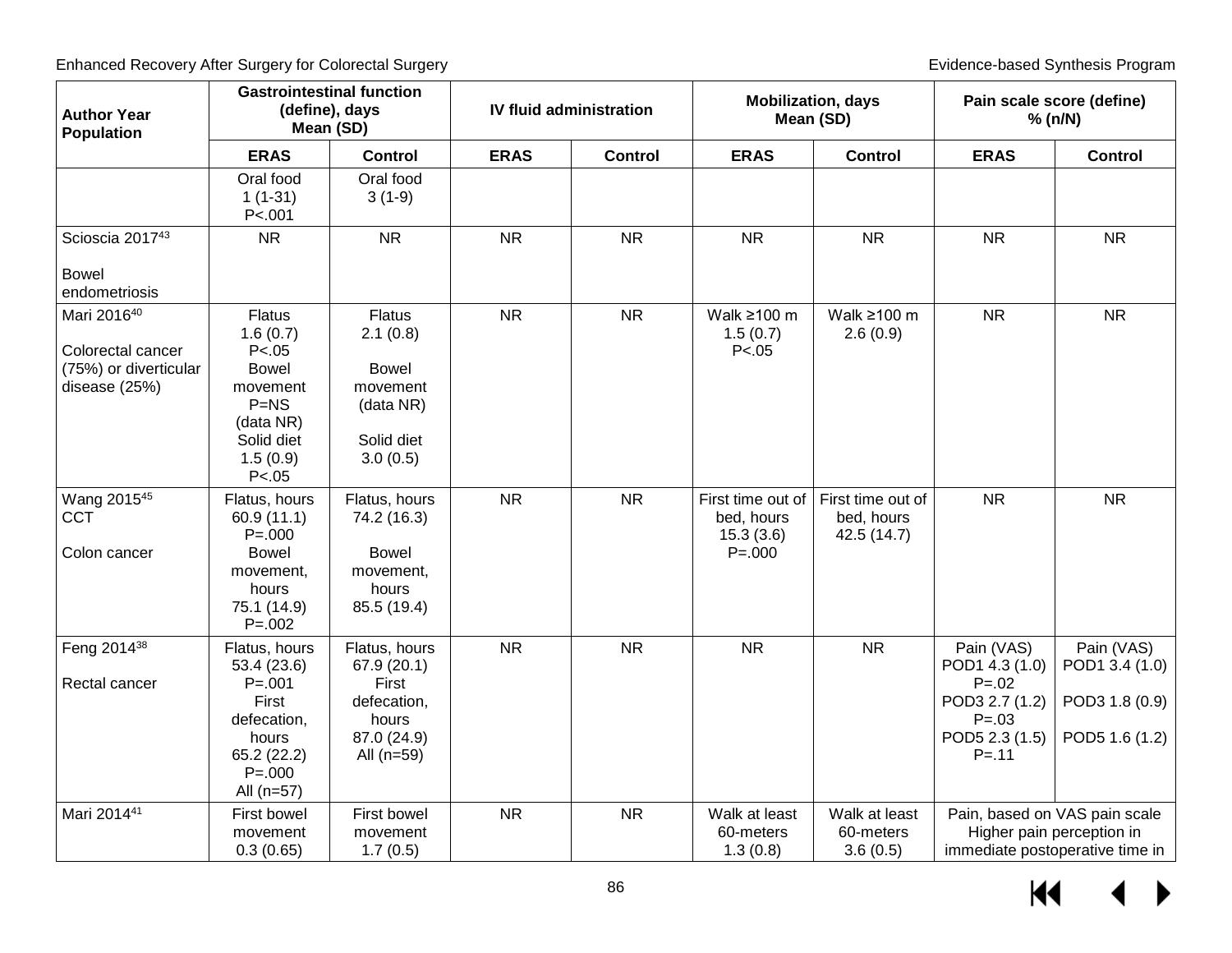| <b>Author Year</b><br>Population                       |                                                                                                                                                                              | <b>Gastrointestinal function</b><br>(define), days<br>Mean (SD)                                                                               |             | <b>IV fluid administration</b> |                                                                    | <b>Mobilization, days</b><br>Mean (SD)                | Pain scale score (define)<br>% (n/N) |                                                                                                                                                             |
|--------------------------------------------------------|------------------------------------------------------------------------------------------------------------------------------------------------------------------------------|-----------------------------------------------------------------------------------------------------------------------------------------------|-------------|--------------------------------|--------------------------------------------------------------------|-------------------------------------------------------|--------------------------------------|-------------------------------------------------------------------------------------------------------------------------------------------------------------|
|                                                        | <b>ERAS</b>                                                                                                                                                                  | <b>Control</b>                                                                                                                                | <b>ERAS</b> | <b>Control</b>                 | <b>ERAS</b>                                                        | <b>Control</b>                                        | <b>ERAS</b>                          | <b>Control</b>                                                                                                                                              |
| Colon cancer (69%)<br>or diverticular<br>disease (31%) | $(n=25)$<br>Stool passage<br>1.6(1.0)<br><b>Flatus</b><br>0.9(0.8)<br>Solid diet<br>1.2(0.4)<br>All P<.005                                                                   | $(n=25)$<br>Stool passage<br>5(1.8)<br><b>Flatus</b><br>2.1(0.9)<br>Solid diet<br>3.8(1.0)                                                    |             |                                | $(n=25)$<br>P<.005                                                 | $(n=25)$                                              |                                      | ERAS group (P<.05) but non-<br>significant after 5 hours;<br>From day 1, ERAS patients<br>referred less pain as<br>compared with control patients<br>$P=NS$ |
| Gouvas 2012 <sup>25</sup><br><b>CCT</b>                | First bowel<br>movement<br>Median                                                                                                                                            | First bowel<br>movement<br>Median                                                                                                             | <b>NR</b>   | <b>NR</b>                      | <b>NR</b>                                                          | <b>NR</b>                                             | <b>NR</b>                            | <b>NR</b>                                                                                                                                                   |
| Rectal cancer                                          | $2$ (range 0-6)<br>P < .001                                                                                                                                                  | 5 (range 2-12)                                                                                                                                |             |                                |                                                                    |                                                       |                                      |                                                                                                                                                             |
| Wang 2012 <sup>35</sup>                                | <b>NR</b>                                                                                                                                                                    | <b>NR</b>                                                                                                                                     | <b>NR</b>   | <b>NR</b>                      | <b>NR</b>                                                          | <b>NR</b>                                             | <b>NR</b>                            | <b>NR</b>                                                                                                                                                   |
| Colon cancer                                           |                                                                                                                                                                              |                                                                                                                                               |             |                                |                                                                    |                                                       |                                      |                                                                                                                                                             |
| Wang 201244<br>Adenocarcinoma of<br>the colon          | Flatus, median<br>$2(1-6)$<br>$P = 0.017$<br>Semi-liquid diet<br>$1(1-3)$<br>P < .001<br>Normal diet<br>$3(2-5)$<br>P < .001<br>All $(n=49)$                                 | Flatus, median<br>$3(1-7)$<br>Semi-liquid diet<br>$2(1-5)$<br>Normal diet<br>$4(3-7)$<br>All $(n=50)$                                         | <b>NR</b>   | <b>NR</b>                      | Autonomic<br>mobilization<br>$1(1-3)$<br>P < .001                  | Autonomic<br>mobilization<br>$2(1-3)$                 | <b>NR</b>                            | <b>NR</b>                                                                                                                                                   |
| Wang 201246<br>Colorectal cancer<br>(elderly)          | Flatus, median<br>hours<br>$31(26-40)$<br>$P = 0.001$<br><b>Bowel</b><br>movement,<br>median hours<br>55 (48-63)<br>$P = .009$<br>Fluid diet,<br>median hours<br>$12(11-16)$ | Flatus, median<br>hours<br>38 (32-51)<br><b>Bowel</b><br>movement,<br>median hours<br>64 (51-71)<br>Fluid diet,<br>median hours<br>47 (35-50) | <b>NR</b>   | <b>NR</b>                      | Ambulation,<br>median hours<br>$12(10-14)$<br>P < .001<br>$(n=40)$ | Ambulation,<br>median hours<br>19 (16-24)<br>$(n=38)$ | <b>NR</b>                            | <b>NR</b>                                                                                                                                                   |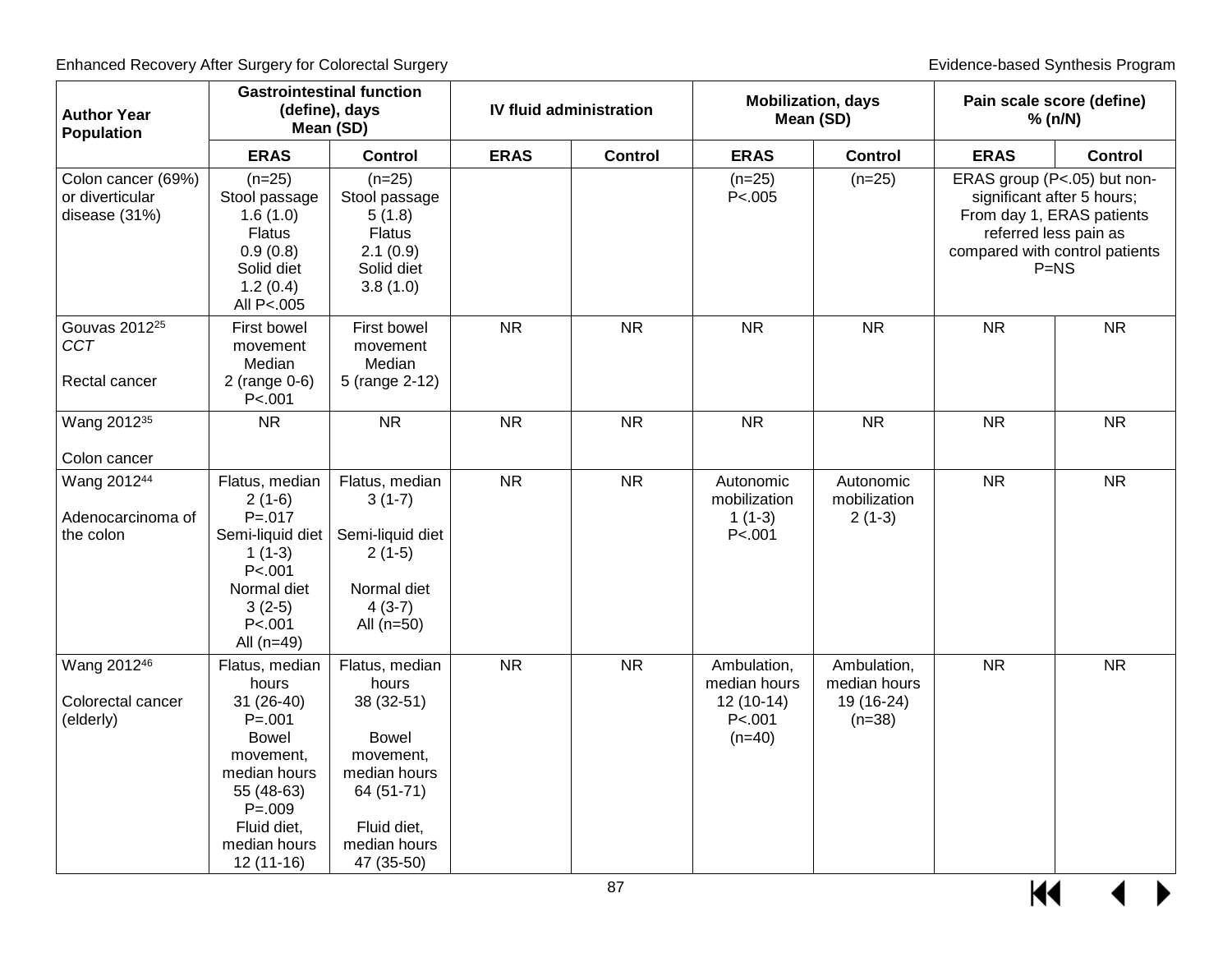| <b>Author Year</b><br><b>Population</b>                              |                                                                                                                                                                                                                                                                                                    | <b>Gastrointestinal function</b><br>(define), days<br>Mean (SD)                                                                               | <b>IV fluid administration</b>                                                                                                                       |                                                                                                                             | <b>Mobilization, days</b><br>Mean (SD)                                                                                         |                                                                                                                              | Pain scale score (define)<br>% (n/N) |                |
|----------------------------------------------------------------------|----------------------------------------------------------------------------------------------------------------------------------------------------------------------------------------------------------------------------------------------------------------------------------------------------|-----------------------------------------------------------------------------------------------------------------------------------------------|------------------------------------------------------------------------------------------------------------------------------------------------------|-----------------------------------------------------------------------------------------------------------------------------|--------------------------------------------------------------------------------------------------------------------------------|------------------------------------------------------------------------------------------------------------------------------|--------------------------------------|----------------|
|                                                                      | <b>ERAS</b>                                                                                                                                                                                                                                                                                        | <b>Control</b>                                                                                                                                | <b>ERAS</b>                                                                                                                                          | <b>Control</b>                                                                                                              | <b>ERAS</b>                                                                                                                    | <b>Control</b>                                                                                                               | <b>ERAS</b>                          | <b>Control</b> |
|                                                                      | P < 001<br>All $(n=40)$                                                                                                                                                                                                                                                                            | All $(n=38)$                                                                                                                                  |                                                                                                                                                      |                                                                                                                             |                                                                                                                                |                                                                                                                              |                                      |                |
| Vlug 201134<br>Colon cancer and<br>benign disease                    | <b>Medians</b><br>Tolerate solid<br>food<br>1 (IQR 1-2)<br><b>Flatus</b><br>1 (IQR 1-2)<br>Stool passage<br>2 (IQR 1-4)<br>Overall dis-<br>charge criteria<br>(including<br>components<br>above and<br>mobilization)<br>achieved<br>significantly<br>earlier in ERAS<br>group versus<br>usual care | <b>Medians</b><br>Tolerate solid<br>food<br>2 (IQR 1-3)<br><b>Flatus</b><br>$2$ (IQR 1-3)<br>Stool passage<br>3 (IQR 2-4)                     | <b>NR</b>                                                                                                                                            | <b>NR</b>                                                                                                                   | Mobilization,<br>median<br>minutes<br>POD1 120 (50-<br>240)<br>Mobilization as<br>pre-operative,<br>median days<br>3 (IQR 2-5) | Mobilization,<br>median<br>minutes<br>POD1 30 (15-<br>60)<br>Mobilization as<br>pre-operative,<br>Median days<br>5 (IQR 4-7) | <b>NR</b>                            | <b>NR</b>      |
| <b>Mixed Open and Laparoscopic Surgery Studies</b>                   |                                                                                                                                                                                                                                                                                                    |                                                                                                                                               |                                                                                                                                                      |                                                                                                                             |                                                                                                                                |                                                                                                                              |                                      |                |
| Forsmo 2016 <sup>50</sup><br>Colorectal cancer<br>and benign disease | Flatus, median<br>$1(0-4)$<br><b>Bowel</b><br>movement,<br>median<br>$1(1-6)$<br>Both P<.001<br>Tolerate solid<br>food, median<br>$2(0-9)$<br>$P = 61$                                                                                                                                             | Flatus, median<br>$1(1-14)$<br><b>Bowel</b><br>movement,<br>median<br>$2(1-14)$<br>Both P<.001<br>Tolerate solid<br>food, median<br>$1(0-12)$ | IV fluid, first 24<br>hrs (including<br>intraoperative),<br>L (median)<br>$3.9(1.9-9.0)$<br>$P = 001$<br>First 7 days<br>$5.6(1.9-19.2)$<br>P < .001 | IV fluid, first 24<br>hrs (including<br>intraoperative),<br>L (median)<br>$4.4(1.8-9.5)$<br>First 7 days<br>$7.8(2.8-30.1)$ | <b>NR</b>                                                                                                                      | <b>NR</b>                                                                                                                    | <b>NR</b>                            | <b>NR</b>      |

IQR=interquartile range; NR=not reported; NS=not statistically significant; POD=post-operative day; VAS= Visual Analogue Scale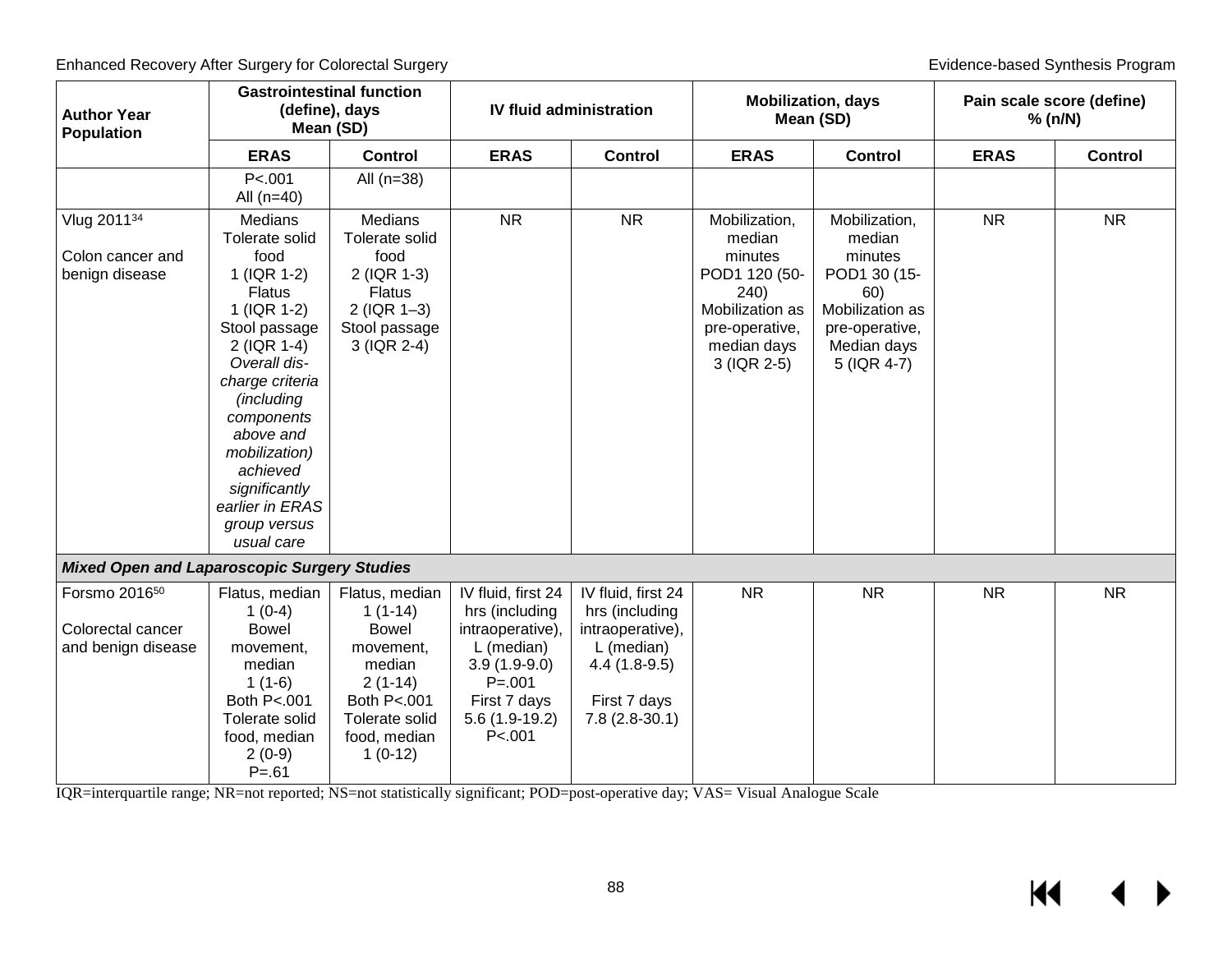## **Table 5. Harms Associated with Enhanced Recovery, Part A**

| <b>Author Year</b><br><b>Population</b>                    | <b>Surgical complications (define)</b><br>% (n/N)                                                                                           |                                                                                                                         | <b>Need for reoperation</b><br>% (n/N) |                                       |                                                 | Bleeding % (n/N)                    |                                                   | <b>General or gastrointestinal</b><br>complications<br>% (n/N) |  |
|------------------------------------------------------------|---------------------------------------------------------------------------------------------------------------------------------------------|-------------------------------------------------------------------------------------------------------------------------|----------------------------------------|---------------------------------------|-------------------------------------------------|-------------------------------------|---------------------------------------------------|----------------------------------------------------------------|--|
|                                                            | <b>ERAS</b>                                                                                                                                 | <b>Control</b>                                                                                                          | <b>ERAS</b>                            | <b>Control</b>                        | <b>ERAS</b>                                     | <b>Control</b>                      | <b>ERAS</b>                                       | <b>Control</b>                                                 |  |
| <b>Open Surgery Studies</b>                                |                                                                                                                                             |                                                                                                                         |                                        |                                       |                                                 |                                     |                                                   |                                                                |  |
| Feng 2016 <sup>23</sup><br>Colorectal cancer               | Anastomotic<br>leakage<br>1(1/116)<br>$P = .37$<br>Wound infection<br>1(1/116)<br>$P = .37$                                                 | Anastomotic<br>leakage<br>3(3/114)<br>Wound infection<br>3(3/114)                                                       | <b>NR</b>                              | <b>NR</b>                             | Anastomotic<br>bleeding<br>1(1/116)<br>$P = 62$ | Anastomotic<br>bleeding<br>2(2/114) | <b>NR</b>                                         | <b>NR</b>                                                      |  |
| Pappalardo 201631<br>Rectal cancer                         | Anastomotic<br>leakage<br>12(3/25)<br>$(1 \text{ major})$<br>$P = NS$                                                                       | Anastomotic<br>leakage<br>8(2/25)<br>$(1 \text{ major})$                                                                | <b>NR</b>                              | <b>NR</b>                             | <b>NR</b>                                       | <b>NR</b>                           | <b>NR</b>                                         | <b>NR</b>                                                      |  |
| Jia 2014 <sup>27</sup><br>Colorectal cancer<br>(elderly)   | Infection of<br>incision<br>5(6/117)<br>$P = .57$<br>Anastomotic<br>leakage<br>3(3/117)<br>$P = 1.0$                                        | Infection of<br>incision<br>7(8/116)<br>Anastomotic<br>leakage<br>2(2/116)                                              | <b>NR</b>                              | <b>NR</b>                             | <b>NR</b>                                       | <b>NR</b>                           | Intestinal<br>obstruction<br>3(4/117)<br>$P = 74$ | Intestinal<br>obstruction<br>5(6/116)                          |  |
| Nanavati 201430<br>Gastrointestinal<br>surgery (3% cancer) | Anastomotic<br>leakage<br>0(0/30)<br>$P=NS$<br>Wound infection<br>3(1/30)<br>Wound<br>dehiscence<br>3(1/30)<br>Total<br>13 (4/30)<br>$P=NS$ | Anastomotic<br>leakage<br>3(1/30)<br>Wound infection<br>0(0/30)<br>Wound<br>dehiscence<br>0(0/30)<br>Total<br>17 (5/30) | 0(0/130)                               | 3(1/30)<br>for<br>anastomotic<br>leak | <b>NR</b>                                       | <b>NR</b>                           | <b>NR</b>                                         | <b>NR</b>                                                      |  |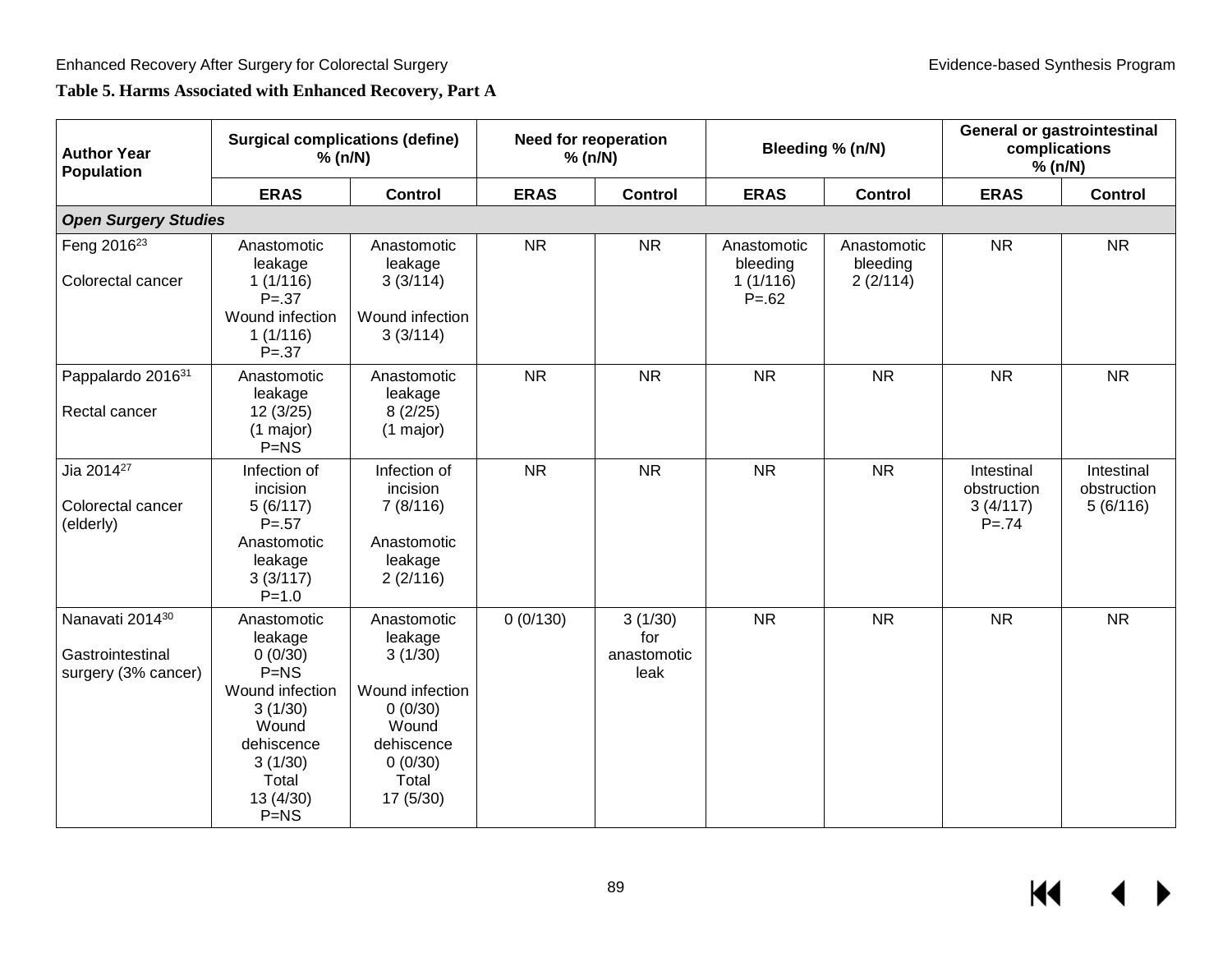| <b>Author Year</b><br><b>Population</b>                  | <b>Surgical complications (define)</b><br>% (n/N)                                         |                                                                       | <b>Need for reoperation</b><br>% (n/N)                                          |                | Bleeding % (n/N)      |                | <b>General or gastrointestinal</b><br>complications<br>% (n/N)                                 |                                              |
|----------------------------------------------------------|-------------------------------------------------------------------------------------------|-----------------------------------------------------------------------|---------------------------------------------------------------------------------|----------------|-----------------------|----------------|------------------------------------------------------------------------------------------------|----------------------------------------------|
|                                                          | <b>ERAS</b>                                                                               | Control                                                               | <b>ERAS</b>                                                                     | <b>Control</b> | <b>ERAS</b>           | <b>Control</b> | <b>ERAS</b>                                                                                    | <b>Control</b>                               |
| Gouvas 2012 <sup>25</sup><br><b>CCT</b><br>Rectal cancer | Leak<br>11(4/36)<br>Wound<br>complications                                                | Leak<br>7(3/45)<br>Wound<br>complications                             | Not reported by group, rates<br>ranged from 4 to 15%<br>P=NS between all groups |                | 8(3/36)<br>$P = .21a$ | 20 (9/45)      | Obstruction<br>3(1/36)<br>$P=NS$                                                               | Obstruction<br>2(1/45)                       |
|                                                          | 31(11/36)<br>P=NS for both                                                                | 38 (17/45)                                                            |                                                                                 |                |                       |                |                                                                                                |                                              |
| Ren 201132                                               | Wound infection<br>2(5/299)                                                               | Wound infection<br>2(5/298)                                           | <b>NR</b>                                                                       | <b>NR</b>      | <b>NR</b>             | <b>NR</b>      | Intestinal<br>obstruction                                                                      | Intestinal<br>Obstruction                    |
| Colorectal cancer                                        | Anastomotic<br>Leaks<br>2(5/299)<br>Intestinal<br>Perforation<br>0(1/299)<br>P=NS for all | Anastomotic<br>Leaks<br>2(5/298)<br>Pancreatic<br>Leakage<br>0(1/298) |                                                                                 |                |                       |                | 2(6/299)<br>$P=NS$<br>Gastric<br>retention<br>3(10/299)<br>$P = .30^a$<br>Diarrhea<br>0(1/299) | 2(7/298)<br>Gastric<br>retention<br>2(5/298) |
| Wang 2012 <sup>35</sup><br>Colon cancer                  | "Surgical"b<br>7(3/41)<br>$P=NS$                                                          | "Surgical"b<br>7(3/42)                                                | <b>NR</b>                                                                       | <b>NR</b>      | <b>NR</b>             | <b>NR</b>      | "General"b<br>10(4/41)<br>$P=NS$                                                               | "General"b<br>17(7/42)                       |
| Yang 201237<br>Colorectal cancer                         | Surgical site<br>infection<br>3(1/32)<br>$P = 61$                                         | Surgical site<br>infection<br>7(2/30)                                 | <b>NR</b>                                                                       | <b>NR</b>      | <b>NR</b>             | <b>NR</b>      | <b>Dysbiosis</b><br>3(1/32)<br>$P = 10^a$                                                      | <b>Dysbiosis</b><br>17(5/30)                 |
|                                                          | Anastomotic leaks<br>0(0/32)                                                              | Anastomotic<br>leaks<br>0(0/30)                                       |                                                                                 |                |                       |                |                                                                                                |                                              |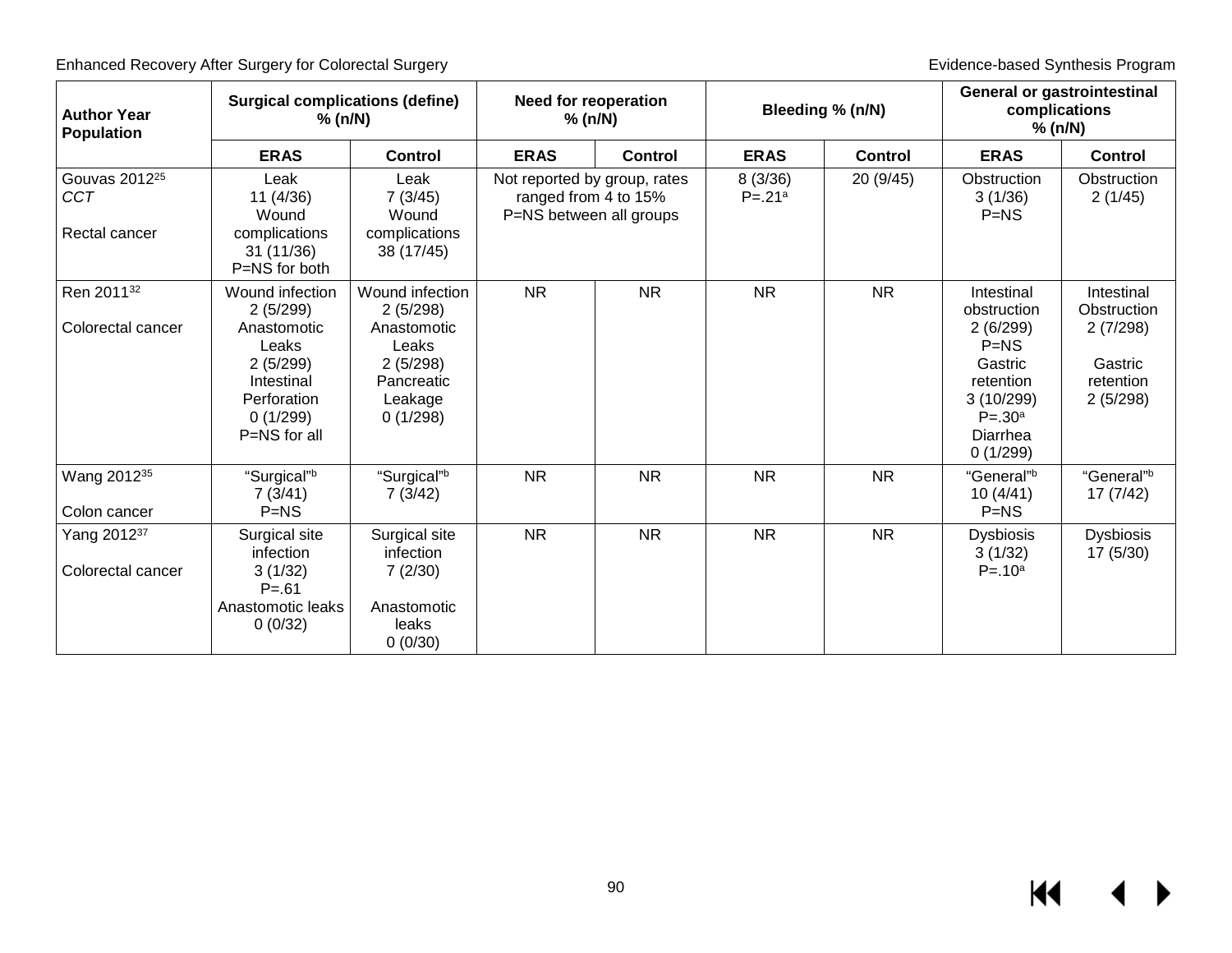| <b>Author Year</b><br>Population                                               | <b>Surgical complications (define)</b><br>% (n/N)                                                                                                                                                                    |                                                                                                                                                                                                          | <b>Need for reoperation</b><br>% (n/N)          |                                       | Bleeding % (n/N) |                | <b>General or gastrointestinal</b><br>complications<br>% (n/N)                                                        |                                                                                                  |
|--------------------------------------------------------------------------------|----------------------------------------------------------------------------------------------------------------------------------------------------------------------------------------------------------------------|----------------------------------------------------------------------------------------------------------------------------------------------------------------------------------------------------------|-------------------------------------------------|---------------------------------------|------------------|----------------|-----------------------------------------------------------------------------------------------------------------------|--------------------------------------------------------------------------------------------------|
|                                                                                | <b>ERAS</b>                                                                                                                                                                                                          | <b>Control</b>                                                                                                                                                                                           | <b>ERAS</b>                                     | <b>Control</b>                        | <b>ERAS</b>      | <b>Control</b> | <b>ERAS</b>                                                                                                           | <b>Control</b>                                                                                   |
| Vlug 201134<br>Colon cancer and<br>benign disease                              | Major<br>complications<br>(including non-<br>surgical)<br>20 (18/93)<br>$P=NS$<br>Including:<br>Anastomotic<br>leakage n=8 (2)<br>fatal)<br>latrogenic bowel<br>perforation n=2<br>Dehiscence n=6<br>Wound infection | Major<br>complications<br>(including non-<br>surgical)<br>21 (21/98)<br>Including:<br>Anastomotic<br>leakage n=7<br>latrogenic bowel<br>perforation n=1<br>Dehiscence n=3<br>Wound infection<br>10 total | 14 (13/93)<br>$P=NS$                            | 18 (18/98)                            | <b>NR</b>        | <b>NR</b>      | Minor<br>complications<br>(including<br>surgical)<br>26 (25/93)<br>$P=NS$                                             | Minor<br>complications<br>(including<br>surgical)<br>19 (20/98)                                  |
|                                                                                | 16 total                                                                                                                                                                                                             |                                                                                                                                                                                                          |                                                 |                                       |                  |                |                                                                                                                       |                                                                                                  |
| Wang 2011 <sup>36</sup><br>Colorectal cancer                                   | Anastomotic<br>leakage<br>4(4/106)<br>Wound infection<br>4(4/106)<br>P=NS for both                                                                                                                                   | Anastomotic<br>leakage<br>2(2/104)<br>Wound infection<br>7(7/104)                                                                                                                                        | 2 (2/106) for<br>bowel<br>obstruction           | 5 (5/104) for<br>bowel<br>obstruction | <b>NR</b>        | <b>NR</b>      | <b>Bowel</b><br>obstruction<br>2(2/106)<br>$P = .28$<br>Re-insertion of<br>nasogastric<br>tube<br>4(4/106)<br>P < .05 | <b>Bowel</b><br>obstruction<br>5(5/104)<br>Re-insertion of<br>nasogastric<br>tube<br>11 (12/104) |
| lonescu 2009 <sup>26</sup><br>Rectosigmoid (58%)<br>or colon $(42%)$<br>cancer | Anastomotic leak<br>2(1/48)<br>Wound infection<br>8(4/48)<br>P=NS for both                                                                                                                                           | Anastomotic<br>leak<br>2(1/48)<br>Wound infection<br>10(5/48)                                                                                                                                            | 0(0/48)<br>for anastomotic<br>leak<br>$P = NSa$ | 2(1/48)<br>for<br>anastomotic<br>leak | <b>NR</b>        | <b>NR</b>      | Post-operative<br>nausea and<br>vomiting<br>35 (17/48)<br>$P = 54$                                                    | Post-operative<br>nausea and<br>vomiting<br>43 (21/48)                                           |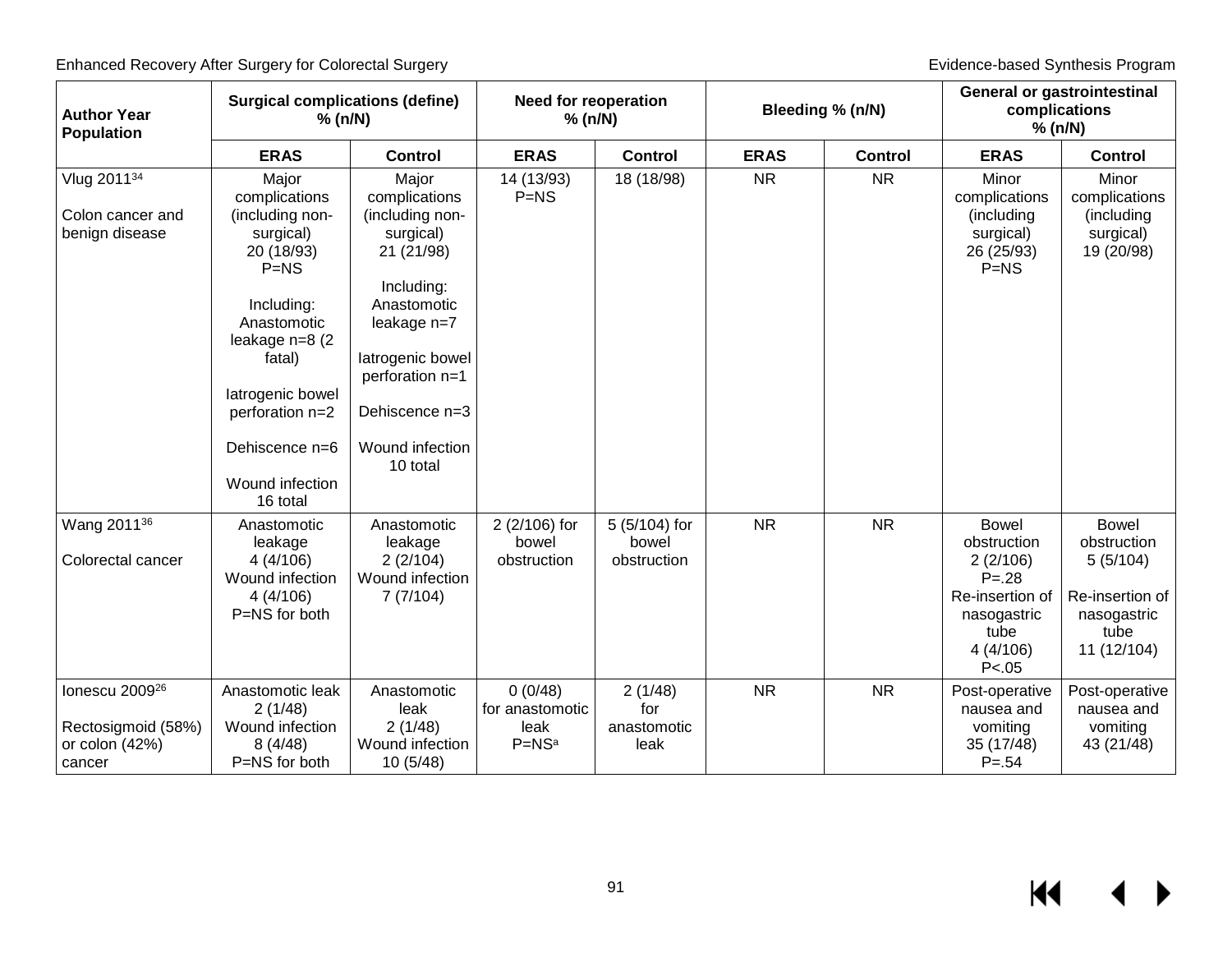| <b>Author Year</b><br><b>Population</b>                                                   | <b>Surgical complications (define)</b><br>% (n/N)                                            |                                                                    | <b>Need for reoperation</b><br>% (n/N) |                | Bleeding % (n/N)                                   |                                      | <b>General or gastrointestinal</b><br>complications<br>% (n/N)                                                           |                                                                                        |
|-------------------------------------------------------------------------------------------|----------------------------------------------------------------------------------------------|--------------------------------------------------------------------|----------------------------------------|----------------|----------------------------------------------------|--------------------------------------|--------------------------------------------------------------------------------------------------------------------------|----------------------------------------------------------------------------------------|
|                                                                                           | <b>ERAS</b>                                                                                  | <b>Control</b>                                                     | <b>ERAS</b>                            | <b>Control</b> | <b>ERAS</b>                                        | <b>Control</b>                       | <b>ERAS</b>                                                                                                              | <b>Control</b>                                                                         |
| Muller 2009 <sup>29</sup><br>Colon surgery (87%<br>malignant) with<br>primary anastomosis | Wound infection<br>5(4/76)<br>$P = .37a$<br>Anastomotic leaks<br>1(1/76)<br>$P = .62a$       | Wound infection<br>9(7/75)<br>Anastomotic<br>leaks<br>3(2/75)      | <b>NR</b>                              | <b>NR</b>      | Postoperative<br>bleeding<br>1(1/76)<br>$P = .62a$ | Postoperative<br>bleeding<br>3(2/75) | "Other events"<br>0(0/76)<br>$P = .12a$                                                                                  | "Other events"<br>4(3/75)                                                              |
| Šerclová 200933<br>Intestinal resection<br>(78% Crohn's<br>disease, 7% cancer)            | >1 complication<br>0(0/51)<br>$P = .50^a$<br>Wound<br>complications<br>8(4/51)<br>$P = .003$ | >1 complication<br>4(2/52)<br>Wound<br>complications<br>33 (17/52) | <b>NR</b>                              | <b>NR</b>      | <b>NR</b>                                          | <b>NR</b>                            | Vomiting<br>Day of surgery<br>8%<br>POD1 16%<br>POD2 2%*<br>POD3 2%<br><b>POD4 2%</b><br>*P<.05 (P=NS<br>all other days) | Vomiting<br>Day of surgery<br>14%<br>POD1 12%<br>POD2 16%<br>POD3 10%<br><b>POD48%</b> |
| Khoo 2007 <sup>28</sup><br>Colon (67%) or<br>rectal (33%) cancer                          | Anastomotic<br>leakage<br>3(1/35)<br>$P = .61a$                                              | Anastomotic<br>leakage<br>9(3/35)                                  | <b>NR</b>                              | <b>NR</b>      | <b>NR</b>                                          | <b>NR</b>                            | Nasogastric<br>tube reinsertion<br>9(3/35)<br>$P=NSa$                                                                    | Nasogastric<br>tube reinsertion<br>11(4/35)                                            |
| Gatt 2005 <sup>24</sup><br>Colon surgery (69%<br>malignant)                               | Wound infection<br>0(0/19)<br>$P = .11a$                                                     | Wound infection<br>20 (4/20)                                       | <b>NR</b>                              | <b>NR</b>      | <b>NR</b>                                          | <b>NR</b>                            | Diarrhea/<br>nausea<br>5(1/19)<br>$P = NSa$                                                                              | Diarrhea/<br>nausea<br>10(2/20)                                                        |
| Anderson 2003 <sup>22</sup><br>Colon surgery (72%<br>malignant)                           | Wound infection<br>7(1/14)<br>$P = NSa$                                                      | Wound infection<br>0(0/11)                                         | <b>NR</b>                              | <b>NR</b>      | <b>NR</b>                                          | <b>NR</b>                            | <b>NR</b>                                                                                                                | <b>NR</b>                                                                              |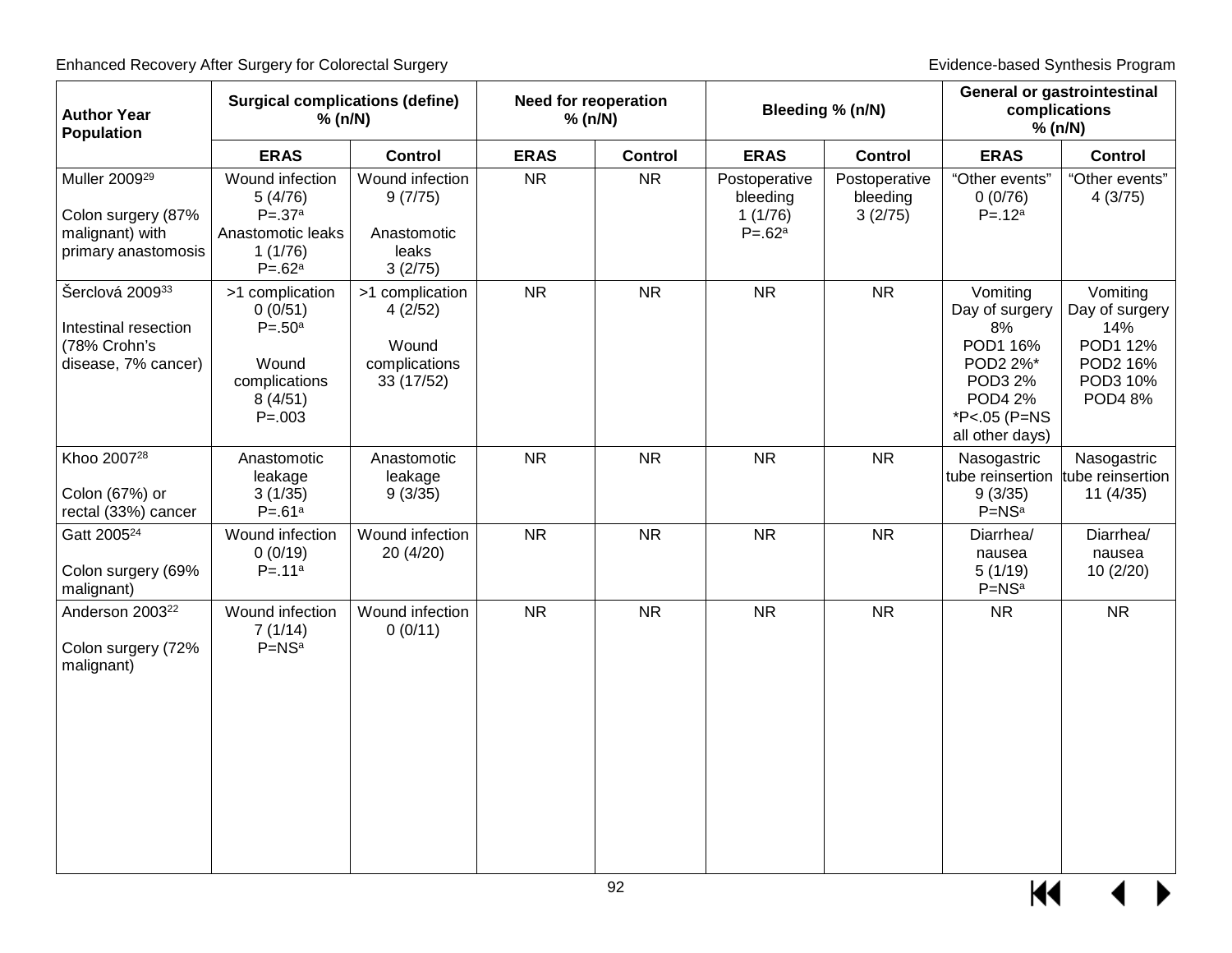| <b>Author Year</b><br><b>Population</b>                                                                                                  | <b>Surgical complications (define)</b><br>% (n/N)                                                                                                                                                                                |                                                                                                                                                                                 | <b>Need for reoperation</b><br>% (n/N)                |                                             | Bleeding % (n/N)                                                                                           |                                                                                | <b>General or gastrointestinal</b><br>complications<br>% (n/N) |                                   |
|------------------------------------------------------------------------------------------------------------------------------------------|----------------------------------------------------------------------------------------------------------------------------------------------------------------------------------------------------------------------------------|---------------------------------------------------------------------------------------------------------------------------------------------------------------------------------|-------------------------------------------------------|---------------------------------------------|------------------------------------------------------------------------------------------------------------|--------------------------------------------------------------------------------|----------------------------------------------------------------|-----------------------------------|
|                                                                                                                                          | <b>ERAS</b>                                                                                                                                                                                                                      | <b>Control</b>                                                                                                                                                                  | <b>ERAS</b>                                           | <b>Control</b>                              | <b>ERAS</b>                                                                                                | <b>Control</b>                                                                 | <b>ERAS</b>                                                    | <b>Control</b>                    |
| <b>Laparoscopic Studies</b>                                                                                                              |                                                                                                                                                                                                                                  |                                                                                                                                                                                 |                                                       |                                             |                                                                                                            |                                                                                |                                                                |                                   |
| Ota 2017 <sup>42</sup><br><b>CCT</b><br>Colorectal cancer<br><b>NOTE: 97% (ERAS)</b><br>and 91% (control)<br>had laparoscopic<br>surgery | Surgical<br>complications<br>(total)<br>17 (27/159)<br>$P=NS$<br>Surgical site<br>infection<br>3(5/159)<br>$P = 1.0$<br>Intraperitoneal<br>infection<br>0(0/159)<br>$P = .25$<br>Anastomotic<br>leakage<br>3(4/159)<br>$P = .99$ | Surgical<br>complications<br>(total)<br>16 (26/161)<br>Surgical site<br>infection<br>4(6/161)<br>Intraperitoneal<br>infection<br>2(3/161)<br>Anastomotic<br>leakage<br>3(4/161) | 1(2/159)<br>$P = 16$                                  | 4(6/161)                                    | Anastomotic<br>bleeding<br>5(8/159)<br>$P = 0.02$<br>Intraperitoneal<br>bleeding<br>0(0/159)<br>$P = 0.08$ | Anastomotic<br>bleeding<br>1(1/161)<br>Intraperitoneal<br>bleeding<br>2(3/161) | <b>NR</b>                                                      | <b>NR</b>                         |
| Scioscia 201743<br><b>Bowel endometriosis</b>                                                                                            | <b>NR</b>                                                                                                                                                                                                                        | <b>NR</b>                                                                                                                                                                       | For severe<br>complications<br>6.5(4/62)<br>$P = .20$ | For severe<br>complications<br>8.5 (14/162) | Need for<br>transfusion<br>3.2(2/62)<br>$P = 73$                                                           | Need for<br>transfusion<br>5.5(9/162)                                          | <b>NR</b>                                                      | <b>NR</b>                         |
| Mari 201640<br>Colorectal cancer<br>(75%) or diverticular<br>disease (25%)                                                               | Wound infection<br>3(2/70)<br>Anastomotic<br>fistula<br>3(2/70)<br>P=NS for both                                                                                                                                                 | Wound infection<br>1(1/70)<br>Anastomotic<br>fistula<br>4(3/70)                                                                                                                 | <b>NR</b>                                             | <b>NR</b>                                   | Proctorrhagia<br>1(1/70)<br>$P=NS$                                                                         | Proctorrhagia<br>4(3/70)                                                       | Vomiting<br>7(5/70)<br>$P=NS$                                  | Vomiting<br>3(2/70)               |
| Wang 2015 <sup>45</sup><br><b>CCT</b><br>Colon cancer                                                                                    | Wound infection<br>3.5(2/57)<br>Anastomotic<br>leakage<br>1.8(1/57)<br>P=NS <sup>a</sup> for b oth                                                                                                                               | Wound infection<br>3.3(2/60)<br>Anastomotic<br>leakage<br>3.3(2/60)                                                                                                             | <b>NR</b>                                             | <b>NR</b>                                   | <b>NR</b>                                                                                                  | <b>NR</b>                                                                      | Gastric<br>retention<br>1.8(1/57)<br>$P=NSa$                   | Gastric<br>retention<br>3.3(2/60) |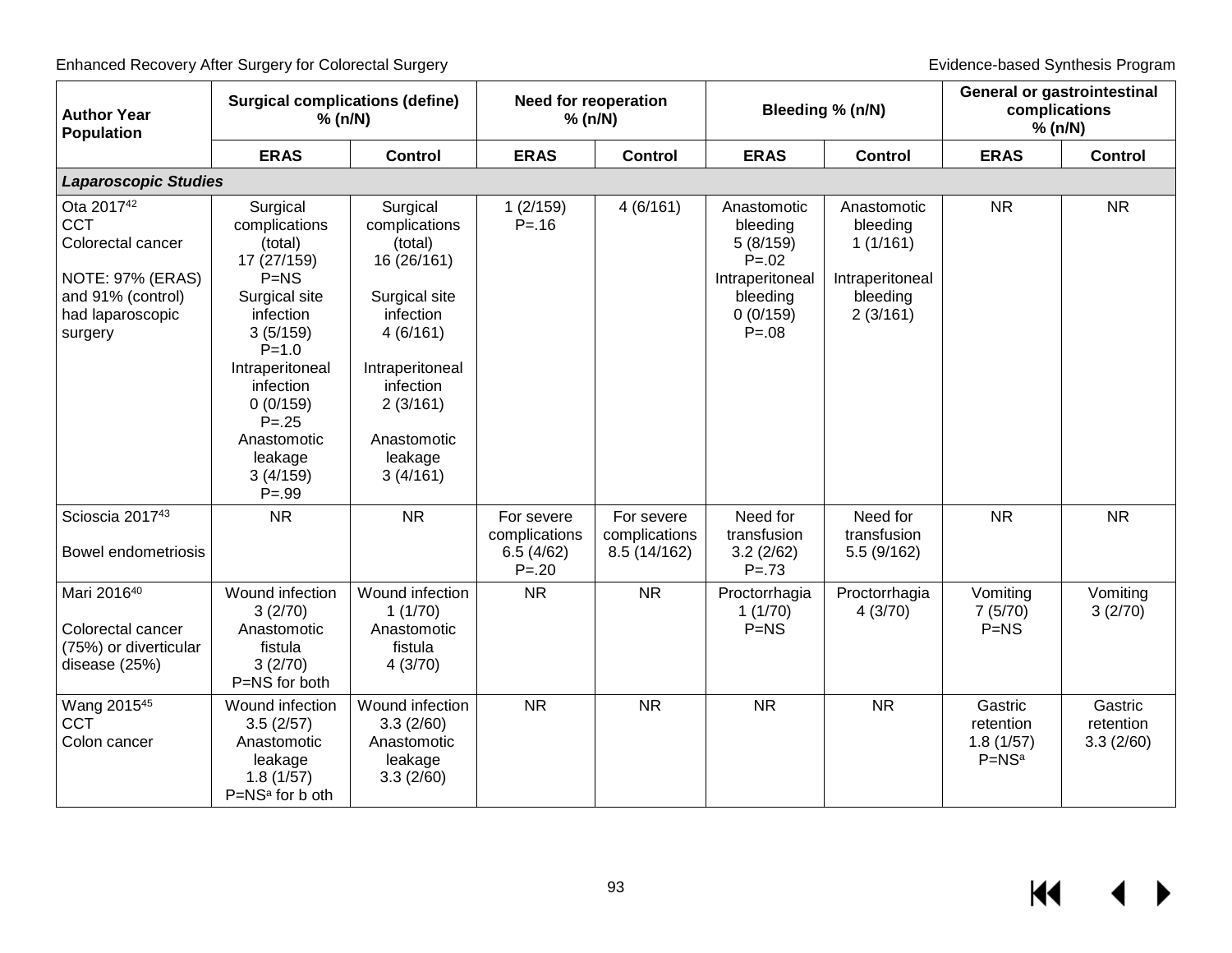| <b>Author Year</b><br>Population                                      | <b>Surgical complications (define)</b><br>% (n/N)                                                                                                                                                     |                                                                                                                                                                                                  | <b>Need for reoperation</b><br>% (n/N)                                          |                                         | Bleeding % (n/N) |                | <b>General or gastrointestinal</b><br>complications<br>% (n/N) |                                      |
|-----------------------------------------------------------------------|-------------------------------------------------------------------------------------------------------------------------------------------------------------------------------------------------------|--------------------------------------------------------------------------------------------------------------------------------------------------------------------------------------------------|---------------------------------------------------------------------------------|-----------------------------------------|------------------|----------------|----------------------------------------------------------------|--------------------------------------|
|                                                                       | <b>ERAS</b>                                                                                                                                                                                           | <b>Control</b>                                                                                                                                                                                   | <b>ERAS</b>                                                                     | <b>Control</b>                          | <b>ERAS</b>      | <b>Control</b> | <b>ERAS</b>                                                    | <b>Control</b>                       |
| Feng 2014 <sup>38</sup><br>Rectal cancer                              | Change to open<br>surgery due to<br>difficulty in tumor<br>resection<br>(4/57)<br>Incision Infection<br>0(0/57)<br>Anastomotic<br>leakage<br>0(0/57)<br>Abdominal<br>infection<br>0(0/57)<br>All P=NS | Change to open<br>surgery due to<br>difficulty in<br>tumor resection<br>(3/59)<br>Incision<br>Infection<br>1.7(1/59)<br>Anastomotic<br>leakage<br>6.8(4/59)<br>Abdominal<br>infection<br>0(0/59) | 0(0/57)<br>$P=NS$                                                               | 1.7(1/59)<br>for<br>anastomotic<br>leak | <b>NR</b>        | <b>NR</b>      | Rectovaginal<br>fistula<br>0(0/57)<br>$P=NS$                   | Rectovaginal<br>fistula<br>1.7(1/59) |
| Mari 201441<br>Colon cancer (69%)<br>or diverticular<br>disease (31%) | No anastomotic<br>leaks                                                                                                                                                                               | No anastomotic<br>leaks                                                                                                                                                                          | <b>NR</b>                                                                       | <b>NR</b>                               | <b>NR</b>        | <b>NR</b>      | <b>NR</b>                                                      | <b>NR</b>                            |
| Gouvas 2012 <sup>25</sup><br><b>CCT</b><br>Rectal cancer              | Leak<br>10(4/42)<br>Wound<br>complications<br>7(3/42)<br>P=NS for both                                                                                                                                | Leak<br>15(5/33)<br>Wound<br>complications<br>12 (4/33)                                                                                                                                          | Not reported by group, rates<br>ranged from 4 to 15%<br>P=NS between all groups |                                         | 0(0/42)          | 0(0/33)        | Obstruction<br>0(0/42)                                         | Obstruction<br>3(1/33)               |
| Wang 2012 <sup>35</sup><br>Colon cancer                               | "Surgical"b<br>3(1/40)<br>$P=NS$                                                                                                                                                                      | "Surgical"b<br>5(2/40)                                                                                                                                                                           | <b>NR</b>                                                                       | <b>NR</b>                               | <b>NR</b>        | <b>NR</b>      | "General"b<br>5(2/40)<br>$P=NS$                                | "General"b<br>10 (4/40)              |
| Wang 201244<br>Adenocarcinoma of<br>the colon                         | Anastomotic<br>leakage<br>0(0/49)<br>Wound infection<br>6(3/49)<br>P=NS for both                                                                                                                      | Anastomotic<br>leakage<br>2(1/50)<br>Wound infection<br>4(2/50)                                                                                                                                  | None                                                                            | None                                    | <b>NR</b>        | <b>NR</b>      | Obstruction<br>0(0/49)                                         | Obstruction<br>2(1/50)               |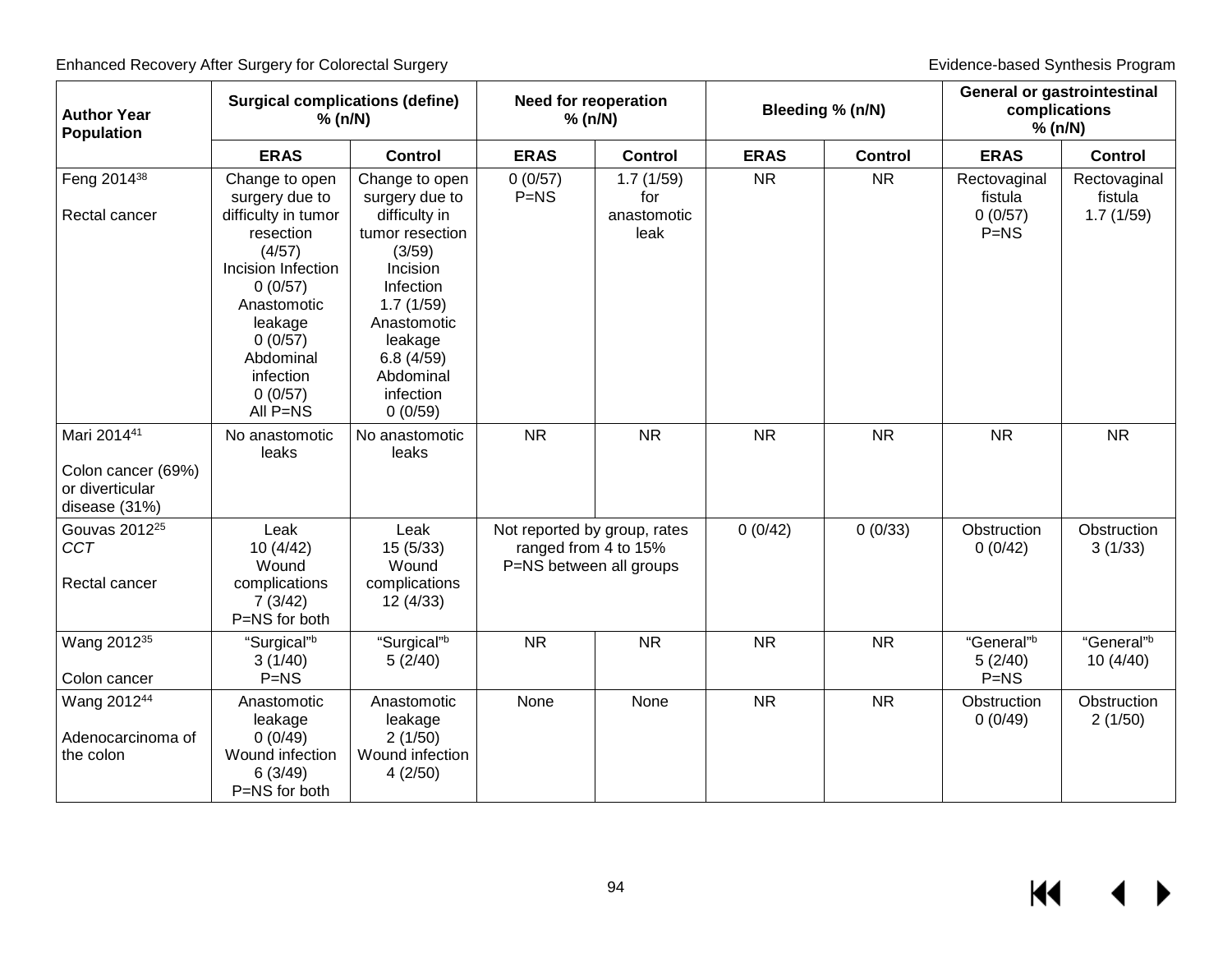| <b>Author Year</b><br><b>Population</b>                              | <b>Surgical complications (define)</b><br>% (n/N)                                                                                                                                                                                                                       |                                                                                                                                                                                                     | <b>Need for reoperation</b><br>% (n/N) |                |             | Bleeding % (n/N) |                        | <b>General or gastrointestinal</b><br>complications<br>% (n/N) |  |
|----------------------------------------------------------------------|-------------------------------------------------------------------------------------------------------------------------------------------------------------------------------------------------------------------------------------------------------------------------|-----------------------------------------------------------------------------------------------------------------------------------------------------------------------------------------------------|----------------------------------------|----------------|-------------|------------------|------------------------|----------------------------------------------------------------|--|
|                                                                      | <b>ERAS</b>                                                                                                                                                                                                                                                             | <b>Control</b>                                                                                                                                                                                      | <b>ERAS</b>                            | <b>Control</b> | <b>ERAS</b> | <b>Control</b>   | <b>ERAS</b>            | <b>Control</b>                                                 |  |
| Wang 201246<br>Colorectal cancer<br>(elderly)                        | Incision infection<br>3(1/40)<br>$P = .35$<br>$(n=40)$<br>Leakage<br>0(0/40)                                                                                                                                                                                            | Incision<br>infection<br>8(3/38)<br>$(n=38)$<br>Leakage<br>0(0/38)                                                                                                                                  | <b>NR</b>                              | <b>NR</b>      | <b>NR</b>   | <b>NR</b>        | Obstruction<br>0(0/40) | Obstruction<br>5(2/38)                                         |  |
| Vlug 201134<br>Colon cancer and<br>benign disease                    | Anastomotic<br>leakage n=7<br>Wound infection<br>6 total                                                                                                                                                                                                                | Anastomotic<br>leakage n=6<br>$(1$ fatal)<br>latrogenic bowel<br>perforation n=2<br>(1 patient died)<br>Dehiscence n=3<br>Wound infection<br>8 total                                                | 10 (10/100)<br>$P=NS$                  | 10 (11/109)    | <b>NR</b>   | <b>NR</b>        | <b>NR</b>              | <b>NR</b>                                                      |  |
| <b>Mixed Open and Laparoscopic Surgery Studies</b>                   |                                                                                                                                                                                                                                                                         |                                                                                                                                                                                                     |                                        |                |             |                  |                        |                                                                |  |
| Forsmo 2016 <sup>50</sup><br>Colorectal cancer<br>and benign disease | Anastomotic<br>leakage <sup>c</sup><br>Colon:<br>5(3/59)<br>$P = 0.45$<br>Rectum:<br>12 (7/58)<br>$P = .17$<br>Wound infection<br>Abdominal:<br>7 (10/154)<br>$P = 51$<br>Perineal:<br>25 (8/154)<br>$P = .81$<br>Abdominal wall<br>dehiscence<br>3(5/154)<br>$P = .99$ | Anastomotic<br>leakage <sup>c</sup><br>Colon:<br>3(2/77)<br>Rectum:<br>4(2/45)<br>Wound infection<br>Abdominal:<br>9(13/153)<br>Perineal:<br>32 (9/153)<br>Abdominal wall<br>dehiscence<br>3(5/153) | 11 (17/154)<br>$P = 24$                | 7(11/153)      | <b>NR</b>   | <b>NR</b>        | <b>NR</b>              | <b>NR</b>                                                      |  |

NR=not reported; NS=not statistically significant

a Calculated (Fisher's exact test)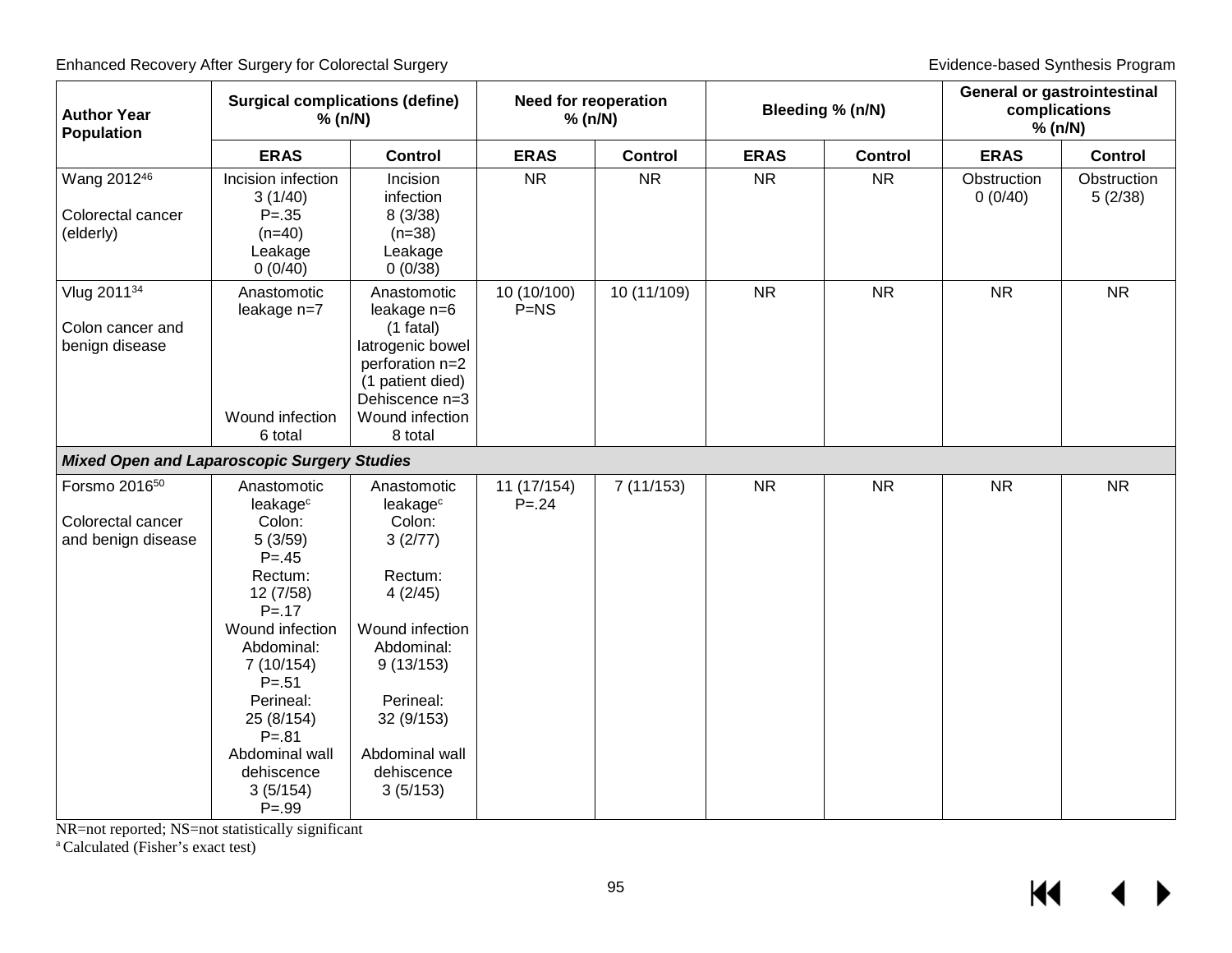Enhanced Recovery After Surgery for Colorectal Surgery **Existence** Constant Colorectal Surgery Evidence-based Synthesis Program

<sup>b</sup> Surgical complications includes wound complications, anastomotic leak, and bowel obstruction requiring re-operation; General complications includes cardiovascular, pulmonary, thromboembolic, urinary and other complications

c In patients with an anastomosis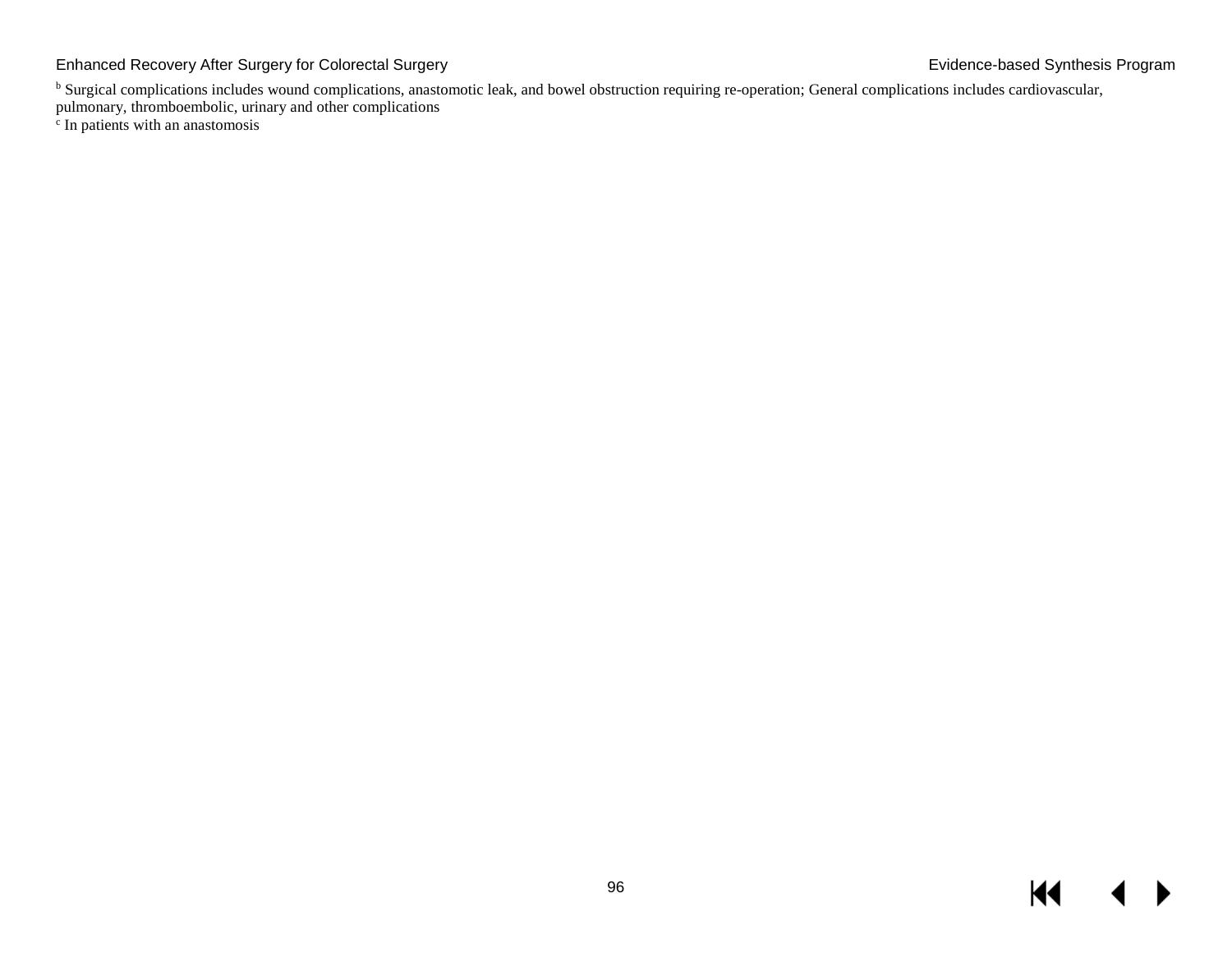## **Table 6. Harms Associated with Enhanced Recovery, Part B**

| <b>Author Year</b>                                         |                                              | Foley catheter re-<br>insertion/other renal or<br>urologic complications % (n/N) | Aspiration pneumonia or<br>Vascular or cardiovascular<br><b>Miscellaneous complications</b><br>pulmonary infection % (n/N)<br>% (n/N)<br>complications % (n/N) |                                       |                                                                               |                                                                        |                                                           |                                                 |
|------------------------------------------------------------|----------------------------------------------|----------------------------------------------------------------------------------|----------------------------------------------------------------------------------------------------------------------------------------------------------------|---------------------------------------|-------------------------------------------------------------------------------|------------------------------------------------------------------------|-----------------------------------------------------------|-------------------------------------------------|
|                                                            | <b>ERAS</b>                                  | <b>Control</b>                                                                   | <b>ERAS</b>                                                                                                                                                    | <b>Control</b>                        | <b>ERAS</b>                                                                   | <b>Control</b>                                                         | <b>ERAS</b>                                               | <b>Control</b>                                  |
| <b>Open Surgery Studies</b>                                |                                              |                                                                                  |                                                                                                                                                                |                                       |                                                                               |                                                                        |                                                           |                                                 |
| Feng 2016 <sup>23</sup><br>Colorectal cancer               | Urinary<br>retention<br>2(2/116)<br>$P = 68$ | Urinary<br>retention<br>3(3/114)                                                 | Pulmonary<br>infection<br>1(1/116)<br>$P = 21$                                                                                                                 | Pulmonary<br>infection<br>4(4/114)    | <b>NR</b>                                                                     | <b>NR</b>                                                              | <b>NR</b>                                                 | <b>NR</b>                                       |
| Pappalardo 201631<br>Rectal cancer                         | Urinary<br>complications<br>0(0/25)          | Urinary<br>complications<br>0(0/25)                                              | <b>NR</b>                                                                                                                                                      | <b>NR</b>                             | Vascular<br>complications<br>0(0/25)                                          | Vascular<br>complications<br>0(0/25)                                   | Pulmonary<br>complications<br>(not specified)<br>0(0/25)  | Pulmonary<br>complications<br>0(0/25)           |
| Jia 2014 <sup>27</sup><br>Colorectal cancer<br>(elderly)   | UTI<br>4(5/117)<br>$P = 0.05$                | UTI<br>11 (13/116)                                                               | Pulmonary<br>infection<br>5(6/117)<br>$P = 006$                                                                                                                | Pulmonary<br>infection<br>16 (19/116) | Heart failure<br>3(4/117)<br>$P = 0.02$<br><b>DVT</b><br>3(4/117)<br>$P = 34$ | Heart failure<br>11 (13/116)<br><b>DVT</b><br>6(7/116)                 | Post-op<br>delirium <sup>a</sup><br>3(4/117)<br>$P = 008$ | Post-op<br>delirium <sup>a</sup><br>13 (15/116) |
| Nanavati 201430<br>Gastrointestinal<br>surgery (3% cancer) | <b>NR</b>                                    | <b>NR</b>                                                                        | <b>NR</b>                                                                                                                                                      | <b>NR</b>                             | <b>NR</b>                                                                     | <b>NR</b>                                                              | <b>NR</b>                                                 | <b>NR</b>                                       |
| Gouvas 2012 <sup>25</sup><br><b>CCT</b><br>Rectal cancer   | Urinary<br>retention<br>11(4/36)<br>$P=NS$   | Urinary<br>retention<br>20 (9/45)                                                | Chest infection<br>17 (6/36)<br>$P = 0.004 h$                                                                                                                  | Chest infection<br>49 (22/45)         | <b>DVT</b><br>3(1/36)<br>Pulmonary<br>embolism<br>3(1/36)                     | <b>DVT</b><br>16(7/45)<br>Pulmonary<br>embolism<br>4(2/45)             | <b>NR</b>                                                 | <b>NR</b>                                       |
| Ren 201132<br>Colorectal cancer                            | <b>NR</b>                                    | <b>NR</b>                                                                        | <b>NR</b>                                                                                                                                                      | <b>NR</b>                             | Cardiovascular<br>and cerebro-<br>vascular<br>complication<br>0(1/299)        | Cardiovascular<br>and cerebro-<br>vascular<br>complication<br>2(5/298) | <b>NR</b>                                                 | <b>NR</b>                                       |
| Wang 2012 <sup>35</sup><br>Colon cancer                    | <b>NR</b>                                    | <b>NR</b>                                                                        | <b>NR</b>                                                                                                                                                      | <b>NR</b>                             | <b>NR</b>                                                                     | <b>NR</b>                                                              | <b>NR</b>                                                 | <b>NR</b>                                       |

 $\overline{\mathbf{M}}$  $\blacktriangleright$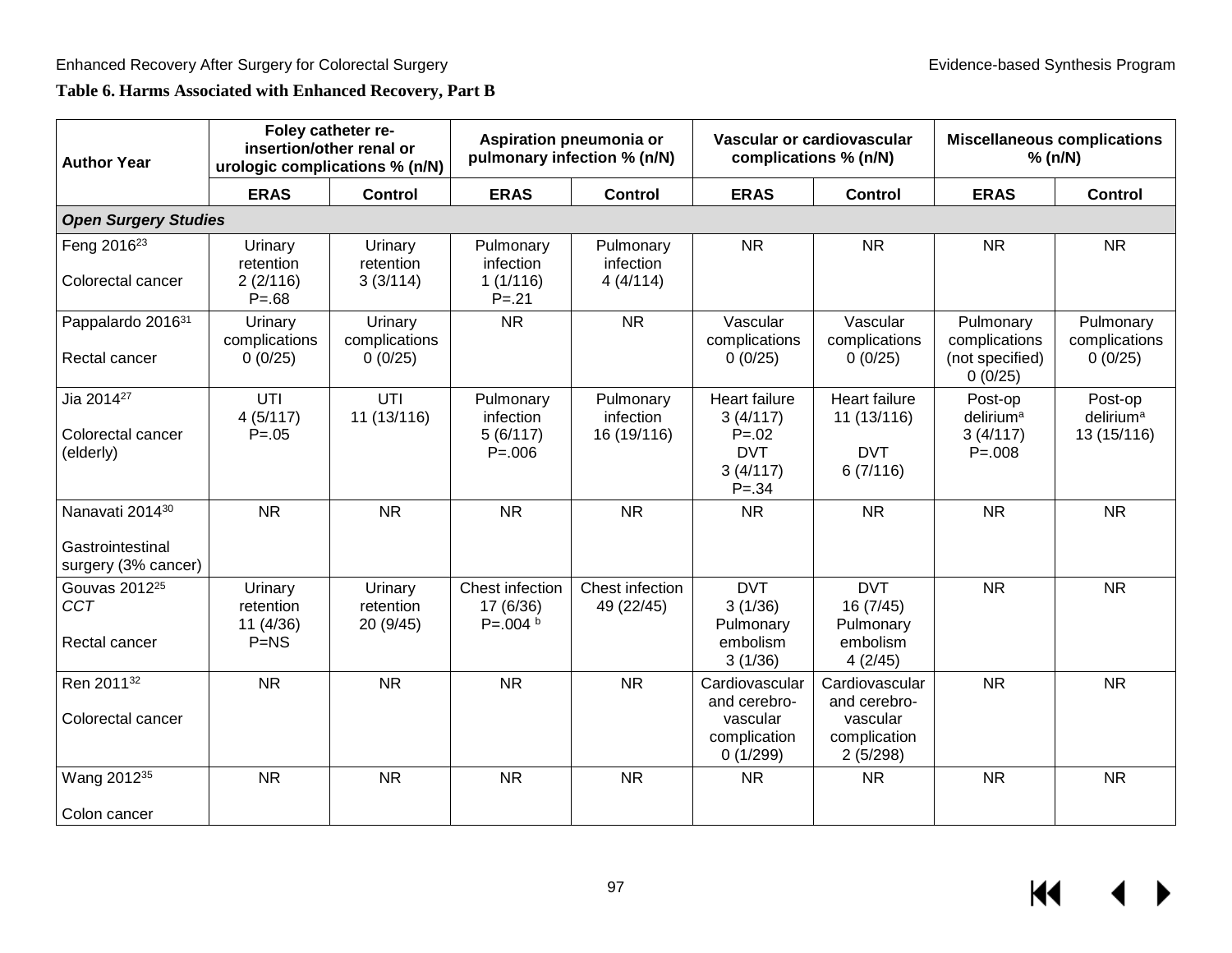| <b>Author Year</b>                                                                           | insertion/other renal or                                                                                                                                       | Foley catheter re-<br>urologic complications % (n/N)                                                                         |                                                  | Aspiration pneumonia or<br>pulmonary infection % (n/N) |                                                                                                                      | Vascular or cardiovascular<br>complications % (n/N)                                    |                                                                                                       | <b>Miscellaneous complications</b><br>% (n/N)                                          |  |
|----------------------------------------------------------------------------------------------|----------------------------------------------------------------------------------------------------------------------------------------------------------------|------------------------------------------------------------------------------------------------------------------------------|--------------------------------------------------|--------------------------------------------------------|----------------------------------------------------------------------------------------------------------------------|----------------------------------------------------------------------------------------|-------------------------------------------------------------------------------------------------------|----------------------------------------------------------------------------------------|--|
|                                                                                              | <b>ERAS</b>                                                                                                                                                    | <b>Control</b>                                                                                                               | <b>ERAS</b>                                      | <b>Control</b>                                         | <b>ERAS</b>                                                                                                          | <b>Control</b>                                                                         | <b>ERAS</b>                                                                                           | <b>Control</b>                                                                         |  |
| Yang 201237<br>Colorectal cancer                                                             | Urine<br>distension<br>3(1/32)<br>$P=NS$                                                                                                                       | Urine<br>distension<br>3(1/30)                                                                                               | Pneumonia<br>0(0/32)<br>$P = 48$                 | Pneumonia<br>3(1/30)                                   | Arrhythmia<br>0(0/32)<br>$P=NS$                                                                                      | Arrhythmia<br>3(1/30)                                                                  | Stress ulcer<br>0(0/32)<br>$P=NS$                                                                     | Stress ulcer<br>3(1/30)                                                                |  |
| Vlug 201134<br>Colon cancer and<br>benign disease                                            | Urine retention<br>$n=6$<br>complications                                                                                                                      | Urine retention<br>$n=1$<br>complication                                                                                     | <b>NR</b>                                        | <b>NR</b>                                              | None reported                                                                                                        | $CVA$ $n=2$<br>complications<br>$(1$ fatal)                                            | Other infectious<br>complications<br>$n = 11$<br>Respiratory<br>$n=2$<br>complications<br>$(1$ fatal) | Other infectious<br>complications<br>$n = 14$<br>Respiratory<br>$n=4$<br>complications |  |
| Wang 2011 <sup>36</sup><br>Colorectal cancer                                                 | Catheter re-<br>insertion<br>4(4/106)<br>$P = .06b$<br>Urinary<br>retention<br>5(5/106)<br>$P = .01b$<br>Urinary tract<br>complication<br>2(2/106)<br>$P = NS$ | Catheter re-<br>insertion<br>11 (12/104)<br>Urinary<br>retention<br>15 (16/104)<br>Urinary tract<br>complication<br>5(5/104) | <b>NR</b>                                        | <b>NR</b>                                              | Cardiac<br>complication<br>2(2/106)<br>Thrombo-<br>embolic<br>complication<br>1(1/106)<br>P=NS <sup>b</sup> for both | Cardiac<br>complication<br>5(5/104)<br>Thrombo-<br>embolic<br>complication<br>3(3/104) | Pulmonary<br>complication<br>(not specified)<br>3(3/106)<br>$P = .13b$                                | Pulmonary<br>complication<br>8(8/104)                                                  |  |
| lonescu 2009 <sup>26</sup><br>Rectosigmoid (58%)<br>or colon (42%)<br>cancer                 | UTI<br>0(0/48)<br>Hematuria<br>2(1/48)<br>P=NS for both                                                                                                        | UTI<br>6(3/48)<br>Hematuria<br>0(0/48)                                                                                       | <b>NR</b>                                        | <b>NR</b>                                              | Pulmonary<br>embolism<br>0(0/48)<br>$P=NS$                                                                           | Pulmonary<br>embolism<br>2(1/48)                                                       | Postoperative<br>hernia<br>0(0/48)<br>$P=NS$                                                          | Postoperative<br>hernia<br>2(1/48)                                                     |  |
| Muller 2009 <sup>29</sup><br>Colon surgery (87%<br>malignant) with<br>primary<br>anastomosis | Urinary<br>infection/<br>retention<br>4(3/76)<br>$P = .49b$                                                                                                    | Urinary<br>infection/<br>retention<br>7(5/75)                                                                                | Pneumonia or<br>respiratory<br>events<br>1(1/76) | Pneumonia or<br>respiratory<br>events<br>5(4/75)       | Cardiovascular<br>events<br>4(3/76)<br>$P = .08b$                                                                    | Cardiovascular<br>events<br>12 (9/75)                                                  | <b>NR</b>                                                                                             | <b>NR</b>                                                                              |  |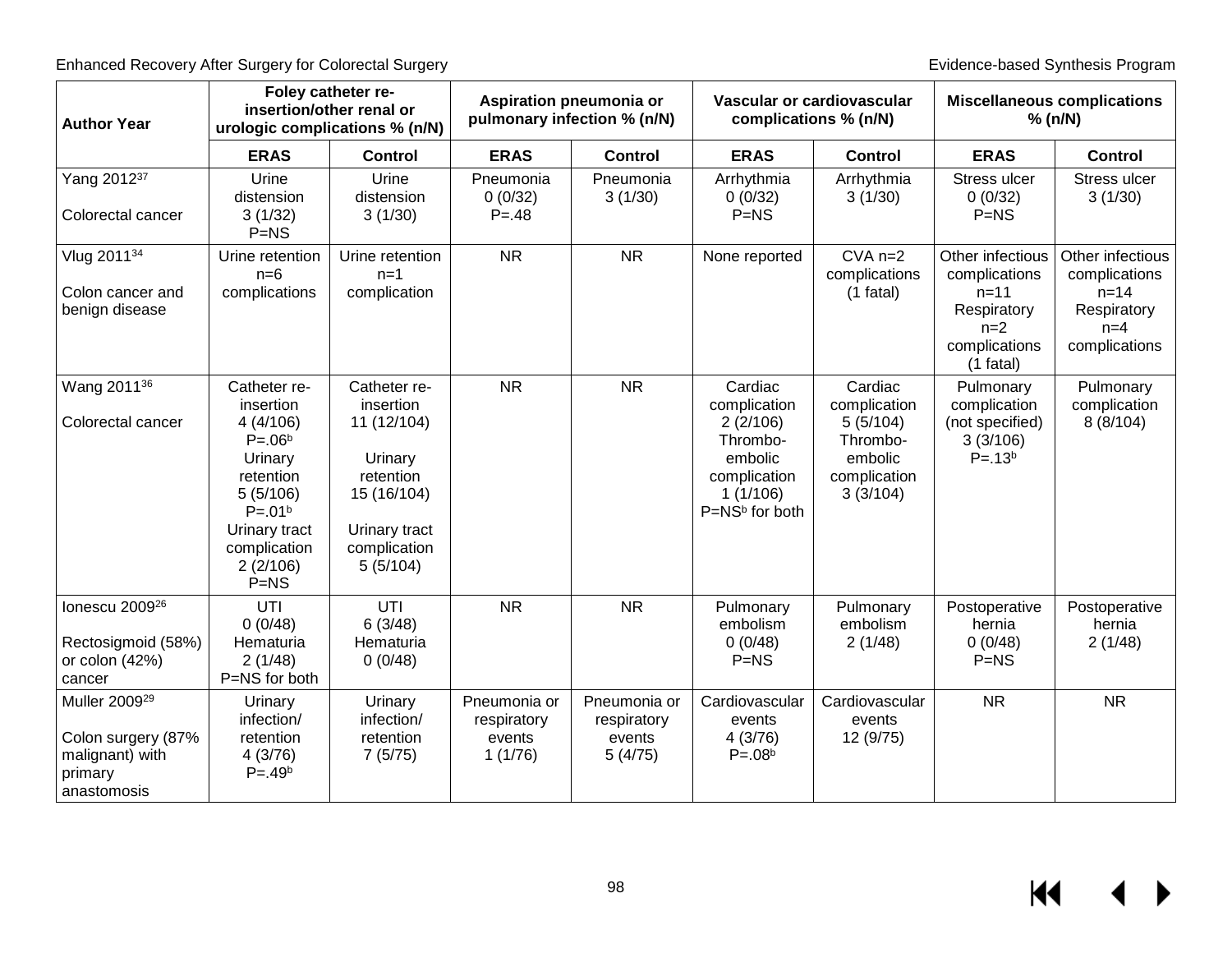| <b>Author Year</b>                                                                   | Foley catheter re-<br>insertion/other renal or<br>urologic complications % (n/N)                   |                                                                          | Aspiration pneumonia or<br>pulmonary infection % (n/N) |                            | Vascular or cardiovascular<br>complications % (n/N)                  |                                                          | <b>Miscellaneous complications</b><br>% (n/N)                                             |                                                                                           |
|--------------------------------------------------------------------------------------|----------------------------------------------------------------------------------------------------|--------------------------------------------------------------------------|--------------------------------------------------------|----------------------------|----------------------------------------------------------------------|----------------------------------------------------------|-------------------------------------------------------------------------------------------|-------------------------------------------------------------------------------------------|
|                                                                                      | <b>ERAS</b>                                                                                        | <b>Control</b>                                                           | <b>ERAS</b>                                            | <b>Control</b>             | <b>ERAS</b>                                                          | <b>Control</b>                                           | <b>ERAS</b>                                                                               | <b>Control</b>                                                                            |
| Šerclová 200933                                                                      | <b>NR</b>                                                                                          | <b>NR</b>                                                                | <b>NR</b>                                              | <b>NR</b>                  | <b>NR</b>                                                            | <b>NR</b>                                                | <b>NR</b>                                                                                 | <b>NR</b>                                                                                 |
| Intestinal resection<br>(78% Crohn's<br>disease, 7% cancer)                          |                                                                                                    |                                                                          |                                                        |                            |                                                                      |                                                          |                                                                                           |                                                                                           |
| Khoo 2007 <sup>28</sup><br>Colon (67%) or<br>rectal (33%) cancer                     | Re-insertion<br>due to urinary<br>retention<br>11 (4/35)<br>$P = .11b$<br>UTI<br>3(1/35)<br>$P=NS$ | Re-insertion<br>due to urinary<br>retention<br>0(0/35)<br>UTI<br>6(2/35) | <b>NR</b>                                              | <b>NR</b>                  | Cardio-<br>respiratory<br>compromise<br>0(0/35)<br>$P = .11b$        | Cardio-<br>respiratory<br>compromise<br>11(4/35)         | Pressure sores<br>0(0/35)                                                                 | Pressure sores<br>9(3/35)                                                                 |
| Gatt 2005 <sup>24</sup><br>Colon surgery (69%<br>malignant)                          | UTI<br>0(0/19)<br>$P = .49b$                                                                       | UTI<br>10(2/20)                                                          | Chest infection<br>5(1/19)<br>$P=NS$                   | Chest infection<br>0(0/20) | <b>DVT</b><br>10(2/19)<br>$P = .23b$                                 | <b>DVT</b><br>0(0/20)                                    | <b>NR</b>                                                                                 | <b>NR</b>                                                                                 |
| Anderson 2003 <sup>22</sup><br>Colon surgery (72%<br>malignant)                      | UTI<br>7(1/14)<br>$P = .56b$                                                                       | UTI<br>18 (2/11)                                                         | <b>NR</b>                                              | <b>NR</b>                  | Atrial fibrillation<br>0(0/14)                                       | Atrial fibrillation<br>9(1/11)                           | Respiratory<br>depression<br>related to<br>patient-<br>controlled<br>analgesia<br>0(0/14) | Respiratory<br>depression<br>related to<br>patient-<br>controlled<br>analgesia<br>9(1/11) |
| <b>Laparoscopic Studies</b>                                                          |                                                                                                    |                                                                          |                                                        |                            |                                                                      |                                                          |                                                                                           |                                                                                           |
| Ota 2017 <sup>42</sup><br><b>CCT</b><br>Colorectal cancer<br><b>NOTE: 97% (ERAS)</b> | Hepatorenal<br>complication<br>0(0/159)<br>$P = 32$<br>UTI                                         | Hepatorenal<br>complication<br>1(1/161)<br>UTI                           | <b>NR</b>                                              | <b>NR</b>                  | Cardiovascular<br>complication<br>0(0/159)<br>$P = 32$<br><b>DVT</b> | Cardiovascular<br>complication<br>1(1/161)<br><b>DVT</b> | Respiratory<br>complication<br>(not specified)<br>0(0/159)<br>$P = 32$                    | Respiratory<br>complication<br>1(1/161)                                                   |
| and 91% (control)<br>had laparoscopic<br>surgery                                     | 0(0/159)                                                                                           | 0(0/161)                                                                 |                                                        |                            | 0(0/159)                                                             | 0(0/161)                                                 | Delirium<br>0(0/159)<br>$P = .25$                                                         | Delirium<br>2(3/161)                                                                      |
| Scioscia 201743<br><b>Bowel</b><br>endometriosis                                     | <b>NR</b>                                                                                          | <b>NR</b>                                                                | <b>NR</b>                                              | <b>NR</b>                  | <b>NR</b>                                                            | <b>NR</b>                                                | Pyrexia<br>14.5 (9/62)<br>$P = .83$                                                       | Pyrexia<br>12.7 (21/162)                                                                  |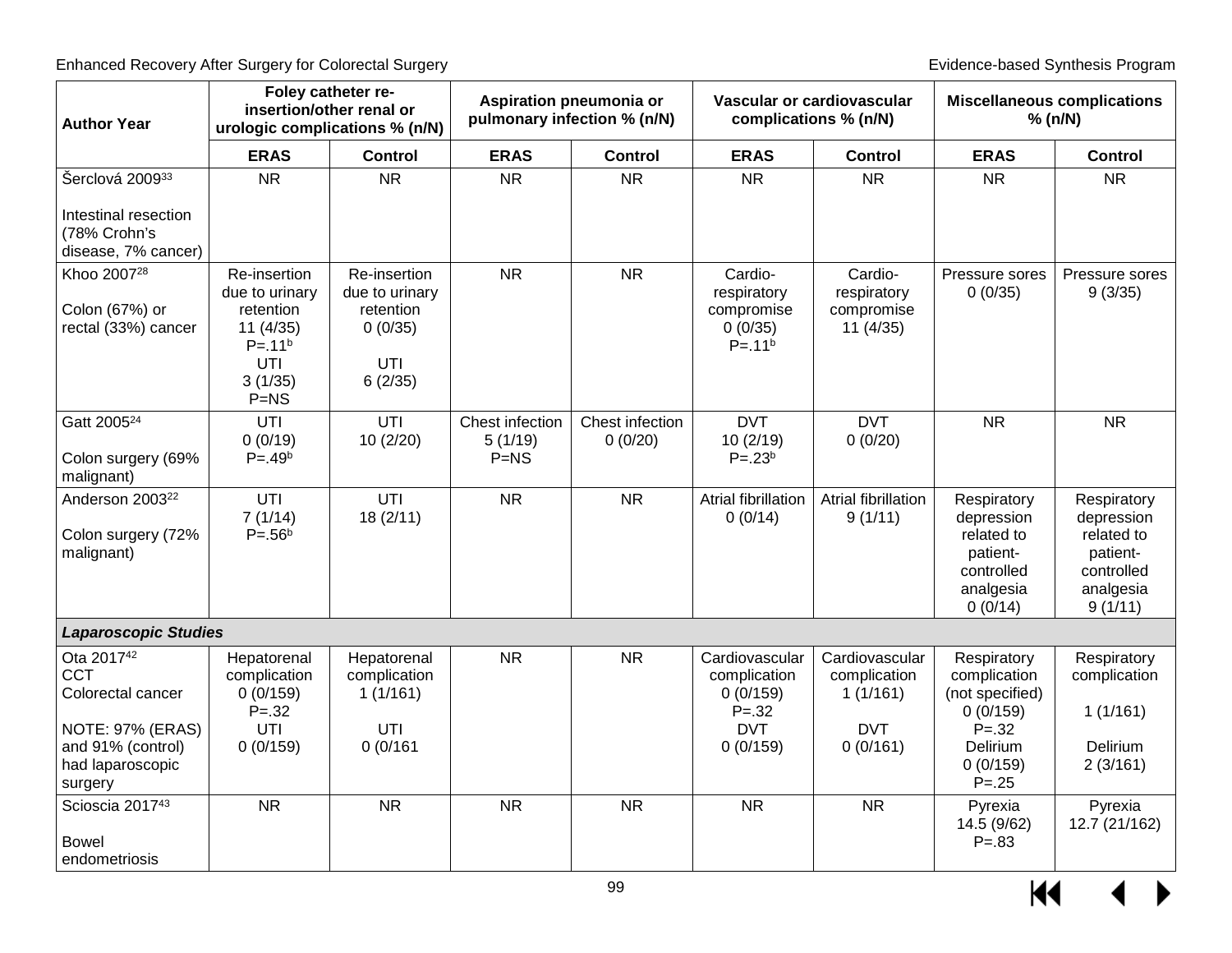| <b>Author Year</b>                                                         | Foley catheter re-<br>Aspiration pneumonia or<br>Vascular or cardiovascular<br>insertion/other renal or<br>pulmonary infection % (n/N)<br>complications % (n/N)<br>urologic complications % (n/N) |                                                                      |                                                   | <b>Miscellaneous complications</b><br>% (n/N) |                                                                                                                 |                                                                                      |                                                                      |                                      |
|----------------------------------------------------------------------------|---------------------------------------------------------------------------------------------------------------------------------------------------------------------------------------------------|----------------------------------------------------------------------|---------------------------------------------------|-----------------------------------------------|-----------------------------------------------------------------------------------------------------------------|--------------------------------------------------------------------------------------|----------------------------------------------------------------------|--------------------------------------|
|                                                                            | <b>ERAS</b>                                                                                                                                                                                       | <b>Control</b>                                                       | <b>ERAS</b>                                       | <b>Control</b>                                | <b>ERAS</b>                                                                                                     | <b>Control</b>                                                                       | <b>ERAS</b>                                                          | <b>Control</b>                       |
| Mari 201640<br>Colorectal cancer<br>(75%) or diverticular<br>disease (25%) | Urinary<br>retention<br>1(1/70)<br>$P=NS$                                                                                                                                                         | Urinary<br>retention<br>4(3/70)                                      | Pneumonia<br>4(3/70)<br>$P=NS$                    | Pneumonia<br>7(5/70)                          | <b>Atrial fibrillation</b><br>0(0/70)<br>$P=NS$                                                                 | Atrial fibrillation<br>1(1/70)                                                       |                                                                      |                                      |
| Wang 201545<br><b>CCT</b><br>Colon cancer                                  | <b>NR</b>                                                                                                                                                                                         | <b>NR</b>                                                            | Pulmonary<br>infection<br>1.8(1/57)<br>$P = .62b$ | Pulmonary<br>infection<br>5.0(3/60)           | Cardiovascular<br>events<br>3.5(2/57)<br>$P = NS^b$                                                             | Cardiovascular<br>events<br>3.3(2/60)                                                | <b>NR</b>                                                            | <b>NR</b>                            |
| Feng 2014 <sup>38</sup><br>Rectal cancer                                   | Urinary<br>retention<br>1.8(1/57)<br>Urinary<br>infection<br>0(0/57)<br>P=NS for both                                                                                                             | Urinary<br>retention<br>3.4(2/59)<br>Urinary<br>infection<br>0(0/59) | Pneumonia<br>1.8(1/57)<br>$P=NS$                  | Pneumonia<br>1.7(1/59)                        | <b>DVT</b><br>0(0/57)                                                                                           | <b>DVT</b><br>0(0/59)                                                                | <b>NR</b>                                                            | <b>NR</b>                            |
| Mari 201441<br>Colon cancer (69%)<br>or diverticular<br>disease (31%)      | <b>NR</b>                                                                                                                                                                                         | <b>NR</b>                                                            | <b>NR</b>                                         | <b>NR</b>                                     | <b>NR</b>                                                                                                       | <b>NR</b>                                                                            | Respiratory<br>distress<br>4(1/25)<br>$P = NSb$                      | Respiratory<br>distress<br>0(0/25)   |
| Gouvas 2012 <sup>25</sup><br><b>CCT</b><br>Rectal cancer                   | Urinary<br>retention<br>5(2/42)<br>$P = .01b$                                                                                                                                                     | Urinary<br>retention<br>24 (8/33)                                    | Chest infection<br>10(4/42)<br>$P = .20b$         | Chest infection<br>21(7/33)                   | <b>DVT</b><br>2(1/42)<br>$P=NS$                                                                                 | <b>DVT</b><br>9(3/33)                                                                | <b>NR</b>                                                            | <b>NR</b>                            |
| Wang 2012 <sup>35</sup><br>Colon cancer                                    | <b>NR</b>                                                                                                                                                                                         | <b>NR</b>                                                            | <b>NR</b>                                         | <b>NR</b>                                     | <b>NR</b>                                                                                                       | <b>NR</b>                                                                            | <b>NR</b>                                                            | <b>NR</b>                            |
| Wang 201244<br>Adenocarcinoma of<br>the colon                              | Catheter<br>reinsertion<br>8(4/49)<br>UTI<br>2(1/49)<br>P=NS for both                                                                                                                             | Catheter<br>reinsertion<br>14 (7/50)<br>UTI<br>2(1/50)               | <b>NR</b>                                         | <b>NR</b>                                     | Cardiac<br>complication<br>0(0/49)<br>$P = .49b$<br>Thrombo-<br>embolic<br>complication<br>0(0/49)<br>$P = NSb$ | Cardiac<br>complication<br>4(2/50)<br>Thrombo-<br>embolic<br>complication<br>2(1/50) | Pulmonary<br>complication<br>(not specified)<br>2(1/49)<br>$P = NSb$ | Pulmonary<br>complication<br>4(2/50) |

 $\frac{1}{100}$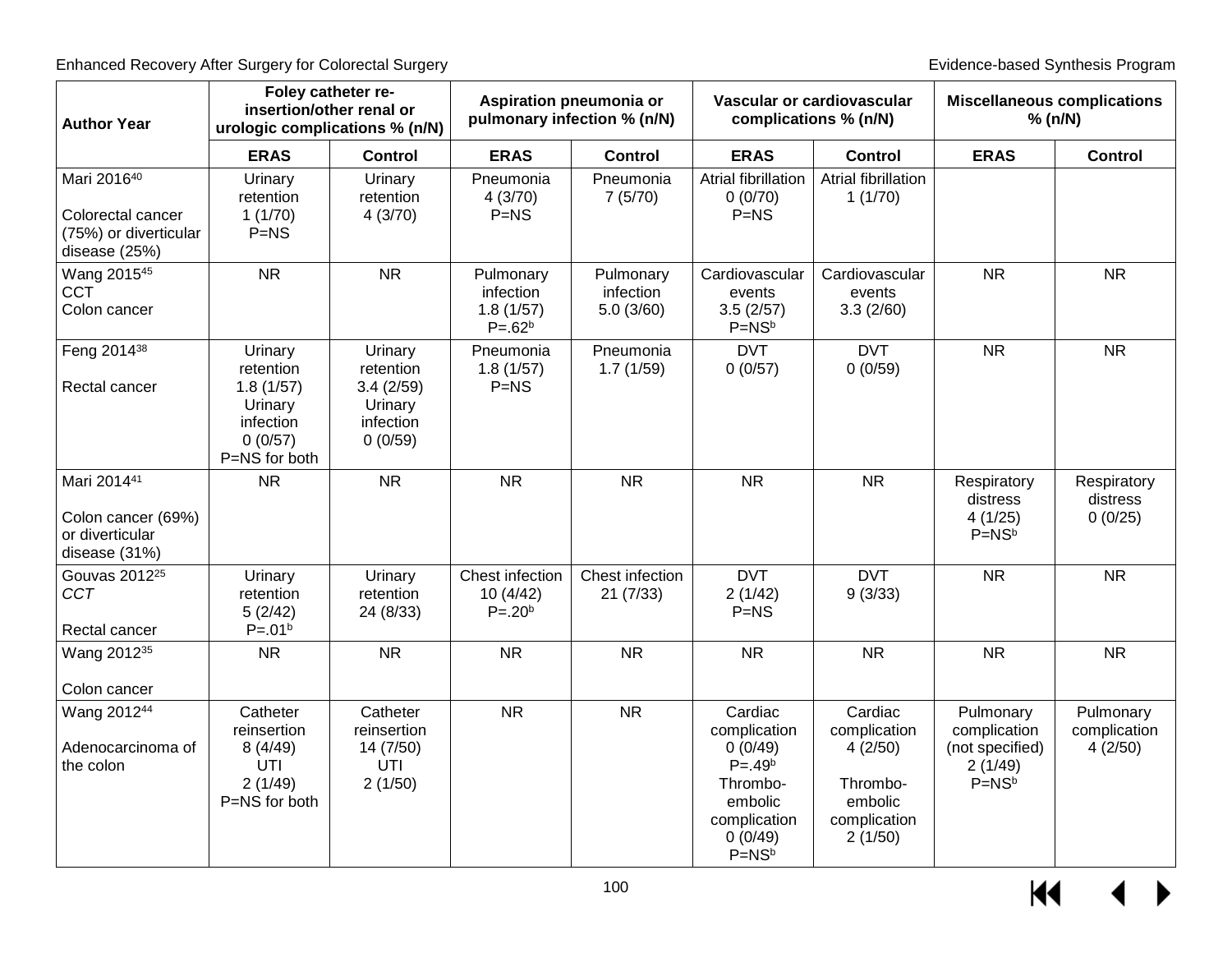|                                                                   |                                                |                                                                                                                                                   |                                        |                                                                            |                                   |                                                                                                                           | <b>Miscellaneous complications</b><br>% (n/N)                                                   |
|-------------------------------------------------------------------|------------------------------------------------|---------------------------------------------------------------------------------------------------------------------------------------------------|----------------------------------------|----------------------------------------------------------------------------|-----------------------------------|---------------------------------------------------------------------------------------------------------------------------|-------------------------------------------------------------------------------------------------|
| <b>ERAS</b>                                                       | <b>Control</b>                                 | <b>ERAS</b>                                                                                                                                       | <b>Control</b>                         | <b>ERAS</b>                                                                | <b>Control</b>                    | <b>ERAS</b>                                                                                                               | <b>Control</b>                                                                                  |
| <b>NR</b>                                                         | <b>NR</b>                                      | Intrapulmonary<br>infection<br>3(1/40)<br>$P = .35$                                                                                               | Intrapulmonary<br>infection<br>8(3/38) | <b>NR</b>                                                                  | <b>NR</b>                         | <b>NR</b>                                                                                                                 | <b>NR</b>                                                                                       |
| Urine retention<br>$n=4$<br>complications                         | Urine retention<br>$n=6$<br>complications      | <b>NR</b>                                                                                                                                         | <b>NR</b>                              | <b>CVA</b><br>$n=1$<br>complication<br>(fatal)                             | <b>CVA</b><br>$n=0$               | Other infectious<br>complications<br>$n=8$<br>Respiratory<br>$n=2$<br>complications<br>$(1$ fatal)                        | Other infectious<br>complications<br>$n=9$<br>Respiratory<br>$n=2$<br>complications             |
|                                                                   |                                                |                                                                                                                                                   |                                        |                                                                            |                                   |                                                                                                                           |                                                                                                 |
| <b>Renal failure</b><br>5(8/154)<br>$P = 79$                      | Renal failure<br>5(7/153)                      | Pneumonia<br>5(7/154)<br>$P = 79$                                                                                                                 | Pneumonia<br>5(8/153)                  | Cardiac<br>arrhythmia<br>1(2/154)                                          | Cardiac<br>arrhythmia<br>2(3/153) | Respiratory<br>complications<br>requiring ICU                                                                             | Respiratory<br>complications<br>requiring ICU                                                   |
| retention<br>6(9/154)<br>$P = 20$<br>UTI<br>7(11/154)<br>$P = 31$ | retention<br>10 (15/153)<br>UTI<br>10 (16/153) | requiring<br>drainage<br>3(5/154)<br>$P = 47$                                                                                                     | requiring<br>drainage<br>2(3/153)      | Pulmonary<br>embolism<br>1(2/154)<br>$P = 16$                              | Pulmonary<br>embolism<br>0(0/153) | 1(2/154)<br>$P = 16$<br>Post-operative<br>confusion<br>2(3/154)<br>$P = .99$<br>Intra-abdominal<br>infection<br>7(11/154) | 0(0/153)<br>Post-operative<br>confusion<br>2(3/153)<br>Intra-abdominal<br>infection<br>4(6/153) |
|                                                                   | Urinary                                        | Foley catheter re-<br>insertion/other renal or<br>urologic complications % (n/N)<br><b>Mixed Open and Laparoscopic Surgery Studies</b><br>Urinary | Pleural effusion                       | Aspiration pneumonia or<br>pulmonary infection % (n/N)<br>Pleural effusion | $P = 65$                          | Vascular or cardiovascular<br>complications % (n/N)                                                                       | (not specified)<br>$P = .22$                                                                    |

CVA=cerebral vascular accident; DVT=deep vein thrombosis; ICU=intensive care unit; UTI=urinary tract infection; NR=not reported; NS=not statistically significant

<sup>a</sup> Based on Delirium Rating Scale-Revised-98, Delirium was defined as the total score  $\geq 18$  b Calculated (Fisher's exact test)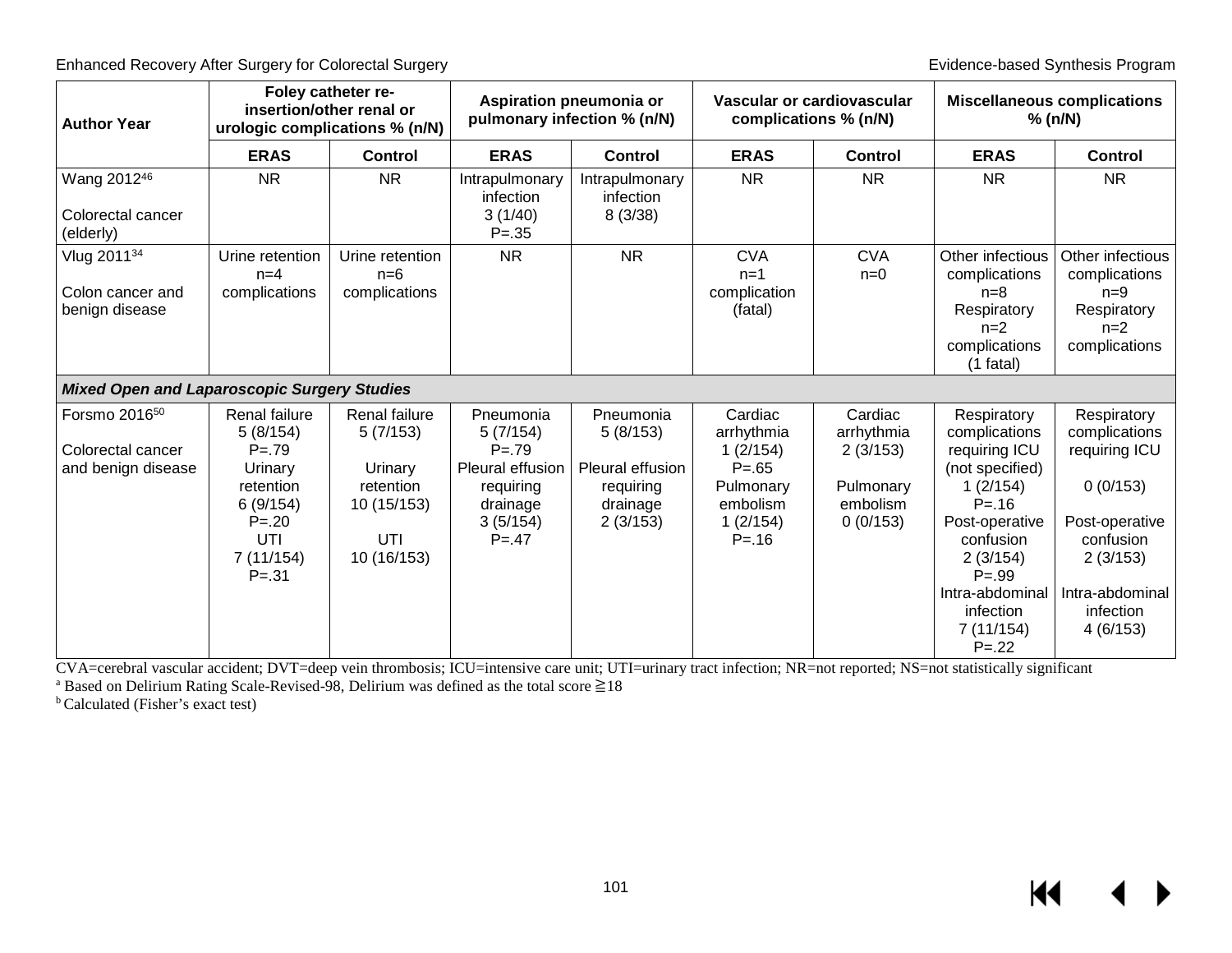**KK 4** 

▶

# **APPENDIX E. ERAS AND USUAL CARE COMPONENTS**

**Table 1. ERAS and Standard Care Protocol Components - Open Surgery Studies (SEE Appendix E Table 2 for Gouvas 2012, Wang 2012 J Gast Surg, and Vlug 2011)** 

| Author, Year: Feng 2016 <sup>23</sup> |                                                                                                                                                                                                                                                            | Reason for Surgery: Colorectal Cancer                                |                                |                                         |
|---------------------------------------|------------------------------------------------------------------------------------------------------------------------------------------------------------------------------------------------------------------------------------------------------------|----------------------------------------------------------------------|--------------------------------|-----------------------------------------|
| <b>Phases</b>                         |                                                                                                                                                                                                                                                            | <b>ERAS Components</b>                                               | <b>ERAS</b><br><b>Protocol</b> | <b>Standard</b><br><b>Care Protocol</b> |
|                                       | Smoking/alcohol cessation                                                                                                                                                                                                                                  |                                                                      |                                |                                         |
| <b>PREADMISSION</b>                   | Nutritional screening/support                                                                                                                                                                                                                              |                                                                      |                                |                                         |
|                                       | Medical optimization of chronic disease                                                                                                                                                                                                                    |                                                                      |                                |                                         |
|                                       |                                                                                                                                                                                                                                                            | Structured information/patient and caretaker engagement              | ü                              |                                         |
|                                       |                                                                                                                                                                                                                                                            | Bowel preparation (no routine use of mechanical bowel prep)          | ü                              |                                         |
|                                       | before surgery)                                                                                                                                                                                                                                            | Pre-operative fasting (clear fluids to 2 hours and solids to 6 hours | ü                              |                                         |
| <b>PREOPERATIVE</b>                   | Carbohydrate treatment                                                                                                                                                                                                                                     |                                                                      | ü                              |                                         |
|                                       | Thrombosis prophylaxis                                                                                                                                                                                                                                     |                                                                      |                                |                                         |
|                                       | alcohol                                                                                                                                                                                                                                                    | Infection prophylaxis and/or skin preparation with chlorhexidine-    | ü                              |                                         |
|                                       | Nausea and vomiting prophylaxis                                                                                                                                                                                                                            |                                                                      |                                |                                         |
|                                       | Pre-anesthetic sedative medication (no routine use)                                                                                                                                                                                                        |                                                                      |                                |                                         |
|                                       | Minimal invasive surgical techniques                                                                                                                                                                                                                       |                                                                      |                                |                                         |
|                                       | Standardized anesthesia protocol - may use thoracic epidural<br>blocks with local anesthetics and low-dose opioids for open<br>surgery and spinal analgesia or patient-controlled morphine as<br>alternative to thoracic epidural for laparoscopic surgery | ü                                                                    |                                |                                         |
| <b>INTRAOPERATIVE</b>                 | Maintain fluid balance; vasopressors for blood pressure control                                                                                                                                                                                            |                                                                      |                                |                                         |
|                                       | Restrictive use of surgical site drains                                                                                                                                                                                                                    | ü                                                                    |                                |                                         |
|                                       | routine use)                                                                                                                                                                                                                                               | Remove nasogastric tubes before reversal of anesthesia (and no       |                                |                                         |
|                                       | Control of body temperature                                                                                                                                                                                                                                |                                                                      | ü                              |                                         |
|                                       | Early mobilization                                                                                                                                                                                                                                         |                                                                      | ü                              |                                         |
|                                       | Early intake of oral fluids and solids                                                                                                                                                                                                                     |                                                                      | ü                              |                                         |
|                                       | Early removal of urinary catheters and intravenous fluids                                                                                                                                                                                                  |                                                                      | ü                              |                                         |
|                                       |                                                                                                                                                                                                                                                            | Chewing gum, laxatives, peripheral opioid-blocking agents            |                                |                                         |
| <b>POSTOPERATIVE</b>                  | Protein and energy-rich nutritional supplements                                                                                                                                                                                                            |                                                                      | ü                              |                                         |
|                                       | Glucose control                                                                                                                                                                                                                                            |                                                                      |                                |                                         |
|                                       | Multimodal approach to opioid-sparing pain control - consider<br>thoracic epidural analgesia (open surgery) or spinal analgesia<br>(laparoscopic surgery); also NSAIDS and paracetamol                                                                     | ü                                                                    |                                |                                         |
|                                       | Multimodal approach to control of nausea and vomiting                                                                                                                                                                                                      |                                                                      |                                |                                         |
|                                       | Prepare for early discharge                                                                                                                                                                                                                                |                                                                      |                                |                                         |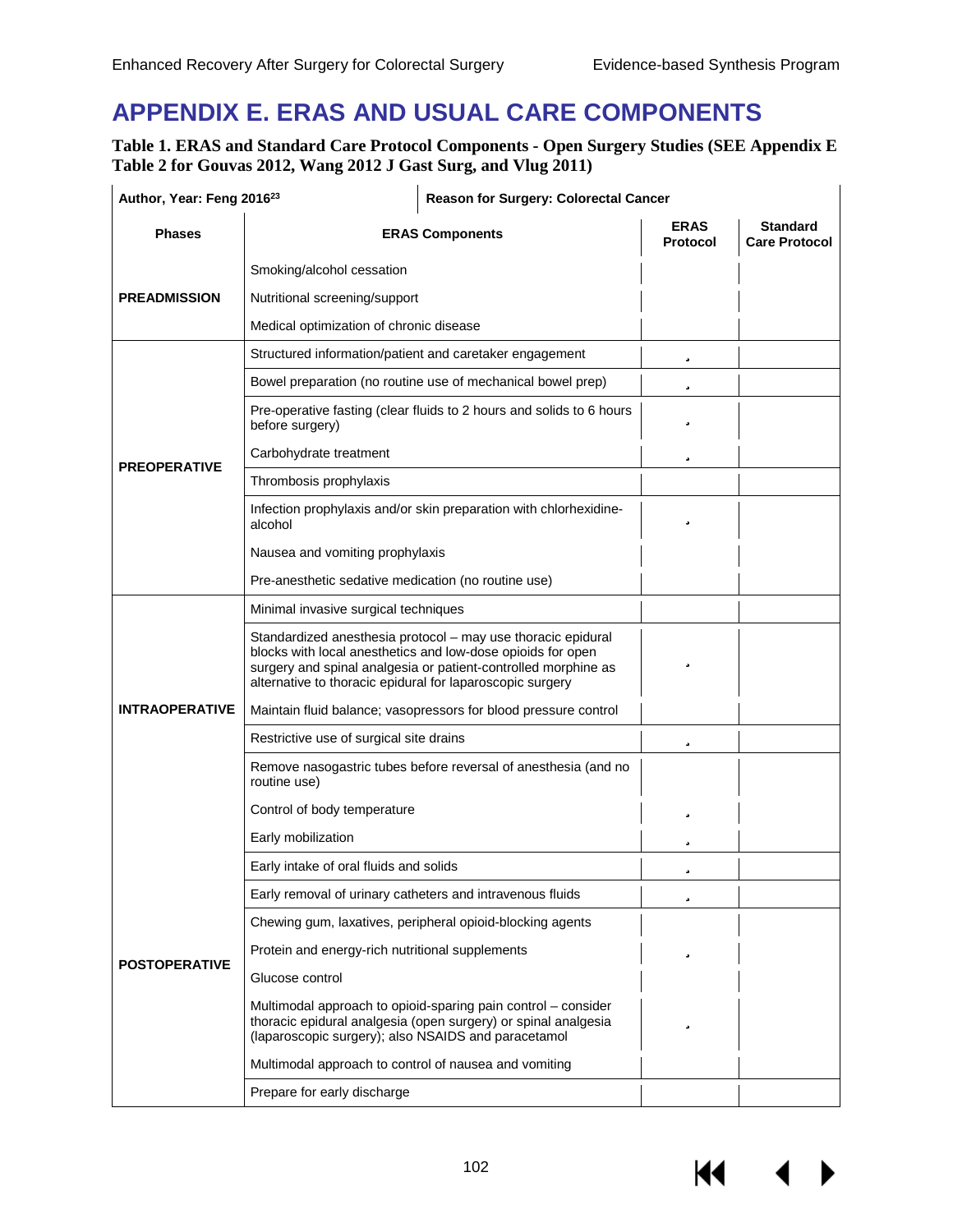К

| Author, Year: Pappalardo 2016 <sup>31</sup> (Standard<br><b>Protocol Not Specified)</b> |                                                                                                                                                                                                                                                            | <b>Reason for Surgery: Rectal Cancer</b>                                                                                        |                                |                                         |
|-----------------------------------------------------------------------------------------|------------------------------------------------------------------------------------------------------------------------------------------------------------------------------------------------------------------------------------------------------------|---------------------------------------------------------------------------------------------------------------------------------|--------------------------------|-----------------------------------------|
| <b>Phases</b>                                                                           |                                                                                                                                                                                                                                                            | <b>ERAS Components</b>                                                                                                          | <b>ERAS</b><br><b>Protocol</b> | <b>Standard</b><br><b>Care Protocol</b> |
|                                                                                         | Smoking/alcohol cessation                                                                                                                                                                                                                                  |                                                                                                                                 |                                |                                         |
| <b>PREADMISSION</b>                                                                     | Nutritional screening/support                                                                                                                                                                                                                              |                                                                                                                                 |                                |                                         |
|                                                                                         | Medical optimization of chronic disease                                                                                                                                                                                                                    |                                                                                                                                 |                                |                                         |
|                                                                                         |                                                                                                                                                                                                                                                            | Structured information/patient and caretaker engagement                                                                         |                                |                                         |
|                                                                                         |                                                                                                                                                                                                                                                            | Bowel preparation (no routine use of mechanical bowel prep)                                                                     |                                |                                         |
|                                                                                         | before surgery)                                                                                                                                                                                                                                            | Pre-operative fasting (clear fluids to 2 hours and solids to 6 hours                                                            |                                |                                         |
| <b>PREOPERATIVE</b>                                                                     | Carbohydrate treatment                                                                                                                                                                                                                                     |                                                                                                                                 |                                |                                         |
|                                                                                         | Thrombosis prophylaxis                                                                                                                                                                                                                                     |                                                                                                                                 | ü                              |                                         |
|                                                                                         | Infection prophylaxis including skin preparation with<br>chlorhexidine-alcohol                                                                                                                                                                             |                                                                                                                                 | ü                              |                                         |
|                                                                                         | Nausea and vomiting prophylaxis                                                                                                                                                                                                                            |                                                                                                                                 |                                |                                         |
|                                                                                         | Pre-anesthetic sedative medication (no routine use)                                                                                                                                                                                                        |                                                                                                                                 |                                |                                         |
|                                                                                         | Minimal invasive surgical techniques                                                                                                                                                                                                                       |                                                                                                                                 |                                |                                         |
|                                                                                         | Standardized anesthesia protocol - may use thoracic epidural<br>blocks with local anesthetics and low-dose opioids for open<br>surgery and spinal analgesia or patient-controlled morphine as<br>alternative to thoracic epidural for laparoscopic surgery | ü (epidural)                                                                                                                    |                                |                                         |
| <b>INTRAOPERATIVE</b>                                                                   | Maintain fluid balance; vasopressors for blood pressure control                                                                                                                                                                                            |                                                                                                                                 |                                |                                         |
|                                                                                         | Restrictive use of surgical site drains                                                                                                                                                                                                                    |                                                                                                                                 |                                |                                         |
|                                                                                         | Remove nasogastric tubes before reversal of anesthesia                                                                                                                                                                                                     |                                                                                                                                 |                                |                                         |
|                                                                                         | Control of body temperature                                                                                                                                                                                                                                |                                                                                                                                 |                                |                                         |
|                                                                                         | Early mobilization                                                                                                                                                                                                                                         |                                                                                                                                 |                                |                                         |
|                                                                                         | Early intake of oral fluids and solids                                                                                                                                                                                                                     |                                                                                                                                 |                                |                                         |
|                                                                                         | Early removal of urinary catheters and intravenous fluids                                                                                                                                                                                                  |                                                                                                                                 |                                |                                         |
|                                                                                         |                                                                                                                                                                                                                                                            | Chewing gum, laxatives, peripheral opioid-blocking agents                                                                       |                                |                                         |
| <b>POSTOPERATIVE</b>                                                                    | Protein and energy-rich nutritional supplements                                                                                                                                                                                                            |                                                                                                                                 |                                |                                         |
|                                                                                         | Glucose control                                                                                                                                                                                                                                            |                                                                                                                                 |                                |                                         |
|                                                                                         | (laparoscopic surgery); also NSAIDS and paracetamol                                                                                                                                                                                                        | Multimodal approach to opioid-sparing pain control – consider<br>thoracic epidural analgesia (open surgery) or spinal analgesia | ü                              |                                         |
|                                                                                         | Multimodal approach to control of nausea and vomiting                                                                                                                                                                                                      |                                                                                                                                 |                                |                                         |
|                                                                                         | Prepare for early discharge                                                                                                                                                                                                                                |                                                                                                                                 |                                |                                         |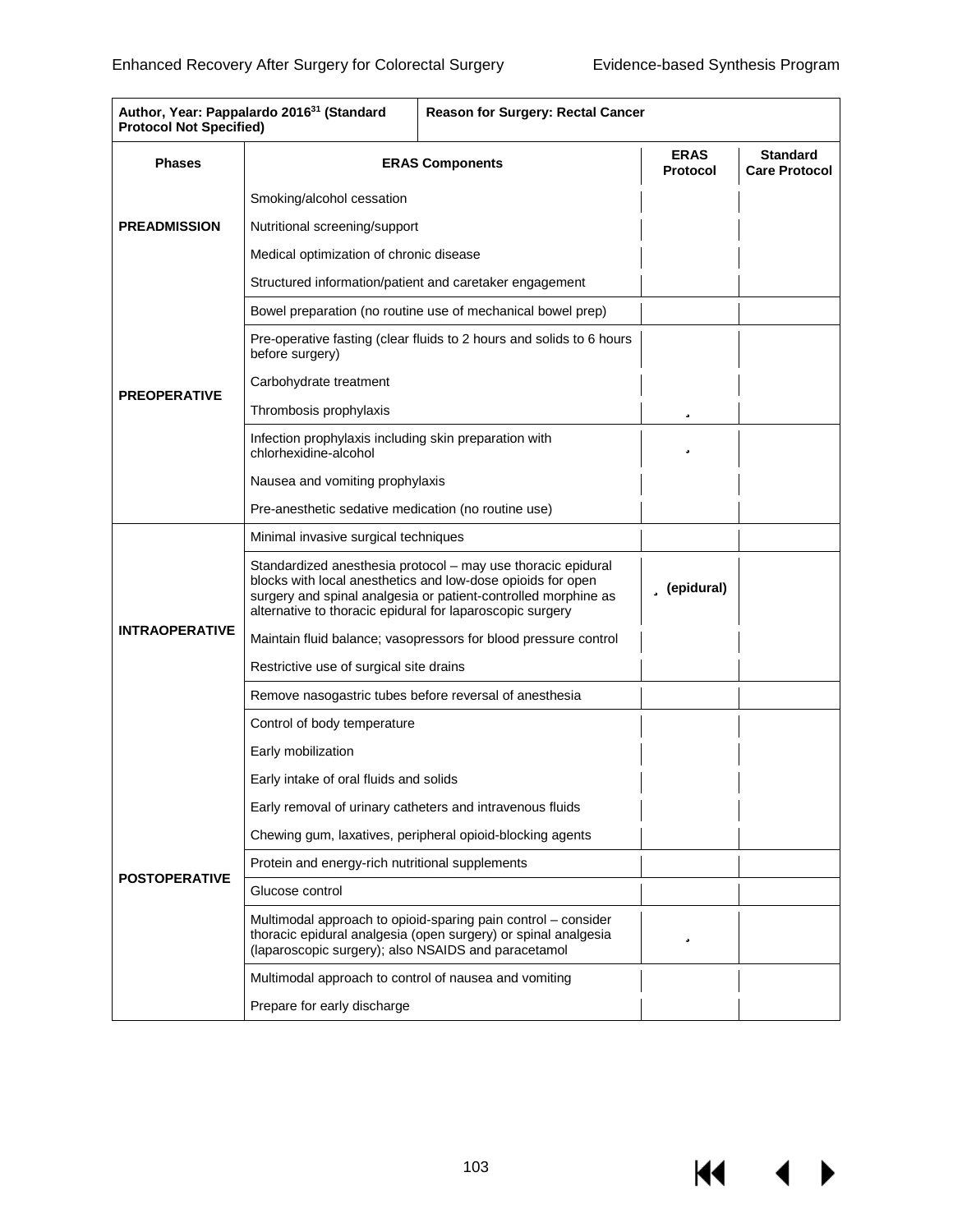К

| Author, Year: Jia 2014 <sup>27</sup> | Reason for Surgery: Colon (49%) or Rectal (51%) Cancer                                                                                                                                                                                                     |                                |                                         |
|--------------------------------------|------------------------------------------------------------------------------------------------------------------------------------------------------------------------------------------------------------------------------------------------------------|--------------------------------|-----------------------------------------|
| <b>Phases</b>                        | <b>ERAS Components</b>                                                                                                                                                                                                                                     | <b>ERAS</b><br><b>Protocol</b> | <b>Standard</b><br><b>Care Protocol</b> |
|                                      | Smoking/alcohol cessation                                                                                                                                                                                                                                  |                                |                                         |
| <b>PREADMISSION</b>                  | Nutritional screening/support                                                                                                                                                                                                                              |                                |                                         |
|                                      | Medical optimization of chronic disease                                                                                                                                                                                                                    |                                |                                         |
|                                      | Structured information/patient and caretaker engagement                                                                                                                                                                                                    |                                |                                         |
|                                      | Bowel preparation (no routine use of mechanical bowel prep)                                                                                                                                                                                                | ü                              |                                         |
|                                      | Pre-operative fasting (clear fluids to 2 hours and solids to 6<br>hours before surgery)                                                                                                                                                                    |                                |                                         |
|                                      | Carbohydrate treatment                                                                                                                                                                                                                                     | ü                              |                                         |
| <b>PREOPERATIVE</b>                  | Thrombosis prophylaxis                                                                                                                                                                                                                                     |                                |                                         |
|                                      | Infection prophylaxis and/or skin preparation with chlorhexidine-<br>alcohol                                                                                                                                                                               |                                | ü                                       |
|                                      | Nausea and vomiting prophylaxis                                                                                                                                                                                                                            |                                |                                         |
|                                      | Pre-anesthetic sedative medication (no routine use)                                                                                                                                                                                                        |                                |                                         |
|                                      | Minimal invasive surgical techniques                                                                                                                                                                                                                       |                                |                                         |
|                                      | Standardized anesthesia protocol - may use thoracic epidural<br>blocks with local anesthetics and low-dose opioids for open<br>surgery and spinal analgesia or patient-controlled morphine as<br>alternative to thoracic epidural for laparoscopic surgery | ü                              |                                         |
| <b>INTRAOPERATIVE</b>                | Maintain fluid balance; vasopressors for blood pressure control                                                                                                                                                                                            |                                |                                         |
|                                      | Restrictive use of surgical site drains                                                                                                                                                                                                                    | ü                              |                                         |
|                                      | Remove nasogastric tubes before reversal of anesthesia (and<br>no routine use)                                                                                                                                                                             | ü                              |                                         |
|                                      | Control of body temperature                                                                                                                                                                                                                                |                                |                                         |
|                                      | Early mobilization                                                                                                                                                                                                                                         | ü                              |                                         |
|                                      | Early intake of oral fluids and solids                                                                                                                                                                                                                     | ü                              |                                         |
|                                      | Early removal of urinary catheters and intravenous fluids                                                                                                                                                                                                  | ü                              |                                         |
|                                      | Chewing gum, laxatives, peripheral opioid-blocking agents                                                                                                                                                                                                  |                                |                                         |
| <b>POSTOPERATIVE</b>                 | Protein and energy-rich nutritional supplements                                                                                                                                                                                                            |                                |                                         |
|                                      | Glucose control                                                                                                                                                                                                                                            |                                |                                         |
|                                      | Multimodal approach to opioid-sparing pain control – consider<br>thoracic epidural analgesia (open surgery) or spinal analgesia<br>(laparoscopic surgery); also NSAIDS and paracetamol                                                                     | ü                              |                                         |
|                                      | Multimodal approach to control of nausea and vomiting                                                                                                                                                                                                      |                                |                                         |
|                                      | Prepare for early discharge                                                                                                                                                                                                                                |                                |                                         |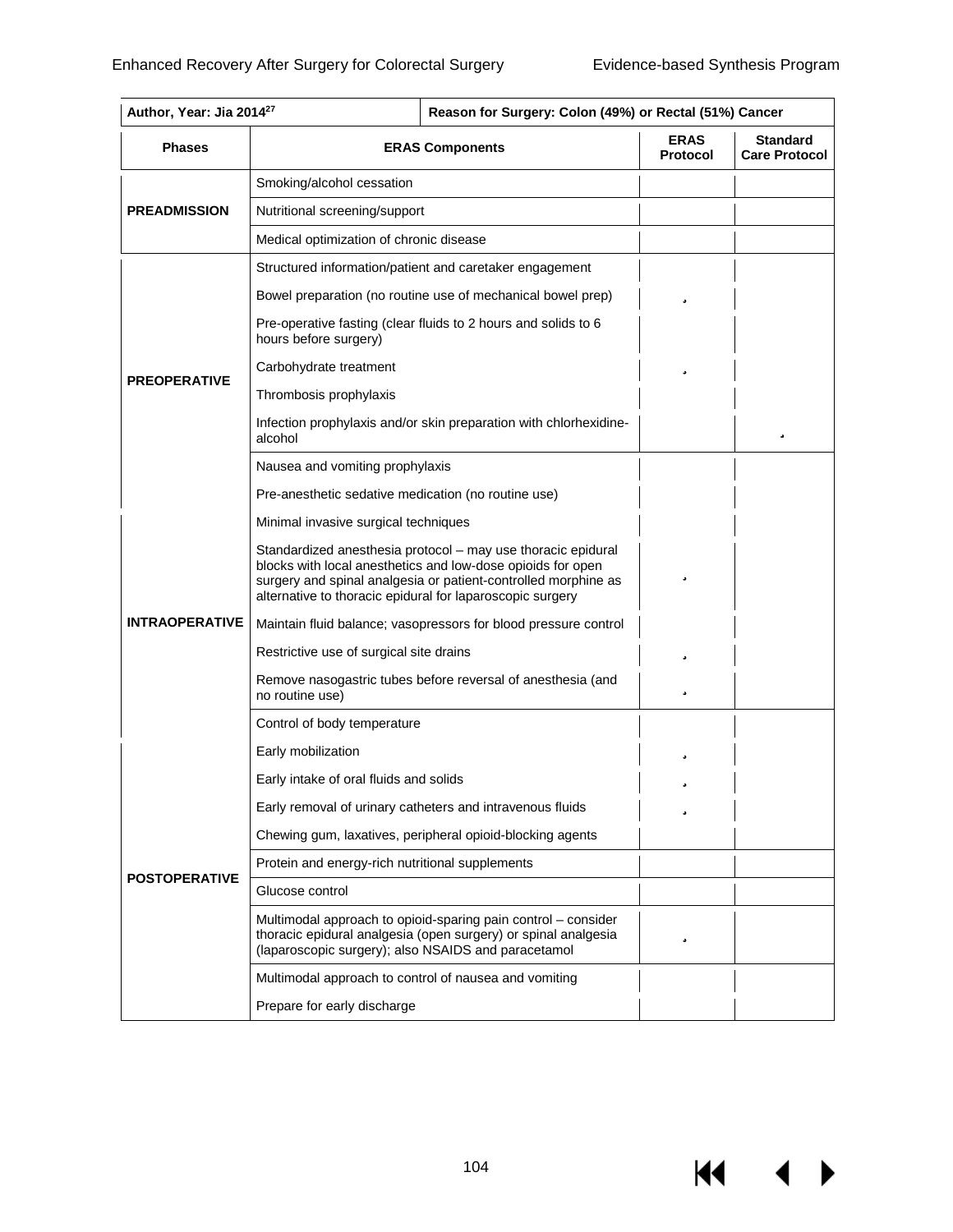$M \cdot 1$ 

| Author, Year: Nanavati 2014 <sup>30</sup> |                                                                                                                                                                                                                                                            | Reason for Surgery: Colorectal Procedures (42% Ileostomal<br>Closure, 17% Colostoma Closure); 7% Laparoscopic                   |                                         |  |
|-------------------------------------------|------------------------------------------------------------------------------------------------------------------------------------------------------------------------------------------------------------------------------------------------------------|---------------------------------------------------------------------------------------------------------------------------------|-----------------------------------------|--|
| <b>Phases</b>                             | <b>ERAS Components</b>                                                                                                                                                                                                                                     | <b>ERAS</b><br><b>Protocol</b>                                                                                                  | <b>Standard</b><br><b>Care Protocol</b> |  |
|                                           | Smoking/alcohol cessation                                                                                                                                                                                                                                  |                                                                                                                                 |                                         |  |
| <b>PREADMISSION</b>                       | Nutritional screening/support                                                                                                                                                                                                                              |                                                                                                                                 |                                         |  |
|                                           | Medical optimization of chronic disease                                                                                                                                                                                                                    |                                                                                                                                 |                                         |  |
|                                           |                                                                                                                                                                                                                                                            | Structured information/patient and caretaker engagement                                                                         |                                         |  |
|                                           |                                                                                                                                                                                                                                                            | Bowel preparation (no routine use of mechanical bowel prep)                                                                     | ü                                       |  |
|                                           | hours before surgery)                                                                                                                                                                                                                                      | Pre-operative fasting (clear fluids to 2 hours and solids to 6                                                                  |                                         |  |
|                                           | Carbohydrate treatment                                                                                                                                                                                                                                     |                                                                                                                                 | ü                                       |  |
| <b>PREOPERATIVE</b>                       | Thrombosis prophylaxis                                                                                                                                                                                                                                     |                                                                                                                                 |                                         |  |
|                                           | alcohol                                                                                                                                                                                                                                                    | Infection prophylaxis and/or skin preparation with chlorhexidine-                                                               | ü                                       |  |
|                                           | Nausea and vomiting prophylaxis                                                                                                                                                                                                                            | ü                                                                                                                               |                                         |  |
|                                           | Pre-anesthetic sedative medication (no routine use)                                                                                                                                                                                                        |                                                                                                                                 |                                         |  |
|                                           | Minimal invasive surgical techniques                                                                                                                                                                                                                       | ü                                                                                                                               |                                         |  |
|                                           | Standardized anesthesia protocol - may use thoracic epidural<br>blocks with local anesthetics and low-dose opioids for open<br>surgery and spinal analgesia or patient-controlled morphine as<br>alternative to thoracic epidural for laparoscopic surgery |                                                                                                                                 |                                         |  |
| <b>INTRAOPERATIVE</b>                     | Maintain fluid balance; vasopressors for blood pressure control                                                                                                                                                                                            | ü                                                                                                                               |                                         |  |
|                                           | Restrictive use of surgical site drains                                                                                                                                                                                                                    | ü                                                                                                                               |                                         |  |
|                                           | Remove nasogastric tubes before reversal of anesthesia (and<br>no routine use)                                                                                                                                                                             | ü                                                                                                                               | ü                                       |  |
|                                           | Control of body temperature                                                                                                                                                                                                                                |                                                                                                                                 |                                         |  |
|                                           | Early mobilization                                                                                                                                                                                                                                         |                                                                                                                                 | ü                                       |  |
|                                           | Early intake of oral fluids and solids                                                                                                                                                                                                                     |                                                                                                                                 | ü                                       |  |
|                                           |                                                                                                                                                                                                                                                            | Early removal of urinary catheters and intravenous fluids                                                                       | ü                                       |  |
|                                           |                                                                                                                                                                                                                                                            | Chewing gum, laxatives, peripheral opioid-blocking agents                                                                       |                                         |  |
| <b>POSTOPERATIVE</b>                      | Protein and energy-rich nutritional supplements                                                                                                                                                                                                            |                                                                                                                                 |                                         |  |
|                                           | Glucose control                                                                                                                                                                                                                                            |                                                                                                                                 |                                         |  |
|                                           | (laparoscopic surgery); also NSAIDS and paracetamol                                                                                                                                                                                                        | Multimodal approach to opioid-sparing pain control - consider<br>thoracic epidural analgesia (open surgery) or spinal analgesia |                                         |  |
|                                           | Multimodal approach to control of nausea and vomiting                                                                                                                                                                                                      |                                                                                                                                 |                                         |  |
|                                           | Prepare for early discharge                                                                                                                                                                                                                                |                                                                                                                                 |                                         |  |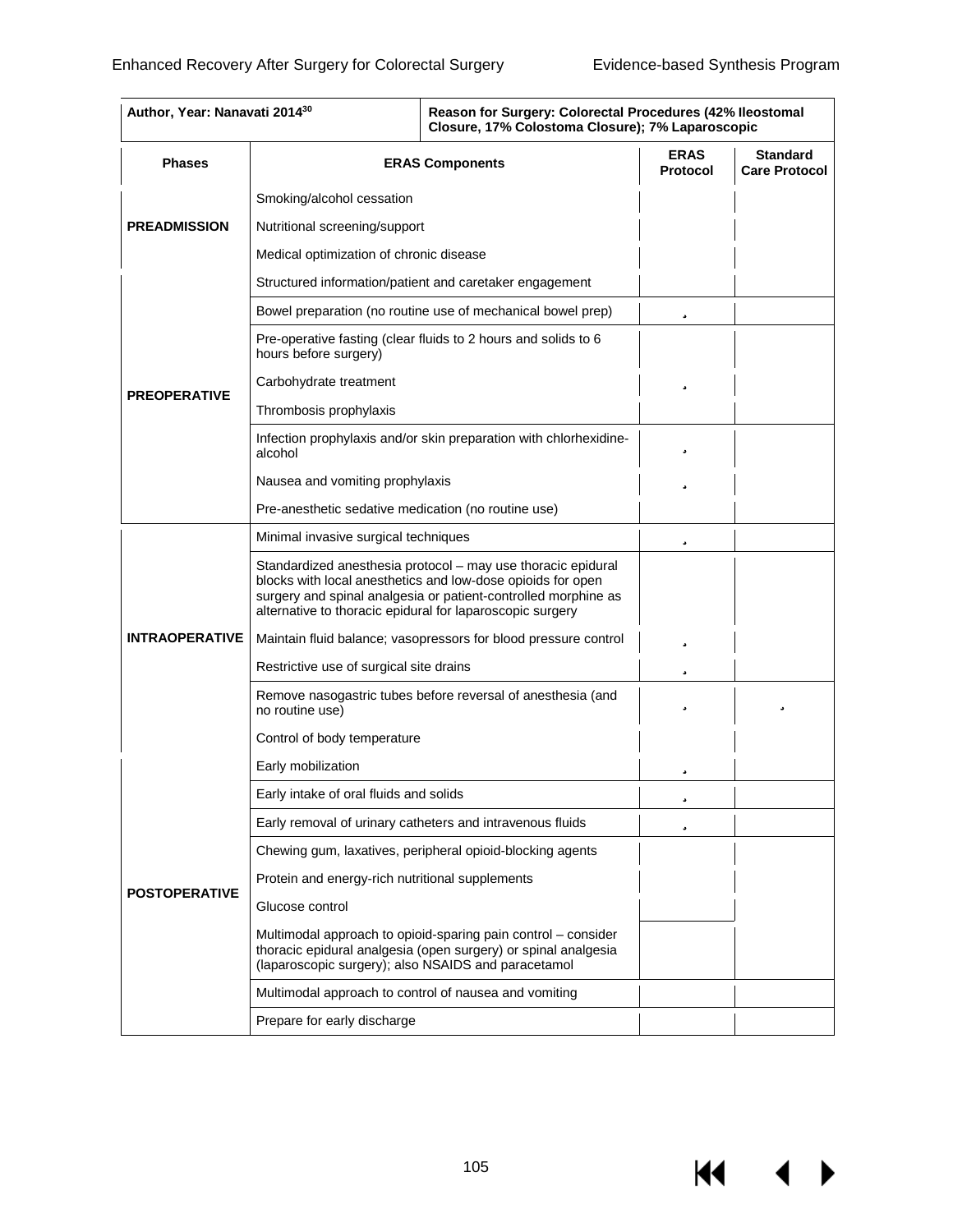$\overline{M}$   $\overline{M}$ 

 $\blacktriangleright$ 

| <b>Phases</b>         | <b>ERAS Components</b>                                                                                                                                                                                                                                     | <b>ERAS</b><br><b>Protocol</b> | <b>Standard</b><br><b>Care Protocol</b> |
|-----------------------|------------------------------------------------------------------------------------------------------------------------------------------------------------------------------------------------------------------------------------------------------------|--------------------------------|-----------------------------------------|
|                       | Smoking/alcohol cessation                                                                                                                                                                                                                                  |                                |                                         |
| <b>PREADMISSION</b>   | Nutritional screening/support                                                                                                                                                                                                                              |                                |                                         |
|                       | Medical optimization of chronic disease                                                                                                                                                                                                                    |                                |                                         |
|                       | Structured information/patient and caretaker engagement                                                                                                                                                                                                    |                                |                                         |
|                       | Bowel preparation (no routine use of mechanical bowel prep)                                                                                                                                                                                                | ü                              |                                         |
|                       | Pre-operative fasting (clear fluids to 2 hours and solids to 6<br>hours before surgery)                                                                                                                                                                    | ü                              |                                         |
|                       | Carbohydrate treatment                                                                                                                                                                                                                                     | ü                              |                                         |
| <b>PREOPERATIVE</b>   | Thrombosis prophylaxis                                                                                                                                                                                                                                     |                                |                                         |
|                       | Infection prophylaxis and/or skin preparation with chlorhexidine-<br>alcohol                                                                                                                                                                               | ü                              |                                         |
|                       | Nausea and vomiting prophylaxis                                                                                                                                                                                                                            | ü                              | ü                                       |
|                       | Pre-anesthetic sedative medication (no routine use)                                                                                                                                                                                                        |                                |                                         |
|                       | Minimal invasive surgical techniques                                                                                                                                                                                                                       |                                |                                         |
|                       | Standardized anesthesia protocol - may use thoracic epidural<br>blocks with local anesthetics and low-dose opioids for open<br>surgery and spinal analgesia or patient-controlled morphine as<br>alternative to thoracic epidural for laparoscopic surgery |                                |                                         |
| <b>INTRAOPERATIVE</b> | Maintain fluid balance; vasopressors for blood pressure control                                                                                                                                                                                            | ü                              |                                         |
|                       | Restrictive use of surgical site drains                                                                                                                                                                                                                    |                                |                                         |
|                       | Remove nasogastric tubes before reversal of anesthesia (and<br>no routine use)                                                                                                                                                                             | ü                              |                                         |
|                       | Control of body temperature                                                                                                                                                                                                                                | ü                              |                                         |
|                       | Early mobilization                                                                                                                                                                                                                                         |                                |                                         |
|                       | Early intake of oral fluids and solids                                                                                                                                                                                                                     | ü                              |                                         |
|                       | Early removal of urinary catheters and intravenous fluids                                                                                                                                                                                                  | <b>ü</b> (early<br>removal)    | <b>ü</b> (early<br>removal)             |
|                       | Chewing gum, laxatives, peripheral opioid-blocking agents                                                                                                                                                                                                  | ü                              |                                         |
| <b>POSTOPERATIVE</b>  | Protein and energy-rich nutritional supplements                                                                                                                                                                                                            | ü                              |                                         |
|                       | Glucose control                                                                                                                                                                                                                                            |                                |                                         |
|                       | Multimodal approach to opioid-sparing pain control – consider<br>thoracic epidural analgesia (open surgery) or spinal analgesia<br>(laparoscopic surgery); also NSAIDS and paracetamol                                                                     | ü                              |                                         |
|                       | Multimodal approach to control of nausea and vomiting                                                                                                                                                                                                      |                                |                                         |
|                       | Prepare for early discharge                                                                                                                                                                                                                                |                                |                                         |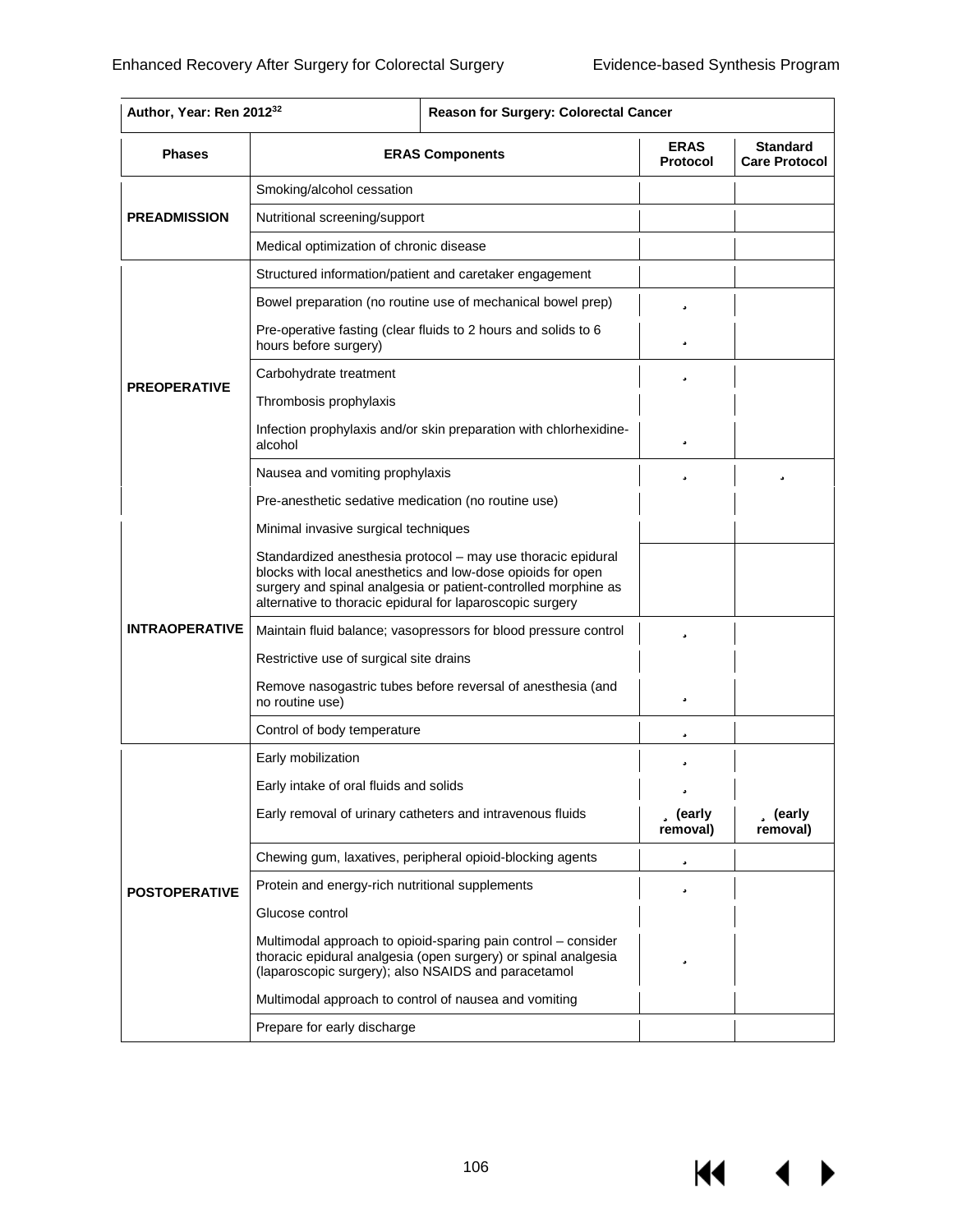**K4** 

| Author, Year: Yang 2012 <sup>37</sup> | Reason for Surgery: Colorectal Cancer                                                                                                                                                                                                                      |                                    |                                           |
|---------------------------------------|------------------------------------------------------------------------------------------------------------------------------------------------------------------------------------------------------------------------------------------------------------|------------------------------------|-------------------------------------------|
| <b>Phases</b>                         | <b>ERAS Components</b>                                                                                                                                                                                                                                     | <b>ERAS</b><br><b>Protocol</b>     | Standard<br><b>Care Protocol</b>          |
|                                       | Smoking/alcohol cessation                                                                                                                                                                                                                                  |                                    |                                           |
| <b>PREADMISSION</b>                   | Nutritional screening/support                                                                                                                                                                                                                              |                                    |                                           |
|                                       | Medical optimization of chronic disease                                                                                                                                                                                                                    |                                    |                                           |
|                                       | Structured information/patient and caretaker engagement                                                                                                                                                                                                    |                                    |                                           |
|                                       | Bowel preparation (no routine use of mechanical bowel prep)                                                                                                                                                                                                |                                    |                                           |
|                                       | Pre-operative fasting (clear fluids to 2 hours and solids to 6<br>hours before surgery)                                                                                                                                                                    | ü                                  |                                           |
|                                       | Carbohydrate treatment                                                                                                                                                                                                                                     | ü                                  |                                           |
| <b>PREOPERATIVE</b>                   | Thrombosis prophylaxis                                                                                                                                                                                                                                     |                                    |                                           |
|                                       | Infection prophylaxis and/or skin preparation with chlorhexidine-<br>alcohol                                                                                                                                                                               | ü                                  | ü                                         |
|                                       | Nausea and vomiting prophylaxis                                                                                                                                                                                                                            |                                    |                                           |
|                                       | Pre-anesthetic sedative medication (no routine use)                                                                                                                                                                                                        |                                    |                                           |
|                                       | Minimal invasive surgical techniques                                                                                                                                                                                                                       |                                    |                                           |
|                                       | Standardized anesthesia protocol - may use thoracic epidural<br>blocks with local anesthetics and low-dose opioids for open<br>surgery and spinal analgesia or patient-controlled morphine as<br>alternative to thoracic epidural for laparoscopic surgery | ü (avoid<br>long-acting<br>opiods) | <b>ü</b> (avoid<br>long-acting<br>opiods) |
| <b>INTRAOPERATIVE</b>                 | Maintain fluid balance; vasopressors for blood pressure control                                                                                                                                                                                            | ü (fluid<br>restriction)           | ü (fluid<br>restriction)                  |
|                                       | Restrictive use of surgical site drains                                                                                                                                                                                                                    | ü                                  | ü                                         |
|                                       | Remove nasogastric tubes before reversal of anesthesia (and<br>no routine use)                                                                                                                                                                             | ü                                  |                                           |
|                                       | Control of body temperature                                                                                                                                                                                                                                | ü                                  | ü                                         |
|                                       | Early mobilization                                                                                                                                                                                                                                         | ü                                  |                                           |
|                                       | Early intake of oral fluids and solids                                                                                                                                                                                                                     | ü                                  |                                           |
|                                       | Early removal of urinary catheters and intravenous fluids                                                                                                                                                                                                  | ü                                  |                                           |
|                                       | Chewing gum, laxatives, peripheral opioid-blocking agents                                                                                                                                                                                                  |                                    |                                           |
|                                       | Protein and energy-rich nutritional supplements                                                                                                                                                                                                            | ü                                  |                                           |
| <b>POSTOPERATIVE</b>                  | Glucose control                                                                                                                                                                                                                                            | ü                                  |                                           |
|                                       | Multimodal approach to opioid-sparing pain control – consider<br>thoracic epidural analgesia (open surgery) or spinal analgesia<br>(laparoscopic surgery); also NSAIDS and paracetamol                                                                     | ü                                  | ü                                         |
|                                       | Multimodal approach to control of nausea and vomiting                                                                                                                                                                                                      |                                    |                                           |
|                                       | Prepare for early discharge                                                                                                                                                                                                                                |                                    |                                           |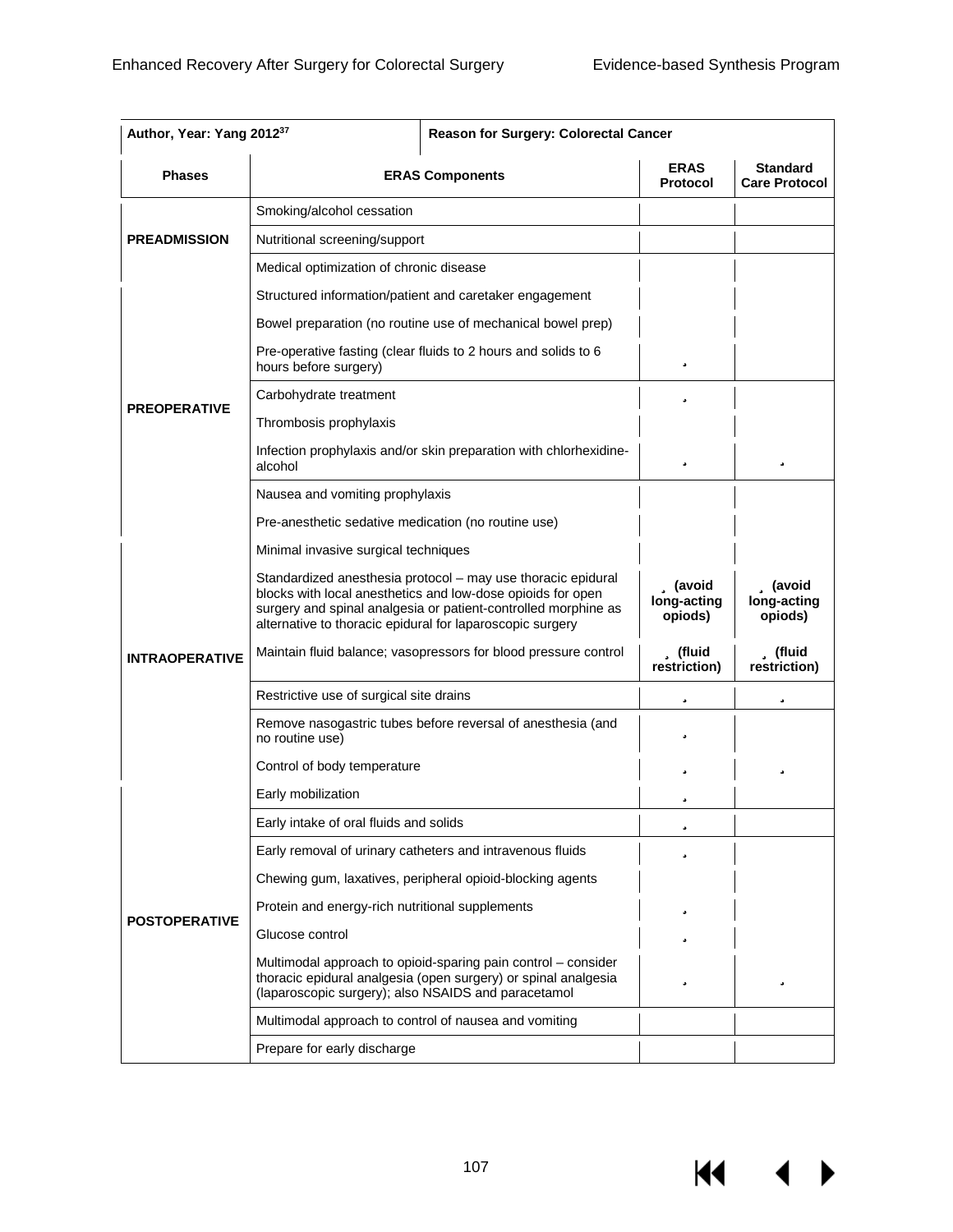$\overline{M}$   $\overline{M}$ 

 $\blacktriangleright$ 

| Author, Year: Wang 201136<br>Reason for Surgery: Colon (65%) or Rectal (35%) Cancer |                                                                                                                                                                                                                                                            |                                |                                         |
|-------------------------------------------------------------------------------------|------------------------------------------------------------------------------------------------------------------------------------------------------------------------------------------------------------------------------------------------------------|--------------------------------|-----------------------------------------|
| <b>Phases</b>                                                                       | <b>ERAS Components</b>                                                                                                                                                                                                                                     | <b>ERAS</b><br><b>Protocol</b> | <b>Standard</b><br><b>Care Protocol</b> |
|                                                                                     | Smoking/alcohol cessation                                                                                                                                                                                                                                  |                                |                                         |
| <b>PREADMISSION</b>                                                                 | Nutritional screening/support                                                                                                                                                                                                                              |                                |                                         |
|                                                                                     | Medical optimization of chronic disease                                                                                                                                                                                                                    |                                |                                         |
|                                                                                     | Structured information/patient and caretaker engagement                                                                                                                                                                                                    | ü                              |                                         |
|                                                                                     | Bowel preparation (no routine use of mechanical bowel prep)                                                                                                                                                                                                | ü                              |                                         |
|                                                                                     | Pre-operative fasting (clear fluids to 2 hours and solids to 6<br>hours before surgery)                                                                                                                                                                    | ü                              |                                         |
|                                                                                     | Carbohydrate treatment                                                                                                                                                                                                                                     | ü                              |                                         |
| <b>PREOPERATIVE</b>                                                                 | Thrombosis prophylaxis                                                                                                                                                                                                                                     |                                |                                         |
|                                                                                     | Infection prophylaxis and/or skin preparation with chlorhexidine-<br>alcohol                                                                                                                                                                               |                                |                                         |
|                                                                                     | Nausea and vomiting prophylaxis                                                                                                                                                                                                                            |                                |                                         |
|                                                                                     | Pre-anesthetic sedative medication (no routine use)                                                                                                                                                                                                        | ü                              |                                         |
|                                                                                     | Minimal invasive surgical techniques                                                                                                                                                                                                                       | ü                              |                                         |
|                                                                                     | Standardized anesthesia protocol - may use thoracic epidural<br>blocks with local anesthetics and low-dose opioids for open<br>surgery and spinal analgesia or patient-controlled morphine as<br>alternative to thoracic epidural for laparoscopic surgery |                                |                                         |
| <b>INTRAOPERATIVE</b>                                                               | Maintain fluid balance; vasopressors for blood pressure control                                                                                                                                                                                            |                                |                                         |
|                                                                                     | Restrictive use of surgical site drains                                                                                                                                                                                                                    | ü                              |                                         |
|                                                                                     | Remove nasogastric tubes before reversal of anesthesia (and<br>no routine use)                                                                                                                                                                             | ü                              |                                         |
|                                                                                     | Control of body temperature                                                                                                                                                                                                                                |                                |                                         |
|                                                                                     | Early mobilization                                                                                                                                                                                                                                         | ü                              |                                         |
|                                                                                     | Early intake of oral fluids and solids                                                                                                                                                                                                                     |                                |                                         |
|                                                                                     | Early removal of urinary catheters and intravenous fluids                                                                                                                                                                                                  | ü                              |                                         |
|                                                                                     | Chewing gum, laxatives, peripheral opioid-blocking agents                                                                                                                                                                                                  |                                |                                         |
|                                                                                     | Protein and energy-rich nutritional supplements                                                                                                                                                                                                            |                                |                                         |
| <b>POSTOPERATIVE</b>                                                                | Glucose control                                                                                                                                                                                                                                            |                                |                                         |
|                                                                                     | Multimodal approach to opioid-sparing pain control – consider<br>thoracic epidural analgesia (open surgery) or spinal analgesia<br>(laparoscopic surgery); also NSAIDS and paracetamol                                                                     | ü                              |                                         |
|                                                                                     | Multimodal approach to control of nausea and vomiting                                                                                                                                                                                                      |                                |                                         |
|                                                                                     | Prepare for early discharge                                                                                                                                                                                                                                |                                |                                         |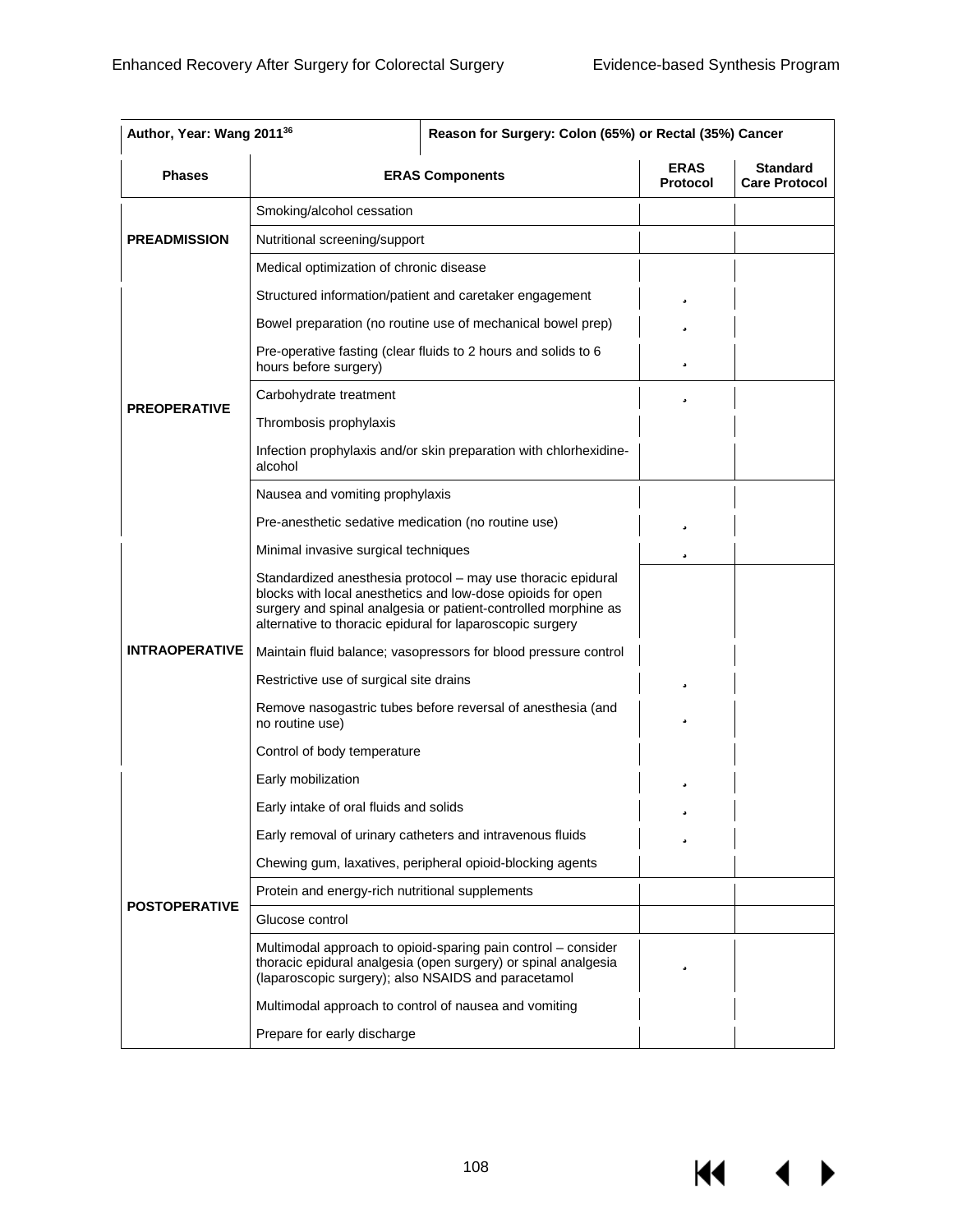И

| Author, Year: Ionescu 2009 <sup>26</sup> | Reason for Surgery: Rectosigmoid (58%) or Colon (42%)<br>Cancer                                                                                                                                                                                            |                                |                                         |
|------------------------------------------|------------------------------------------------------------------------------------------------------------------------------------------------------------------------------------------------------------------------------------------------------------|--------------------------------|-----------------------------------------|
| <b>Phases</b>                            | <b>ERAS Components</b>                                                                                                                                                                                                                                     | <b>ERAS</b><br><b>Protocol</b> | <b>Standard</b><br><b>Care Protocol</b> |
| <b>PREADMISSION</b>                      | Smoking/alcohol cessation                                                                                                                                                                                                                                  |                                |                                         |
|                                          | Nutritional screening/support                                                                                                                                                                                                                              |                                |                                         |
|                                          | Medical optimization of chronic disease                                                                                                                                                                                                                    |                                |                                         |
|                                          | Structured information/patient and caretaker engagement                                                                                                                                                                                                    | ü                              |                                         |
|                                          | Bowel preparation (no routine use of mechanical bowel prep)                                                                                                                                                                                                | ü                              |                                         |
|                                          | Pre-operative fasting (clear fluids to 2 hours and solids to 6<br>hours before surgery)                                                                                                                                                                    | ü                              |                                         |
|                                          | Carbohydrate treatment                                                                                                                                                                                                                                     | ü                              |                                         |
| <b>PREOPERATIVE</b>                      | Thrombosis prophylaxis                                                                                                                                                                                                                                     |                                |                                         |
|                                          | Infection prophylaxis and/or skin preparation with chlorhexidine-<br>alcohol                                                                                                                                                                               |                                |                                         |
|                                          | Nausea and vomiting prophylaxis                                                                                                                                                                                                                            |                                |                                         |
|                                          | Pre-anesthetic sedative medication (no routine use)                                                                                                                                                                                                        |                                |                                         |
|                                          | Minimal invasive surgical techniques                                                                                                                                                                                                                       |                                |                                         |
|                                          | Standardized anesthesia protocol - may use thoracic epidural<br>blocks with local anesthetics and low-dose opioids for open<br>surgery and spinal analgesia or patient-controlled morphine as<br>alternative to thoracic epidural for laparoscopic surgery | ü                              | ü                                       |
| <b>INTRAOPERATIVE</b>                    | Maintain fluid balance; vasopressors for blood pressure control                                                                                                                                                                                            |                                |                                         |
|                                          | Restrictive use of surgical site drains                                                                                                                                                                                                                    |                                |                                         |
|                                          | Remove nasogastric tubes before reversal of anesthesia (and<br>no routine use)                                                                                                                                                                             | ü                              |                                         |
|                                          | Control of body temperature                                                                                                                                                                                                                                |                                |                                         |
|                                          | Early mobilization                                                                                                                                                                                                                                         | ü                              | ü                                       |
|                                          | Early intake of oral fluids and solids                                                                                                                                                                                                                     | ü                              |                                         |
|                                          | Early removal of urinary catheters and intravenous fluids                                                                                                                                                                                                  | ü                              |                                         |
|                                          | Chewing gum, laxatives, peripheral opioid-blocking agents                                                                                                                                                                                                  |                                |                                         |
|                                          | Protein and energy-rich nutritional supplements                                                                                                                                                                                                            |                                |                                         |
| <b>POSTOPERATIVE</b>                     | Glucose control                                                                                                                                                                                                                                            |                                |                                         |
|                                          | Multimodal approach to opioid-sparing pain control - consider<br>thoracic epidural analgesia (open surgery) or spinal analgesia<br>(laparoscopic surgery); also NSAIDS and paracetamol                                                                     | ü                              | ü                                       |
|                                          | Multimodal approach to control of nausea and vomiting                                                                                                                                                                                                      |                                |                                         |
|                                          | Prepare for early discharge                                                                                                                                                                                                                                | ü                              | ü                                       |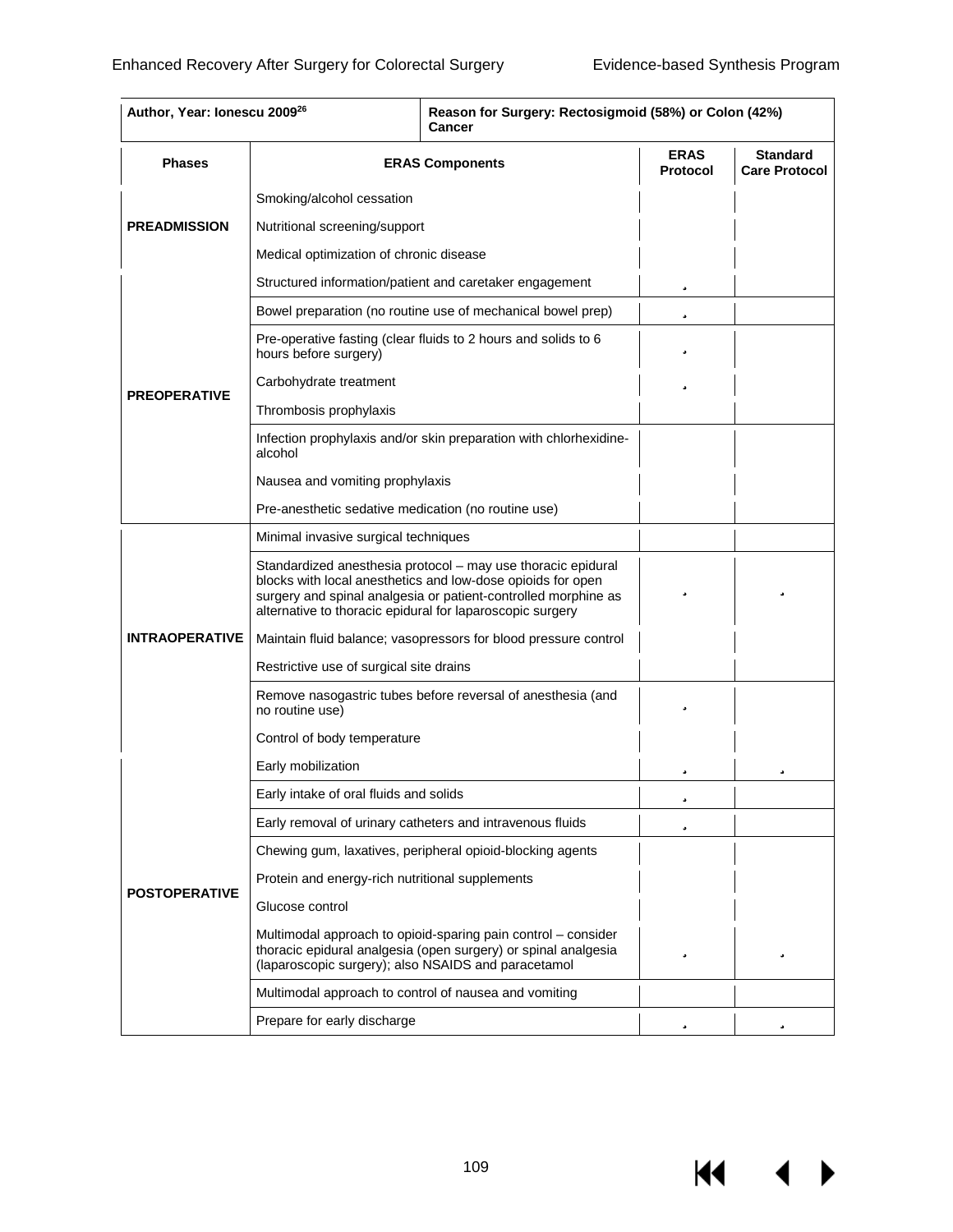**K4** 

 $\blacktriangleright$ 

| <b>Phases</b>         | <b>ERAS Components</b>                                                                                                                                                                                                                                     | <b>ERAS</b><br><b>Protocol</b> | <b>Standard</b><br><b>Care Protocol</b> |
|-----------------------|------------------------------------------------------------------------------------------------------------------------------------------------------------------------------------------------------------------------------------------------------------|--------------------------------|-----------------------------------------|
|                       | Smoking/alcohol cessation                                                                                                                                                                                                                                  |                                |                                         |
| <b>PREADMISSION</b>   | Nutritional screening/support                                                                                                                                                                                                                              |                                |                                         |
|                       | Medical optimization of chronic disease                                                                                                                                                                                                                    |                                |                                         |
|                       | Structured information/patient and caretaker engagement                                                                                                                                                                                                    |                                |                                         |
|                       | Bowel preparation (no routine use of mechanical bowel prep)                                                                                                                                                                                                | ü                              | ü                                       |
|                       | Pre-operative fasting (clear fluids to 2 hours and solids to 6<br>hours before surgery)                                                                                                                                                                    | $\mathbf u$ (4 hrs)            | <b>ü</b> (4 hrs)                        |
|                       | Carbohydrate treatment                                                                                                                                                                                                                                     |                                |                                         |
| <b>PREOPERATIVE</b>   | Thrombosis prophylaxis                                                                                                                                                                                                                                     | ü                              | ü                                       |
|                       | Infection prophylaxis and/or skin preparation with chlorhexidine-<br>alcohol                                                                                                                                                                               | ü                              | ü                                       |
|                       | Nausea and vomiting prophylaxis                                                                                                                                                                                                                            |                                |                                         |
|                       | Pre-anesthetic sedative medication (no routine use)                                                                                                                                                                                                        |                                |                                         |
|                       | Minimal invasive surgical techniques                                                                                                                                                                                                                       |                                |                                         |
|                       | Standardized anesthesia protocol - may use thoracic epidural<br>blocks with local anesthetics and low-dose opioids for open<br>surgery and spinal analgesia or patient-controlled morphine as<br>alternative to thoracic epidural for laparoscopic surgery | ü                              | ü                                       |
| <b>INTRAOPERATIVE</b> | Maintain fluid balance; vasopressors for blood pressure control                                                                                                                                                                                            | ü                              | ü                                       |
|                       | Restrictive use of surgical site drains                                                                                                                                                                                                                    | ü                              | ü                                       |
|                       | Remove nasogastric tubes before reversal of anesthesia (and<br>no routine use)                                                                                                                                                                             | ü                              | ü                                       |
|                       | Control of body temperature                                                                                                                                                                                                                                |                                |                                         |
|                       | Early mobilization                                                                                                                                                                                                                                         |                                | ü                                       |
|                       | Early intake of oral fluids and solids                                                                                                                                                                                                                     |                                |                                         |
|                       | Early removal of urinary catheters and intravenous fluids                                                                                                                                                                                                  | ü                              |                                         |
|                       | Chewing gum, laxatives, peripheral opioid-blocking agents                                                                                                                                                                                                  |                                |                                         |
|                       | Protein and energy-rich nutritional supplements                                                                                                                                                                                                            | ü                              |                                         |
| <b>POSTOPERATIVE</b>  | Glucose control                                                                                                                                                                                                                                            |                                |                                         |
|                       | Multimodal approach to opioid-sparing pain control – consider<br>thoracic epidural analgesia (open surgery) or spinal analgesia<br>(laparoscopic surgery); also NSAIDS and paracetamol                                                                     | ü                              | ü                                       |
|                       | Multimodal approach to control of nausea and vomiting                                                                                                                                                                                                      |                                |                                         |
|                       | Prepare for early discharge                                                                                                                                                                                                                                |                                |                                         |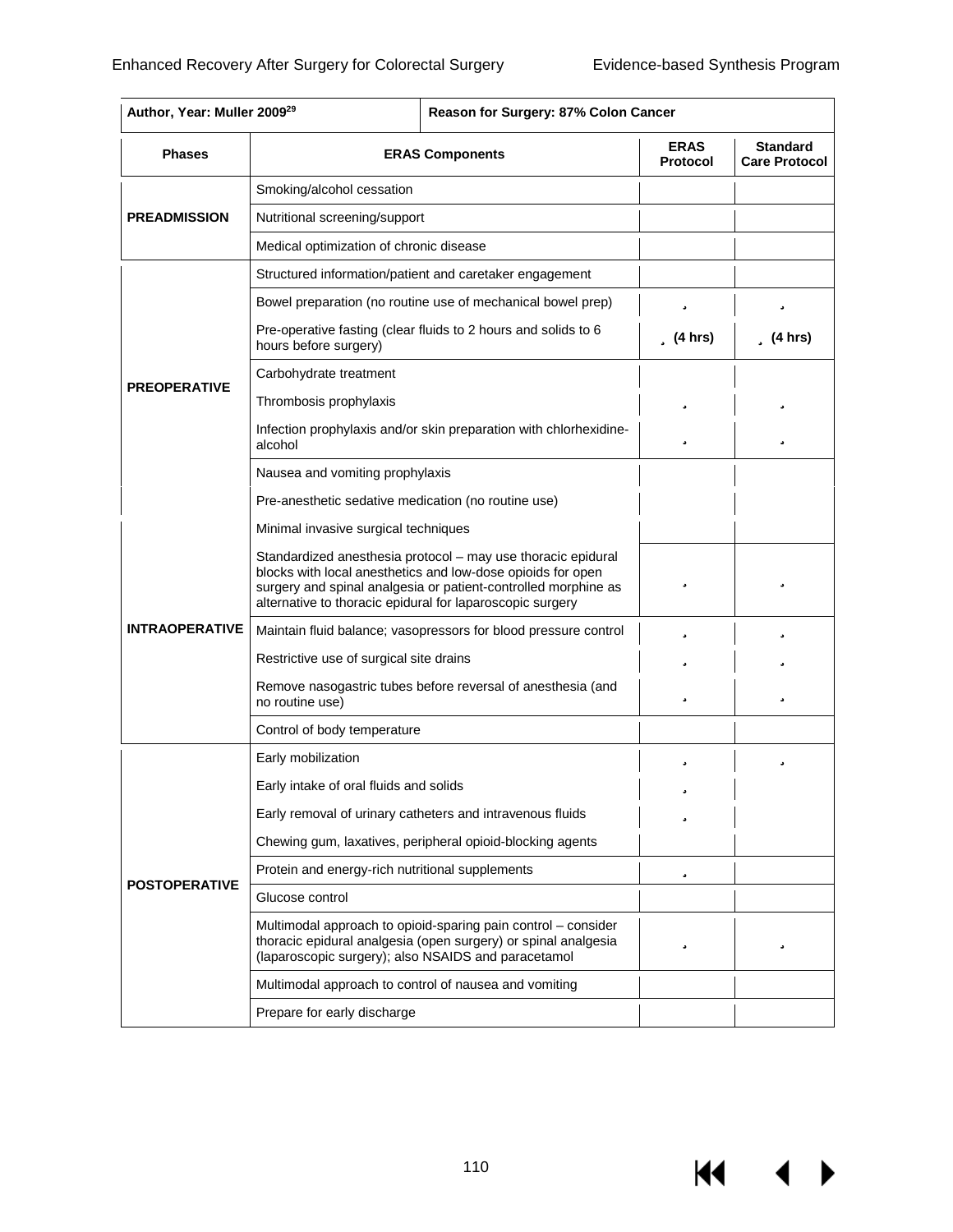$M \cdot 1$ 

| Author, Year: Šerclová 200933 |                                                                                                                                                                                                                                                            | Reason for Surgery: 78% Crohn's, 9% Ulcerative Colitis, 7%<br>Cancer, 6% Other, only ASA I-II, average age 35 |                                         |  |
|-------------------------------|------------------------------------------------------------------------------------------------------------------------------------------------------------------------------------------------------------------------------------------------------------|---------------------------------------------------------------------------------------------------------------|-----------------------------------------|--|
| <b>Phases</b>                 | <b>ERAS Components</b>                                                                                                                                                                                                                                     | <b>ERAS</b><br><b>Protocol</b>                                                                                | <b>Standard</b><br><b>Care Protocol</b> |  |
|                               | Smoking/alcohol cessation                                                                                                                                                                                                                                  |                                                                                                               |                                         |  |
| <b>PREADMISSION</b>           | Nutritional screening/support                                                                                                                                                                                                                              |                                                                                                               |                                         |  |
|                               | Medical optimization of chronic disease                                                                                                                                                                                                                    |                                                                                                               |                                         |  |
|                               | Structured information/patient and caretaker engagement                                                                                                                                                                                                    |                                                                                                               | ü                                       |  |
|                               | Bowel preparation (no routine use of mechanical bowel prep)                                                                                                                                                                                                |                                                                                                               | ü                                       |  |
|                               | Pre-operative fasting (clear fluids to 2 hours and solids to 6<br>hours before surgery)                                                                                                                                                                    |                                                                                                               | ü                                       |  |
|                               | Carbohydrate treatment                                                                                                                                                                                                                                     |                                                                                                               | ü                                       |  |
| <b>PREOPERATIVE</b>           | Thrombosis prophylaxis                                                                                                                                                                                                                                     |                                                                                                               |                                         |  |
|                               | alcohol                                                                                                                                                                                                                                                    | Infection prophylaxis and/or skin preparation with chlorhexidine-                                             |                                         |  |
|                               | Nausea and vomiting prophylaxis                                                                                                                                                                                                                            |                                                                                                               |                                         |  |
|                               | Pre-anesthetic sedative medication (no routine use)                                                                                                                                                                                                        |                                                                                                               |                                         |  |
|                               | Minimal invasive surgical techniques                                                                                                                                                                                                                       |                                                                                                               |                                         |  |
|                               | Standardized anesthesia protocol - may use thoracic epidural<br>blocks with local anesthetics and low-dose opioids for open<br>surgery and spinal analgesia or patient-controlled morphine as<br>alternative to thoracic epidural for laparoscopic surgery |                                                                                                               |                                         |  |
| <b>INTRAOPERATIVE</b>         | Maintain fluid balance; vasopressors for blood pressure control                                                                                                                                                                                            |                                                                                                               |                                         |  |
|                               | Restrictive use of surgical site drains                                                                                                                                                                                                                    | ü                                                                                                             |                                         |  |
|                               | Remove nasogastric tubes before reversal of anesthesia (and<br>no routine use)                                                                                                                                                                             | ü                                                                                                             |                                         |  |
|                               | Control of body temperature                                                                                                                                                                                                                                |                                                                                                               |                                         |  |
|                               | Early mobilization                                                                                                                                                                                                                                         |                                                                                                               | ü                                       |  |
|                               | Early intake of oral fluids and solids                                                                                                                                                                                                                     |                                                                                                               |                                         |  |
|                               | Early removal of urinary catheters and intravenous fluids                                                                                                                                                                                                  |                                                                                                               | ü                                       |  |
|                               | Chewing gum, laxatives, peripheral opioid-blocking agents                                                                                                                                                                                                  |                                                                                                               |                                         |  |
| <b>POSTOPERATIVE</b>          | Protein and energy-rich nutritional supplements                                                                                                                                                                                                            |                                                                                                               |                                         |  |
|                               | Glucose control                                                                                                                                                                                                                                            |                                                                                                               |                                         |  |
|                               | Multimodal approach to opioid-sparing pain control – consider<br>thoracic epidural analgesia (open surgery) or spinal analgesia<br>(laparoscopic surgery); also NSAIDS and paracetamol                                                                     | ü                                                                                                             |                                         |  |
|                               | Multimodal approach to control of nausea and vomiting                                                                                                                                                                                                      |                                                                                                               |                                         |  |
|                               | Prepare for early discharge                                                                                                                                                                                                                                |                                                                                                               |                                         |  |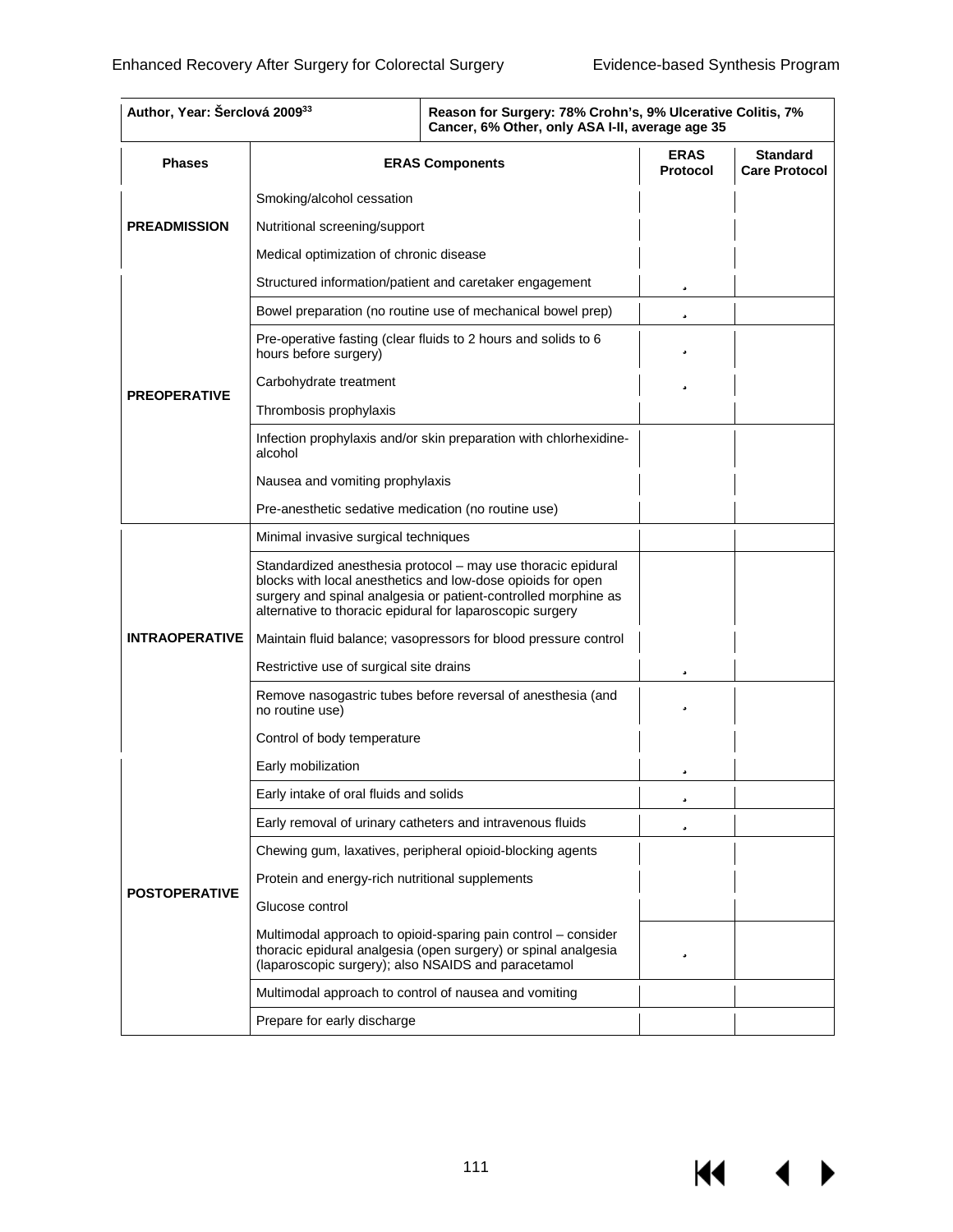| Author, Year: Khoo 2007 <sup>28</sup> |                                                                                                                                                                                                                                                            | Reason for Surgery: Colon (67%) and Rectal (33%) Cancer                                                                         |                                |                                         |
|---------------------------------------|------------------------------------------------------------------------------------------------------------------------------------------------------------------------------------------------------------------------------------------------------------|---------------------------------------------------------------------------------------------------------------------------------|--------------------------------|-----------------------------------------|
| <b>Phases</b>                         | <b>ERAS Components</b>                                                                                                                                                                                                                                     |                                                                                                                                 | <b>ERAS</b><br><b>Protocol</b> | <b>Standard</b><br><b>Care Protocol</b> |
|                                       | Smoking/alcohol cessation                                                                                                                                                                                                                                  |                                                                                                                                 |                                |                                         |
| <b>PREADMISSION</b>                   | Nutritional screening/support                                                                                                                                                                                                                              |                                                                                                                                 |                                |                                         |
|                                       | Medical optimization of chronic disease                                                                                                                                                                                                                    |                                                                                                                                 |                                |                                         |
|                                       |                                                                                                                                                                                                                                                            | Structured information/patient and caretaker engagement                                                                         |                                |                                         |
|                                       |                                                                                                                                                                                                                                                            | Bowel preparation (no routine use of mechanical bowel prep)                                                                     |                                |                                         |
|                                       | hours before surgery)                                                                                                                                                                                                                                      | Pre-operative fasting (clear fluids to 2 hours and solids to 6                                                                  | $\ddot{\mathbf{u}}$ (3 hrs)    | $\ddot{\mathbf{u}}$ (3 hrs)             |
|                                       | Carbohydrate treatment                                                                                                                                                                                                                                     |                                                                                                                                 |                                |                                         |
| <b>PREOPERATIVE</b>                   | Thrombosis prophylaxis                                                                                                                                                                                                                                     |                                                                                                                                 |                                |                                         |
|                                       | alcohol                                                                                                                                                                                                                                                    | Infection prophylaxis and/or skin preparation with chlorhexidine-                                                               |                                |                                         |
|                                       | Nausea and vomiting prophylaxis                                                                                                                                                                                                                            | ü                                                                                                                               |                                |                                         |
|                                       | Pre-anesthetic sedative medication (no routine use)                                                                                                                                                                                                        |                                                                                                                                 |                                |                                         |
|                                       | Minimal invasive surgical techniques                                                                                                                                                                                                                       |                                                                                                                                 |                                |                                         |
|                                       | Standardized anesthesia protocol - may use thoracic epidural<br>blocks with local anesthetics and low-dose opioids for open<br>surgery and spinal analgesia or patient-controlled morphine as<br>alternative to thoracic epidural for laparoscopic surgery | ü                                                                                                                               | ü                              |                                         |
| <b>INTRAOPERATIVE</b>                 | Maintain fluid balance; vasopressors for blood pressure control                                                                                                                                                                                            | ü                                                                                                                               |                                |                                         |
|                                       | Restrictive use of surgical site drains                                                                                                                                                                                                                    |                                                                                                                                 |                                |                                         |
|                                       | Remove nasogastric tubes before reversal of anesthesia (and<br>no routine use)                                                                                                                                                                             | ü                                                                                                                               |                                |                                         |
|                                       | Control of body temperature                                                                                                                                                                                                                                |                                                                                                                                 |                                |                                         |
|                                       | Early mobilization                                                                                                                                                                                                                                         |                                                                                                                                 | ü                              |                                         |
|                                       | Early intake of oral fluids and solids                                                                                                                                                                                                                     |                                                                                                                                 | ü                              |                                         |
|                                       |                                                                                                                                                                                                                                                            | Early removal of urinary catheters and intravenous fluids                                                                       | ü                              |                                         |
|                                       |                                                                                                                                                                                                                                                            | Chewing gum, laxatives, peripheral opioid-blocking agents                                                                       | ü                              |                                         |
|                                       | Protein and energy-rich nutritional supplements                                                                                                                                                                                                            |                                                                                                                                 | ü                              |                                         |
| <b>POSTOPERATIVE</b>                  | Glucose control                                                                                                                                                                                                                                            |                                                                                                                                 |                                |                                         |
|                                       | (laparoscopic surgery); also NSAIDS and paracetamol                                                                                                                                                                                                        | Multimodal approach to opioid-sparing pain control - consider<br>thoracic epidural analgesia (open surgery) or spinal analgesia | ü                              |                                         |
|                                       | Multimodal approach to control of nausea and vomiting                                                                                                                                                                                                      |                                                                                                                                 |                                |                                         |
|                                       | Prepare for early discharge                                                                                                                                                                                                                                |                                                                                                                                 |                                |                                         |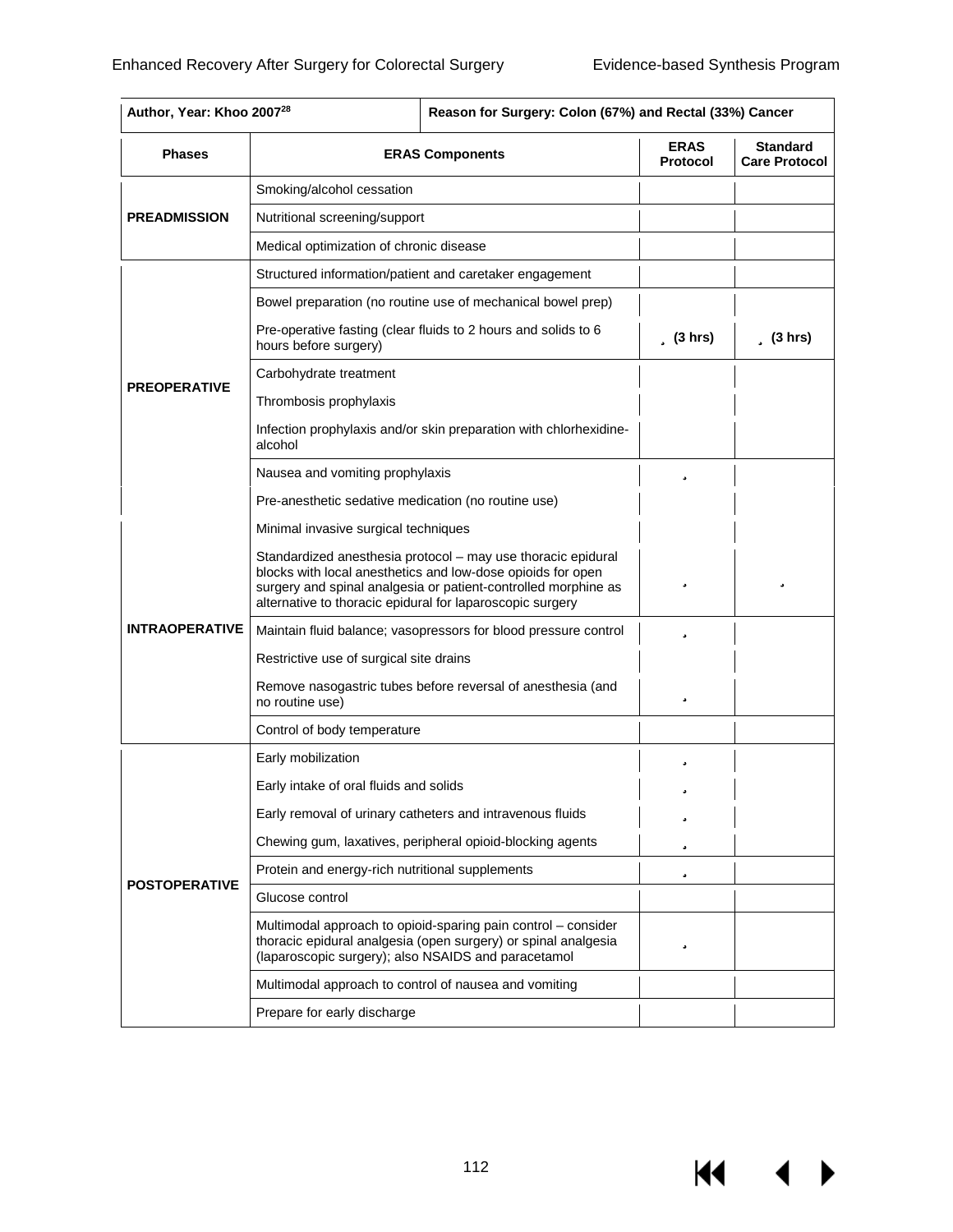KI

 $\blacktriangleright$ 

| <b>Phases</b>         | <b>ERAS Components</b>                                                                                                                                                                                                                                        | <b>ERAS</b><br><b>Protocol</b> | <b>Standard Care</b><br><b>Protocol</b> |
|-----------------------|---------------------------------------------------------------------------------------------------------------------------------------------------------------------------------------------------------------------------------------------------------------|--------------------------------|-----------------------------------------|
|                       | Smoking/alcohol cessation                                                                                                                                                                                                                                     |                                |                                         |
| <b>PREADMISSION</b>   | Nutritional screening/support                                                                                                                                                                                                                                 |                                |                                         |
|                       | Medical optimization of chronic disease                                                                                                                                                                                                                       |                                |                                         |
|                       | Structured information/patient and caretaker engagement                                                                                                                                                                                                       | ü                              |                                         |
|                       | Bowel preparation (no routine use of mechanical bowel prep)                                                                                                                                                                                                   | ü                              |                                         |
|                       | Pre-operative fasting (clear fluids to 2 hours and solids to 6<br>hours before surgery)                                                                                                                                                                       | $\ddot{\mathbf{u}}$ (3 hrs)    |                                         |
|                       | Carbohydrate treatment                                                                                                                                                                                                                                        | ü                              |                                         |
| <b>PREOPERATIVE</b>   | Thrombosis prophylaxis                                                                                                                                                                                                                                        |                                |                                         |
|                       | Infection prophylaxis and/or skin preparation with<br>chlorhexidine-alcohol                                                                                                                                                                                   |                                |                                         |
|                       | Nausea and vomiting prophylaxis                                                                                                                                                                                                                               |                                |                                         |
|                       | Pre-anesthetic sedative medication (no routine use)                                                                                                                                                                                                           |                                |                                         |
|                       | Minimal invasive surgical techniques                                                                                                                                                                                                                          |                                |                                         |
|                       | Standardized anesthesia protocol - may use thoracic<br>epidural blocks with local anesthetics and low-dose opioids<br>for open surgery and spinal analgesia or patient-controlled<br>morphine as alternative to thoracic epidural for laparoscopic<br>surgery | ü                              | ü                                       |
| <b>INTRAOPERATIVE</b> | Maintain fluid balance; vasopressors for blood pressure<br>control                                                                                                                                                                                            |                                |                                         |
|                       | Restrictive use of surgical site drains                                                                                                                                                                                                                       | ü                              |                                         |
|                       | Remove nasogastric tubes before reversal of anesthesia<br>(and no routine use)                                                                                                                                                                                | ü                              |                                         |
|                       | Control of body temperature                                                                                                                                                                                                                                   |                                |                                         |
|                       | Early mobilization                                                                                                                                                                                                                                            | ü                              |                                         |
|                       | Early intake of oral fluids and solids                                                                                                                                                                                                                        | ü                              |                                         |
|                       | Early removal of urinary catheters and intravenous fluids                                                                                                                                                                                                     |                                |                                         |
|                       | Chewing gum, laxatives, peripheral opioid-blocking agents                                                                                                                                                                                                     |                                |                                         |
|                       | Protein and energy-rich nutritional supplements                                                                                                                                                                                                               |                                |                                         |
| <b>POSTOPERATIVE</b>  | Glucose control                                                                                                                                                                                                                                               |                                |                                         |
|                       | Multimodal approach to opioid-sparing pain control -<br>consider thoracic epidural analgesia (open surgery) or spinal<br>analgesia (laparoscopic surgery); also NSAIDS and<br>paracetamol                                                                     | ü                              | ü                                       |
|                       | Multimodal approach to control of nausea and vomiting                                                                                                                                                                                                         |                                |                                         |
|                       | Prepare for early discharge                                                                                                                                                                                                                                   |                                |                                         |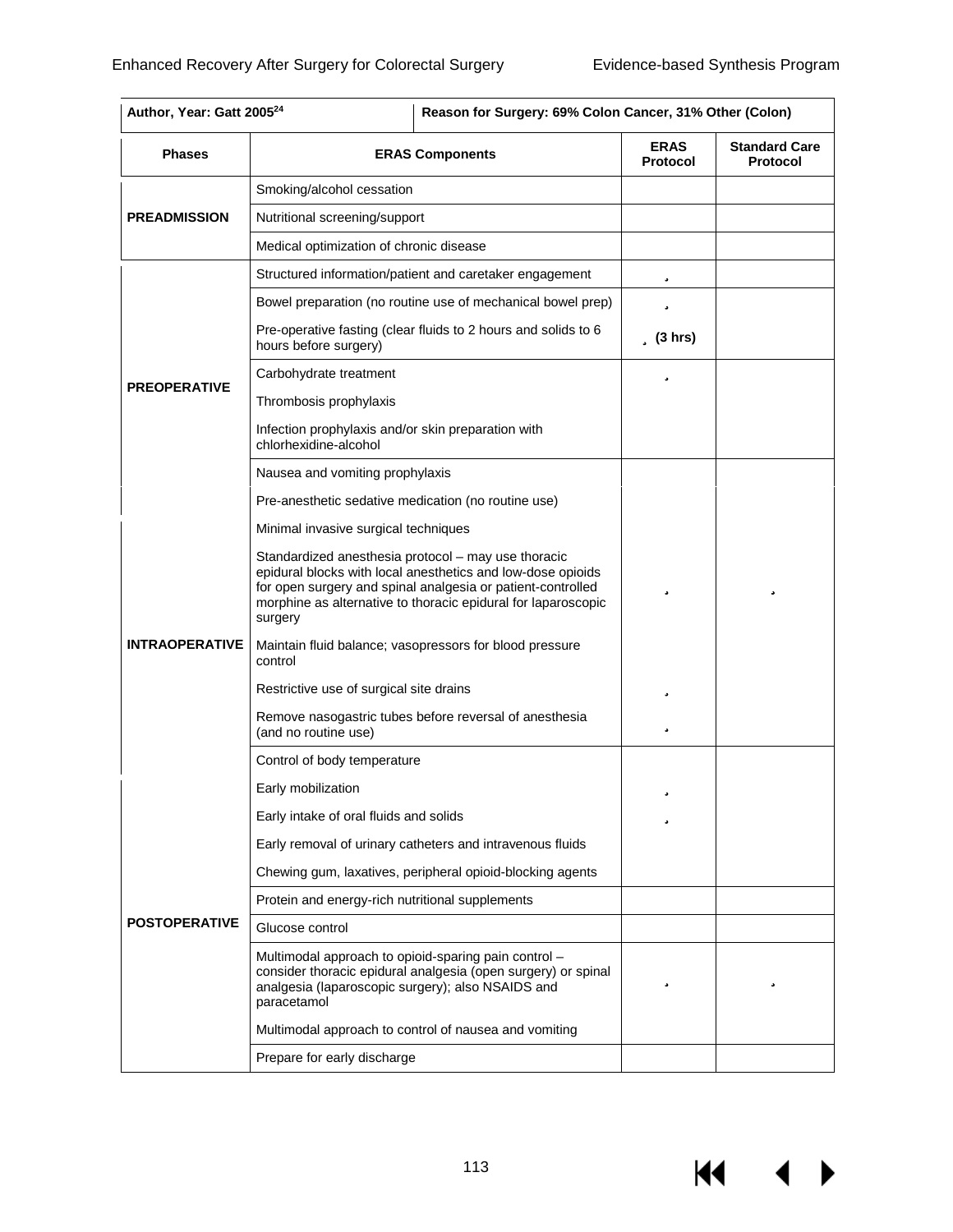К€

| <b>Phases</b>         | <b>ERAS Components</b>                                                                                                                                                                                                                                        | <b>ERAS</b><br><b>Protocol</b> | <b>Standard Care</b><br><b>Protocol</b> |
|-----------------------|---------------------------------------------------------------------------------------------------------------------------------------------------------------------------------------------------------------------------------------------------------------|--------------------------------|-----------------------------------------|
|                       | Smoking/alcohol cessation                                                                                                                                                                                                                                     |                                |                                         |
| <b>PREADMISSION</b>   | Nutritional screening/support                                                                                                                                                                                                                                 |                                |                                         |
|                       | Medical optimization of chronic disease                                                                                                                                                                                                                       |                                |                                         |
|                       | Structured information/patient and caretaker engagement                                                                                                                                                                                                       | ü                              |                                         |
|                       | Bowel preparation (no routine use of mechanical bowel prep)                                                                                                                                                                                                   | ü                              |                                         |
|                       | Pre-operative fasting (clear fluids to 2 hours and solids to 6<br>hours before surgery)                                                                                                                                                                       | ü                              |                                         |
|                       | Carbohydrate treatment                                                                                                                                                                                                                                        | ü                              |                                         |
| <b>PREOPERATIVE</b>   | Thrombosis prophylaxis                                                                                                                                                                                                                                        |                                |                                         |
|                       | Infection prophylaxis and/or skin preparation with<br>chlorhexidine-alcohol                                                                                                                                                                                   | ü                              | ü                                       |
|                       | Nausea and vomiting prophylaxis                                                                                                                                                                                                                               |                                |                                         |
|                       | Pre-anesthetic sedative medication (no routine use)                                                                                                                                                                                                           |                                |                                         |
|                       | Minimal invasive surgical techniques                                                                                                                                                                                                                          |                                |                                         |
|                       | Standardized anesthesia protocol - may use thoracic<br>epidural blocks with local anesthetics and low-dose opioids<br>for open surgery and spinal analgesia or patient-controlled<br>morphine as alternative to thoracic epidural for laparoscopic<br>surgery | ü                              |                                         |
| <b>INTRAOPERATIVE</b> | Maintain fluid balance; vasopressors for blood pressure<br>control                                                                                                                                                                                            |                                |                                         |
|                       | Restrictive use of surgical site drains                                                                                                                                                                                                                       | ü                              |                                         |
|                       | Remove nasogastric tubes before reversal of anesthesia<br>(and no routine use)                                                                                                                                                                                | ü                              |                                         |
|                       | Control of body temperature                                                                                                                                                                                                                                   |                                |                                         |
|                       | Early mobilization                                                                                                                                                                                                                                            |                                |                                         |
|                       | Early intake of oral fluids and solids                                                                                                                                                                                                                        | ü                              |                                         |
|                       | Early removal of urinary catheters and intravenous fluids                                                                                                                                                                                                     |                                |                                         |
|                       | Chewing gum, laxatives, peripheral opioid-blocking agents                                                                                                                                                                                                     |                                |                                         |
|                       | Protein and energy-rich nutritional supplements                                                                                                                                                                                                               |                                |                                         |
| <b>POSTOPERATIVE</b>  | Glucose control                                                                                                                                                                                                                                               |                                |                                         |
|                       | Multimodal approach to opioid-sparing pain control -<br>consider thoracic epidural analgesia (open surgery) or spinal<br>analgesia (laparoscopic surgery); also NSAIDS and<br>paracetamol                                                                     | ü                              |                                         |
|                       | Multimodal approach to control of nausea and vomiting                                                                                                                                                                                                         |                                |                                         |
|                       | Prepare for early discharge                                                                                                                                                                                                                                   |                                |                                         |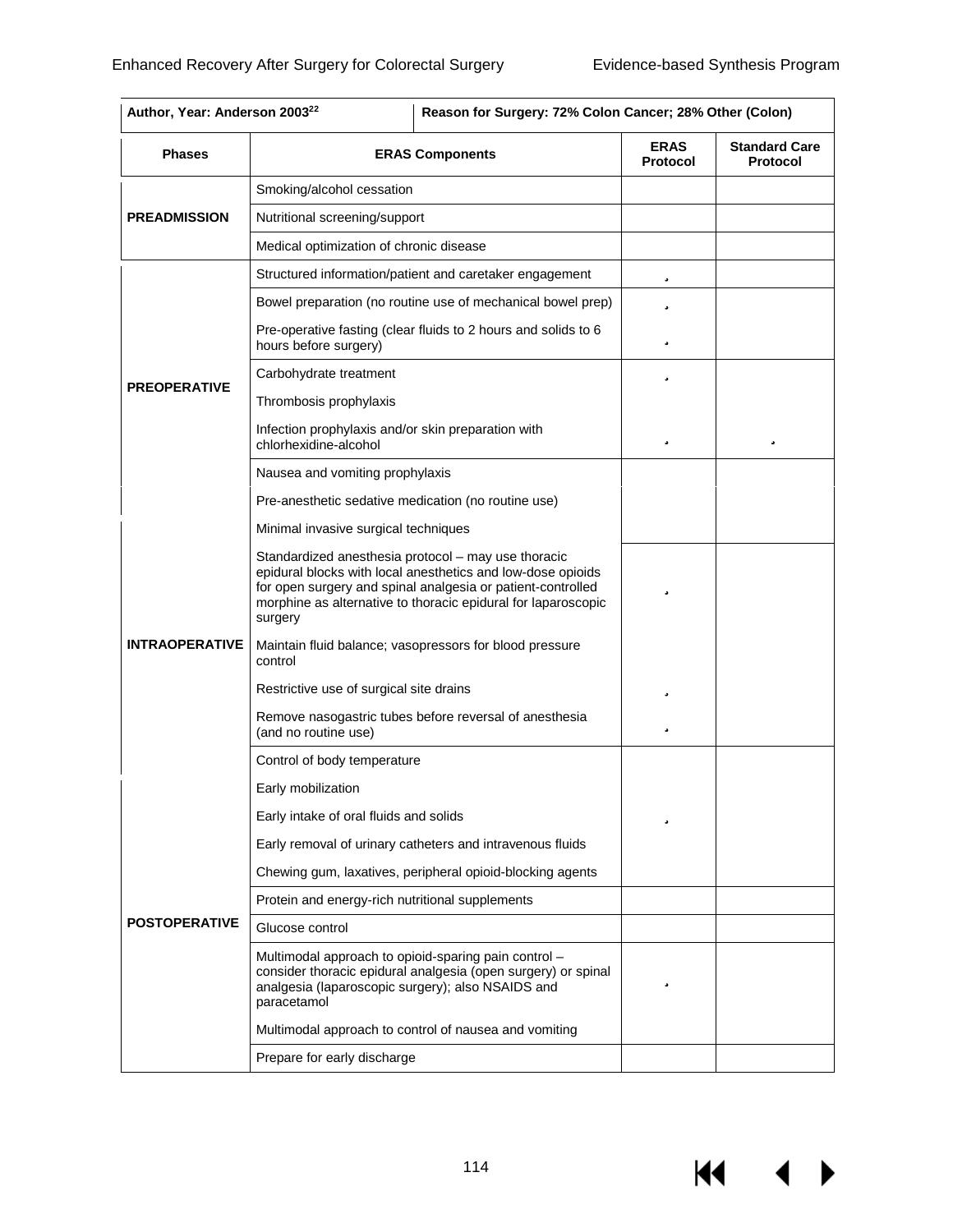| implemented)          | Author, Year: Ota 2017 <sup>42</sup> (Standard Care at<br>Reason for Surgery: Colon or Rectosigmoid Cancer (90%<br>surgeon's discretion; many components [*]<br>Laparoscopic Surgery)                                                                          |                                             |                                         |
|-----------------------|----------------------------------------------------------------------------------------------------------------------------------------------------------------------------------------------------------------------------------------------------------------|---------------------------------------------|-----------------------------------------|
| <b>Phases</b>         | <b>ERAS Components</b>                                                                                                                                                                                                                                         | <b>ERAS Protocol</b>                        | <b>Standard Care</b><br><b>Protocol</b> |
|                       | Smoking/alcohol cessation                                                                                                                                                                                                                                      |                                             |                                         |
| <b>PREADMISSION</b>   | Nutritional screening/support                                                                                                                                                                                                                                  |                                             |                                         |
|                       | Medical optimization of chronic disease                                                                                                                                                                                                                        |                                             |                                         |
|                       | Structured information/patient and caretaker engagement                                                                                                                                                                                                        | ü                                           |                                         |
|                       | Bowel preparation (no routine use of mechanical bowel<br>prep)                                                                                                                                                                                                 | üª                                          |                                         |
|                       | Pre-operative fasting (clear fluids to 2 hours and solids to<br>6 hours before surgery)                                                                                                                                                                        |                                             |                                         |
| <b>PREOPERATIVE</b>   | Carbohydrate treatment                                                                                                                                                                                                                                         | ü                                           |                                         |
|                       | Thrombosis prophylaxis                                                                                                                                                                                                                                         | ü                                           |                                         |
|                       | Infection prophylaxis and/or skin preparation with<br>chlorhexidine-alcohol                                                                                                                                                                                    | ü                                           |                                         |
|                       | Nausea and vomiting prophylaxis                                                                                                                                                                                                                                |                                             |                                         |
|                       | Pre-anesthetic sedative medication (no routine use)                                                                                                                                                                                                            |                                             |                                         |
|                       | Minimal invasive surgical techniques                                                                                                                                                                                                                           | $\ddot{\mathbf{u}}$ (>90%)<br>laparoscopic) | ü (>90%<br>laparoscopic)                |
|                       | Standardized anesthesia protocol - may use thoracic<br>epidural blocks with local anesthetics and low-dose<br>opioids for open surgery and spinal analgesia or patient-<br>controlled morphine as alternative to thoracic epidural for<br>laparoscopic surgery | ü (epidural<br>anesthesia)                  | * (epidural<br>anesthesia)              |
| <b>INTRAOPERATIVE</b> | Maintain fluid balance; vasopressors for blood pressure<br>control                                                                                                                                                                                             | ü                                           | $\star$                                 |
|                       | Restrictive use of surgical site drains                                                                                                                                                                                                                        | ü                                           | $\star$                                 |
|                       | Remove nasogastric tubes before reversal of anesthesia<br>(and no routine use)                                                                                                                                                                                 | ü                                           |                                         |
|                       | Control of body temperature                                                                                                                                                                                                                                    |                                             |                                         |
|                       | Early mobilization                                                                                                                                                                                                                                             | ü                                           |                                         |
|                       | Early intake of oral fluids and solids                                                                                                                                                                                                                         | ü                                           |                                         |
|                       | Early removal of urinary catheters and intravenous fluids                                                                                                                                                                                                      | ü                                           |                                         |
| <b>POSTOPERATIVE</b>  | Chewing gum, laxatives, peripheral opioid-blocking agents                                                                                                                                                                                                      | $\ddot{\mathbf{u}}$ (gum,<br>laxative)      | * (laxative)                            |
|                       | Protein and energy-rich nutritional supplements                                                                                                                                                                                                                | ü                                           |                                         |
|                       | Glucose control                                                                                                                                                                                                                                                |                                             |                                         |
|                       | Multimodal approach to opioid-sparing pain control -<br>consider thoracic epidural analgesia (open surgery) or                                                                                                                                                 | ü                                           |                                         |

## **Table 2. ERAS and Standard Care Protocol Components – Laparoscopic Surgery Studies**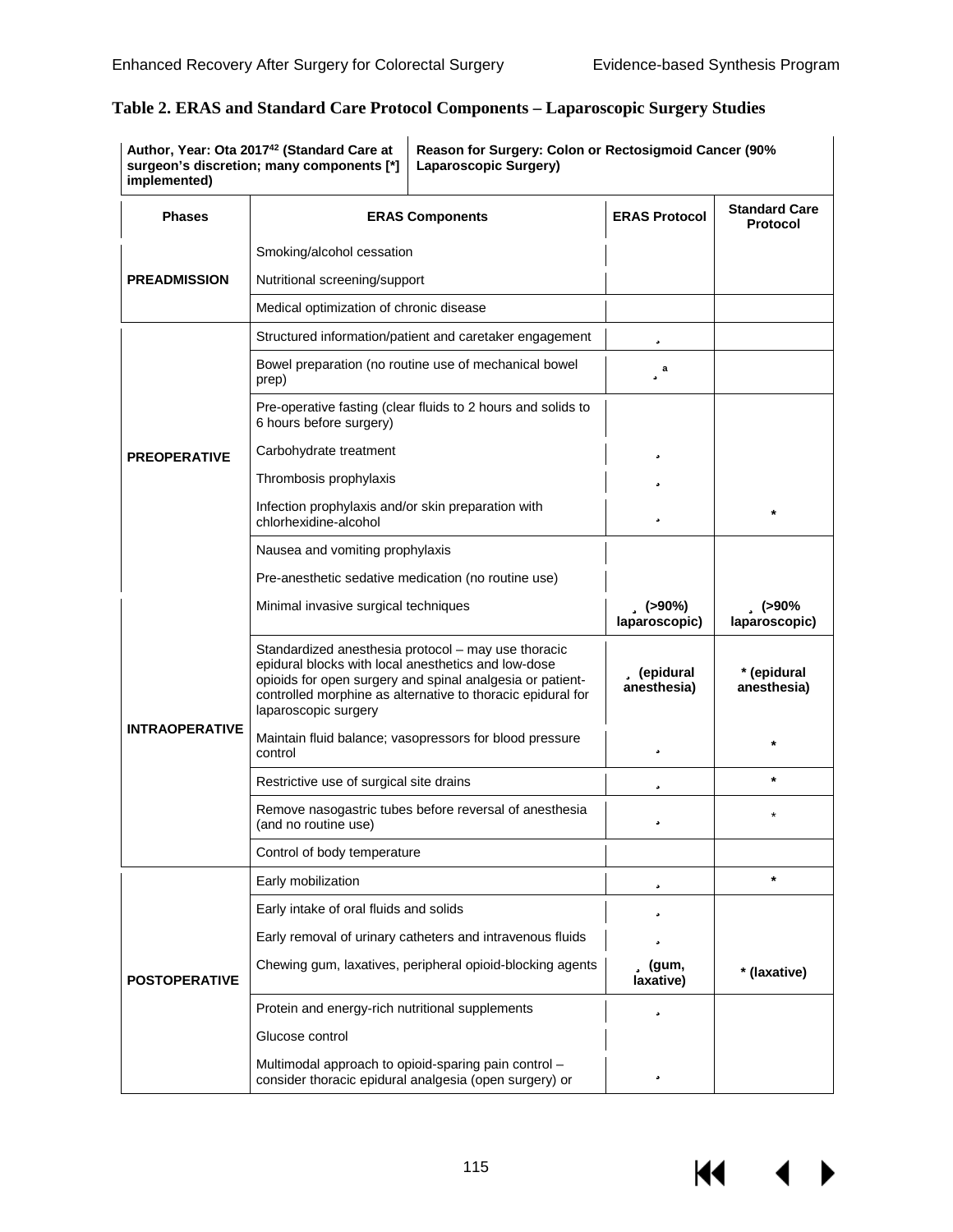$M \rightarrow$ 

| spinal analgesia (laparoscopic surgery); also NSAIDS and<br>paracetamol |  |
|-------------------------------------------------------------------------|--|
| Multimodal approach to control of nausea and vomiting                   |  |
| Prepare for early discharge                                             |  |

<sup>a</sup> not used for right hemicolectomy or transverse colectomy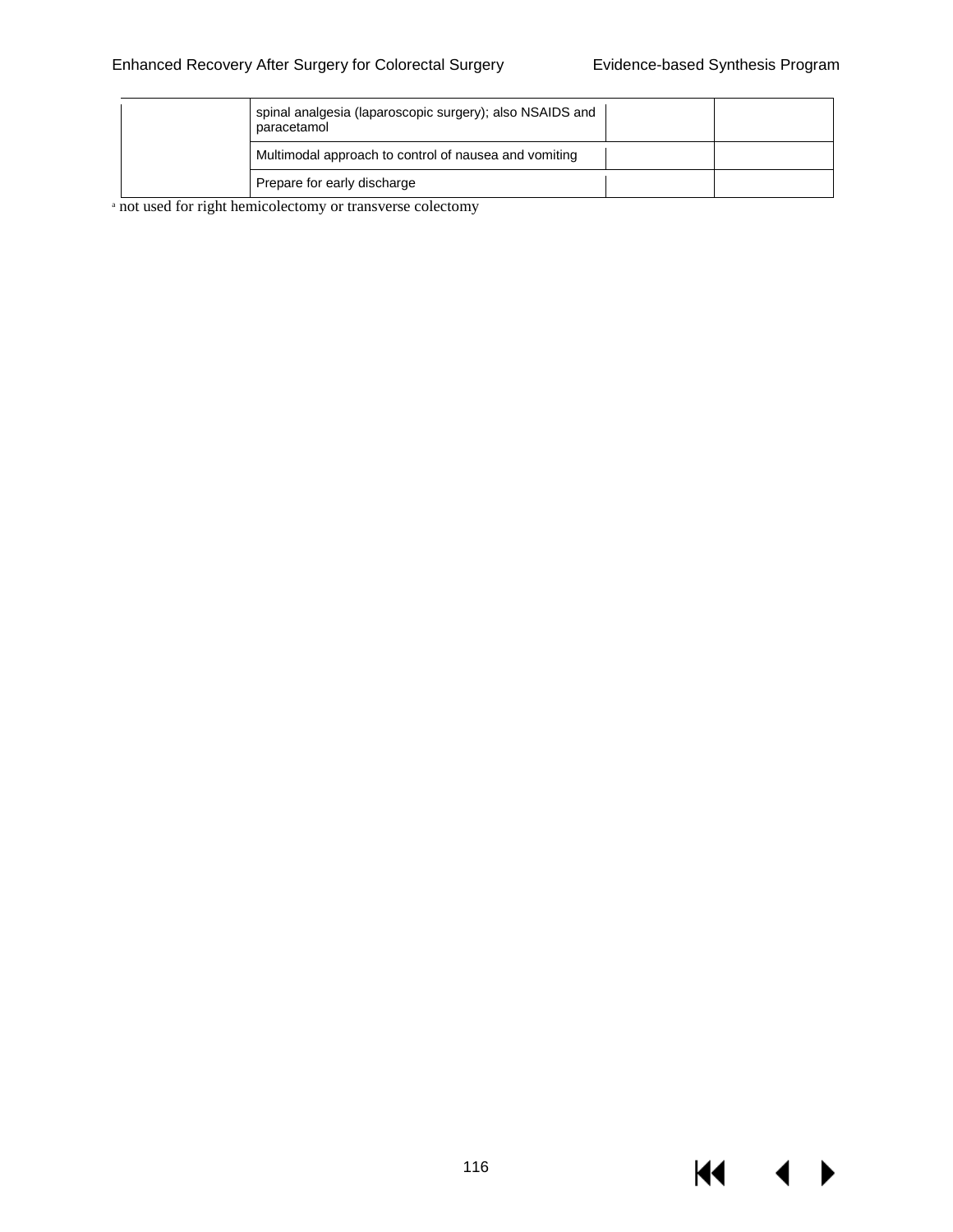| <b>Phases</b>         | <b>ERAS Components</b>                                                                                                                                                                                                                                     | <b>ERAS</b><br><b>Protocol</b> | <b>Standard Care</b><br><b>Protocol</b> |
|-----------------------|------------------------------------------------------------------------------------------------------------------------------------------------------------------------------------------------------------------------------------------------------------|--------------------------------|-----------------------------------------|
|                       | Smoking/alcohol cessation                                                                                                                                                                                                                                  |                                |                                         |
| <b>PREADMISSION</b>   | Nutritional screening/support                                                                                                                                                                                                                              |                                |                                         |
|                       | Medical optimization of chronic disease                                                                                                                                                                                                                    |                                |                                         |
|                       | Structured information/patient and caretaker engagement                                                                                                                                                                                                    |                                |                                         |
|                       | Bowel preparation (no routine use of mechanical bowel prep)                                                                                                                                                                                                | <b>ü</b> (low residue<br>diet) |                                         |
|                       | Pre-operative fasting (clear fluids to 2 hours and solids to 6<br>hours before surgery)                                                                                                                                                                    |                                |                                         |
| <b>PREOPERATIVE</b>   | Carbohydrate treatment                                                                                                                                                                                                                                     |                                |                                         |
|                       | Thrombosis prophylaxis                                                                                                                                                                                                                                     |                                |                                         |
|                       | Infection prophylaxis and/or skin preparation with chlorhexidine-<br>alcohol                                                                                                                                                                               |                                |                                         |
|                       | Nausea and vomiting prophylaxis                                                                                                                                                                                                                            |                                |                                         |
|                       | Pre-anesthetic sedative medication (no routine use)                                                                                                                                                                                                        |                                |                                         |
|                       | Minimal invasive surgical techniques                                                                                                                                                                                                                       | ü<br>(laparoscopic)            | ü<br>(laparoscopic)                     |
|                       | Standardized anesthesia protocol - may use thoracic epidural<br>blocks with local anesthetics and low-dose opioids for open<br>surgery and spinal analgesia or patient-controlled morphine as<br>alternative to thoracic epidural for laparoscopic surgery |                                |                                         |
| <b>INTRAOPERATIVE</b> | Maintain fluid balance; vasopressors for blood pressure control                                                                                                                                                                                            |                                |                                         |
|                       | Restrictive use of surgical site drains                                                                                                                                                                                                                    |                                |                                         |
|                       | Remove nasogastric tubes before reversal of anesthesia (and<br>no routine use)                                                                                                                                                                             | ü                              |                                         |
|                       | Control of body temperature                                                                                                                                                                                                                                |                                |                                         |
|                       | Early mobilization                                                                                                                                                                                                                                         |                                |                                         |
|                       | Early intake of oral fluids and solids                                                                                                                                                                                                                     | ü                              |                                         |
|                       | Early removal of urinary catheters and intravenous fluids                                                                                                                                                                                                  |                                |                                         |
|                       | Chewing gum, laxatives, peripheral opioid-blocking agents                                                                                                                                                                                                  |                                |                                         |
|                       | Protein and energy-rich nutritional supplements                                                                                                                                                                                                            |                                |                                         |
| <b>POSTOPERATIVE</b>  | Glucose control                                                                                                                                                                                                                                            |                                |                                         |
|                       |                                                                                                                                                                                                                                                            |                                |                                         |
|                       | Multimodal approach to opioid-sparing pain control – consider<br>thoracic epidural analgesia (open surgery) or spinal analgesia<br>(laparoscopic surgery); also NSAIDS and paracetamol                                                                     |                                |                                         |
|                       | Multimodal approach to control of nausea and vomiting                                                                                                                                                                                                      |                                |                                         |

# **Author, Year: Scioscia 201743 Reason for Surgery: Bowel Endometriosis**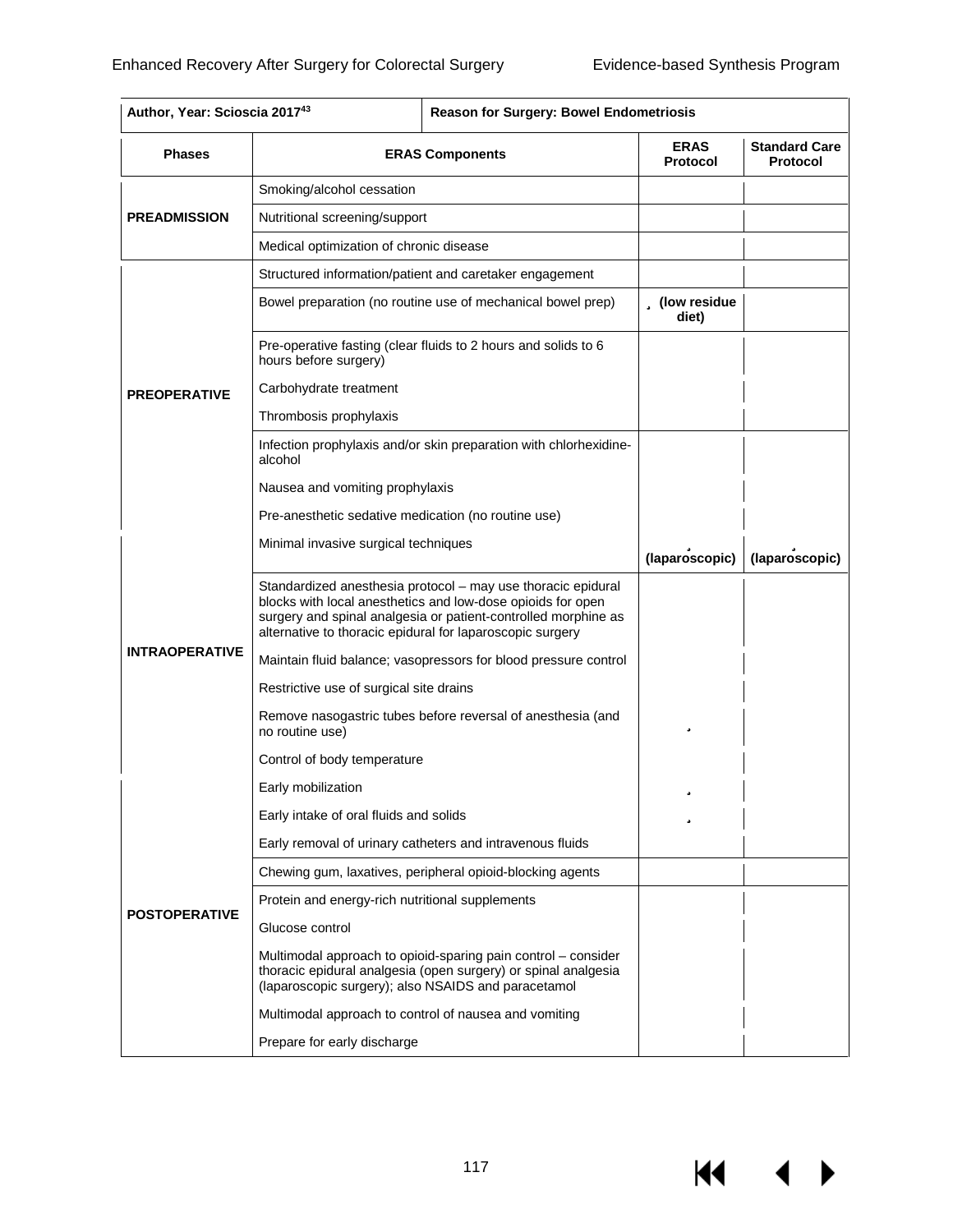$\overline{M}$   $\overline{M}$ 

| Author, Year: Mari 201640 |                                                                             | Reason for Surgery: Major Colorectal Surgery (75% Cancer,<br>25% Diverticular Disease)                                                                                                                                                                     |                                |                                         |
|---------------------------|-----------------------------------------------------------------------------|------------------------------------------------------------------------------------------------------------------------------------------------------------------------------------------------------------------------------------------------------------|--------------------------------|-----------------------------------------|
| <b>Phases</b>             |                                                                             | <b>ERAS Components</b>                                                                                                                                                                                                                                     | <b>ERAS</b><br><b>Protocol</b> | <b>Standard</b><br><b>Care Protocol</b> |
|                           | Smoking/alcohol cessation                                                   |                                                                                                                                                                                                                                                            |                                |                                         |
| <b>PREADMISSION</b>       | Nutritional screening/support                                               |                                                                                                                                                                                                                                                            |                                |                                         |
|                           | Medical optimization of chronic disease                                     |                                                                                                                                                                                                                                                            |                                |                                         |
|                           |                                                                             | Structured information/patient and caretaker engagement                                                                                                                                                                                                    |                                |                                         |
|                           |                                                                             | Bowel preparation (no routine use of mechanical bowel prep)                                                                                                                                                                                                | ü                              |                                         |
|                           | hours before surgery)                                                       | Pre-operative fasting (clear fluids to 2 hours and solids to 6                                                                                                                                                                                             | ü                              |                                         |
|                           | Carbohydrate treatment                                                      |                                                                                                                                                                                                                                                            |                                |                                         |
| <b>PREOPERATIVE</b>       | Thrombosis prophylaxis                                                      |                                                                                                                                                                                                                                                            |                                |                                         |
|                           | Infection prophylaxis and/or skin preparation with<br>chlorhexidine-alcohol |                                                                                                                                                                                                                                                            |                                |                                         |
|                           | Nausea and vomiting prophylaxis                                             |                                                                                                                                                                                                                                                            |                                |                                         |
|                           | Pre-anesthetic sedative medication (no routine use)                         |                                                                                                                                                                                                                                                            |                                |                                         |
|                           | Minimal invasive surgical techniques                                        |                                                                                                                                                                                                                                                            | (laparoscopic)                 | (laparoscopic)                          |
|                           |                                                                             | Standardized anesthesia protocol - may use thoracic epidural<br>blocks with local anesthetics and low-dose opioids for open<br>surgery and spinal analgesia or patient-controlled morphine as<br>alternative to thoracic epidural for laparoscopic surgery |                                |                                         |
| <b>INTRAOPERATIVE</b>     | control                                                                     | Maintain fluid balance; vasopressors for blood pressure                                                                                                                                                                                                    | ü                              |                                         |
|                           | Restrictive use of surgical site drains                                     |                                                                                                                                                                                                                                                            | ü                              |                                         |
|                           | no routine use)                                                             | Remove nasogastric tubes before reversal of anesthesia (and                                                                                                                                                                                                | ü                              |                                         |
|                           | Control of body temperature                                                 |                                                                                                                                                                                                                                                            |                                |                                         |
|                           | Early mobilization                                                          |                                                                                                                                                                                                                                                            |                                |                                         |
|                           | Early intake of oral fluids and solids                                      |                                                                                                                                                                                                                                                            | ü                              |                                         |
|                           |                                                                             | Early removal of urinary catheters and intravenous fluids                                                                                                                                                                                                  |                                |                                         |
|                           | Chewing gum, laxatives, peripheral opioid-blocking agents                   |                                                                                                                                                                                                                                                            |                                |                                         |
|                           | Protein and energy-rich nutritional supplements                             |                                                                                                                                                                                                                                                            |                                |                                         |
| <b>POSTOPERATIVE</b>      | Glucose control                                                             |                                                                                                                                                                                                                                                            |                                |                                         |
|                           |                                                                             | Multimodal approach to opioid-sparing pain control – consider<br>thoracic epidural analgesia (open surgery) or spinal analgesia<br>(laparoscopic surgery); also NSAIDS and paracetamol                                                                     | ü                              |                                         |
|                           |                                                                             | Multimodal approach to control of nausea and vomiting                                                                                                                                                                                                      |                                |                                         |
|                           | Prepare for early discharge                                                 |                                                                                                                                                                                                                                                            |                                |                                         |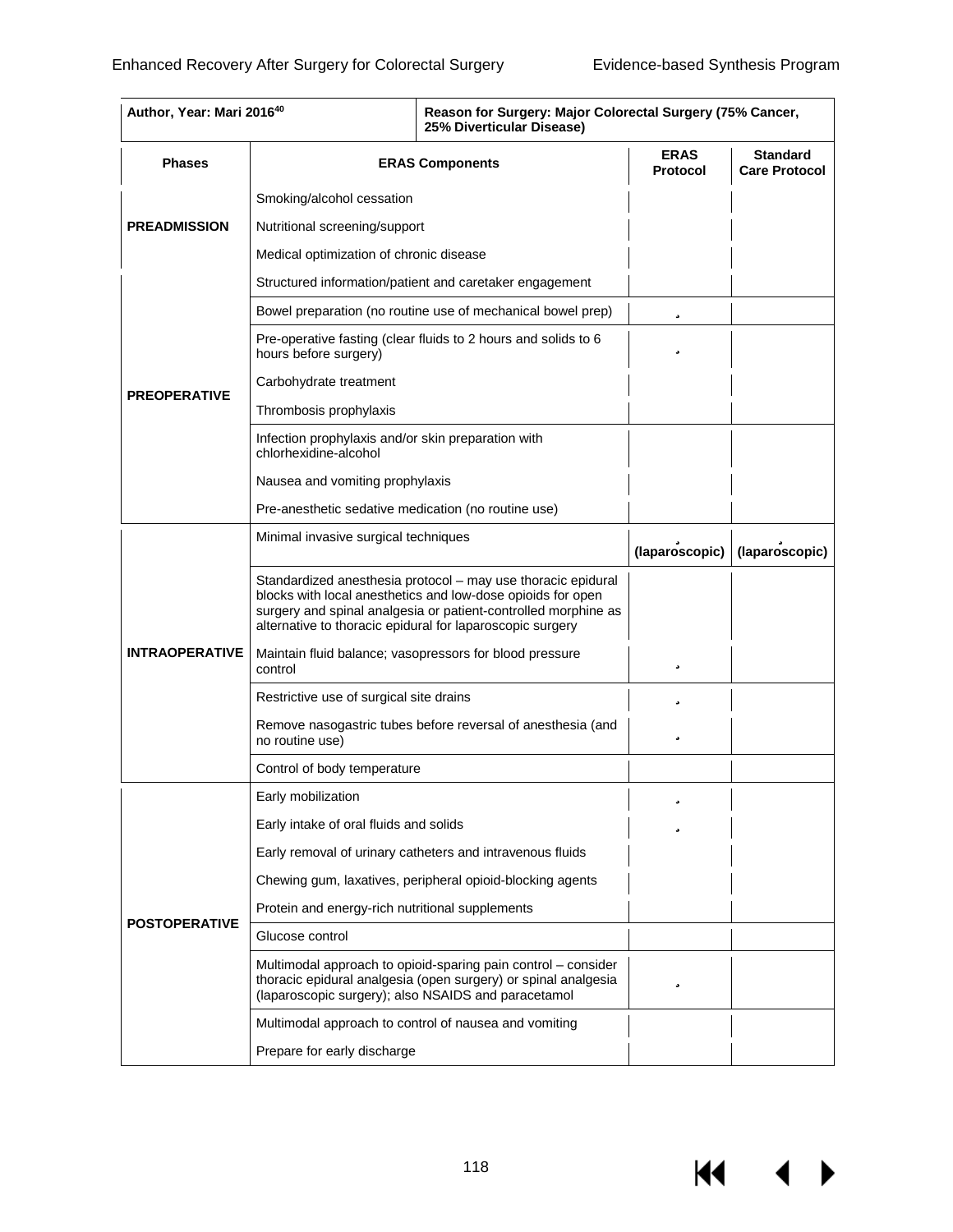К€

| Author, Year: Wang 2015 <sup>45</sup> (same protocol as<br><b>Reason for Surgery: Colon Cancer</b><br>Ren 2012 <sup>32</sup> except minimally invasive) |                                                                                                                                                                                                                                                            |                                |                                         |
|---------------------------------------------------------------------------------------------------------------------------------------------------------|------------------------------------------------------------------------------------------------------------------------------------------------------------------------------------------------------------------------------------------------------------|--------------------------------|-----------------------------------------|
| <b>Phases</b>                                                                                                                                           | <b>ERAS Components</b>                                                                                                                                                                                                                                     | <b>ERAS</b><br><b>Protocol</b> | <b>Standard</b><br><b>Care Protocol</b> |
|                                                                                                                                                         | Smoking/alcohol cessation                                                                                                                                                                                                                                  |                                |                                         |
| <b>PREADMISSION</b>                                                                                                                                     | Nutritional screening/support                                                                                                                                                                                                                              |                                |                                         |
|                                                                                                                                                         | Medical optimization of chronic disease                                                                                                                                                                                                                    |                                |                                         |
|                                                                                                                                                         | Structured information/patient and caretaker engagement                                                                                                                                                                                                    |                                |                                         |
|                                                                                                                                                         | Bowel preparation (no routine use of mechanical bowel prep)                                                                                                                                                                                                | ü                              |                                         |
|                                                                                                                                                         | Pre-operative fasting (clear fluids to 2 hours and solids to 6<br>hours before surgery)                                                                                                                                                                    | ü                              |                                         |
|                                                                                                                                                         | Carbohydrate treatment                                                                                                                                                                                                                                     | ü                              |                                         |
| <b>PREOPERATIVE</b>                                                                                                                                     | Thrombosis prophylaxis                                                                                                                                                                                                                                     |                                |                                         |
|                                                                                                                                                         | Infection prophylaxis and/or skin preparation with chlorhexidine-<br>alcohol                                                                                                                                                                               | ü                              |                                         |
|                                                                                                                                                         | Nausea and vomiting prophylaxis                                                                                                                                                                                                                            | ü                              | ü                                       |
|                                                                                                                                                         | Pre-anesthetic sedative medication (no routine use)                                                                                                                                                                                                        |                                |                                         |
|                                                                                                                                                         | Minimal invasive surgical techniques                                                                                                                                                                                                                       | ü                              | ü                                       |
|                                                                                                                                                         | Standardized anesthesia protocol - may use thoracic epidural<br>blocks with local anesthetics and low-dose opioids for open<br>surgery and spinal analgesia or patient-controlled morphine as<br>alternative to thoracic epidural for laparoscopic surgery |                                |                                         |
| <b>INTRAOPERATIVE</b>                                                                                                                                   | Maintain fluid balance; vasopressors for blood pressure control                                                                                                                                                                                            | ü                              |                                         |
|                                                                                                                                                         | Restrictive use of surgical site drains                                                                                                                                                                                                                    |                                |                                         |
|                                                                                                                                                         | Remove nasogastric tubes before reversal of anesthesia (and<br>no routine use)                                                                                                                                                                             | ü                              |                                         |
|                                                                                                                                                         | Control of body temperature                                                                                                                                                                                                                                | ü                              |                                         |
|                                                                                                                                                         | Early mobilization                                                                                                                                                                                                                                         | ü                              |                                         |
|                                                                                                                                                         | Early intake of oral fluids and solids                                                                                                                                                                                                                     | ü                              |                                         |
|                                                                                                                                                         | Early removal of urinary catheters and intravenous fluids                                                                                                                                                                                                  | <b>ü</b> (early<br>removal)    | <b>ü</b> (early<br>removal)             |
|                                                                                                                                                         | Chewing gum, laxatives, peripheral opioid-blocking agents                                                                                                                                                                                                  | ü                              |                                         |
| <b>POSTOPERATIVE</b>                                                                                                                                    | Protein and energy-rich nutritional supplements                                                                                                                                                                                                            | ü                              |                                         |
|                                                                                                                                                         | Glucose control                                                                                                                                                                                                                                            |                                |                                         |
|                                                                                                                                                         | Multimodal approach to opioid-sparing pain control – consider<br>thoracic epidural analgesia (open surgery) or spinal analgesia<br>(laparoscopic surgery); also NSAIDS and paracetamol                                                                     | ü                              |                                         |
|                                                                                                                                                         | Multimodal approach to control of nausea and vomiting                                                                                                                                                                                                      |                                |                                         |
|                                                                                                                                                         | Prepare for early discharge                                                                                                                                                                                                                                |                                |                                         |

| Author, Year: Wang 2015 <sup>45</sup> (same protocol as   Reason for Surgery: Colon Cancer |  |
|--------------------------------------------------------------------------------------------|--|
| Ban 201232 avenue minimally invasive)                                                      |  |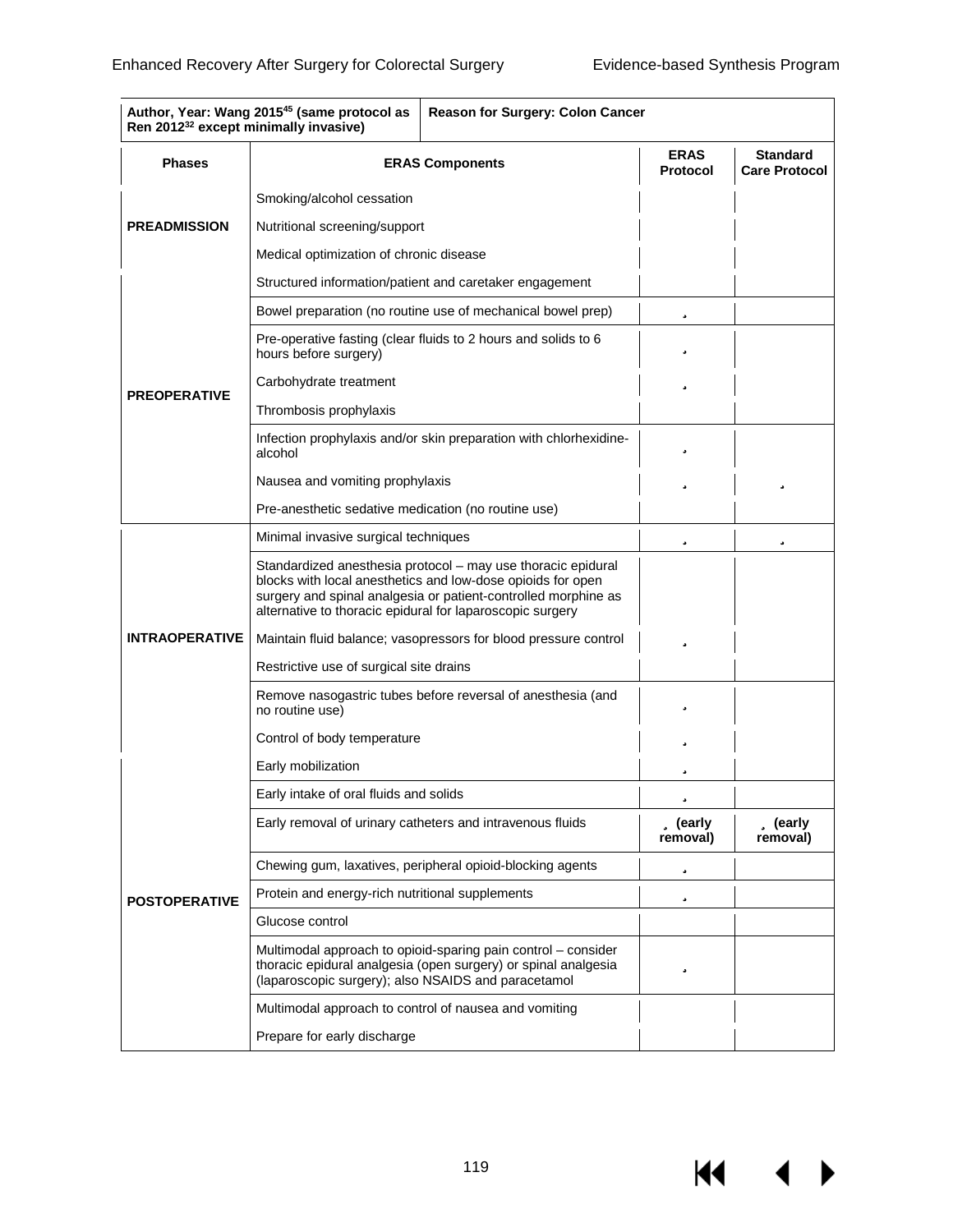$M \cdot 1$ 

 $\blacktriangleright$ 

| Author, Year: Feng 2014 <sup>38</sup><br><b>Reason for Surgery: Rectal Cancer</b> |                                                                                                                                                                                                                                                            |                                |                                         |
|-----------------------------------------------------------------------------------|------------------------------------------------------------------------------------------------------------------------------------------------------------------------------------------------------------------------------------------------------------|--------------------------------|-----------------------------------------|
| <b>Phases</b>                                                                     | <b>ERAS Components</b>                                                                                                                                                                                                                                     | <b>ERAS</b><br><b>Protocol</b> | <b>Standard</b><br><b>Care Protocol</b> |
|                                                                                   | Smoking/alcohol cessation                                                                                                                                                                                                                                  |                                |                                         |
| <b>PREADMISSION</b>                                                               | Nutritional screening/support                                                                                                                                                                                                                              |                                |                                         |
|                                                                                   | Medical optimization of chronic disease                                                                                                                                                                                                                    |                                |                                         |
|                                                                                   | Structured information/patient and caretaker engagement                                                                                                                                                                                                    |                                |                                         |
|                                                                                   | Bowel preparation (no routine use of mechanical bowel prep)                                                                                                                                                                                                | ü                              |                                         |
|                                                                                   | Pre-operative fasting (clear fluids to 2 hours and solids to 6<br>hours before surgery)                                                                                                                                                                    |                                |                                         |
|                                                                                   | Carbohydrate treatment                                                                                                                                                                                                                                     | ü                              |                                         |
| <b>PREOPERATIVE</b>                                                               | Thrombosis prophylaxis                                                                                                                                                                                                                                     |                                |                                         |
|                                                                                   | Infection prophylaxis and/or skin preparation with chlorhexidine-<br>alcohol                                                                                                                                                                               |                                |                                         |
|                                                                                   | Nausea and vomiting prophylaxis                                                                                                                                                                                                                            |                                |                                         |
|                                                                                   | Pre-anesthetic sedative medication (no routine use)                                                                                                                                                                                                        |                                |                                         |
|                                                                                   | Minimal invasive surgical techniques                                                                                                                                                                                                                       | ü                              | ü                                       |
|                                                                                   | Standardized anesthesia protocol - may use thoracic epidural<br>blocks with local anesthetics and low-dose opioids for open<br>surgery and spinal analgesia or patient-controlled morphine as<br>alternative to thoracic epidural for laparoscopic surgery | ü                              | ü                                       |
| <b>INTRAOPERATIVE</b>                                                             | Maintain fluid balance; vasopressors for blood pressure control                                                                                                                                                                                            |                                |                                         |
|                                                                                   | Restrictive use of surgical site drains                                                                                                                                                                                                                    | ü                              |                                         |
|                                                                                   | Remove nasogastric tubes before reversal of anesthesia (and<br>no routine use)                                                                                                                                                                             |                                |                                         |
|                                                                                   | Control of body temperature                                                                                                                                                                                                                                | ü                              |                                         |
|                                                                                   | Early mobilization                                                                                                                                                                                                                                         |                                |                                         |
|                                                                                   | Early intake of oral fluids and solids                                                                                                                                                                                                                     |                                |                                         |
|                                                                                   | Early removal of urinary catheters and intravenous fluids                                                                                                                                                                                                  | ü                              |                                         |
|                                                                                   | Chewing gum, laxatives, peripheral opioid-blocking agents                                                                                                                                                                                                  |                                |                                         |
|                                                                                   | Protein and energy-rich nutritional supplements                                                                                                                                                                                                            | ü                              |                                         |
| <b>POSTOPERATIVE</b>                                                              | Glucose control                                                                                                                                                                                                                                            |                                |                                         |
|                                                                                   | Multimodal approach to opioid-sparing pain control – consider<br>thoracic epidural analgesia (open surgery) or spinal analgesia<br>(laparoscopic surgery); also NSAIDS and paracetamol                                                                     | ü                              |                                         |
|                                                                                   | Multimodal approach to control of nausea and vomiting                                                                                                                                                                                                      |                                |                                         |
|                                                                                   | Prepare for early discharge                                                                                                                                                                                                                                |                                |                                         |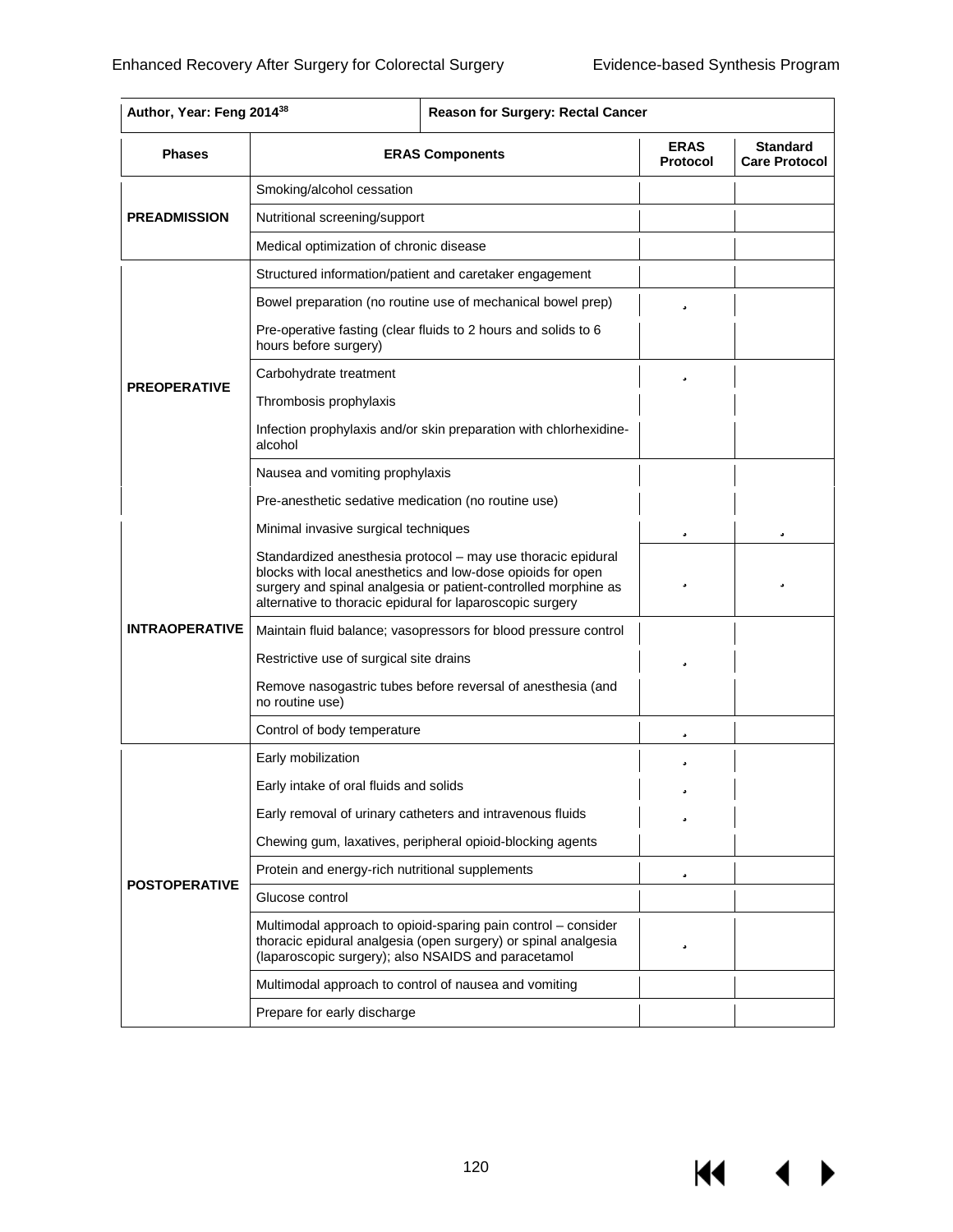К€

| Author, Year: Mari 201441 | Reason for Surgery: 69% Colon Cancer, 31% Diverticular<br><b>Disease</b>                                                                                                                                                                                   |                         |                                         |
|---------------------------|------------------------------------------------------------------------------------------------------------------------------------------------------------------------------------------------------------------------------------------------------------|-------------------------|-----------------------------------------|
| <b>Phases</b>             | <b>ERAS Components</b>                                                                                                                                                                                                                                     | <b>ERAS</b><br>Protocol | <b>Standard</b><br><b>Care Protocol</b> |
|                           | Smoking/alcohol cessation                                                                                                                                                                                                                                  |                         |                                         |
| <b>PREADMISSION</b>       | Nutritional screening/support                                                                                                                                                                                                                              |                         |                                         |
|                           | Medical optimization of chronic disease                                                                                                                                                                                                                    |                         |                                         |
|                           | Structured information/patient and caretaker engagement                                                                                                                                                                                                    |                         |                                         |
|                           | Bowel preparation (no routine use of mechanical bowel prep)                                                                                                                                                                                                |                         |                                         |
|                           | Pre-operative fasting (clear fluids to 2 hours and solids to 6<br>hours before surgery)                                                                                                                                                                    |                         |                                         |
|                           | Carbohydrate treatment                                                                                                                                                                                                                                     | ü                       |                                         |
| <b>PREOPERATIVE</b>       | Thrombosis prophylaxis                                                                                                                                                                                                                                     |                         |                                         |
|                           | Infection prophylaxis and/or skin preparation with chlorhexidine-<br>alcohol                                                                                                                                                                               | ü                       | ü                                       |
|                           | Nausea and vomiting prophylaxis                                                                                                                                                                                                                            |                         |                                         |
|                           | Pre-anesthetic sedative medication (no routine use)                                                                                                                                                                                                        |                         |                                         |
|                           | Minimal invasive surgical techniques                                                                                                                                                                                                                       | ü                       | ü                                       |
|                           | Standardized anesthesia protocol - may use thoracic epidural<br>blocks with local anesthetics and low-dose opioids for open<br>surgery and spinal analgesia or patient-controlled morphine as<br>alternative to thoracic epidural for laparoscopic surgery | ü                       |                                         |
| <b>INTRAOPERATIVE</b>     | Maintain fluid balance; vasopressors for blood pressure control                                                                                                                                                                                            | ü                       |                                         |
|                           | Restrictive use of surgical site drains                                                                                                                                                                                                                    |                         |                                         |
|                           | Remove nasogastric tubes before reversal of anesthesia (and<br>no routine use)                                                                                                                                                                             | ü                       |                                         |
|                           | Control of body temperature                                                                                                                                                                                                                                | ü                       | ü                                       |
|                           | Early mobilization                                                                                                                                                                                                                                         | ü                       |                                         |
|                           | Early intake of oral fluids and solids                                                                                                                                                                                                                     | ü                       |                                         |
|                           | Early removal of urinary catheters and intravenous fluids                                                                                                                                                                                                  | ü                       |                                         |
|                           | Chewing gum, laxatives, peripheral opioid-blocking agents                                                                                                                                                                                                  |                         |                                         |
| <b>POSTOPERATIVE</b>      | Protein and energy-rich nutritional supplements                                                                                                                                                                                                            | ü                       |                                         |
|                           | Glucose control                                                                                                                                                                                                                                            |                         |                                         |
|                           | Multimodal approach to opioid-sparing pain control – consider<br>thoracic epidural analgesia (open surgery) or spinal analgesia<br>(laparoscopic surgery); also NSAIDS and paracetamol                                                                     | ü                       | ü                                       |
|                           | Multimodal approach to control of nausea and vomiting                                                                                                                                                                                                      |                         |                                         |
|                           | Prepare for early discharge                                                                                                                                                                                                                                |                         |                                         |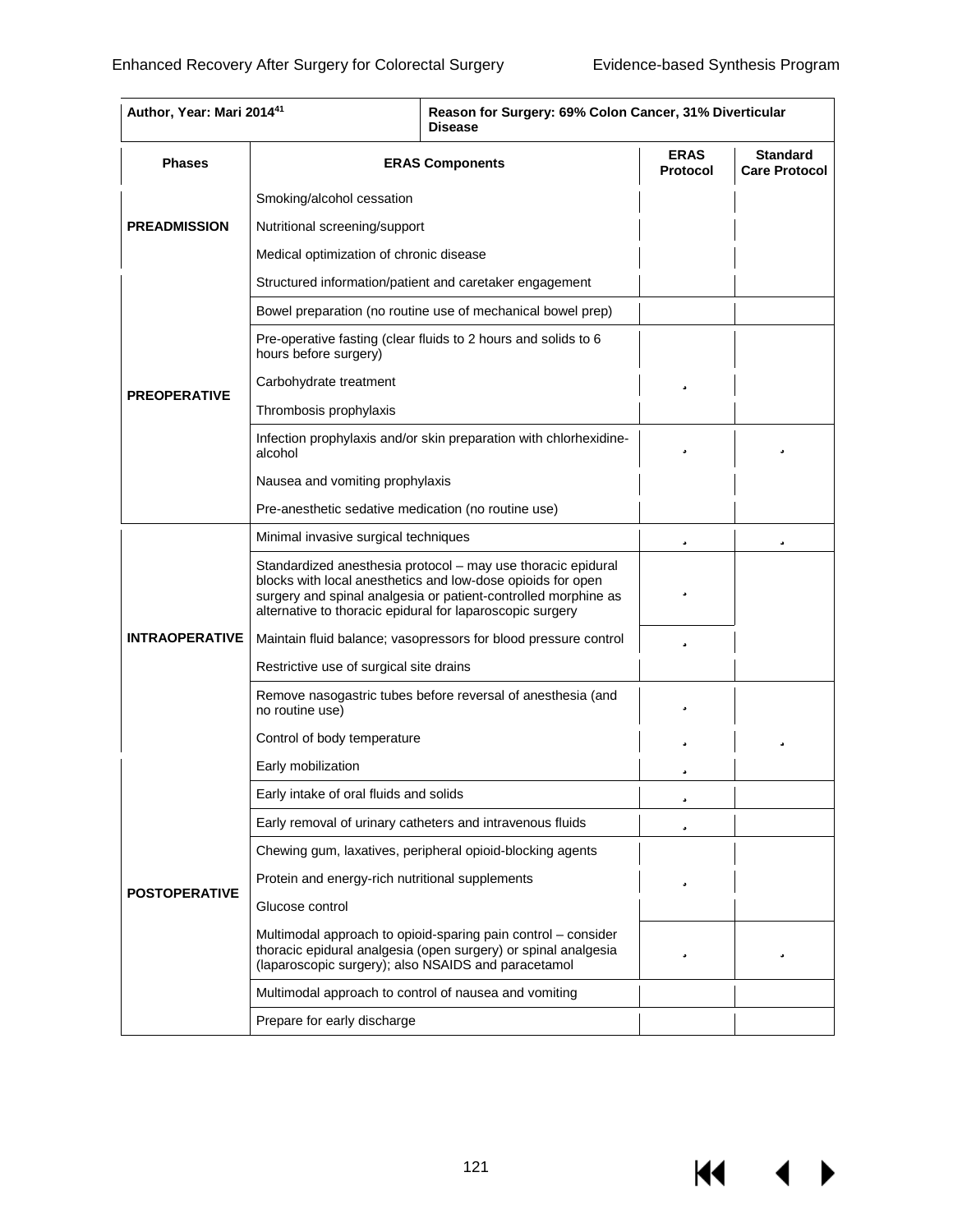**KK** 

 $\blacktriangleright$ 

| <b>Phases</b>         | <b>ERAS Components</b>                                                                                                                                                                                                                                     | <b>ERAS</b><br><b>Protocol</b> | <b>Standard</b><br><b>Care Protocol</b> |
|-----------------------|------------------------------------------------------------------------------------------------------------------------------------------------------------------------------------------------------------------------------------------------------------|--------------------------------|-----------------------------------------|
|                       | Smoking/alcohol cessation                                                                                                                                                                                                                                  |                                |                                         |
| <b>PREADMISSION</b>   | Nutritional screening/support                                                                                                                                                                                                                              |                                |                                         |
|                       | Medical optimization of chronic disease                                                                                                                                                                                                                    |                                |                                         |
|                       | Structured information/patient and caretaker engagement                                                                                                                                                                                                    | ü                              |                                         |
|                       | Bowel preparation (no routine use of mechanical bowel prep)                                                                                                                                                                                                |                                |                                         |
|                       | Pre-operative fasting (clear fluids to 2 hours and solids to 6<br>hours before surgery)                                                                                                                                                                    | ü                              |                                         |
|                       | Carbohydrate treatment                                                                                                                                                                                                                                     | ü                              |                                         |
| <b>PREOPERATIVE</b>   | Thrombosis prophylaxis                                                                                                                                                                                                                                     |                                |                                         |
|                       | Infection prophylaxis and/or skin preparation with chlorhexidine-<br>alcohol                                                                                                                                                                               |                                |                                         |
|                       | Nausea and vomiting prophylaxis                                                                                                                                                                                                                            |                                |                                         |
|                       | Pre-anesthetic sedative medication (no routine use)                                                                                                                                                                                                        |                                |                                         |
|                       | Minimal invasive surgical techniques (laparoscopic arms only)                                                                                                                                                                                              | ü                              | ü                                       |
|                       | Standardized anesthesia protocol - may use thoracic epidural<br>blocks with local anesthetics and low-dose opioids for open<br>surgery and spinal analgesia or patient-controlled morphine as<br>alternative to thoracic epidural for laparoscopic surgery | ü                              | ü                                       |
| <b>INTRAOPERATIVE</b> | Maintain fluid balance; vasopressors for blood pressure control                                                                                                                                                                                            | ü                              |                                         |
|                       | Restrictive use of surgical site drains                                                                                                                                                                                                                    |                                |                                         |
|                       | Remove nasogastric tubes before reversal of anesthesia (and<br>no routine use)                                                                                                                                                                             | <b>ü</b> (removal)             |                                         |
|                       | Control of body temperature                                                                                                                                                                                                                                | ü                              |                                         |
|                       | Early mobilization                                                                                                                                                                                                                                         |                                |                                         |
|                       | Early intake of oral fluids and solids                                                                                                                                                                                                                     | ü                              |                                         |
|                       | Early removal of urinary catheters and intravenous fluids                                                                                                                                                                                                  |                                |                                         |
|                       | Chewing gum, laxatives, peripheral opioid-blocking agents                                                                                                                                                                                                  |                                |                                         |
|                       | Protein and energy-rich nutritional supplements                                                                                                                                                                                                            | ü                              |                                         |
| <b>POSTOPERATIVE</b>  | Glucose control                                                                                                                                                                                                                                            |                                |                                         |
|                       | Multimodal approach to opioid-sparing pain control – consider<br>thoracic epidural analgesia (open surgery) or spinal analgesia<br>(laparoscopic surgery); also NSAIDS and paracetamol                                                                     | ü                              |                                         |
|                       | Multimodal approach to control of nausea and vomiting                                                                                                                                                                                                      |                                |                                         |
|                       | Prepare for early discharge                                                                                                                                                                                                                                | ü                              |                                         |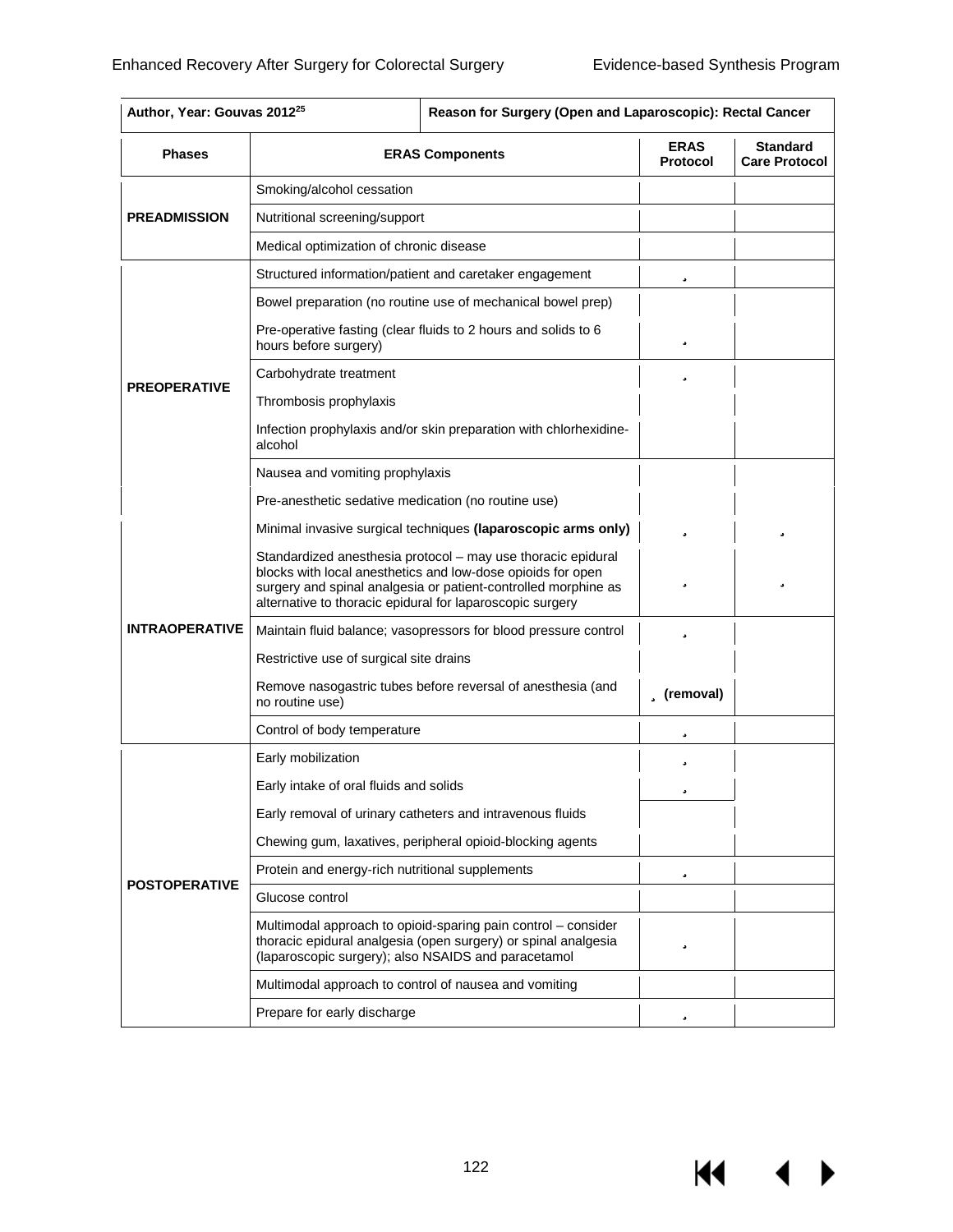KI

|                       | Author, Year: Wang 2012 <sup>35</sup> and Wang 2012 <sup>44</sup>                                                                                                                                                                                          | Reason for Surgery: Colon Cancer<br>NOTE: Wang 2012 <sup>35</sup> - Open and Laparoscopic                                       |                                         |   |
|-----------------------|------------------------------------------------------------------------------------------------------------------------------------------------------------------------------------------------------------------------------------------------------------|---------------------------------------------------------------------------------------------------------------------------------|-----------------------------------------|---|
| <b>Phases</b>         | <b>ERAS Components</b>                                                                                                                                                                                                                                     | <b>ERAS</b><br><b>Protocol</b>                                                                                                  | <b>Standard</b><br><b>Care Protocol</b> |   |
|                       | Smoking/alcohol cessation                                                                                                                                                                                                                                  |                                                                                                                                 |                                         |   |
| <b>PREADMISSION</b>   | Nutritional screening/support                                                                                                                                                                                                                              |                                                                                                                                 |                                         |   |
|                       | Medical optimization of chronic disease                                                                                                                                                                                                                    |                                                                                                                                 |                                         |   |
|                       | Structured information/patient and caretaker engagement                                                                                                                                                                                                    |                                                                                                                                 | ü                                       |   |
|                       |                                                                                                                                                                                                                                                            | Bowel preparation (no routine use of mechanical bowel prep)                                                                     | ü                                       |   |
|                       | hours before surgery)                                                                                                                                                                                                                                      | Pre-operative fasting (clear fluids to 2 hours and solids to 6                                                                  | ü                                       |   |
|                       | Carbohydrate treatment                                                                                                                                                                                                                                     |                                                                                                                                 | ü                                       |   |
| <b>PREOPERATIVE</b>   | Thrombosis prophylaxis                                                                                                                                                                                                                                     |                                                                                                                                 |                                         |   |
|                       | alcohol                                                                                                                                                                                                                                                    | Infection prophylaxis and/or skin preparation with chlorhexidine-                                                               |                                         |   |
|                       | Nausea and vomiting prophylaxis                                                                                                                                                                                                                            |                                                                                                                                 |                                         |   |
|                       | Pre-anesthetic sedative medication (no routine use)                                                                                                                                                                                                        |                                                                                                                                 |                                         |   |
|                       |                                                                                                                                                                                                                                                            | Minimal invasive surgical techniques (laparoscopic arms only)                                                                   | ü                                       | ü |
|                       | Standardized anesthesia protocol - may use thoracic epidural<br>blocks with local anesthetics and low-dose opioids for open<br>surgery and spinal analgesia or patient-controlled morphine as<br>alternative to thoracic epidural for laparoscopic surgery | ü                                                                                                                               |                                         |   |
| <b>INTRAOPERATIVE</b> | Maintain fluid balance; vasopressors for blood pressure control                                                                                                                                                                                            | ü                                                                                                                               |                                         |   |
|                       | Restrictive use of surgical site drains                                                                                                                                                                                                                    | ü                                                                                                                               |                                         |   |
|                       | Remove nasogastric tubes before reversal of anesthesia (and<br>no routine use)                                                                                                                                                                             | ü                                                                                                                               |                                         |   |
|                       | Control of body temperature                                                                                                                                                                                                                                |                                                                                                                                 |                                         |   |
|                       | Early mobilization                                                                                                                                                                                                                                         |                                                                                                                                 | ü                                       |   |
|                       | Early intake of oral fluids and solids                                                                                                                                                                                                                     |                                                                                                                                 | ü                                       |   |
|                       |                                                                                                                                                                                                                                                            | Early removal of urinary catheters and intravenous fluids                                                                       | ü                                       |   |
|                       |                                                                                                                                                                                                                                                            | Chewing gum, laxatives, peripheral opioid-blocking agents                                                                       |                                         |   |
| <b>POSTOPERATIVE</b>  | Protein and energy-rich nutritional supplements                                                                                                                                                                                                            |                                                                                                                                 |                                         |   |
|                       | Glucose control                                                                                                                                                                                                                                            |                                                                                                                                 |                                         |   |
|                       | (laparoscopic surgery); also NSAIDS and paracetamol                                                                                                                                                                                                        | Multimodal approach to opioid-sparing pain control – consider<br>thoracic epidural analgesia (open surgery) or spinal analgesia | ü                                       |   |
|                       | Multimodal approach to control of nausea and vomiting                                                                                                                                                                                                      |                                                                                                                                 |                                         |   |
|                       | Prepare for early discharge                                                                                                                                                                                                                                |                                                                                                                                 |                                         |   |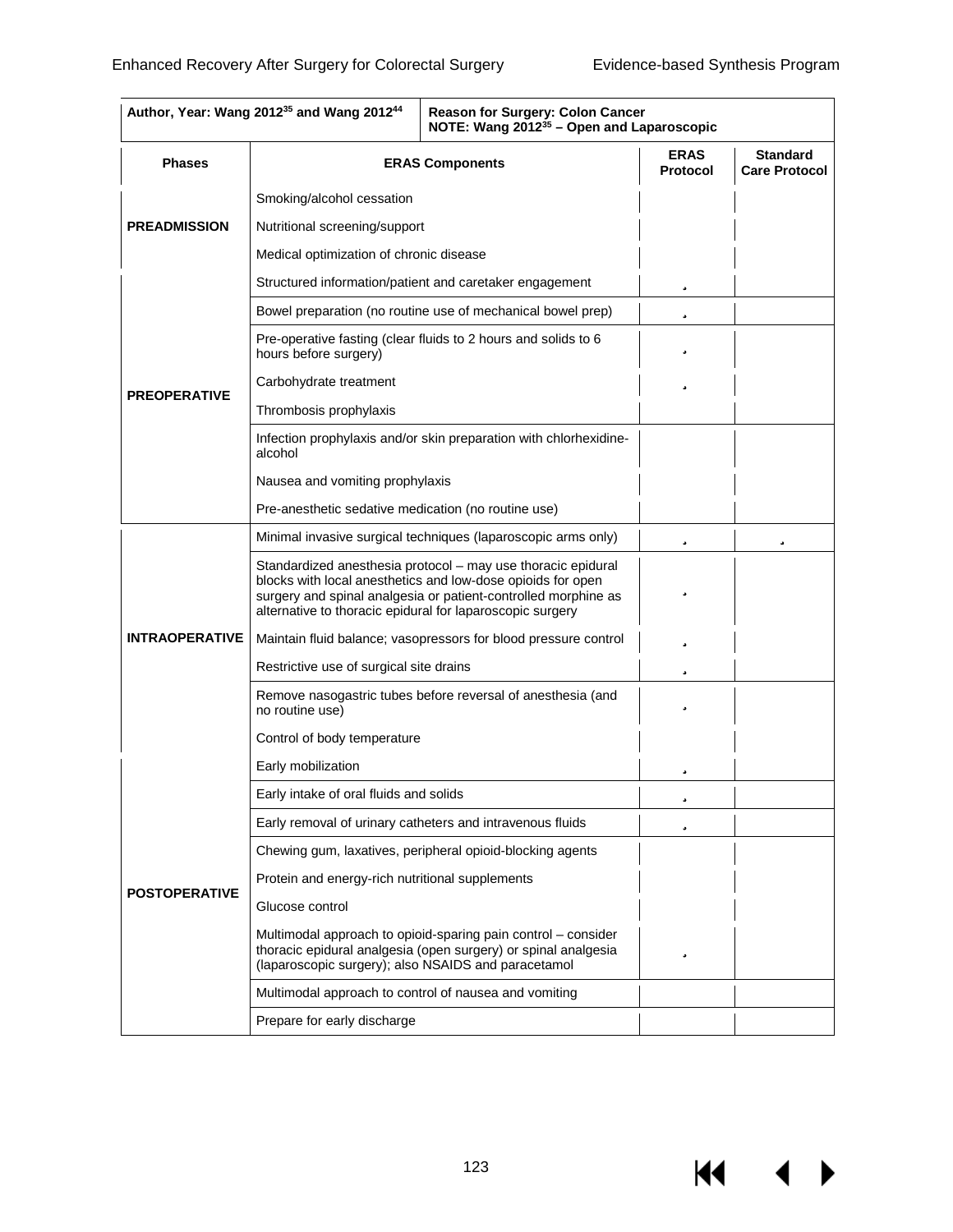$\blacktriangleright$ 

| <b>Phases</b>         | <b>ERAS Components</b>                                                                                                                                                                                                                                     | <b>ERAS</b><br><b>Protocol</b> | <b>Standard</b><br><b>Care Protocol</b> |
|-----------------------|------------------------------------------------------------------------------------------------------------------------------------------------------------------------------------------------------------------------------------------------------------|--------------------------------|-----------------------------------------|
|                       | Smoking/alcohol cessation                                                                                                                                                                                                                                  |                                |                                         |
| <b>PREADMISSION</b>   | Nutritional screening/support                                                                                                                                                                                                                              |                                |                                         |
|                       | Medical optimization of chronic disease                                                                                                                                                                                                                    |                                |                                         |
|                       | Structured information/patient and caretaker engagement                                                                                                                                                                                                    |                                |                                         |
|                       | Bowel preparation (no routine use of mechanical bowel prep)                                                                                                                                                                                                | ü                              |                                         |
|                       | Pre-operative fasting (clear fluids to 2 hours and solids to 6<br>hours before surgery)                                                                                                                                                                    |                                |                                         |
|                       | Carbohydrate treatment                                                                                                                                                                                                                                     | ü                              |                                         |
| <b>PREOPERATIVE</b>   | Thrombosis prophylaxis                                                                                                                                                                                                                                     |                                |                                         |
|                       | Infection prophylaxis and/or skin preparation with chlorhexidine-<br>alcohol                                                                                                                                                                               |                                | ü                                       |
|                       | Nausea and vomiting prophylaxis                                                                                                                                                                                                                            |                                |                                         |
|                       | Pre-anesthetic sedative medication (no routine use)                                                                                                                                                                                                        |                                |                                         |
|                       | Minimal invasive surgical techniques                                                                                                                                                                                                                       | ü                              | ü                                       |
|                       | Standardized anesthesia protocol - may use thoracic epidural<br>blocks with local anesthetics and low-dose opioids for open<br>surgery and spinal analgesia or patient-controlled morphine as<br>alternative to thoracic epidural for laparoscopic surgery | ü                              |                                         |
| <b>INTRAOPERATIVE</b> | Maintain fluid balance; vasopressors for blood pressure control                                                                                                                                                                                            | ü                              |                                         |
|                       | Restrictive use of surgical site drains                                                                                                                                                                                                                    |                                |                                         |
|                       | Remove nasogastric tubes before reversal of anesthesia (and<br>no routine use)                                                                                                                                                                             | ü (removal)                    |                                         |
|                       | Control of body temperature                                                                                                                                                                                                                                |                                |                                         |
|                       | Early mobilization                                                                                                                                                                                                                                         | ü                              |                                         |
|                       | Early intake of oral fluids and solids                                                                                                                                                                                                                     | ďb                             |                                         |
|                       | Early removal of urinary catheters and intravenous fluids                                                                                                                                                                                                  | ü                              |                                         |
|                       | Chewing gum, laxatives, peripheral opioid-blocking agents                                                                                                                                                                                                  | ü                              |                                         |
|                       | Protein and energy-rich nutritional supplements                                                                                                                                                                                                            |                                |                                         |
| <b>POSTOPERATIVE</b>  | Glucose control                                                                                                                                                                                                                                            |                                |                                         |
|                       | Multimodal approach to opioid-sparing pain control - consider<br>thoracic epidural analgesia (open surgery) or spinal analgesia<br>(laparoscopic surgery); also NSAIDS and paracetamol                                                                     |                                |                                         |
|                       | Multimodal approach to control of nausea and vomiting                                                                                                                                                                                                      |                                |                                         |
|                       | Prepare for early discharge                                                                                                                                                                                                                                |                                |                                         |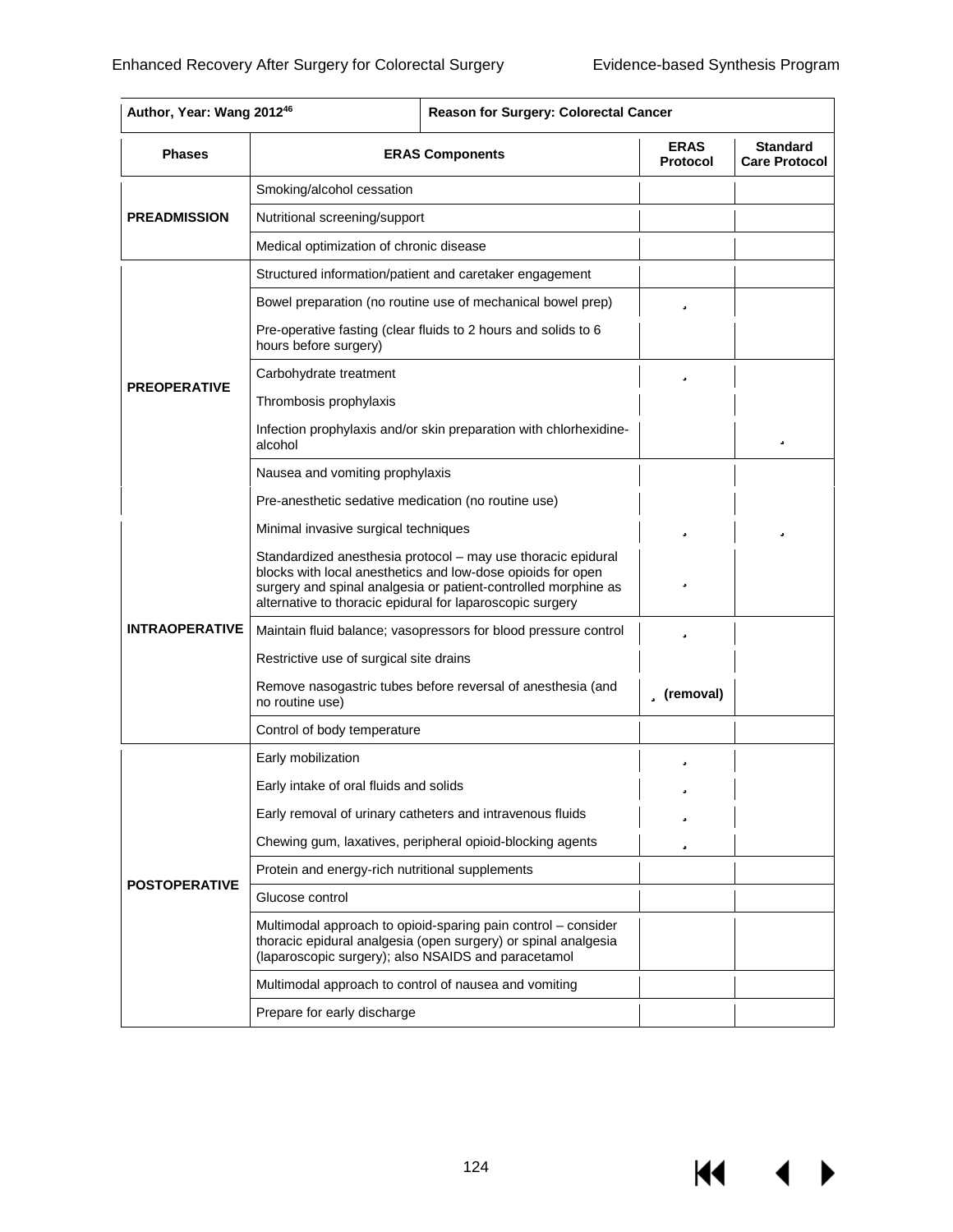| <b>Phases</b>         | <b>ERAS Components</b>                                                                                                                                                                                                                                     | <b>ERAS</b><br><b>Protocol</b>   | <b>Standard</b><br><b>Care Protocol</b>            |
|-----------------------|------------------------------------------------------------------------------------------------------------------------------------------------------------------------------------------------------------------------------------------------------------|----------------------------------|----------------------------------------------------|
|                       | Smoking/alcohol cessation                                                                                                                                                                                                                                  |                                  |                                                    |
| <b>PREADMISSION</b>   | Nutritional screening/support                                                                                                                                                                                                                              |                                  |                                                    |
|                       | Medical optimization of chronic disease                                                                                                                                                                                                                    |                                  |                                                    |
|                       | Structured information/patient and caretaker engagement                                                                                                                                                                                                    | ü                                |                                                    |
|                       | Bowel preparation (no routine use of mechanical bowel prep)                                                                                                                                                                                                | ü                                | ü                                                  |
|                       | Pre-operative fasting (clear fluids to 2 hours and solids to 6<br>hours before surgery)                                                                                                                                                                    | ü                                |                                                    |
|                       | Carbohydrate treatment                                                                                                                                                                                                                                     | ü                                |                                                    |
| <b>PREOPERATIVE</b>   | Thrombosis prophylaxis                                                                                                                                                                                                                                     |                                  |                                                    |
|                       | Infection prophylaxis and/or skin preparation with chlorhexidine-<br>alcohol                                                                                                                                                                               |                                  |                                                    |
|                       | Nausea and vomiting prophylaxis                                                                                                                                                                                                                            | ü                                |                                                    |
|                       | Pre-anesthetic sedative medication (no routine use)                                                                                                                                                                                                        | ü                                |                                                    |
|                       | Minimal invasive surgical techniques (laparoscopic arms only)                                                                                                                                                                                              | ü                                | ü                                                  |
|                       | Standardized anesthesia protocol - may use thoracic epidural<br>blocks with local anesthetics and low-dose opioids for open<br>surgery and spinal analgesia or patient-controlled morphine as<br>alternative to thoracic epidural for laparoscopic surgery | ü (and<br>qeneral<br>anesthesia) | $\ddot{\mathbf{u}}$ (and<br>qeneral<br>anesthesia) |
| <b>INTRAOPERATIVE</b> | Maintain fluid balance; vasopressors for blood pressure control                                                                                                                                                                                            | ü                                |                                                    |
|                       | Restrictive use of surgical site drains                                                                                                                                                                                                                    | ü                                | ü                                                  |
|                       | Remove nasogastric tubes before reversal of anesthesia (and<br>no routine use)                                                                                                                                                                             | ü                                | ü                                                  |
|                       | Control of body temperature                                                                                                                                                                                                                                | ü                                | ü                                                  |
|                       | Early mobilization                                                                                                                                                                                                                                         | ü                                |                                                    |
|                       | Early intake of oral fluids and solids                                                                                                                                                                                                                     | 71.                              |                                                    |
|                       | Early removal of urinary catheters and intravenous fluids                                                                                                                                                                                                  | ü                                |                                                    |
|                       | Chewing gum, laxatives, peripheral opioid-blocking agents                                                                                                                                                                                                  | ü                                |                                                    |
| <b>POSTOPERATIVE</b>  | Protein and energy-rich nutritional supplements                                                                                                                                                                                                            | ü                                |                                                    |
|                       | Glucose control                                                                                                                                                                                                                                            |                                  |                                                    |
|                       | Multimodal approach to opioid-sparing pain control – consider<br>thoracic epidural analgesia (open surgery) or spinal analgesia<br>(laparoscopic surgery); also NSAIDS and paracetamol                                                                     | ü                                | ü                                                  |
|                       | Multimodal approach to control of nausea and vomiting                                                                                                                                                                                                      |                                  |                                                    |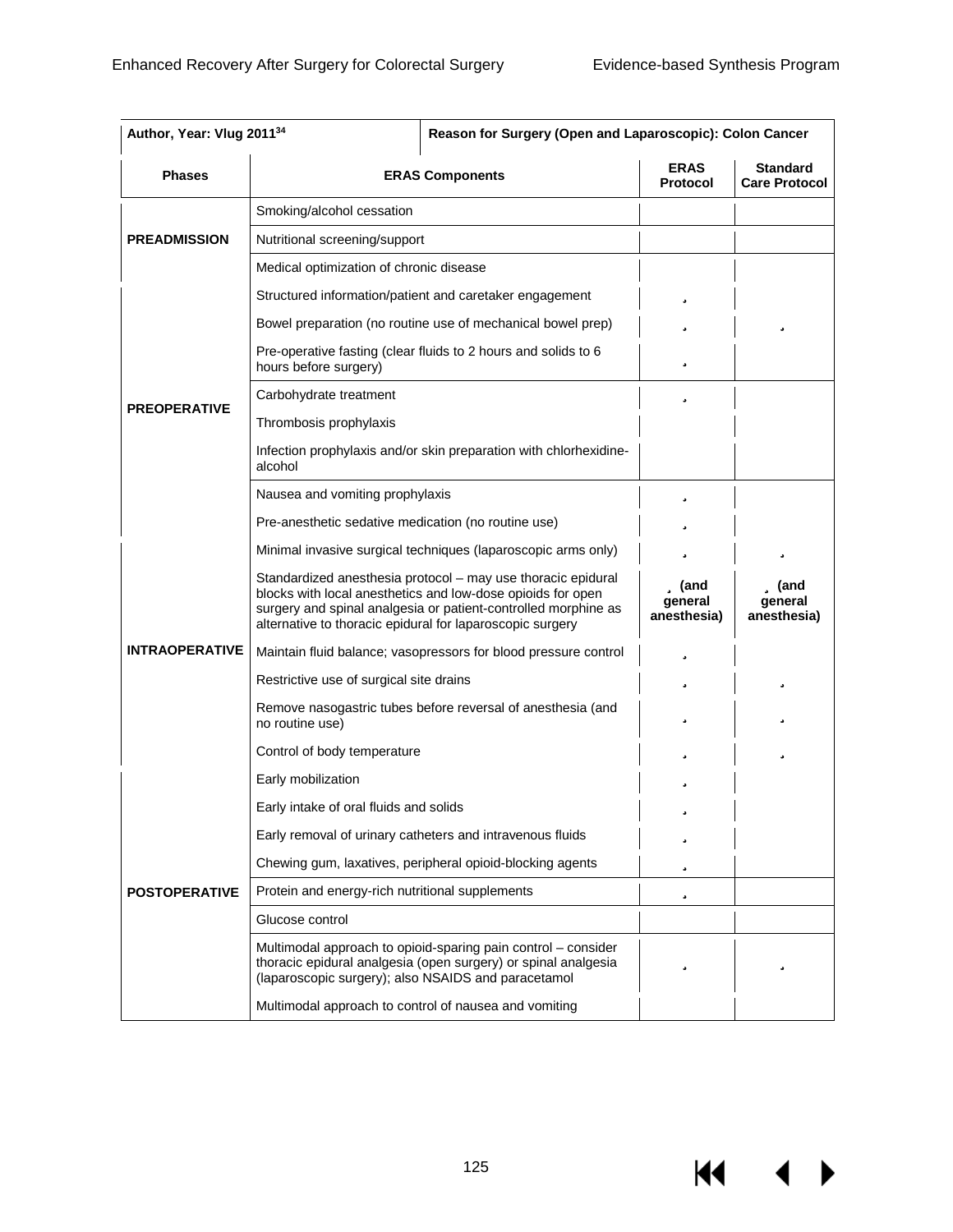| Author, Year: Forsmo 2016 <sup>50</sup> |                                                                                                                                                                                                                                                            | Reason for Surgery: Colorectal Surgery (Malignant [79%] or<br>Benign [21%]) (Open [60%] or Laparoscopic [40%] Surgery) |                                         |  |  |  |  |  |
|-----------------------------------------|------------------------------------------------------------------------------------------------------------------------------------------------------------------------------------------------------------------------------------------------------------|------------------------------------------------------------------------------------------------------------------------|-----------------------------------------|--|--|--|--|--|
| <b>Phases</b>                           | <b>ERAS Components</b>                                                                                                                                                                                                                                     | <b>ERAS</b><br><b>Protocol</b>                                                                                         | <b>Standard</b><br><b>Care Protocol</b> |  |  |  |  |  |
|                                         | Smoking/alcohol cessation                                                                                                                                                                                                                                  |                                                                                                                        |                                         |  |  |  |  |  |
| <b>PREADMISSION</b>                     | Nutritional screening/support                                                                                                                                                                                                                              |                                                                                                                        |                                         |  |  |  |  |  |
|                                         | Medical optimization of chronic disease                                                                                                                                                                                                                    |                                                                                                                        |                                         |  |  |  |  |  |
|                                         | Structured information/patient and caretaker engagement                                                                                                                                                                                                    | ü                                                                                                                      |                                         |  |  |  |  |  |
|                                         | Bowel preparation (no routine use of mechanical bowel prep)                                                                                                                                                                                                |                                                                                                                        |                                         |  |  |  |  |  |
|                                         | Pre-operative fasting (clear fluids to 2 hours and solids to 6 hours<br>before surgery)                                                                                                                                                                    | ü                                                                                                                      | <b>ü</b> (fluids to 2<br>hrs)           |  |  |  |  |  |
|                                         | Carbohydrate treatment                                                                                                                                                                                                                                     | ü                                                                                                                      |                                         |  |  |  |  |  |
| <b>PREOPERATIVE</b>                     | Thrombosis prophylaxis                                                                                                                                                                                                                                     | ü                                                                                                                      | ü                                       |  |  |  |  |  |
|                                         | Infection prophylaxis and/or skin preparation with chlorhexidine-<br>alcohol                                                                                                                                                                               | ü                                                                                                                      | ü                                       |  |  |  |  |  |
|                                         | Nausea and vomiting prophylaxis                                                                                                                                                                                                                            |                                                                                                                        |                                         |  |  |  |  |  |
|                                         | Pre-anesthetic sedative medication (no routine use)                                                                                                                                                                                                        | ü                                                                                                                      |                                         |  |  |  |  |  |
|                                         | Minimal invasive surgical techniques                                                                                                                                                                                                                       |                                                                                                                        |                                         |  |  |  |  |  |
|                                         | Standardized anesthesia protocol - may use thoracic epidural<br>blocks with local anesthetics and low-dose opioids for open<br>surgery and spinal analgesia or patient-controlled morphine as<br>alternative to thoracic epidural for laparoscopic surgery | unclear                                                                                                                | unclear                                 |  |  |  |  |  |
|                                         | Maintain fluid balance; vasopressors for blood pressure control                                                                                                                                                                                            | ü                                                                                                                      |                                         |  |  |  |  |  |
| <b>INTRAOPERATIVE</b>                   | Restrictive use of surgical site drains                                                                                                                                                                                                                    | <b>ü</b> (no drain<br>for colon<br>resection)                                                                          | ü (no drain<br>for colon<br>resection)  |  |  |  |  |  |
|                                         | Remove nasogastric tubes before reversal of anesthesia (and no<br>routine use)                                                                                                                                                                             | ü                                                                                                                      | ü                                       |  |  |  |  |  |
|                                         | Control of body temperature                                                                                                                                                                                                                                | ü                                                                                                                      | ü                                       |  |  |  |  |  |
|                                         | Early mobilization                                                                                                                                                                                                                                         | <b>ü</b> (enforced)                                                                                                    | ü                                       |  |  |  |  |  |
|                                         | Early intake of oral fluids and solids                                                                                                                                                                                                                     | <b>ü</b> (enforced)                                                                                                    | ü                                       |  |  |  |  |  |
|                                         | Early removal of urinary catheters and intravenous fluids                                                                                                                                                                                                  | ü                                                                                                                      |                                         |  |  |  |  |  |
|                                         | Chewing gum, laxatives, peripheral opioid-blocking agents                                                                                                                                                                                                  | ü                                                                                                                      |                                         |  |  |  |  |  |
| <b>POSTOPERATIVE</b>                    | Protein and energy-rich nutritional supplements                                                                                                                                                                                                            |                                                                                                                        |                                         |  |  |  |  |  |
|                                         | Glucose control                                                                                                                                                                                                                                            |                                                                                                                        |                                         |  |  |  |  |  |
|                                         | Multimodal approach to opioid-sparing pain control – consider<br>thoracic epidural analgesia (open surgery) or spinal analgesia<br>(laparoscopic surgery); also NSAIDS and paracetamol                                                                     | ü                                                                                                                      |                                         |  |  |  |  |  |
|                                         | Multimodal approach to control of nausea and vomiting                                                                                                                                                                                                      |                                                                                                                        |                                         |  |  |  |  |  |
|                                         | Prepare for early discharge                                                                                                                                                                                                                                |                                                                                                                        |                                         |  |  |  |  |  |

## **Table 3. ERAS and Standard Care Protocol Components - Open and Laparoscopic Surgery Studies**

 $\blacktriangleleft$  $\blacktriangleright$ 

KI 1

126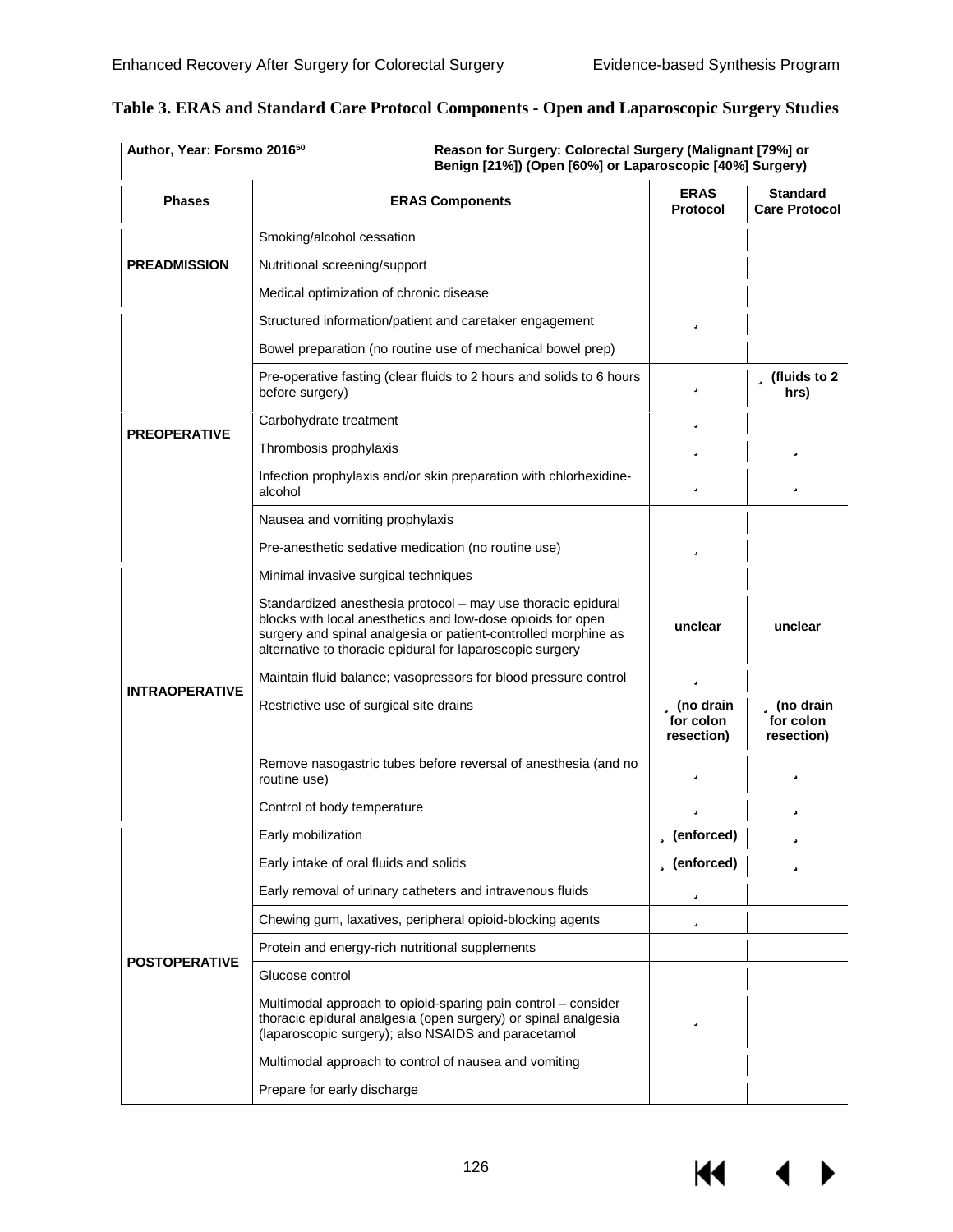# **APPENDIX F. EVIDENCE PROFILE FOR ERAS COMPARED TO CONTROL FOR COLORECTAL SURGERIES**

|                    |                         |                        | <b>Quality assessment</b> |                     |                      |                                | Nº of patients<br><b>Effect</b> |                            |                                             |                                                       |                                           |  |  |  |
|--------------------|-------------------------|------------------------|---------------------------|---------------------|----------------------|--------------------------------|---------------------------------|----------------------------|---------------------------------------------|-------------------------------------------------------|-------------------------------------------|--|--|--|
| $Ne$ of<br>studies | <b>Study</b><br>design  | <b>Risk</b><br>of bias | <b>Inconsistency</b>      | <b>Indirectness</b> | <b>Imprecision</b>   | <b>Other</b><br>considerations | <b>ERAS</b>                     | <b>Control</b>             | <b>Relative</b><br>(95% CI)                 | <b>Absolute</b><br>(95% CI)                           | <b>Quality</b>                            |  |  |  |
|                    | Length of stay          |                        |                           |                     |                      |                                |                                 |                            |                                             |                                                       |                                           |  |  |  |
| 21                 | Irandomized<br>trials   | serious                | serious <sup>b</sup>      | not serious         | not serious          | strong<br>association          | 1463                            | 1470                       |                                             | MD 2.4 days lower<br>(3.1 lower to 1.8 lower)         | $\oplus \oplus \oplus$<br><b>MODERATE</b> |  |  |  |
|                    | Mortality               |                        |                           |                     |                      |                                |                                 |                            |                                             |                                                       |                                           |  |  |  |
| 22                 | randomized<br>trials    | serious                | not serious               | not serious         | serious <sup>c</sup> | none                           | 16/1619<br>$(1.0\%)$            | 9/1636<br>$(0.6\%)$        | OR 1.79<br>$(0.81 \text{ to } 3.95)$        | 4 more per 1,000<br>(from 1 fewer to 16 more)         | $\oplus$<br>LOW                           |  |  |  |
|                    | Perioperative morbidity |                        |                           |                     |                      |                                |                                 |                            |                                             |                                                       |                                           |  |  |  |
| 19                 | randomized<br>trials    | serious                | not serious               | not serious         | not serious          | none                           | 299/145<br>6<br>(20.5%)         | 426/146<br>3<br>$(29.1\%)$ | <b>RR 0.66</b><br>$(0.54 \text{ to } 0.80)$ | 99 fewer per 1,000<br>(from 58 fewer to 134<br>fewer) | $\oplus \oplus \oplus$<br><b>MODERATE</b> |  |  |  |
|                    |                         |                        |                           |                     |                      | Readmissions                   |                                 |                            |                                             |                                                       |                                           |  |  |  |
| 19                 | randomized<br>trials    | serious                | not serious               | not serious         | serious <sup>d</sup> | none                           | 73/1196<br>$(6.1\%)$            | 84/1319<br>$(6.4\%)$       | <b>RR 1.11</b><br>$(0.82 \text{ to } 1.50)$ | 7 more per 1,000<br>(from 11 fewer to 32 more)        | $\oplus$<br>LOW                           |  |  |  |
|                    |                         |                        |                           |                     |                      | Surgical site infection        |                                 |                            |                                             |                                                       |                                           |  |  |  |
| 17                 | Irandomized<br>trials   | serious I              | not serious               | not serious         | serious <sup>d</sup> | none                           | 50/1443<br>$(3.5\%)$            | 69/1437<br>$(4.8\%)$       | <b>RR 0.75</b><br>$(0.52 \text{ to } 1.07)$ | 12 fewer per 1,000<br>(from 3 more to 23 fewer)       | $\oplus$<br>LOW                           |  |  |  |

**CI:** Confidence interval; **MD:** Mean difference; **RR:** Risk ratio; **OR:** Odds ratio

Explanations

a. Mostly moderate, high, or unclear RoB

b. I-square indicated substantial statistical heterogeneity

c. Wide confidence intervals and very few events

d. Wide confidence intervals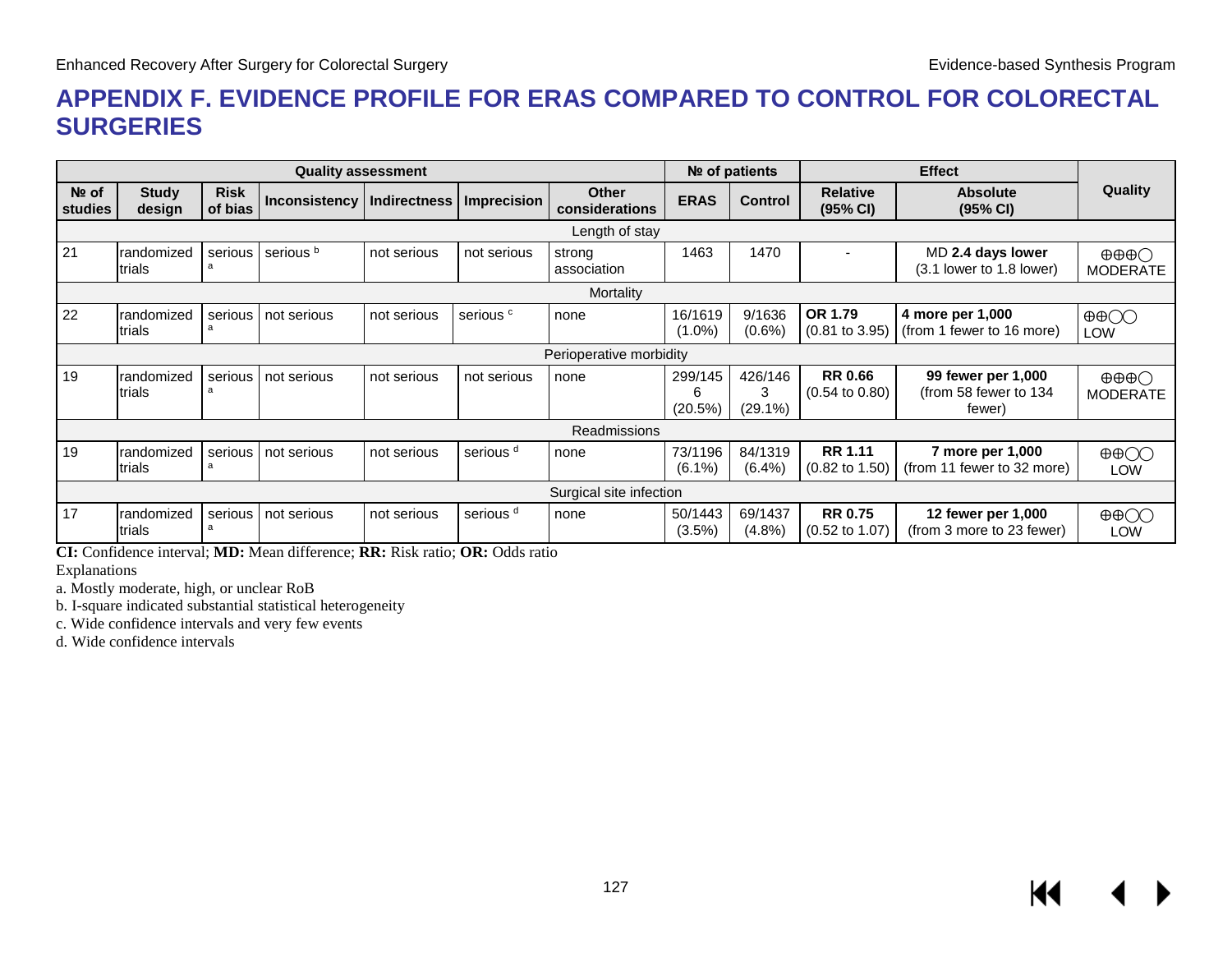К1

# **APPENDIX G. POOLED ANALYSES BY PROCEDURE AND COLORECTAL CONDITION**

#### **Figure 1. Length of Stay by Procedurea**

|                                                                                                      |      | <b>ERAS</b>    |      |               | Control |      |             | <b>Mean Difference</b>             | <b>Mean Difference</b>     |
|------------------------------------------------------------------------------------------------------|------|----------------|------|---------------|---------|------|-------------|------------------------------------|----------------------------|
| <b>Study or Subgroup</b>                                                                             | Mean |                |      | SD Total Mean |         |      |             | SD Total Weight IV, Random, 95% CI | IV, Random, 95% CI         |
| 1.2.1 Open procedure                                                                                 |      |                |      |               |         |      |             |                                    |                            |
| Yang 2012 (37)                                                                                       | 6    | -1             | 32   | 11.7          | 3.8     | 30   | 4.2%        | $-5.70$ [-7.10, -4.30]             |                            |
| Jia 2014 (27)                                                                                        | 9    | 1.8            | 117  | 13.2          | 1.3     | 116  | 5.2%        | $-4.20$ [ $-4.60$ , $-3.80$ ]      |                            |
| Muller 2009 (29)                                                                                     | 6.7  | 4.8            | 76   | 10.3          | 4.9     | 75   | 4.0%        | $-3.60$ [ $-5.15$ , $-2.05$ ]      |                            |
| Serclová 2009 (33)                                                                                   | 7.4  | 1.3            | 51   | 10.4          | 3.1     | 52   | 4.7%        | $-3.00$ [ $-3.92$ , $-2.08$ ]      |                            |
| Anderson 2003 (22)                                                                                   | 4    | 1.8            | 14   | -7            | 2.1     | 11   | 4.0%        | $-3.00$ [ $-4.56$ , $-1.44$ ]      |                            |
| lonescu 2009 (26)                                                                                    | 6.4  | 3.4            | 48   | 9.2           | 2.7     | 48   | 4.4%        | $-2.80$ [ $-4.03$ , $-1.57$ ]      |                            |
| Nanavati 2014 (30)                                                                                   | 4.7  | 1.3            | 30   | 7.3           | 1.4     | 30   | 5.0%        | $-2.60$ [ $-3.28$ , $-1.92$ ]      |                            |
| Wang 2011 (36)                                                                                       | 5.1  | 3.1            | 106  | 7.6           | 4.8     | 104  | 4.6%        | $-2.50$ [ $-3.60$ , $-1.40$ ]      |                            |
| Gatt 2005 (24)                                                                                       | 6.6  | 4.4            | 19   | 9             | 4.6     | 20   | 2.6%        | $-2.40[-5.22, 0.42]$               |                            |
| Khoo 2007 (28)                                                                                       | 5    | 8.5            | 35   | 7.            | 14.8    | 35   | 1.0%        | $-2.00$ [ $-7.65$ , $3.65$ ]       |                            |
| Feng 2016 (23)                                                                                       | 7.5  | 2.2            | 116  | 8.6           | 2.8     | 114  | 5.0%        | $-1.10[-1.75, -0.45]$              |                            |
| Gouvas 2012-CCT open (25)                                                                            | 7    | 2.25           | 36   | 8             | 4       | 45   | 4.2%        | $-1.00$ [ $-2.38$ , 0.38]          |                            |
| Ren 2011 (32)                                                                                        | 5.7  | 1.6            | 299  | 6.6           | 2.4     | 298  | 5.2%        | $-0.90$ $[-1.23, -0.57]$           |                            |
| Vlug 2011 open (34)                                                                                  | 7    | 4.4            | 93   | 7             | 5.2     | 98   | 4.2%        | 0.00F1.36, 1.361                   |                            |
| Subtotal (95% CI)                                                                                    |      |                | 1072 |               |         | 1076 | 58.3%       | $-2.50$ [ $-3.44$ , $-1.56$ ]      |                            |
| Heterogeneity: Tau <sup>2</sup> = 2.63; Chi <sup>2</sup> = 212.49, df = 13 (P < 0.00001); $P = 94\%$ |      |                |      |               |         |      |             |                                    |                            |
| Test for overall effect: $Z = 5.23$ (P < 0.00001)                                                    |      |                |      |               |         |      |             |                                    |                            |
|                                                                                                      |      |                |      |               |         |      |             |                                    |                            |
| 1.2.2 Laparoscopic procedure                                                                         |      |                |      |               |         |      |             |                                    |                            |
| Ota 2017-CCT (42)                                                                                    | 8.5  | 6              | 159  | 14            | 6.5     | 161  | 4.2%        | $-5.50$ [ $-6.87$ , $-4.13$ ]      |                            |
| Scioscia 2017 (43)                                                                                   | 3    | 2.3            | 62   | -7            | 4.8     | 165  | 4.7%        | $-4.00$ [ $-4.93$ , $-3.07$ ]      |                            |
| Gouvas 2012-CCT lap (25)                                                                             | 4    | 2.3            | 42   | 8             | 3.8     | 33   | 4.1%        | $-4.00$ [ $-5.47$ , $-2.53$ ]      |                            |
| Mari 2014 (41)                                                                                       | 4.7  | 2.4            | 25   | 7.7           | 2.4     | 25   | 4.3%        | $-3.00$ [ $-4.33$ , $-1.67$ ]      |                            |
| Wang 2015 (CCT)                                                                                      | 6.1  | 1.7            | 57   | 8.7           | 2.8     | 60   | 4.8%        | $-2.60$ [ $-3.43$ , $-1.77$ ]      |                            |
| Mari 2016 (40)                                                                                       | 5    | 2.6            | 70   | 7.2           | -3      | 70   | 4.7%        | $-2.20$ [ $-3.13$ , $-1.27$ ]      |                            |
| Feng 2014 (38)                                                                                       | 5.1  | 1.4            | 57   | -7            | 2.3     | 59   | 5.0%        | $-1.90$ [ $-2.59$ , $-1.21$ ]      |                            |
| Wang 2012 (46)                                                                                       | 5.5  | $\overline{1}$ | 40   | 7             | 1.8     | 38   | 5.0%        | $-1.50$ [ $-2.15$ ], $-0.85$ ]     |                            |
| Vlug 2011 lap (34)                                                                                   | 5    | 2.9            | 100  | 6             | 2.9     | 109  | 4.9%        | $-1.00$ [ $-1.79$ , $-0.21$ ]      |                            |
| Subtotal (95% CI)                                                                                    |      |                | 612  |               |         | 720  | 41.7%       | $-2.76$ [ $-3.58$ , $-1.93$ ]      |                            |
| Heterogeneity: Tau <sup>2</sup> = 1.33; Chi <sup>2</sup> = 58.06, df = 8 (P < 0.00001); $P = 86\%$   |      |                |      |               |         |      |             |                                    |                            |
| Test for overall effect: $Z = 6.54$ (P < 0.00001)                                                    |      |                |      |               |         |      |             |                                    |                            |
| <b>Total (95% CI)</b>                                                                                |      |                | 1684 |               |         |      | 1796 100.0% | $-2.62$ [ $-3.25, -1.98$ ]         |                            |
| Heterogeneity: Tau <sup>2</sup> = 2.00; Chi <sup>2</sup> = 270.81, df = 22 (P < 0.00001); $P = 92\%$ |      |                |      |               |         |      |             |                                    |                            |
| Test for overall effect: $Z = 8.06$ (P < 0.00001)                                                    |      |                |      |               |         |      |             |                                    | -2<br>n                    |
| Test for subgroup differences: Chi <sup>2</sup> = 0.16, df = 1 (P = 0.69), $P = 0\%$                 |      |                |      |               |         |      |             |                                    | Favors ERAS Favors control |

<sup>a</sup>Excludes Forsmo 2016<sup>50</sup> (mixed open and laparoscopic surgery)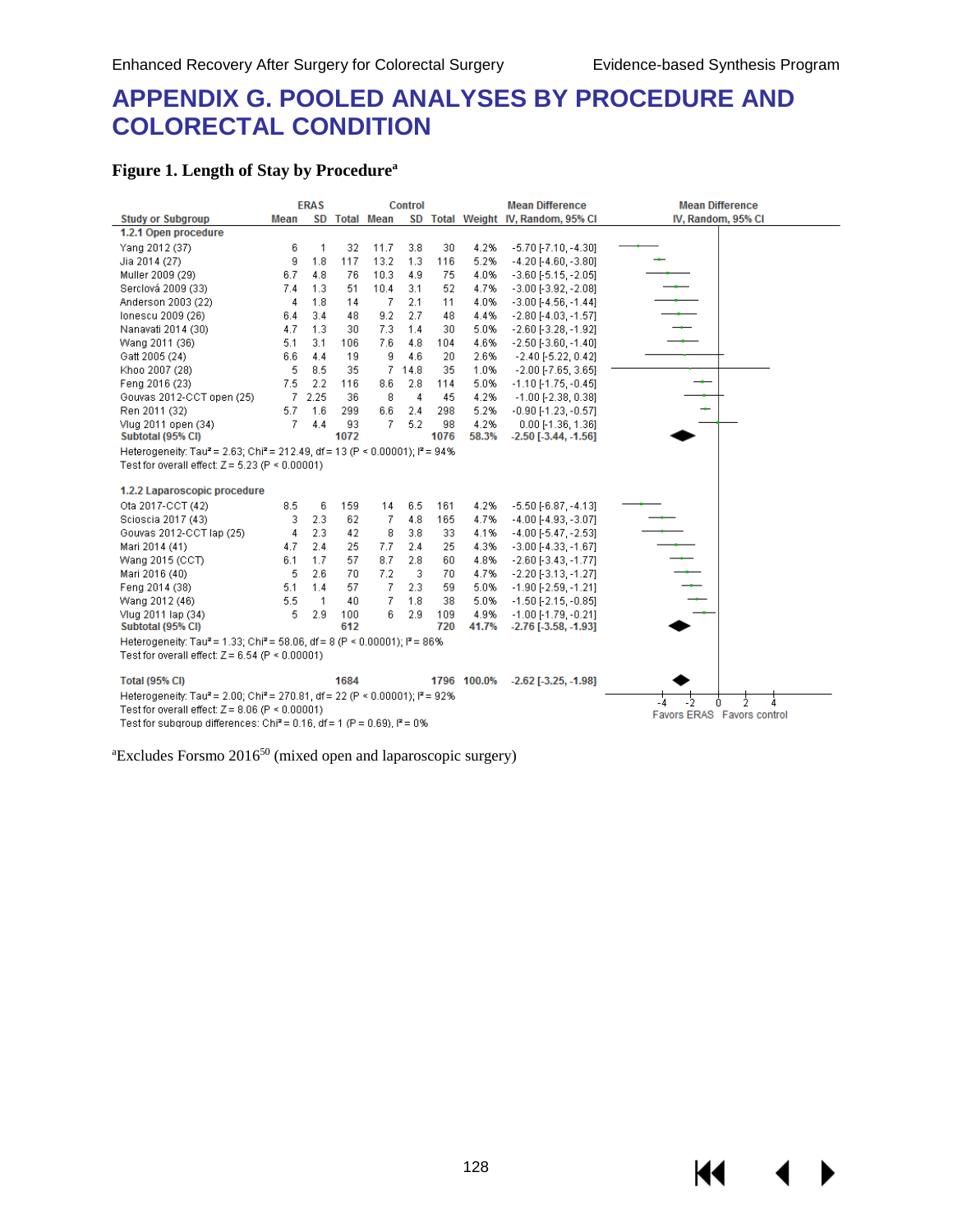14

### **Figure 2. Length of Stay by Condition**

|                                                                                                                |     | <b>ERAS</b>     |      |                    | <b>Control</b> |      |             | <b>Mean Difference</b>             | <b>Mean Difference</b>     |
|----------------------------------------------------------------------------------------------------------------|-----|-----------------|------|--------------------|----------------|------|-------------|------------------------------------|----------------------------|
| <b>Study or Subgroup</b>                                                                                       |     |                 |      | Mean SD Total Mean |                |      |             | SD Total Weight IV, Random, 95% CI | IV, Random, 95% CI         |
| 1.3.1 Benign                                                                                                   |     |                 |      |                    |                |      |             |                                    |                            |
| Scioscia 2017 (43)                                                                                             |     | $3\quad 2.3$    | 62   | 7                  | 4.8            | 165  | 4.6%        | $-4.00$ [ $-4.93$ , $-3.07$ ]      |                            |
| Serclová 2009 (33)                                                                                             |     | $7.4$ 1.3       | 51   | 10.4               | 3.1            | 52   | 4.6%        | $-3.00$ [ $-3.92$ , $-2.08$ ]      |                            |
| Nanavati 2014 (30)                                                                                             |     | $4.7 + 1.3$     | 30   | 7.3                | 1.4            | 30   | 4.8%        | $-2.60$ [ $-3.28$ , $-1.92$ ]      |                            |
| Subtotal (95% CI)                                                                                              |     |                 | 143  |                    |                | 247  | 13.9%       | $-3.16$ [ $-3.97$ , $-2.34$ ]      |                            |
| Heterogeneity: Tau <sup>2</sup> = 0.34; Chi <sup>2</sup> = 5.68, df = 2 (P = 0.06); l <sup>2</sup> = 65%       |     |                 |      |                    |                |      |             |                                    |                            |
| Test for overall effect: $Z = 7.59$ (P < 0.00001)                                                              |     |                 |      |                    |                |      |             |                                    |                            |
|                                                                                                                |     |                 |      |                    |                |      |             |                                    |                            |
| 1.3.2 Colorectal cancer                                                                                        |     |                 |      |                    |                |      |             |                                    |                            |
| Yang 2012 (37)                                                                                                 | 6   | 1               | 32   | 11.7               | 3.8            | 30   | 4.0%        | $-5.70$ [-7.10, -4.30]             |                            |
| Ota 2017-CCT (42)                                                                                              | 8.5 | 6               | 159  | 14                 | 6.5            | 161  | 4.1%        | $-5.50$ [ $-6.87$ , $-4.13$ ]      |                            |
| Jia 2014 (27)                                                                                                  |     | $9 - 1.8$       | 117  | 13.2               | 1.3            | 116  | 5.0%        | $-4.20$ [ $-4.60$ , $-3.80$ ]      |                            |
| lonescu 2009 (26)                                                                                              | 6.4 | 3.4             | 48   | 9.2                | 2.7            | 48   | 4.2%        | $-2.80$ [ $-4.03$ , $-1.57$ ]      |                            |
| Wang 2015 (CCT)                                                                                                |     | $6.1 \quad 1.7$ | 57   | 8.7                | 2.8            | 60   | 4.7%        | $-2.60$ [ $-3.43$ , $-1.77$ ]      |                            |
| Wang 2011 (36)                                                                                                 |     | $5.1 \quad 3.1$ | 106  | 7.6                | 4.8            | 104  | 4.4%        | $-2.50$ [ $-3.60$ , $-1.40$ ]      |                            |
| Khoo 2007 (28)                                                                                                 |     | 58.5            | 35   |                    | 7.14.8         | 35   | 1.0%        | $-2.00$ [ $-7.65$ , $3.65$ ]       |                            |
| Wang 2012 (46)                                                                                                 | 5.5 | $\mathbf{1}$    | 40   | 7                  | 1.8            | 38   | 4.8%        | $-1.50$ [ $-2.15$ , $-0.85$ ]      |                            |
| Feng 2016 (23)                                                                                                 |     | $7.5$ 2.2       | 116  | 8.6                | 2.8            | 114  | 4.8%        | $-1.10[-1.75, -0.45]$              |                            |
| Ren 2011 (32)                                                                                                  |     | $5.7$ 1.6       | 299  | 6.6                | 2.4            | 298  | 5.0%        | $-0.90$ [-1.23, -0.57]             |                            |
| Subtotal (95% CI)                                                                                              |     |                 | 1009 |                    |                | 1004 | 42.0%       | $-2.88$ [ $-4.03$ , $-1.73$ ]      |                            |
| Heterogeneity: Tau <sup>2</sup> = 2.96; Chi <sup>2</sup> = 218.83, df = 9 (P < 0.00001); l <sup>2</sup> = 96%  |     |                 |      |                    |                |      |             |                                    |                            |
| Test for overall effect: $Z = 4.92$ (P < 0.00001)                                                              |     |                 |      |                    |                |      |             |                                    |                            |
|                                                                                                                |     |                 |      |                    |                |      |             |                                    |                            |
| 1.3.3 Colorectal cancer/benign                                                                                 |     |                 |      |                    |                |      |             |                                    |                            |
| Muller 2009 (29)                                                                                               |     | $6.7$ 4.8       | 76   | 10.3               | 4.9            | 75   | 3.9%        | $-3.60$ [ $-5.15$ , $-2.05$ ]      |                            |
| Anderson 2003 (22)                                                                                             |     | 4 1.8           | 14   | 7                  | 2.1            | 11   | 3.9%        | $-3.00$ [ $-4.56$ , $-1.44$ ]      |                            |
| Mari 2014 (41)                                                                                                 |     | $4.7$ 2.4       | 25   | 7.7                | 2.4            | 25   | 4.1%        | $-3.00$ [ $-4.33$ , $-1.67$ ]      |                            |
| Gatt 2005 (24)                                                                                                 |     | $6.6$ 4.4       | 19   | 9                  | 4.6            | 20   | 2.5%        | $-2.40[-5.22, 0.42]$               |                            |
| Mari 2016 (40)                                                                                                 | 5   | 2.6             | 70   | 7.2                | 3              | 70   | 4.6%        | $-2.20[-3.13,-1.27]$               |                            |
| Forsmo 2016 (50)                                                                                               | 5   | 8               | 154  | 7                  | 7.6            | 153  | 3.6%        | $-2.00$ [ $-3.75$ , $-0.25$ ]      |                            |
| Vlug 2011 lap (34)                                                                                             | 5.  | 2.9             | 100  | 6                  | 2.9            | 109  | 4.7%        | $-1.00$ [ $-1.79$ , $-0.21$ ]      |                            |
| Vlug 2011 open (34)                                                                                            |     | 7, 4.4          | 93   | 7.                 | 5.2            | 98   | 4.1%        | $0.00$ [-1.36, 1.36]               |                            |
| Subtotal (95% CI)                                                                                              |     |                 | 551  |                    |                | 561  | 31.3%       | $-2.07$ [ $-2.91, -1.22$ ]         |                            |
| Heterogeneity: Tau <sup>2</sup> = 0.94; Chi <sup>2</sup> = 22.14, df = 7 (P = 0.002); i <sup>2</sup> = 68%     |     |                 |      |                    |                |      |             |                                    |                            |
| Test for overall effect: $Z = 4.79$ (P < 0.00001)                                                              |     |                 |      |                    |                |      |             |                                    |                            |
|                                                                                                                |     |                 |      |                    |                |      |             |                                    |                            |
| 1.3.4 Rectal cancer                                                                                            |     |                 |      |                    |                |      |             |                                    |                            |
| Gouvas 2012-CCT lap (25)                                                                                       |     | 42.3            | 42   | 8                  | 3.8            | 33   | 4.0%        | $-4.00$ [ $-5.47$ , $-2.53$ ]      |                            |
| Feng 2014 (38)                                                                                                 |     | $5.1 \quad 1.4$ | 57   | 7                  | 2.3            | 59   | 4.8%        | $-1.90$ [ $-2.59$ , $-1.21$ ]      |                            |
| Gouvas 2012-CCT open (25)                                                                                      |     | 72.3            | 36   | 8                  | 4              | 45   | 4.1%        | $-1.00$ [ $-2.39$ , 0.39]          |                            |
| Subtotal (95% CI)                                                                                              |     |                 | 135  |                    |                | 137  | 12.8%       | $-2.25$ [ $-3.69, -0.81$ ]         |                            |
| Heterogeneity: Tau <sup>2</sup> = 1.24; Chi <sup>2</sup> = 9.12, df = 2 (P = 0.01); i <sup>2</sup> = 78%       |     |                 |      |                    |                |      |             |                                    |                            |
| Test for overall effect: $Z = 3.06$ (P = 0.002)                                                                |     |                 |      |                    |                |      |             |                                    |                            |
|                                                                                                                |     |                 |      |                    |                |      |             |                                    |                            |
| <b>Total (95% CI)</b>                                                                                          |     |                 | 1838 |                    |                |      | 1949 100.0% | $-2.59$ [ $-3.22$ , $-1.97$ ]      |                            |
| Heterogeneity: Tau <sup>2</sup> = 1.97; Chi <sup>2</sup> = 270.86, df = 23 (P < 0.00001); i <sup>2</sup> = 92% |     |                 |      |                    |                |      |             |                                    | ż<br>Ô                     |
| Test for overall effect: $Z = 8.19$ (P < 0.00001)                                                              |     |                 |      |                    |                |      |             |                                    | Favors ERAS Favors control |
| Test for subgroup differences: Chi <sup>2</sup> = 3.76, df = 3 (P = 0.29), l <sup>2</sup> = 20.1%              |     |                 |      |                    |                |      |             |                                    |                            |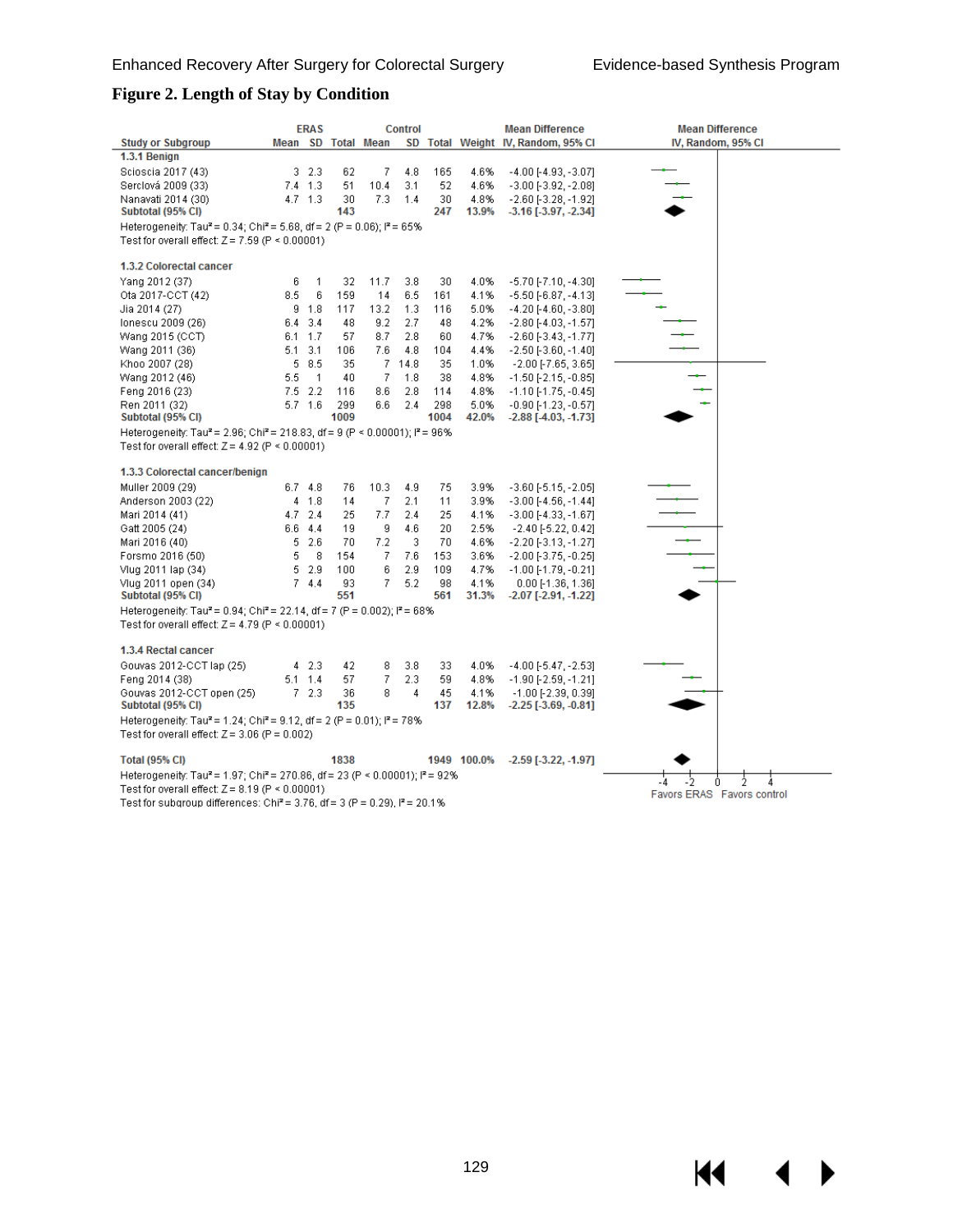$\blacktriangleright$ 

#### **Figure 3. Mortality by Procedurea**

|                                                                                                        | <b>ERAS</b>    |      | <b>Control</b> |     |             | <b>Peto Odds Ratio</b>                               | Peto Odds Ratio             |
|--------------------------------------------------------------------------------------------------------|----------------|------|----------------|-----|-------------|------------------------------------------------------|-----------------------------|
| <b>Study or Subgroup</b>                                                                               |                |      |                |     |             | Events Total Events Total Weight Peto, Fixed, 95% CI | Peto, Fixed, 95% CI         |
| 1.10.1 Open porcedure                                                                                  |                |      |                |     |             |                                                      |                             |
| Pappalardo 2016 (31)                                                                                   | 0              | 25   | 0              | 25  |             | Not estimable                                        |                             |
| Serclová 2009 (33)                                                                                     | 0              | 51   | 0              | 52  |             | Not estimable                                        |                             |
| Ren 2011 (32)                                                                                          | 0              | 299  | 0              | 298 |             | Not estimable                                        |                             |
| Jia 2014 (27)                                                                                          | 0              | 117  | 0              | 116 |             | Not estimable                                        |                             |
| Nanavati 2014 (30)                                                                                     | 0              | 30   | 0              | 30  |             | Not estimable                                        |                             |
| Anderson 2003 (22)                                                                                     | 0              | 14   | 1              | 11  | 4.5%        | $0.10$ [0.00, 5.34]                                  |                             |
| Khoo 2007 (28)                                                                                         | 0              | 35   | 2              | 35  | 9.1%        | $0.13$ [0.01, 2.14]                                  |                             |
| Wang 2012 open (35)                                                                                    | 0              | 41   | 1              | 42  | 4.6%        | $0.14$ [0.00, 6.99]                                  |                             |
| Wang 2011 (36)                                                                                         | 2              | 106  | 1              | 104 | 13.7%       | 1.92 [0.20, 18.69]                                   |                             |
| Vlug 2011 open (34)                                                                                    | 4              | 93   | 2              | 98  | 26.9%       | 2.09 [0.41, 10.60]                                   |                             |
| Gatt 2005 (24)                                                                                         | 1              | 19   | 0              | 20  | 4.6%        | 7.79 [0.15, 393.02]                                  |                             |
| Gouvas 2012-CCT open (25)                                                                              | 1              | 36   | 0              | 45  | 4.6%        | 9.49 [0.18, 489.97]                                  |                             |
| Subtotal (95% CI)                                                                                      |                | 866  |                | 876 | 68.1%       | 1.17 [0.42, 3.25]                                    |                             |
| Total events                                                                                           | 8              |      | 7              |     |             |                                                      |                             |
| Heterogeneity: Chi <sup>2</sup> = 7.60, df = 6 (P = 0.27); $P = 21\%$                                  |                |      |                |     |             |                                                      |                             |
| Test for overall effect: $Z = 0.30$ (P = 0.76)                                                         |                |      |                |     |             |                                                      |                             |
|                                                                                                        |                |      |                |     |             |                                                      |                             |
| 1.10.2 Laparoscopic procedure                                                                          |                |      |                |     |             |                                                      |                             |
| Ota 2017-CCT (42)                                                                                      | 0              | 159  | 0              | 161 |             | Not estimable                                        |                             |
| Wang 2015 (CCT)                                                                                        | 0              | 57   | 0              | 60  |             | Not estimable                                        |                             |
| Mari 2014 (41)                                                                                         | 0              | 25   | 0              | 25  |             | Not estimable                                        |                             |
| Feng 2014 (38)                                                                                         | 0              | 57   | 0              | 59  |             | Not estimable                                        |                             |
| Mari 2016 (40)                                                                                         | 0              | 70   | 0              | 70  |             | Not estimable                                        |                             |
| Vlug 2011 lap (34)                                                                                     | $\overline{2}$ | 100  | 2              | 109 | 18.2%       | 1.09 [0.15, 7.87]                                    |                             |
| Gouvas 2012-CCT lap (25)                                                                               | 1              | 42   | 0              | 33  | 4.5%        | 5.96 [0.12, 309.26]                                  |                             |
| Wang 2012 lap (35)                                                                                     | 1              | 40   | 0              | 40  | 4.6%        | 7.39 [0.15, 372.38]                                  |                             |
| Wang 2012 (44)                                                                                         | 1              | 49   | 0              | 50  | 4.6%        | 7.54 [0.15, 380.14]                                  |                             |
| Subtotal (95% CI)                                                                                      |                | 599  |                | 607 | 31.9%       | 2.42 [0.55, 10.75]                                   |                             |
| Total events                                                                                           | 5              |      | 2              |     |             |                                                      |                             |
| Heterogeneity: Chi <sup>2</sup> = 1.46, df = 3 (P = 0.69); $P = 0\%$                                   |                |      |                |     |             |                                                      |                             |
| Test for overall effect: $Z = 1.16$ (P = 0.24)                                                         |                |      |                |     |             |                                                      |                             |
|                                                                                                        |                |      |                |     |             |                                                      |                             |
| <b>Total (95% CI)</b>                                                                                  |                | 1465 |                |     | 1483 100.0% | 1.48 [0.64, 3.43]                                    |                             |
| Total events                                                                                           | 13             |      | 9              |     |             |                                                      |                             |
| Heterogeneity: Chi <sup>2</sup> = 9.69, df = 10 (P = 0.47); $P = 0$ %                                  |                |      |                |     |             |                                                      | 0.002<br>500<br>0.1<br>i'n  |
| Test for overall effect: $Z = 0.91$ (P = 0.36)                                                         |                |      |                |     |             |                                                      | Favors ERAS Favours control |
| Test for subgroup differences: Chi <sup>2</sup> = 0.62, df = 1 (P = 0.43), $I^2$ = 0%<br>$20.4 - 50.4$ |                |      |                |     |             |                                                      |                             |

 ${}^{\text{a}}$ Excludes Forsmo 2016<sup>50</sup> (mixed open and laparoscopic surgery)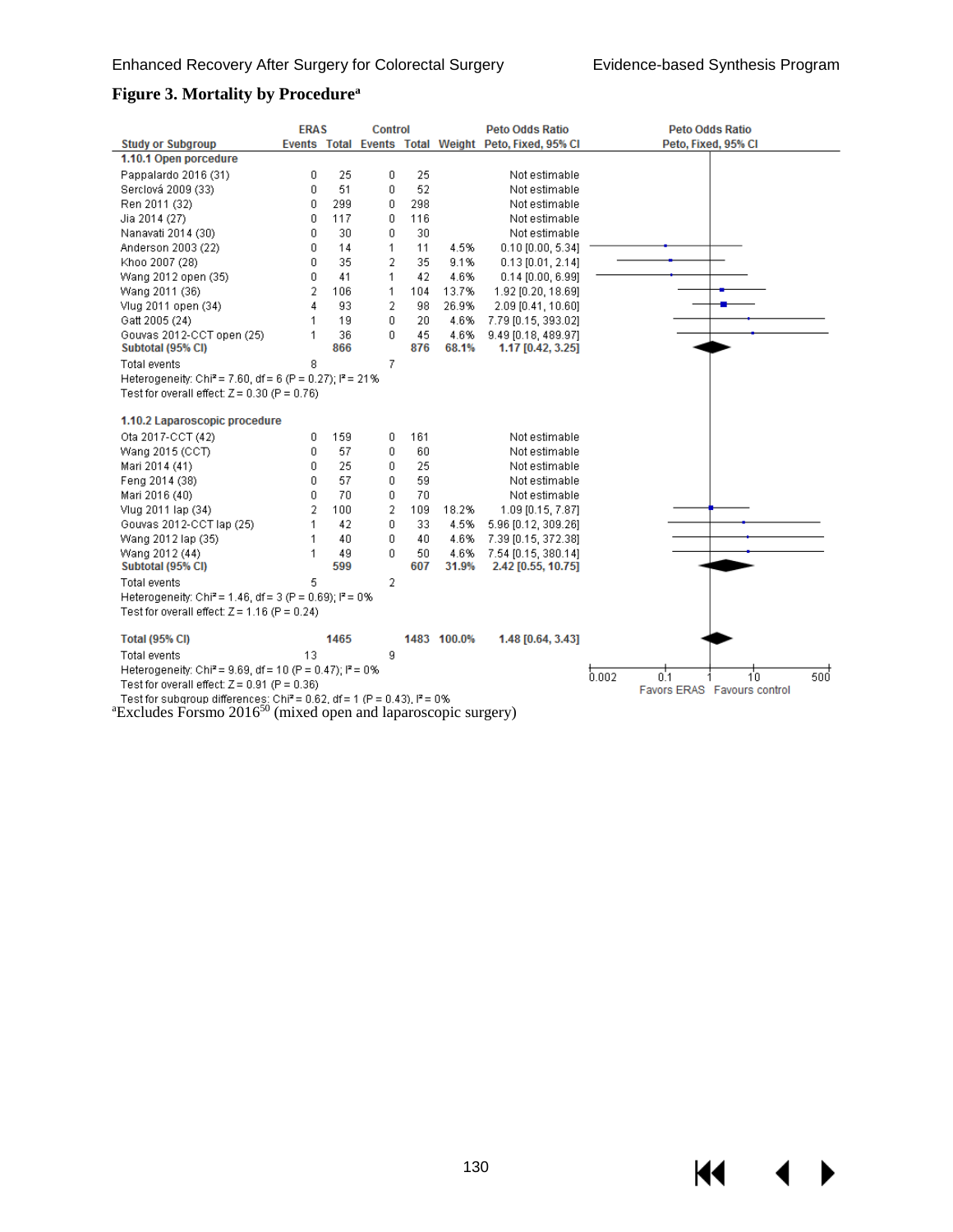K4

#### **Figure 4. Mortality by Condition**

|                                                                                      | <b>ERAS</b>               |          | <b>Control</b> |          |             | <b>Peto Odds Ratio</b>                               | <b>Peto Odds Ratio</b>     |
|--------------------------------------------------------------------------------------|---------------------------|----------|----------------|----------|-------------|------------------------------------------------------|----------------------------|
| <b>Study or Subgroup</b>                                                             |                           |          |                |          |             | Events Total Events Total Weight Peto, Fixed, 95% CI | Peto, Fixed, 95% CI        |
| 1.11.1 Colorectal cancer                                                             |                           |          |                |          |             |                                                      |                            |
| Jia 2014 (27)                                                                        | 0                         | 117      | 0              | 116      |             | Not estimable                                        |                            |
| Ota 2017-CCT (42)                                                                    | 0                         | 159      | 0              | 161      |             | Not estimable                                        |                            |
| Ren 2011 (32)                                                                        | 0                         | 299      | 0              | 298      |             | Not estimable                                        |                            |
| Wang 2015 (CCT)                                                                      | 0                         | 57       | 0              | 60       |             | Not estimable                                        |                            |
| Khoo 2007 (28)                                                                       | 0                         | 35       | 2              | 35       | 8.0%        | $0.13$ [0.01, 2.14]                                  |                            |
| Wang 2012 open (35)                                                                  | $\overline{0}$            | 41       | 1              | 42       | 4.1%        | $0.14$ [0.00, 6.99]                                  |                            |
| Wang 2011 (36)                                                                       | 2                         | 106      | 1              | 104      | 12.1%       | 1.92 [0.20, 18.69]                                   |                            |
| Wang 2012 lap (35)                                                                   | 1                         | 40       | 0              | 40       | 4.1%        | 7.39 [0.15, 372.38]                                  |                            |
| Wang 2012 (44)                                                                       | 1                         | 49       | 0              | 50       | 4.1%        | 7.54 [0.15, 380.14]                                  |                            |
| Subtotal (95% CI)                                                                    |                           | 903      |                | 906      | 32.2%       | $1.00$ [0.25, 4.01]                                  |                            |
| Total events                                                                         | 4                         |          | 4              |          |             |                                                      |                            |
| Heterogeneity: Chi <sup>2</sup> = 5.34, df = 4 (P = 0.25); $P = 25\%$                |                           |          |                |          |             |                                                      |                            |
| Test for overall effect: $Z = 0.00$ (P = 1.00)                                       |                           |          |                |          |             |                                                      |                            |
|                                                                                      |                           |          |                |          |             |                                                      |                            |
| <b>1.11.2 Benign conditions</b>                                                      |                           |          |                |          |             |                                                      |                            |
| Nanavati 2014 (30)                                                                   | 0                         | 30       | 0              | 30       |             | Not estimable                                        |                            |
| Serclová 2009 (33)                                                                   | 0                         | 51       | 0              | 52       |             | Not estimable                                        |                            |
| Subtotal (95% CI)                                                                    |                           | 81       |                | 82       |             | Not estimable                                        |                            |
| Total events                                                                         | 0                         |          | 0              |          |             |                                                      |                            |
| Heterogeneity: Not applicable                                                        |                           |          |                |          |             |                                                      |                            |
| Test for overall effect: Not applicable                                              |                           |          |                |          |             |                                                      |                            |
| 1.11.3 Combined colorectal cancer and benign condition                               |                           |          |                |          |             |                                                      |                            |
|                                                                                      |                           |          |                |          |             |                                                      |                            |
| Mari 2014 (41)                                                                       | 0<br>0                    | 25<br>70 | 0<br>0         | 25<br>70 |             | Not estimable<br>Not estimable                       |                            |
| Mari 2016 (40)                                                                       | 0                         | 14       | 1              | 11       | 4.0%        |                                                      |                            |
| Anderson 2003 (22)<br>Vlug 2011 lap (34)                                             | $\overline{2}$            | 100      | $\overline{2}$ | 109      | 16.0%       | $0.10$ [0.00, 5.34] $\,$                             |                            |
| Vlug 2011 open (34)                                                                  | 4                         | 93       | 2              | 98       | 23.7%       | 1.09 [0.15, 7.87]<br>2.09 [0.41, 10.60]              |                            |
| Forsmo 2016 (50)                                                                     | 3                         | 154      | 0              | 153      | 12.1%       | 7.44 [0.77, 72.04]                                   |                            |
| Gatt 2005 (24)                                                                       | 1                         | 19       | 0              | 20       | 4.1%        | 7.79 [0.15, 393.02]                                  |                            |
| Subtotal (95% CI)                                                                    |                           | 475      |                | 486      | 59.8%       | 2.03 [0.73, 5.64]                                    |                            |
| Total events                                                                         | 10                        |          | 5              |          |             |                                                      |                            |
| Heterogeneity: Chi <sup>2</sup> = 4.28, df = 4 (P = 0.37); $P = 6\%$                 |                           |          |                |          |             |                                                      |                            |
| Test for overall effect: $Z = 1.36$ (P = 0.17)                                       |                           |          |                |          |             |                                                      |                            |
|                                                                                      |                           |          |                |          |             |                                                      |                            |
| 1.11.4 Rectal cancer                                                                 |                           |          |                |          |             |                                                      |                            |
| Feng 2014 (38)                                                                       | 0                         | 57       | 0              | 59       |             | Not estimable                                        |                            |
| Pappalardo 2016 (31)                                                                 | 0                         | 25       | 0              | 25       |             | Not estimable                                        |                            |
| Gouvas 2012-CCT lap (25)                                                             | 1                         | 42       | 0              | 33       | 4.0%        | 5.96 [0.12, 309.26]                                  |                            |
| Gouvas 2012-CCT open (25)                                                            | 1                         | 36       | 0              | 45       | 4.0%        | 9.49 [0.18, 489.97]                                  |                            |
| Subtotal (95% CI)                                                                    |                           | 160      |                | 162      |             | 8.0% 7.52 [0.46, 122.56]                             |                            |
| Total events                                                                         | $\overline{2}$            |          | 0              |          |             |                                                      |                            |
| Heterogeneity: Chi <sup>2</sup> = 0.03, df = 1 (P = 0.87); $P = 0\%$                 |                           |          |                |          |             |                                                      |                            |
| Test for overall effect: $Z = 1.42$ (P = 0.16)                                       |                           |          |                |          |             |                                                      |                            |
|                                                                                      |                           |          |                |          |             |                                                      |                            |
| <b>Total (95% CI)</b>                                                                |                           | 1619     |                |          | 1636 100.0% | 1.79 [0.81, 3.95]                                    |                            |
| Total events                                                                         | 16                        |          | 9              |          |             |                                                      |                            |
| Heterogeneity: Chi <sup>2</sup> = 11.40, df = 11 (P = 0.41); $I^2$ = 4%              | 0.005<br>200<br>0.1<br>10 |          |                |          |             |                                                      |                            |
| Test for overall effect: $Z = 1.45$ (P = 0.15)                                       |                           |          |                |          |             |                                                      | Favors ERAS Favors control |
| Test for subgroup differences: Chi <sup>2</sup> = 1.75, df = 2 (P = 0.42), $P = 0\%$ |                           |          |                |          |             |                                                      |                            |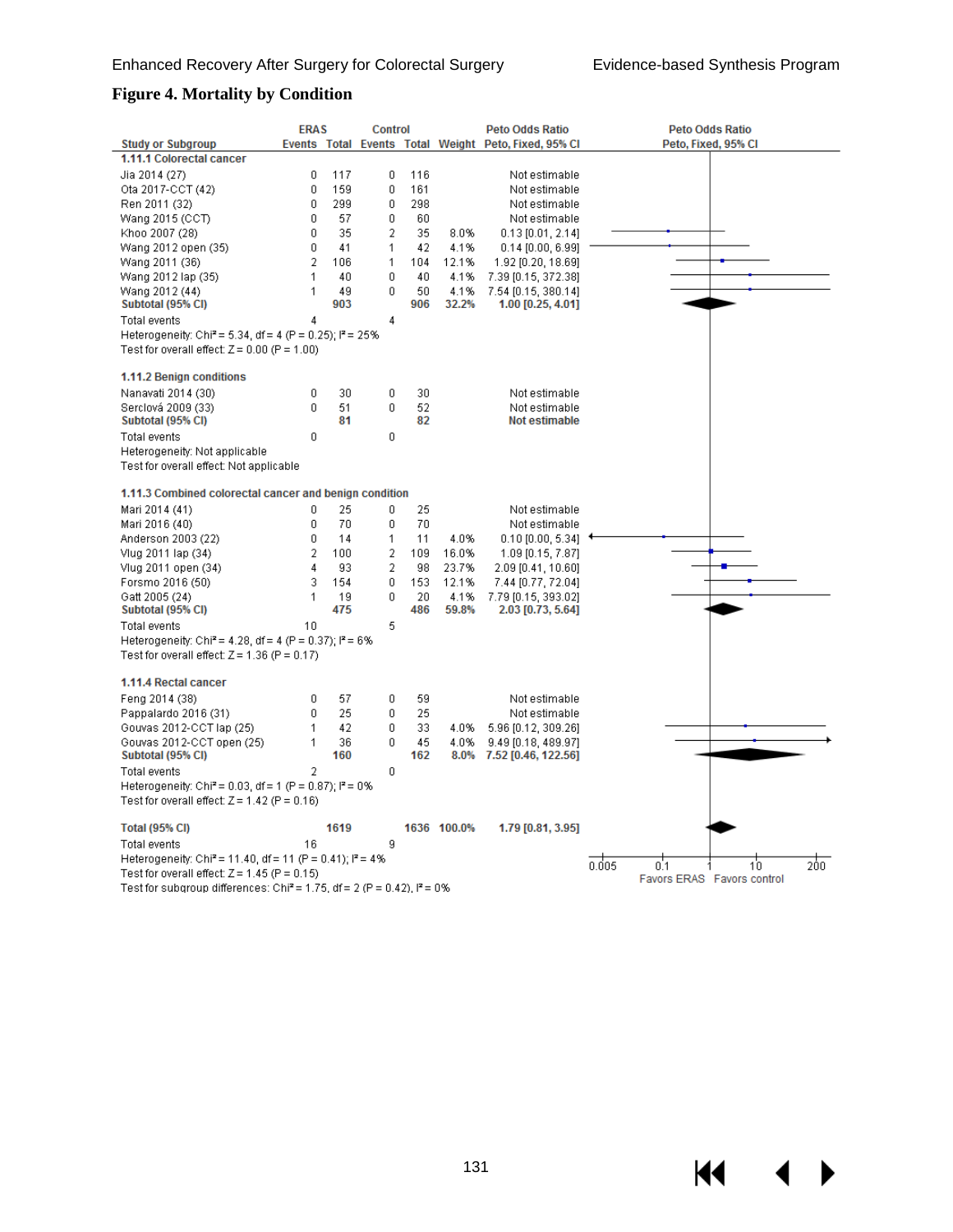$M = 1$ 

 $\blacktriangleright$ 

#### **Figure 5. Morbidity by Procedurea**

|                                                                                                           | <b>ERAS</b>    |      | <b>Control</b> |     |             | <b>Risk Ratio</b>                                    | <b>Risk Ratio</b>            |
|-----------------------------------------------------------------------------------------------------------|----------------|------|----------------|-----|-------------|------------------------------------------------------|------------------------------|
| <b>Study or Subgroup</b>                                                                                  |                |      |                |     |             | Events Total Events Total Weight M-H, Random, 95% CI | M-H, Random, 95% CI          |
| 1.6.1 Open procedure                                                                                      |                |      |                |     |             |                                                      |                              |
| Fena 2016 (23)                                                                                            | 7              | 116  | 17             | 114 | 4.3%        | $0.40$ [0.17, 0.94]                                  |                              |
| Muller 2009 (29)                                                                                          | 16             | 76   | 37             | 75  | 7.8%        | $0.43$ [0.26, 0.70]                                  |                              |
| Serclová 2009 (33)                                                                                        | 11             | 51   | 25             | 52  | 6.5%        | $0.45$ [0.25, 0.81]                                  |                              |
| Yang 2012 (37)                                                                                            | 6              | 32   | 12             | 30  | 4.3%        | $0.47$ [0.20, 1.09]                                  |                              |
| Wang 2011 (36)                                                                                            | 20             | 106  | 39             | 104 | 8.1%        | $0.50$ [0.32, 0.80]                                  |                              |
| Gatt 2005 (24)                                                                                            | 9              | 19   | 15             | 20  | 7.2%        | $0.63$ [0.37, 1.08]                                  |                              |
| Gouvas 2012-CCT open (25)                                                                                 | 14             | 36   | 25             | 45  | 7.8%        | $0.70$ [0.43, 1.14]                                  |                              |
| Wang 2012 open (35)                                                                                       | 7              | 41   | 10             | 42  | 4.2%        | $0.72$ [0.30, 1.70]                                  |                              |
| Ren 2011 (32)                                                                                             | 29             | 299  | 28             | 298 | 7.7%        | 1.03 [0.63, 1.69]                                    |                              |
| Vlug 2011 open (34)                                                                                       | 43             | 93   | 41             | 98  | 10.2%       | 1.11 [0.80, 1.52]                                    |                              |
| Subtotal (95% CI)                                                                                         |                | 869  |                | 878 | 68.1%       | $0.63$ [0.49, 0.83]                                  |                              |
| <b>Total events</b>                                                                                       | 162            |      | 249            |     |             |                                                      |                              |
| Heterogeneity: Tau <sup>2</sup> = 0.10; Chi <sup>2</sup> = 20.92, df = 9 (P = 0.01); l <sup>2</sup> = 57% |                |      |                |     |             |                                                      |                              |
| Test for overall effect: $Z = 3.37$ (P = 0.0008)                                                          |                |      |                |     |             |                                                      |                              |
|                                                                                                           |                |      |                |     |             |                                                      |                              |
| 1.6.2 Laparoscopic procedure                                                                              |                |      |                |     |             |                                                      |                              |
| Mari 2014 (41)                                                                                            | 0              | 25   | 0              | 25  |             | Not estimable                                        |                              |
| Feng 2014 (38)                                                                                            | $\overline{2}$ | 59   | 10             | 57  | 1.8%        | $0.19$ [0.04, 0.84]                                  |                              |
| Wang 2012 (46)                                                                                            | 2              | 40   | 8              | 38  | 1.8%        | $0.24$ [0.05, 1.05]                                  |                              |
| Gouvas 2012-CCT lap (25)                                                                                  | g              | 42   | 17             | 33  | 5.8%        | 0.42 [0.21, 0.81]                                    |                              |
| Wang 2012 lap (35)                                                                                        | 3              | 40   | 6              | 40  | 2.2%        | $0.50$ [0.13, 1.86]                                  |                              |
| Wang 2015 (CCT)                                                                                           | 10             | 57   | 16             | 60  | 5.4%        | $0.66$ [0.33, 1.33]                                  |                              |
| Mari 2016 (40)                                                                                            | 12             | 70   | 15             | 70  | 5.6%        | $0.80$ [0.40, 1.58]                                  |                              |
| Vlug 2011 lap (34)                                                                                        | 34             | 100  | 37             | 109 | 9.3%        | 1.00 [0.69, 1.46]                                    |                              |
| Subtotal (95% CI)                                                                                         |                | 433  |                | 432 | 31.9%       | $0.59$ [0.39, 0.90]                                  |                              |
| <b>Total events</b>                                                                                       | 72             |      | 109            |     |             |                                                      |                              |
| Heterogeneity: Tau <sup>2</sup> = 0.13; Chi <sup>2</sup> = 11.44, df = 6 (P = 0.08); $P = 48\%$           |                |      |                |     |             |                                                      |                              |
| Test for overall effect: $Z = 2.46$ (P = 0.01)                                                            |                |      |                |     |             |                                                      |                              |
|                                                                                                           |                |      |                |     |             |                                                      |                              |
| <b>Total (95% CI)</b>                                                                                     |                | 1302 |                |     | 1310 100.0% | $0.63$ [0.51, 0.78]                                  |                              |
| Total events                                                                                              | 234            |      | 358            |     |             |                                                      |                              |
| Heterogeneity: Tau <sup>2</sup> = 0.09; Chi <sup>2</sup> = 32.34, df = 16 (P = 0.009); $P = 51\%$         |                |      |                |     |             |                                                      | $\overline{0.2}$<br>0.5<br>2 |
| Test for overall effect: $Z = 4.26$ (P < 0.0001)                                                          |                |      |                |     |             |                                                      | Favors ERAs Favours control  |
| Test for subgroup differences: Chi <sup>2</sup> = 0.07, df = 1 (P = 0.79), $I^2 = 0\%$                    |                |      |                |     |             |                                                      |                              |

 ${}^{\text{a}}$ Excludes Forsmo 2016<sup>50</sup> (mixed open and laparoscopic surgery)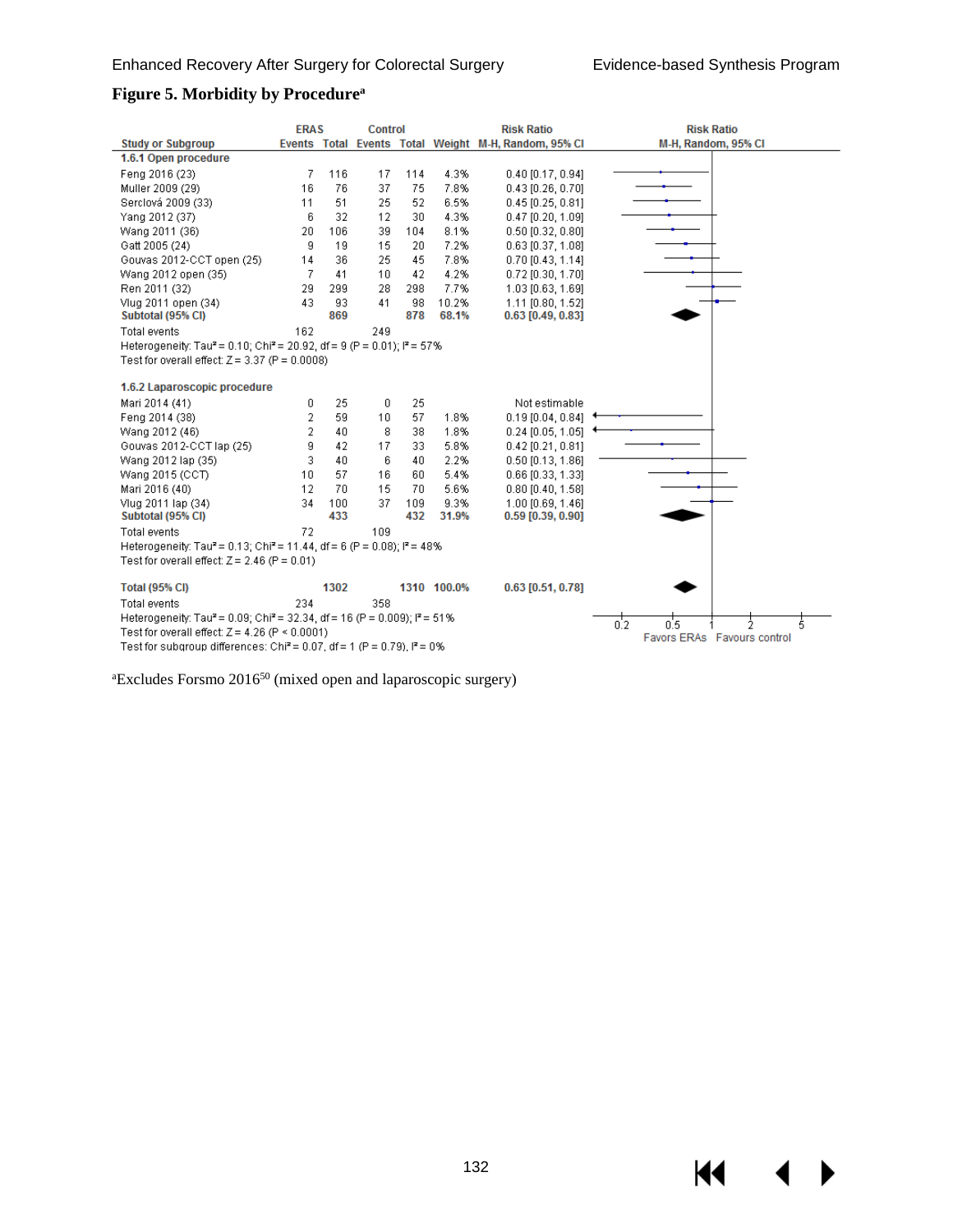$\blacklozenge$ 

 $\blacktriangleright$ 

**K4** 

### **Figure 6. Morbidity by Condition**

|                                                                                                   | <b>ERAS</b> |      | <b>Control</b> |     |             | <b>Risk Ratio</b>                                    | <b>Risk Ratio</b>                  |
|---------------------------------------------------------------------------------------------------|-------------|------|----------------|-----|-------------|------------------------------------------------------|------------------------------------|
| <b>Study or Subgroup</b>                                                                          |             |      |                |     |             | Events Total Events Total Weight M-H, Random, 95% CI | M-H, Random, 95% CI                |
| 1.7.1 Benign conditions                                                                           |             |      |                |     |             |                                                      |                                    |
| Serclová 2009 (33)                                                                                | 11          | 51   | 25             | 52  | 5.8%        | $0.45$ [0.25, 0.81]                                  |                                    |
| Subtotal (95% CI)                                                                                 |             | 51   |                | 52  | 5.8%        | $0.45$ [0.25, 0.81]                                  |                                    |
| <b>Total events</b>                                                                               | 11          |      | 25             |     |             |                                                      |                                    |
| Heterogeneity: Not applicable                                                                     |             |      |                |     |             |                                                      |                                    |
| Test for overall effect: $Z = 2.64$ (P = 0.008)                                                   |             |      |                |     |             |                                                      |                                    |
| 1.7.2 Colorectal cancer                                                                           |             |      |                |     |             |                                                      |                                    |
| Wang 2012 (46)                                                                                    | 2           | 40   | 8              | 38  | 1.6%        | $0.24$ [0.05, 1.05]                                  |                                    |
| Feng 2016 (23)                                                                                    | 7           | 116  | 17             | 114 | 3.9%        | $0.40$ [0.17, 0.94]                                  |                                    |
| Yang 2012 (37)                                                                                    | 6           | 32   | 12             | 30  | 3.8%        | $0.47$ [0.20, 1.09]                                  |                                    |
| Wang 2012 lap (35)                                                                                | 3           | 40   | 6              | 40  | 1.9%        | $0.50$ [0.13, 1.86]                                  |                                    |
| Wang 2011 (36)                                                                                    | 20          | 106  | 39             | 104 | 7.3%        | $0.50$ [0.32, 0.80]                                  |                                    |
| Wang 2015 (CCT)                                                                                   | 10          | 57   | 16             | 60  | 4.9%        | 0.66 [0.33, 1.33]                                    |                                    |
| Wang 2012 open (35)                                                                               | 7           | 41   | 10             | 42  | 3.7%        | $0.72$ [0.30, 1.70]                                  |                                    |
| Ren 2011 (32)                                                                                     | 29          | 299  | 28             | 298 | 7.0%        | 1.03 [0.63, 1.69]                                    |                                    |
| Subtotal (95% CI)                                                                                 |             | 731  |                | 726 | 34.1%       | $0.61$ [0.46, 0.80]                                  |                                    |
| Total events                                                                                      | 84          |      | 136            |     |             |                                                      |                                    |
| Heterogeneity: Tau <sup>2</sup> = 0.02; Chi <sup>2</sup> = 8.11, df = 7 (P = 0.32); $P = 14\%$    |             |      |                |     |             |                                                      |                                    |
| Test for overall effect: $Z = 3.50$ (P = 0.0005)                                                  |             |      |                |     |             |                                                      |                                    |
|                                                                                                   |             |      |                |     |             |                                                      |                                    |
| 1.7.3 Combined colorectal cancer and benign conditions                                            |             |      |                |     |             |                                                      |                                    |
| Mari 2014 (41)                                                                                    | 0           | 25   | 0              | 25  |             | Not estimable                                        |                                    |
| Muller 2009 (29)                                                                                  | 16          | 76   | 37             | 75  | 7.0%        | $0.43$ [0.26, 0.70]                                  |                                    |
| Gatt 2005 (24)                                                                                    | 9           | 19   | 15             | 20  | 6.5%        | $0.63$ [0.37, 1.08]                                  |                                    |
| Mari 2016 (40)                                                                                    | 12          | 70   | 15             | 70  | 5.0%        | $0.80$ [0.40, 1.58]                                  |                                    |
| Forsmo 2016 (50)                                                                                  | 65          | 154  | 68             | 153 | 10.1%       | $0.95$ [0.74, 1.23]                                  |                                    |
| Vlug 2011 lap (34)                                                                                | 34          | 100  | 37             | 109 | 8.4%        | 1.00 [0.69, 1.46]                                    |                                    |
| Vlug 2011 open (34)                                                                               | 43          | 93   | 41             | 98  | 9.2%        | 1.11 [0.80, 1.52]                                    |                                    |
| Subtotal (95% CI)                                                                                 |             | 537  |                | 550 | 46.3%       | $0.82$ [0.63, 1.07]                                  |                                    |
| <b>Total events</b>                                                                               | 179         |      | 213            |     |             |                                                      |                                    |
| Heterogeneity: Tau <sup>2</sup> = 0.06; Chi <sup>2</sup> = 12.64, df = 5 (P = 0.03); $P = 60\%$   |             |      |                |     |             |                                                      |                                    |
| Test for overall effect: $Z = 1.47$ (P = 0.14)                                                    |             |      |                |     |             |                                                      |                                    |
|                                                                                                   |             |      |                |     |             |                                                      |                                    |
| 1.7.4 Rectal cancer                                                                               |             |      |                |     |             |                                                      |                                    |
| Feng 2014 (38)                                                                                    | 2           | 59   | 10             | 57  | 1.6%        | $0.19$ [ $0.04$ , $0.84$ ]                           |                                    |
| Gouvas 2012-CCT lap (25)                                                                          | 9           | 42   | 17             | 33  | 5.2%        | $0.42$ [0.21, 0.81]                                  |                                    |
| Gouvas 2012-CCT open (25)                                                                         | 14          | 36   | 25             | 45  | 7.1%        | 0.70 [0.43, 1.14]                                    |                                    |
| Subtotal (95% CI)                                                                                 |             | 137  |                | 135 | 13.8%       | $0.48$ [0.27, 0.88]                                  |                                    |
| <b>Total events</b>                                                                               | 25          |      | 52             |     |             |                                                      |                                    |
| Heterogeneity: Tau <sup>2</sup> = 0.13; Chi <sup>2</sup> = 3.78, df = 2 (P = 0.15); $P = 47\%$    |             |      |                |     |             |                                                      |                                    |
| Test for overall effect: $Z = 2.38$ (P = 0.02)                                                    |             |      |                |     |             |                                                      |                                    |
| <b>Total (95% CI)</b>                                                                             |             | 1456 |                |     | 1463 100.0% | $0.66$ [0.54, 0.80]                                  |                                    |
| <b>Total events</b>                                                                               | 299         |      | 426            |     |             |                                                      |                                    |
| Heterogeneity: Tau <sup>2</sup> = 0.09; Chi <sup>2</sup> = 36.88, df = 17 (P = 0.003); $P = 54\%$ |             |      |                |     |             |                                                      |                                    |
| Test for overall effect: $Z = 4.12$ (P < 0.0001)                                                  |             |      |                |     |             |                                                      | 0.1<br>0.2<br>5.<br>0.5<br>Ż<br>10 |
| Test for subgroup differences: Chi <sup>2</sup> = 5.57, df = 3 (P = 0.13), $P = 46.2\%$           |             |      |                |     |             |                                                      | Favors ERAS Favors control         |
|                                                                                                   |             |      |                |     |             |                                                      |                                    |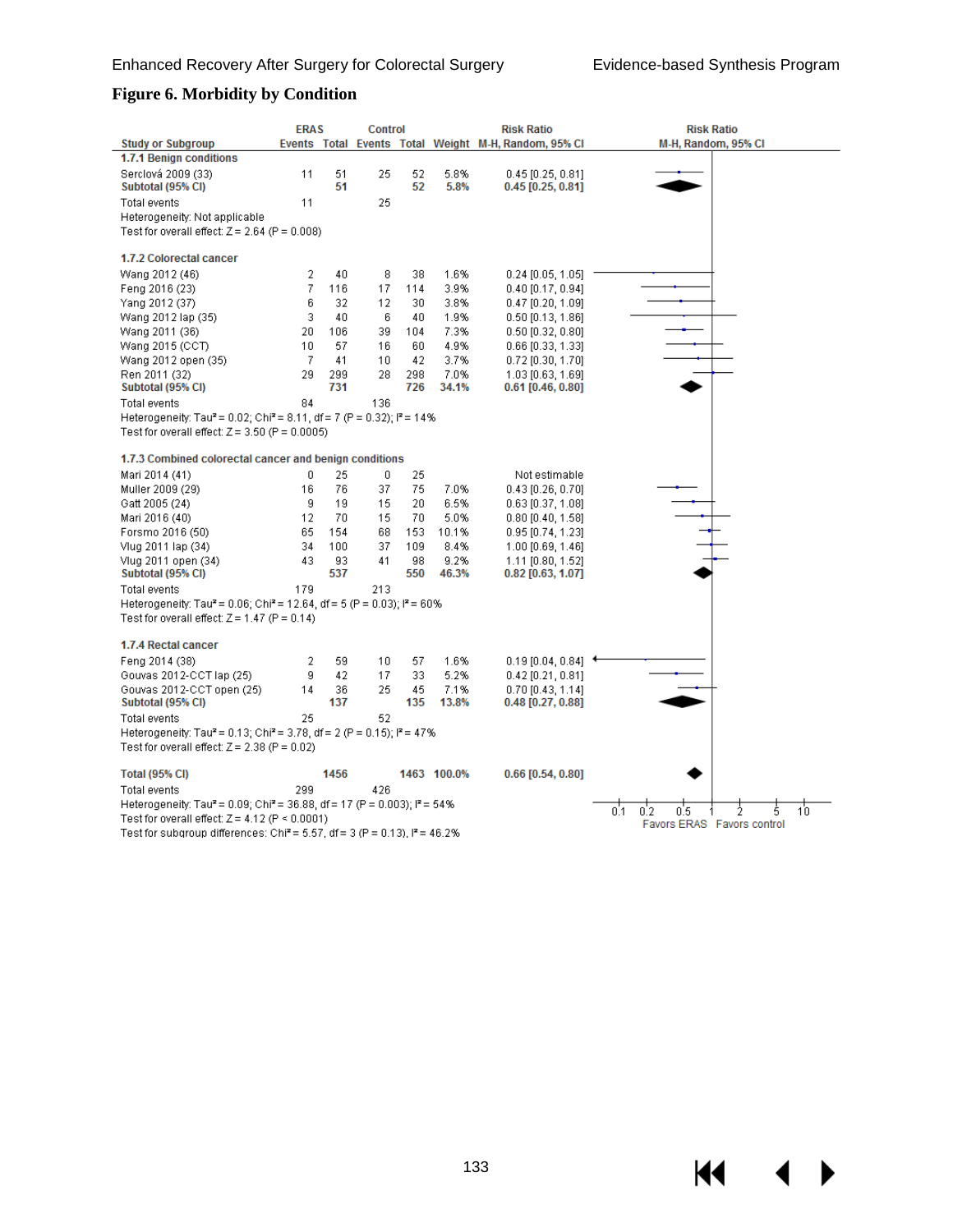$\blacktriangleright$ 

#### **Figure 7. Readmissions by Procedurea**

|                                                                                                         | <b>ERAS</b> |            | <b>Control</b> |            |               | <b>Risk Ratio</b>                                    | <b>Risk Ratio</b>                    |
|---------------------------------------------------------------------------------------------------------|-------------|------------|----------------|------------|---------------|------------------------------------------------------|--------------------------------------|
| <b>Study or Subgroup</b>                                                                                |             |            |                |            |               | Events Total Events Total Weight M-H, Random, 95% CI | M-H, Random, 95% CI                  |
| 1.13.1 Open procedure                                                                                   |             |            |                |            |               |                                                      |                                      |
| Anderson 2003 (22)                                                                                      | 0           | 19         | 0.             | 20         |               | Not estimable                                        |                                      |
| Serclová 2009 (33)                                                                                      | 0           | 51         | 0              | 52         |               | Not estimable                                        |                                      |
| Ionescu 2009 (26)                                                                                       | 0           | 48         | 0              | 48         |               | Not estimable                                        |                                      |
| Yang 2012 (37)                                                                                          | Ū           | 32         | 0              | 30         |               | Not estimable                                        |                                      |
| Gatt 2005 (24)                                                                                          | 1           | 19         | 4              | 20         | 3.3%          | 0.26 [0.03, 2.15]                                    |                                      |
| Wang 2011 (36)                                                                                          | 4           | 106        | 9              | 110        | 11.0%         | $0.46$ [0.15, 1.45]                                  |                                      |
| Nanavati 2014 (30)                                                                                      | 1           | 30         | 1              | 30         | 1.9%          | 1.00 [0.07, 15.26]                                   |                                      |
| Vlug 2011 open (34)                                                                                     | 7           | 93         | 7              | 98         | 14.2%         | 1.05 [0.38, 2.89]                                    |                                      |
| Muller 2009 (29)                                                                                        | 3           | 76         | 2              | 75         | 4.7%          | 1.48 [0.25, 8.61]                                    |                                      |
| Wang 2012 open (35)                                                                                     | 3           | 41         | 2              | 42         | 4.8%          | 1.54 [0.27, 8.73]                                    |                                      |
| Khoo 2007 (28)                                                                                          | 3           | 35         | 1              | 35         | 2.9%          | 3.00 [0.33, 27.46]                                   |                                      |
| Subtotal (95% CI)                                                                                       |             | 550        |                | 560        | 42.8%         | $0.89$ [0.50, 1.59]                                  |                                      |
| Total events                                                                                            | 22          |            | 26             |            |               |                                                      |                                      |
| Heterogeneity: Tau <sup>2</sup> = 0.00; Chi <sup>2</sup> = 4.53, df = 6 (P = 0.61); i <sup>2</sup> = 0% |             |            |                |            |               |                                                      |                                      |
| Test for overall effect: $Z = 0.39$ (P = 0.69)                                                          |             |            |                |            |               |                                                      |                                      |
|                                                                                                         |             |            |                |            |               |                                                      |                                      |
| 1.13.2 Laparoscopic procedure                                                                           |             |            |                |            |               |                                                      |                                      |
| Mari 2014 (41)                                                                                          | 0           | 25         | 0              | 25         |               | Not estimable                                        |                                      |
| Feng 2014 (38)                                                                                          | 0           | 57         | 1              | 59         | 1.4%          | $0.34$ [0.01, 8.29]                                  |                                      |
| Wang 2012 (44)                                                                                          | 2           | 49         | 3              | 50         | 4.7%          | 0.68 [0.12, 3.90]                                    |                                      |
| Vlug 2011 lap (34)                                                                                      | 6           | 100        | 7              | 109        | 12.9%         | $0.93$ [0.32, 2.69]                                  |                                      |
| Scioscia 2017 (43)                                                                                      | 11          | 62         | 26             | 162        | 35.1%         | 1.11 [0.58, 2.10]                                    |                                      |
| Wang 2012 lap (35)                                                                                      | 1<br>2      | 40         | 0              | 40         | 1.4%          | 3.00 [0.13, 71.51]                                   |                                      |
| Ota 2017-CCT (42)<br>Subtotal (95% CI)                                                                  |             | 159<br>492 | 0              | 161<br>606 | 1.6%<br>57.2% | 5.06 [0.24, 104.62]<br>1.06 [0.64, 1.75]             |                                      |
| Total events                                                                                            | 22          |            | 37             |            |               |                                                      |                                      |
| Heterogeneity: Tau <sup>2</sup> = 0.00; Chi <sup>2</sup> = 2.24, df = 5 (P = 0.81); $P = 0\%$           |             |            |                |            |               |                                                      |                                      |
| Test for overall effect: $Z = 0.23$ (P = 0.82)                                                          |             |            |                |            |               |                                                      |                                      |
|                                                                                                         |             |            |                |            |               |                                                      |                                      |
| <b>Total (95% CI)</b>                                                                                   |             | 1042       |                |            | 1166 100.0%   | 0.98 [0.67, 1.44]                                    |                                      |
| Total events                                                                                            | 44          |            | 63             |            |               |                                                      |                                      |
| Heterogeneity: Tau <sup>2</sup> = 0.00; Chi <sup>2</sup> = 6.97, df = 12 (P = 0.86); $P = 0\%$          |             |            |                |            |               |                                                      | 20 <sub>1</sub><br>0.05<br>0.2<br>έ, |
| Test for overall effect: $Z = 0.08$ (P = 0.94)                                                          |             |            |                |            |               |                                                      | Favors ERAS Favors control           |
| Test for subgroup differences: Chi <sup>2</sup> = 0.20, df = 1 (P = 0.65), $P = 0\%$                    |             |            |                |            |               |                                                      |                                      |

 ${}^{\text{a}}$ Excludes Forsmo 2016<sup>50</sup> (mixed open and laparoscopic surgery)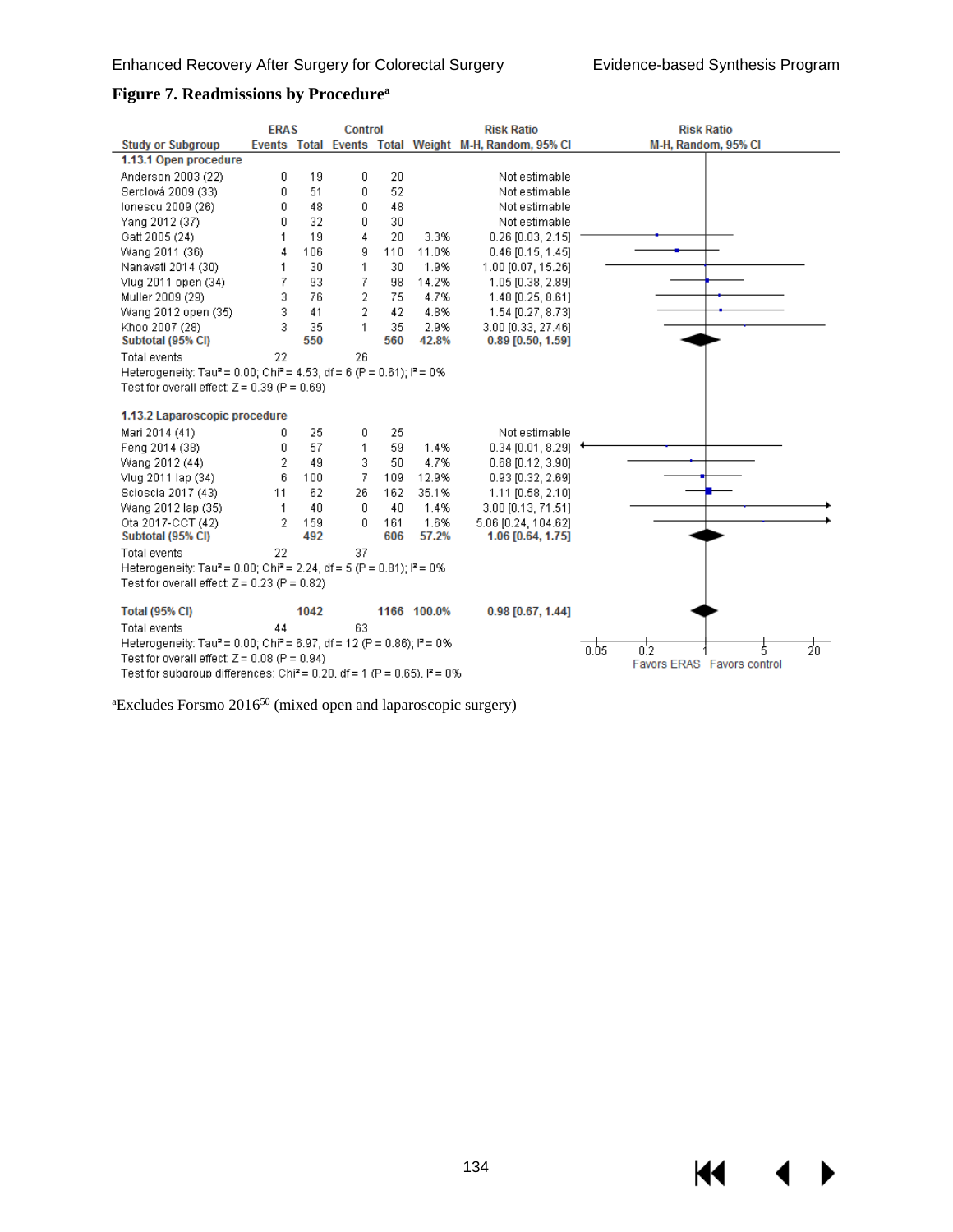K4

#### **Figure 8. Readmissions by Condition**

|                                                                                                         | <b>ERAS</b>    |      | <b>Control</b> |     |             | <b>Risk Ratio</b>                                    | <b>Risk Ratio</b>          |
|---------------------------------------------------------------------------------------------------------|----------------|------|----------------|-----|-------------|------------------------------------------------------|----------------------------|
| <b>Study or Subgroup</b>                                                                                |                |      |                |     |             | Events Total Events Total Weight M-H, Random, 95% CI | M-H, Random, 95% CI        |
| 1.14.1 Benign conditions                                                                                |                |      |                |     |             |                                                      |                            |
| Serclová 2009 (33)                                                                                      | 0              | 51   | 0              | 52  |             | Not estimable                                        |                            |
| Nanavati 2014 (30)                                                                                      | 1              | 30   | 1              | 30  | 1.3%        | 1.00 [0.07, 15.26]                                   |                            |
| Scioscia 2017 (43)                                                                                      | 11             | 62   | 26             | 162 | 22.7%       | 1.11 [0.58, 2.10]                                    |                            |
| Subtotal (95% CI)                                                                                       |                | 143  |                | 244 | 24.0%       | 1.10 [0.59, 2.05]                                    |                            |
| Total events                                                                                            | 12             |      | 27             |     |             |                                                      |                            |
| Heterogeneity: Tau <sup>2</sup> = 0.00; Chi <sup>2</sup> = 0.00, df = 1 (P = 0.94); $P = 0\%$           |                |      |                |     |             |                                                      |                            |
| Test for overall effect: $Z = 0.30$ (P = 0.77)                                                          |                |      |                |     |             |                                                      |                            |
| 1.14.2 Colorectal cancer                                                                                |                |      |                |     |             |                                                      |                            |
| Yang 2012 (37)                                                                                          | 0              | 32   | 0              | 30  |             | Not estimable                                        |                            |
| lonescu 2009 (26)                                                                                       | 0              | 48   | 0              | 48  |             | Not estimable                                        |                            |
| Wang 2011 (36)                                                                                          | 4              | 106  | g              | 110 | 7.1%        | $0.46$ [0.15, 1.45]                                  |                            |
| Wang 2012 (44)                                                                                          | 2              | 49   | 3              | 50  | 3.1%        | $0.68$ [0.12, 3.90]                                  |                            |
| Wang 2012 open (35)                                                                                     | 3              | 41   | 2              | 42  | 3.1%        | 1.54 [0.27, 8.73]                                    |                            |
| Wang 2012 lap (35)                                                                                      | 1              | 40   | 0              | 40  | 0.9%        | 3.00 [0.13, 71.51]                                   |                            |
| Khoo 2007 (28)                                                                                          | 3              | 35   | 1              | 35  | 1.9%        | 3.00 [0.33, 27.46]                                   |                            |
| Ota 2017-CCT (42)                                                                                       | $\overline{2}$ | 159  | 0              | 161 | 1.0%        | 5.06 [0.24, 104.62]                                  |                            |
| Subtotal (95% CI)                                                                                       |                | 510  |                | 516 | 17.1%       | $0.97$ [0.46, 2.02]                                  |                            |
| Total events                                                                                            | 15             |      | 15             |     |             |                                                      |                            |
| Heterogeneity: Tau <sup>2</sup> = 0.00; Chi <sup>2</sup> = 4.69, df = 5 (P = 0.45); l <sup>2</sup> = 0% |                |      |                |     |             |                                                      |                            |
| Test for overall effect: $Z = 0.09$ (P = 0.93)                                                          |                |      |                |     |             |                                                      |                            |
| 1.14.3 Combined colorectal cancer and benign condition                                                  |                |      |                |     |             |                                                      |                            |
| Mari 2014 (41)                                                                                          | 0              | 25   | 0              | 25  |             | Not estimable                                        |                            |
| Anderson 2003 (22)                                                                                      | 0              | 19   | 0              | 20  |             | Not estimable                                        |                            |
| Gatt 2005 (24)                                                                                          | 1              | 19   | 4              | 20  | 2.1%        | $0.26$ [0.03, 2.15]                                  |                            |
| Vlug 2011 lap (34)                                                                                      | 6              | 100  | 7              | 109 | 8.4%        | 0.93 [0.32, 2.69]                                    |                            |
| Vlug 2011 open (34)                                                                                     | 7              | 93   | 7              | 98  | 9.2%        | 1.05 [0.38, 2.89]                                    |                            |
| Forsmo 2016 (50)                                                                                        | 29             | 154  | 21             | 153 | 35.2%       | 1.37 [0.82, 2.30]                                    |                            |
| Muller 2009 (29)                                                                                        | 3              | 76   | 2              | 75  | 3.0%        | 1.48 [0.25, 8.61]                                    |                            |
| Subtotal (95% CI)                                                                                       |                | 486  |                | 500 | 58.0%       | 1.18 [0.79, 1.76]                                    |                            |
| Total events                                                                                            | 46             |      | 41             |     |             |                                                      |                            |
| Heterogeneity: Tau <sup>2</sup> = 0.00; Chi <sup>2</sup> = 2.61, df = 4 (P = 0.63); l <sup>2</sup> = 0% |                |      |                |     |             |                                                      |                            |
| Test for overall effect: $Z = 0.79$ (P = 0.43)                                                          |                |      |                |     |             |                                                      |                            |
| 1.14.4 Rectal cancer                                                                                    |                |      |                |     |             |                                                      |                            |
| Feng 2014 (38)                                                                                          | 0              | 57   | 1              | 59  | 0.9%        | $0.34$ [0.01, 8.29]                                  |                            |
| Subtotal (95% CI)                                                                                       |                | 57   |                | 59  | 0.9%        | $0.34$ [0.01, 8.29]                                  |                            |
| Total events                                                                                            | 0              |      | 1              |     |             |                                                      |                            |
| Heterogeneity: Not applicable                                                                           |                |      |                |     |             |                                                      |                            |
| Test for overall effect: $Z = 0.66$ (P = 0.51)                                                          |                |      |                |     |             |                                                      |                            |
| <b>Total (95% CI)</b>                                                                                   |                | 1196 |                |     | 1319 100.0% | 1.11 [0.82, 1.50]                                    |                            |
| <b>Total events</b>                                                                                     | 73             |      | 84             |     |             |                                                      |                            |
| Heterogeneity: Tau <sup>2</sup> = 0.00; Chi <sup>2</sup> = 8.01, df = 13 (P = 0.84); $P = 0\%$          |                |      |                |     |             |                                                      | 0.05<br>20<br>0.2<br>5     |
| Test for overall effect: $Z = 0.65$ (P = 0.52)                                                          |                |      |                |     |             |                                                      | Favors ERAS Favors control |
| Toet for eubaroun differencee: Chi3 – 0.72. df – 2./P – 0.97). I3 – 0%.                                 |                |      |                |     |             |                                                      |                            |

Test for subgroup differences: Chi<sup>2</sup> = 0.73, df = 3 (P = 0.87),  $P = 0\%$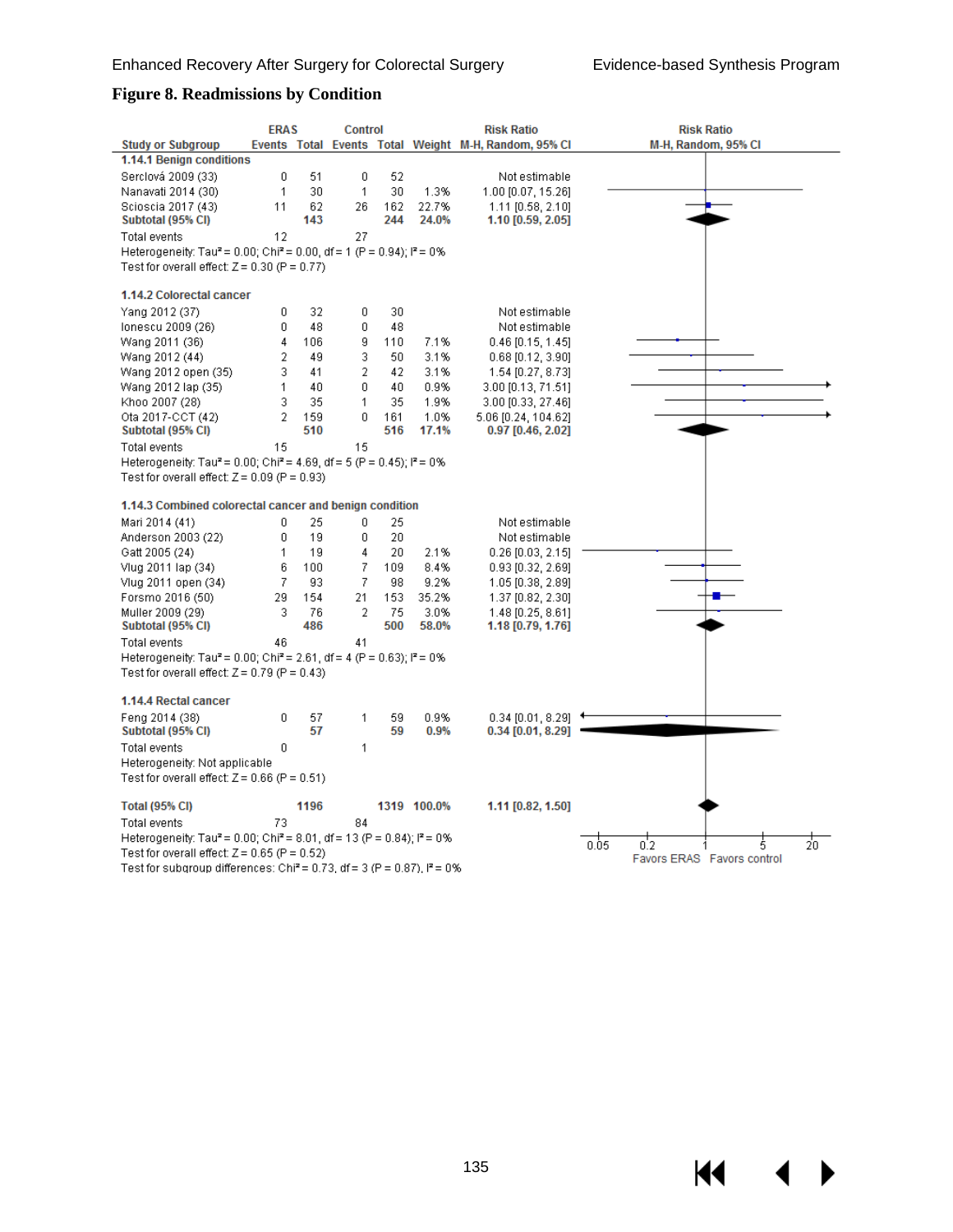$\blacktriangleright$ 

#### **Figure 9. Surgical Site Infections by Procedurea**

|                                                                                                         | <b>ERAS</b> |      | <b>Control</b> |     |             | <b>Risk Ratio</b>                                    | <b>Risk Ratio</b>                  |
|---------------------------------------------------------------------------------------------------------|-------------|------|----------------|-----|-------------|------------------------------------------------------|------------------------------------|
| <b>Study or Subgroup</b>                                                                                |             |      |                |     |             | Events Total Events Total Weight M-H, Random, 95% CI | M-H, Random, 95% CI                |
| 1.16.1 Open procedure                                                                                   |             |      |                |     |             |                                                      |                                    |
| Gatt 2005 (24)                                                                                          | 0           | 19   | 4              | 20  | 2.0%        | $0.12$ [0.01, 2.03]                                  |                                    |
| Feng 2016 (23)                                                                                          | 1           | 116  | 3              | 114 | 3.2%        | $0.33$ [0.03, 3.10]                                  |                                    |
| Yang 2012 (37)                                                                                          | 1           | 32   | 2              | 30  | 2.9%        | $0.47$ [0.04, 4.91]                                  |                                    |
| Wang 2011 (36)                                                                                          | 4           | 106  | 7              | 104 | 11.3%       | $0.56$ [0.17, 1.86]                                  |                                    |
| Muller 2009 (29)                                                                                        | 4           | 76   | 7              | 75  | 11.5%       | $0.56$ [0.17, 1.85]                                  |                                    |
| Jia 2014 (27)                                                                                           | 6           | 117  | 8              | 116 | 15.4%       | $0.74$ [0.27, 2.08]                                  |                                    |
| Ionescu 2009 (26)                                                                                       | 4           | 48   | 5              | 48  | 10.3%       | $0.80$ [0.23, 2.80]                                  |                                    |
| Ren 2011 (32)                                                                                           | 5           | 299  | 5              | 298 | 10.7%       | 1.00 [0.29, 3.41]                                    |                                    |
| Anderson 2003 (22)                                                                                      | 1           | 14   | 0              | 11  | 1.7%        | 2.40 [0.11, 53.77]                                   |                                    |
| Nanavati 2014 (30)                                                                                      | 1           | 30   | 0              | 30  | 1.6%        | 3.00 [0.13, 70.83]                                   |                                    |
| Subtotal (95% CI)                                                                                       |             | 857  |                | 846 | 70.6%       | $0.68$ [0.42, 1.10]                                  |                                    |
| <b>Total events</b>                                                                                     | 27          |      | 41             |     |             |                                                      |                                    |
| Heterogeneity: Tau <sup>2</sup> = 0.00; Chi <sup>2</sup> = 4.12, df = 9 (P = 0.90); l <sup>2</sup> = 0% |             |      |                |     |             |                                                      |                                    |
| Test for overall effect: $Z = 1.55$ (P = 0.12)                                                          |             |      |                |     |             |                                                      |                                    |
| 1.16.2 Laparoscopic procedure                                                                           |             |      |                |     |             |                                                      |                                    |
| Wang 2012 (46)                                                                                          | 1           | 40   | 3              | 38  | 3.3%        | $0.32$ [0.03, 2.91]                                  |                                    |
| Feng 2014 (38)                                                                                          | 0           | 57   | 1              | 59  | 1.6%        | $0.34$ [0.01, 8.29]                                  |                                    |
| Ota 2017-CCT (42)                                                                                       | 5           | 159  | 6              | 161 | 11.9%       | $0.84$ [0.26, 2.71]                                  |                                    |
| Wang 2015 (CCT)                                                                                         | 2           | 57   | 2              | 60  | 4.4%        | 1.05 [0.15, 7.22]                                    |                                    |
| Wang 2012                                                                                               | 3           | 49   | $\overline{2}$ | 50  | 5.3%        | 1.53 [0.27, 8.77]                                    |                                    |
| Mari 2016 (40)                                                                                          | 2           | 70   | 1              | 70  | 2.9%        | 2.00 [0.19, 21.56]                                   |                                    |
| Subtotal (95% CI)                                                                                       |             | 432  |                | 438 | 29.4%       | $0.90$ [0.43, 1.90]                                  |                                    |
| <b>Total events</b>                                                                                     | 13          |      | 15             |     |             |                                                      |                                    |
| Heterogeneity: Tau <sup>2</sup> = 0.00; Chi <sup>2</sup> = 2.03, df = 5 (P = 0.84); $P = 0\%$           |             |      |                |     |             |                                                      |                                    |
| Test for overall effect: $Z = 0.27$ (P = 0.78)                                                          |             |      |                |     |             |                                                      |                                    |
|                                                                                                         |             |      |                |     |             |                                                      |                                    |
| <b>Total (95% CI)</b>                                                                                   |             | 1289 |                |     | 1284 100.0% | $0.74$ [0.50, 1.11]                                  |                                    |
| <b>Total events</b>                                                                                     | 40          |      | 56             |     |             |                                                      |                                    |
| Heterogeneity: Tau <sup>2</sup> = 0.00; Chi <sup>2</sup> = 6.53, df = 15 (P = 0.97); $P = 0\%$          |             |      |                |     |             |                                                      | 志<br>$\frac{1}{0.02}$<br>0.1<br>10 |
| Test for overall effect: $Z = 1.45$ (P = 0.15)                                                          |             |      |                |     |             |                                                      | Favors ERAS Favors control         |
| Test for subgroup differences: Chi <sup>2</sup> = 0.38, df = 1 (P = 0.54), $I^2$ = 0%                   |             |      |                |     |             |                                                      |                                    |

<sup>a</sup>Excludes Forsmo 2016<sup>50</sup> (mixed open and laparoscopic surgery)